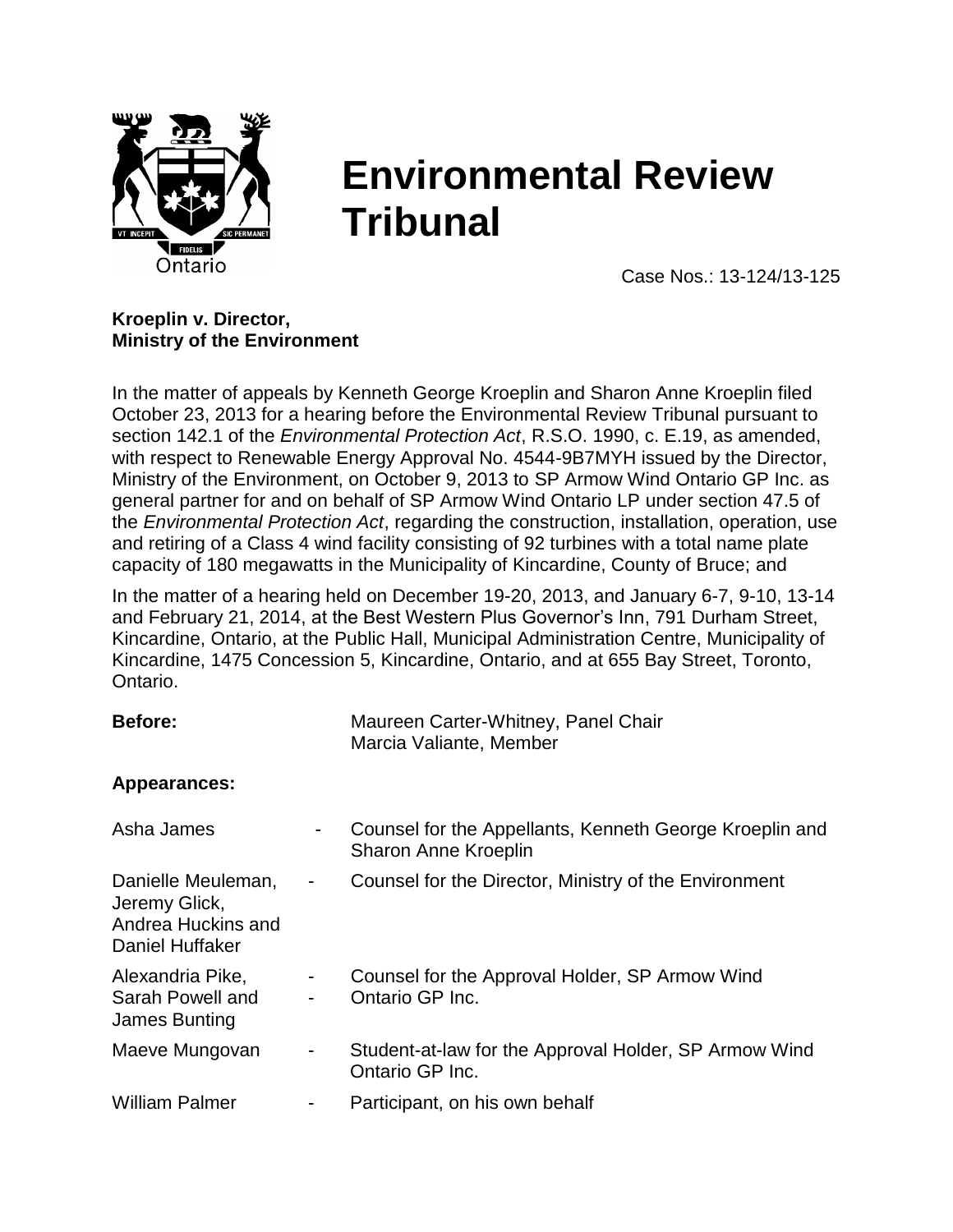| Elizabeth Bellavance    | $\blacksquare$           | Participant, on her own behalf                                               |
|-------------------------|--------------------------|------------------------------------------------------------------------------|
| Jutta Splettstoesser    | $\sim 100$               | Participant, on her own behalf                                               |
| Stephana Johnston       | $\sim 100$               | Presenter, on her own behalf                                                 |
| Norma Schmidt           | $\sim$                   | Presenter, on her own behalf                                                 |
| <b>Matthew Sheridan</b> | $\overline{\phantom{a}}$ | Presenter, on his own behalf                                                 |
| David Fritz             |                          | Presenter, on his own behalf and on behalf of the<br>Presenter, Pat Fritz    |
| Dan Norman              | $\blacksquare$           | Presenter, on his own behalf                                                 |
| <b>Greg Schmalz</b>     | -                        | Presenter, on his own behalf                                                 |
| Susie Stoeckli          | $\blacksquare$           | Presenter, on her own behalf                                                 |
| Dennis Morris           | -                        | Presenter, on his own behalf and on behalf of the<br>Presenter, Dilsa Morris |

**Dated** this **22nd** day of **April, 2014.**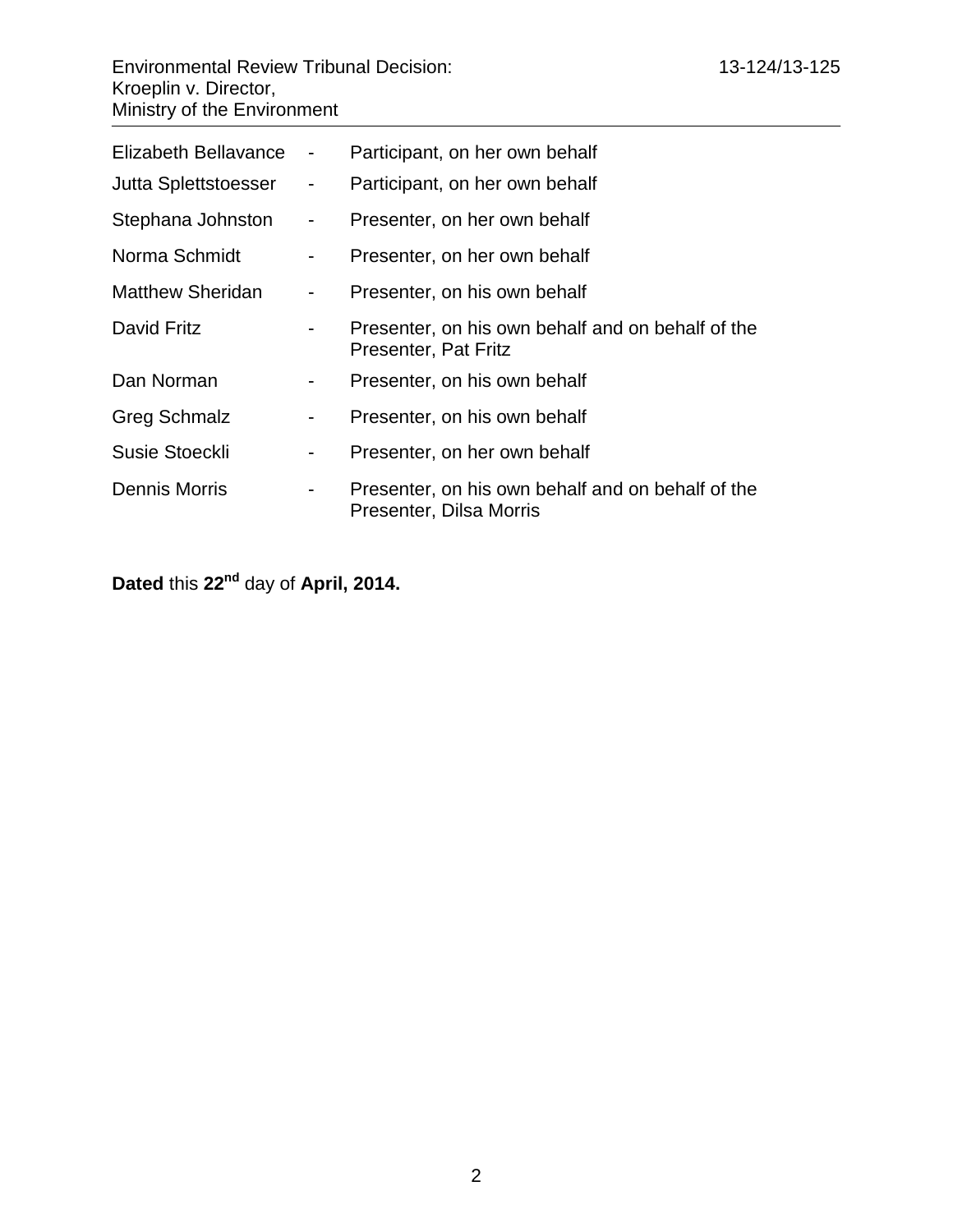# **REASONS FOR DECISION**

# **Background**

[1] On October 9, 2013, Vic Schroter, Director, Ministry of the Environment ("MOE"), issued Renewable Energy Approval No. 4544-9B7MYH (the "REA") to SP Armow Wind Ontario GP Inc. (the "Approval Holder"), as general partner for and on behalf of SP Armow Wind Ontario LP, for the construction, installation, operation, use and retiring of a Class 4 wind facility, known as the Armow Wind Project, with 92 wind turbine generators with a total name plate capacity of 180 megawatts. The location is bounded by Highway 21 to the west, Concession 4 to the north, County Road 1 to the east and North Line to the south, in Kincardine Municipality, County of Bruce, Ontario (the "Project").

[2] The REA was issued pursuant to Part V.0.1, s. 47.5 of the *Environmental Protection Act* ("*EPA*").

[3] On October 23, 2013, Sharon Anne Kroeplin and Kenneth George Kroeplin ("the Appellants") filed appeals with the Environmental Review Tribunal (the "Tribunal") with respect to the REA. The Appellants own and reside on a 100-acre family farm close to the site of the Project. They appeal the REA pursuant to s. 142.1(3)(a) of the *EPA*, on the ground that the Project will cause serious harm to human health.

[4] The Appellants also filed a notice of constitutional question, pursuant to which they seek to challenge the Director's decision as a deprivation of their right to security of the person not in accordance with the principles of fundamental justice, contrary to s. 7 of the *Canadian Charter of Rights and Freedoms* (the "*Charter*").

[5] On November 21, 2013, the Tribunal held the preliminary hearing in Kincardine, Ontario. The Tribunal subsequently issued an order, dated November 29, 2013, which: granted participant status to Elizabeth Bellavance (as a representative of an unincorporated group known as "We're Against Industrial Wind Turbines – Plympton-Wyoming" ("WAIT-PW")), William Palmer and Jutta Splettstoesser; granted presenter status to Sheila Burr (who ultimately did not appear at the hearing), Stephana Johnston, Greg Schmalz, Norma Schmidt, Matthew Sheridan and Susie Stoeckli; prohibited the participants and presenters from raising issues that have not already been raised by the parties; dismissed a motion to add six new appellants; and dealt with other procedural matters.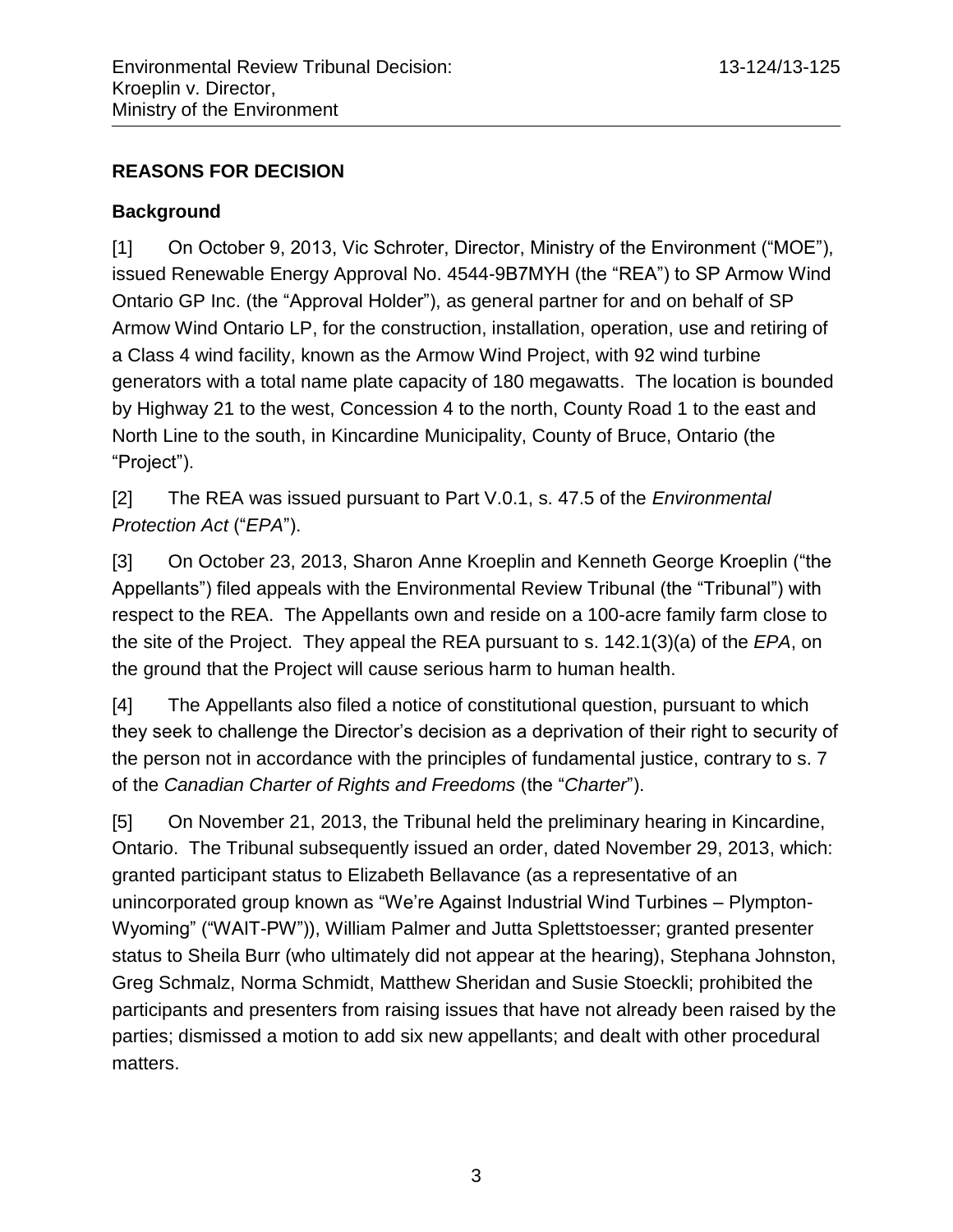[6] The preliminary hearing was continued on December 10, 2013, following which the Tribunal issued an order on December 12, 2013 that: granted presenter status to Dan Norman, David and Pat Fritz, and Dennis and Dilsa Morris; prohibited the presenters from raising issues that have not already been raised by the parties; accepted and adopted a resolution agreed to by the parties with respect to some aspects of the constitutional issue; and accepted and adopted a resolution, in the form of a consent order, agreed to by the parties regarding disclosure.

[7] The hearing began on December 19, 2013. The Tribunal heard evidence and submissions over nine days in December 2013, and January and February 2014.

[8] Several procedural rulings were made over the course of the hearing. They are found at Appendix A.

[9] For the reasons that follow, the Tribunal dismisses the appeals.

## **Relevant Legislation**

[10] The relevant legislation can be found throughout the body of this decision except for the following provisions:

#### *Environmental Protection Act*

142.1(1) This section applies to a person resident in Ontario who is not entitled under section 139 to require a hearing by the Tribunal in respect of a decision made by the Director under section 47.5.

- (2) A person mentioned in subsection (1) may, by written notice served upon the Director and the Tribunal within 15 days after a day prescribed by the regulations, require a hearing by the Tribunal in respect of a decision made by the Director under clause 47.5 (1) (a) or subsection 47.5 (2) or (3).
- (3) A person may require a hearing under subsection (2) only on the grounds that engaging in the renewable energy project in accordance with the renewable energy approval will cause,
	- (a) serious harm to human health; or
	- (b) serious and irreversible harm to plant life, animal life or the natural environment.

145.2.1 (2) The Tribunal shall review the decision of the Director and shall consider only whether engaging in the renewable energy project in accordance with the renewable energy approval will cause,

- (a) serious harm to human health; or
- (b) serious and irreversible harm to plant life, animal life or the natural environment.
- (3) The person who required the hearing has the onus of proving that engaging in the renewable energy project in accordance with the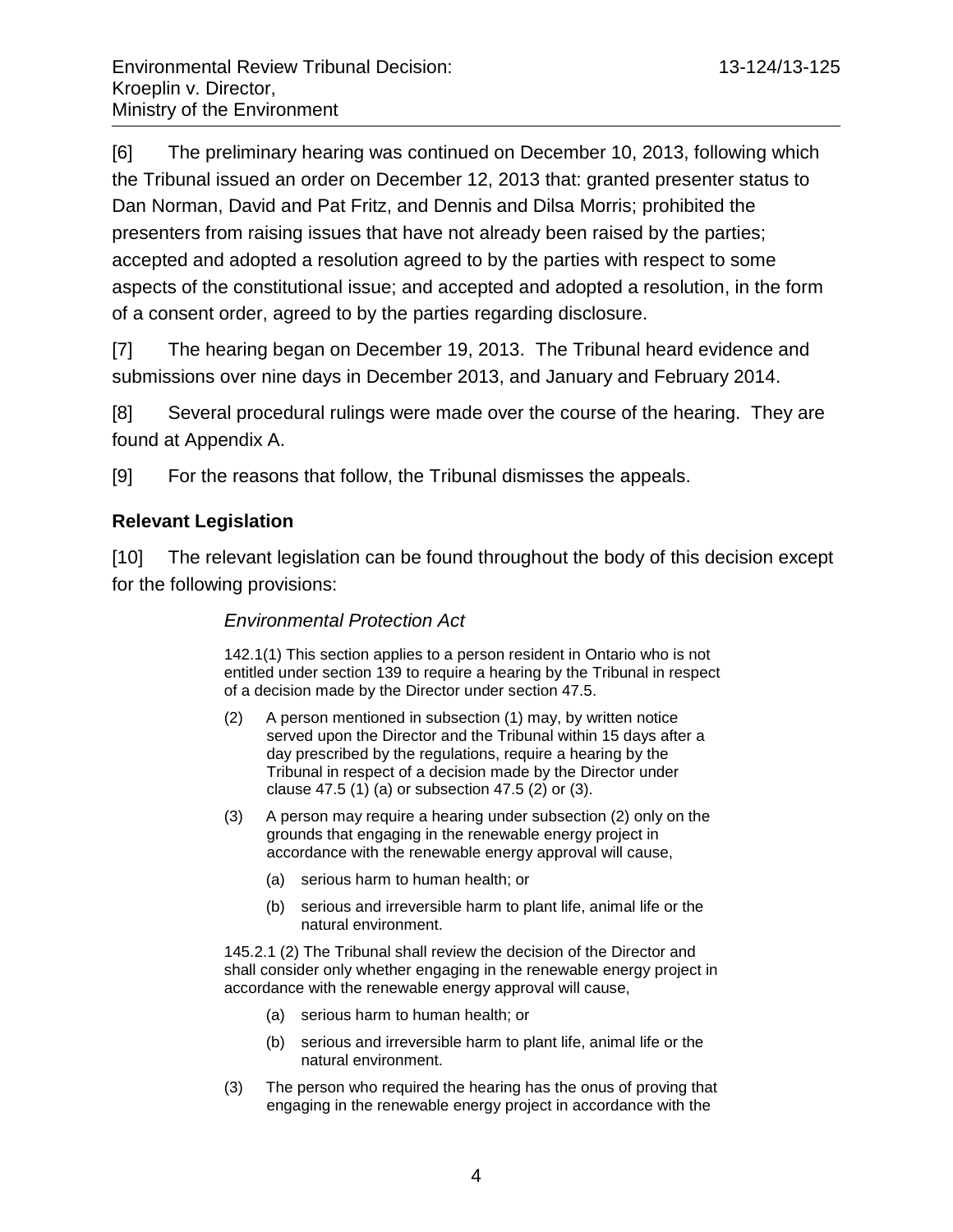renewable energy approval will cause harm referred to in clause (2) (a) or (b).

- (4) If the Tribunal determines that engaging in the renewable energy project in accordance with the renewable energy approval will cause harm referred to in clause (2) (a) or (b), the Tribunal may,
	- (a) revoke the decision of the Director;
	- (b) by order direct the Director to take such action as the Tribunal considers the Director should take in accordance with this Act and the regulations; or
	- (c) alter the decision of the Director, and, for that purpose, the Tribunal may substitute its opinion for that of the Director.

*Constitution Act, 1982*

- 7. Everyone has the right to life, liberty and security of the person and the right not to be deprived thereof except in accordance with the principles of fundamental justice.
- 24. (1) Anyone whose rights or freedoms, as guaranteed by this Charter, have been infringed or denied may apply to a court of competent jurisdiction to obtain such remedy as the court considers appropriate and just in the circumstances.
- 52. (1) The Constitution of Canada is the supreme law of Canada, and any law that is inconsistent with the provisions of the Constitution is, to the extent of the inconsistency, of no force or effect.

## **Issues**

[11] The issues are:

Issue No. 1: Whether engaging in the Project as approved will cause serious harm to human health.

Issue No. 2: Whether the Appellants' rights to security of the person have been violated under s. 7 of the *Charter*.

## **Summary of the Evidence**

[12] The evidence heard over the course of the hearing pertains to both of the issues and is summarized in this section.

[13] The Appellants called the following individuals to testify: the Appellants, Mr. and Ms. Kroeplin; four witnesses who have lived near existing wind turbine projects in Ontario ("post-turbine witnesses"); Heather Pollard; Dr. Philip Bigelow; and Richard ("Rick") James.

[14] In response to the evidence brought by the Appellants, the Director called Gemma Connolly, Dejan Zivkovic and Dr. Kieran Moore. The Approval Holder called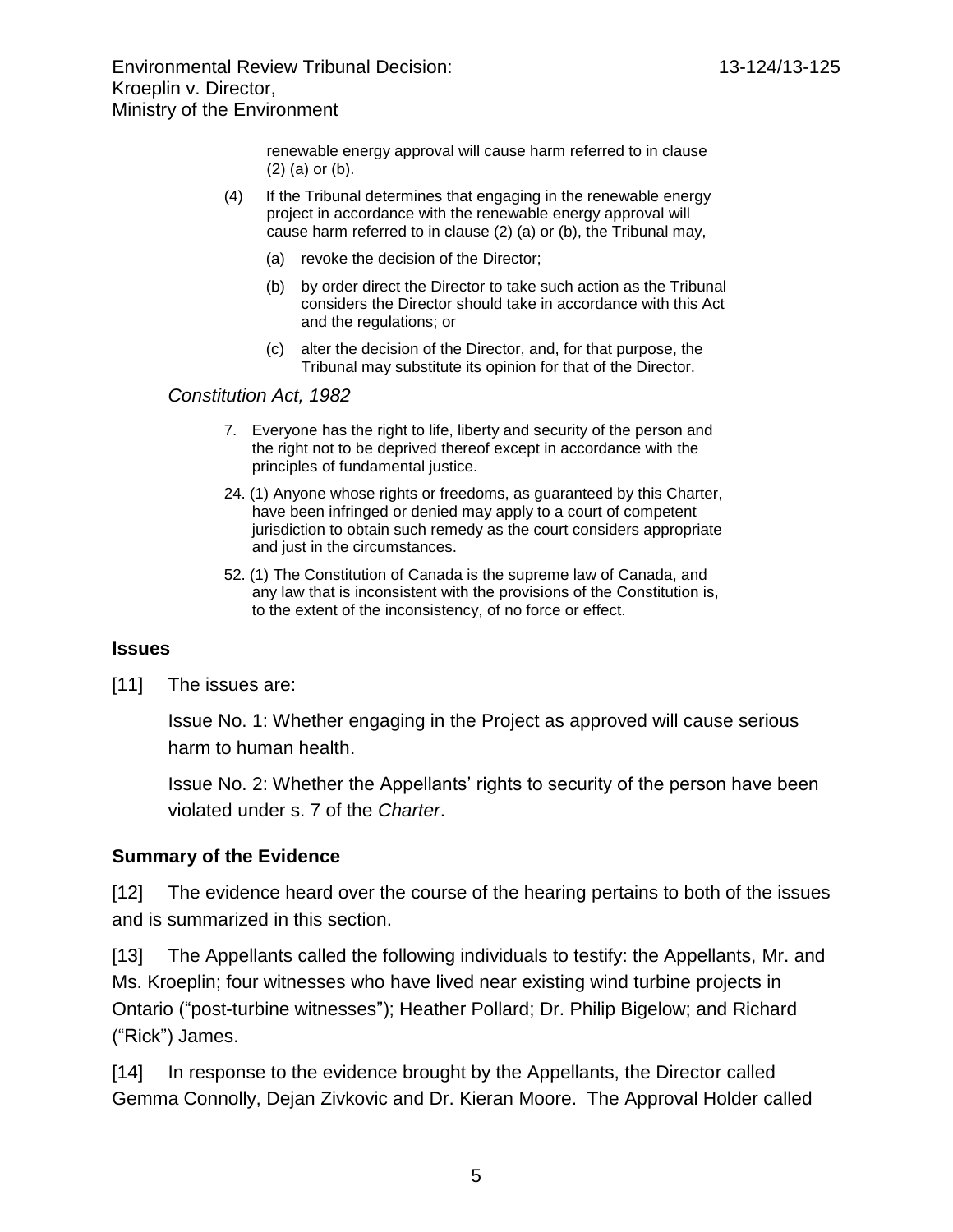the following as witnesses: Debbie Raymond; Shant Dokouzian; Benjamin Coulson; Dr. Robert O'Neal; Dr. Kenneth Mundt; and Dr. Robert McCunney.

[15] The Tribunal also heard from several participants and presenters at the hearing, all but one of whom opposed the proposed Project. The following participants and presenters testified in opposition to the Project: Ms. Bellavance, representing the unincorporated organization, WAIT-PW; Mr. Palmer; Mr. Fritz; Mr. Norman; Mr. Sheridan; Ms. Schmidt; Mr. Schmalz; Ms. Stoeckli; Mr. Morris; and Ms. Johnston. Ms. Splettstoesser testified as a participant, in support of the Project.

# *Evidence of the Appellants*

# Ken and Sharon Kroeplin

[16] Mr. and Ms. Kroeplin testified as a panel. The Kroeplins own a family farm, which is approximately 100 acres in size and used for cash crops. They have owned the farm for 32 years and have lived in a house on the property for the past six years. Under the Project as currently proposed, there will be one turbine within 599 metres ("m") of the Kroeplins' home and 12 additional turbines within a two kilometre ("km") radius of their home. They testified that they volunteered to bring their appeals on behalf of the organization Huron-Kinloss Against Lakeside Turbines ("HALT").

[17] The Kroeplins first learned of the Project in 2006 when they were approached and asked to lease land to the Project. They refused the offer due to their concerns about wind turbines, which were based on their knowledge of complaints about negative health impacts experienced by residents in the area of the nearby Ripley Wind Project.

[18] Mr. and Ms. Kroeplin stated that they attended all public meetings relating to this Project to raise their concerns with the Approval Holder, and also raised concerns at Municipality of Kincardine council meetings. The Kroeplins testified that they are in good health, but Mr. Kroeplin noted that he raised his concerns about impacts of wind turbines on health with his doctor.

[19] The Kroeplins said that, in response to their concerns, the Approval Holder told them that the Project would not cause health problems. They stated, however, that they do not believe this because they know of too many people who have experienced problems with their health.

[20] After the Project received approval, Mr. and Ms. Kroeplin listed their property for sale and, while people viewed it, the only offer they received to purchase the property was from the Approval Holder after their appeal was launched. They declined that offer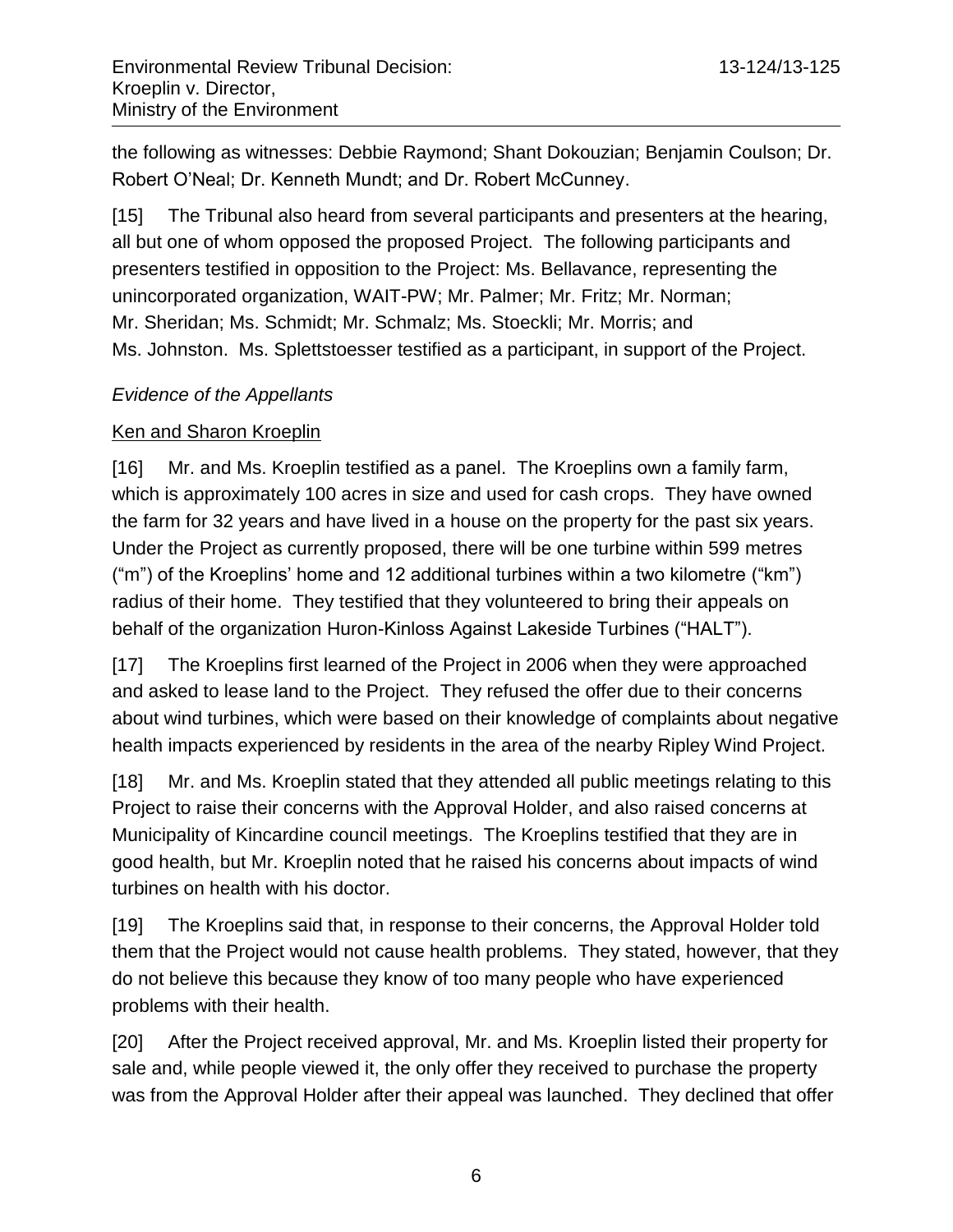because, while they still want to move from the area, they are concerned about the impacts the Project will have on their neighbours' health. At the time of the hearing, they had not sold their property.

## Post-Turbine Witnesses

[21] The Appellants called four post-turbine witnesses, all of whom have lived in the vicinity of existing wind turbine projects in Ontario, and are referred to in this section as Witnesses No. 1, 2, 3 and 4. Two of the post-turbine witnesses testified in person; the evidence of the others was introduced, on consent of all parties, in the form of transcripts from the hearing in *Dixon v. Director, Ministry of the Environment*, [2014] O.E.R.T.D. No. 5 ("*Dixon*"), in which they testified, along with their witness statements and attached documents. All of these witnesses were questioned concerning their activities relating to their concerns about wind turbines, in addition to giving evidence concerning their heatlh concerns.

[22] Witness No. 1 lived near the Ripley Wind Project, which began operation on December 22, 2007 and included 38 wind turbines. The closest turbine was about 800 m from her home on a farm. She gave evidence that, prior to the turbines operating, her only diagnosed health concern was a slightly elevated level of blood pressure.

[23] Witness No. 1 testified that, after the turbines began to operate, she experienced numerous symptoms, including the following: sleep deprivation; humming and ringing in her ears; a sore hip; increased blood pressure levels; blurred vision; issues with memory; heart palpitations; and grinding her teeth at night. She visited her doctor, who sent her to see specialists, none of whom linked the turbines to her symptoms, nor suggested an alternative cause for her symptoms. Witness No. 1 stated that she had to leave the home due to sleep deprivation and other health effects, and that the wind developer had paid for her and her family to stay in hotels for months. She noted that her husband and daughter also experienced adverse health effects that forced them to find respite away from home. She said that their symptoms diminished when they were away from home.

[24] Witness No. 1 gave evidence that she lived in her home for 19 years and had not considered selling it prior to the introduction of the wind turbines. She testified that she and her family moved out of their home on April 30, 2008 and sold it on March 17, 2011, although her testimony indicated that she returned to the home for some period of time after April 2008. She gave evidence that the wind developer conducted a sound study in 2009, which determined that seven turbines were out of compliance and would be

7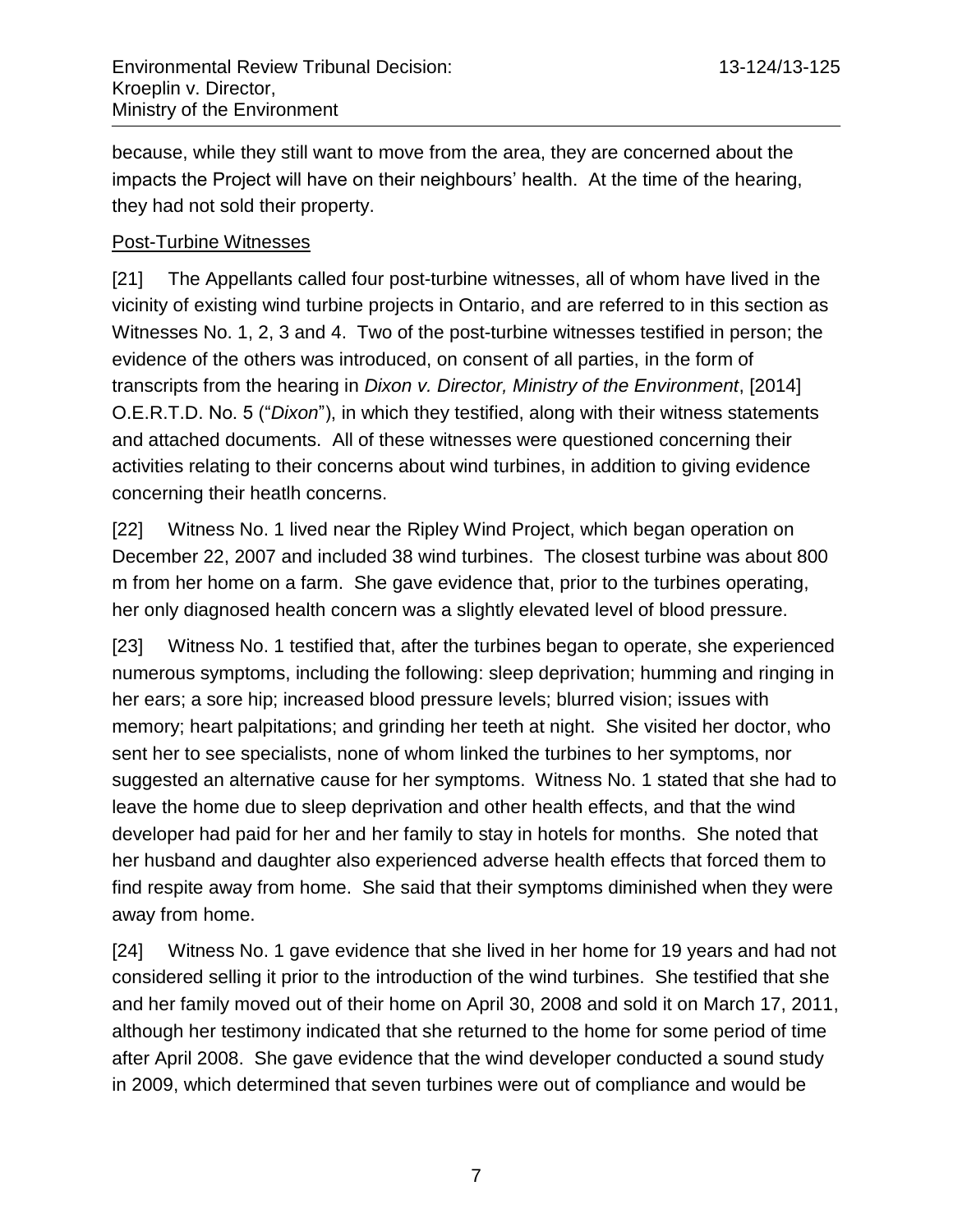reduced to half power, but no noise measurements taken at her property were provided in evidence.

[25] Witness No. 2 lived in proximity to Phase 2 of the Melancthon Wind Project, which included a total of 123 turbines. Phase 2 began operation in December 2008. Her home was located 456 m from the cloest turbine, 700 m from a second turbine and within a 1 km radius of five turbines. She testified that she and her husband purchased their home in 2005, intending to retire there.

[26] Witness No. 2 gave evidence that between 2005 and 2007, prior to the introduction of the turbines, she had been a liver donor, undergone a gallbladder procedure, experienced an incident of bronchitis and suffered from abdominal pain at one point. She said that she and her husband both began to experience a range of health effects after the turbines began to operate, which they had not experienced previously, including: sleep deprivation; ringing in the ears; heart palpitations; memory loss; feelings of disorientation; and dizziness.

[27] Witness No. 2 raised her concerns about these adverse health effects with her doctor, attributing them to the wind turbines, but he did not note her concerns in her medical records. She also raised her concerns with her gynaecologist and the specialist following up on her liver donation.

[28] Witness No. 2 noted in her witness statement that the wind company would turn off the closest turbines at times, providing some relief from the noise although the hum and vibration still occurred. She stated that she and her husband moved into a tent in the back yard and were able to sleep if the closest turbines were turned off. She said, however, that their symptoms returned as soon as the turbines were operational again.

[29] Witness No. 2 testified that the wind company conducted testing and measured noise to be between 60 and 70 dBA, but no noise measurements were provided in evidence. She stated that she and her husband moved out of their home on June 25, 2009, and no longer suffered from the health effects they experienced while living near the wind turbines.

[30] Witness No. 3 lived on a farm property near the Enbridge Ontario Wind Power project ("Enbridge project") from 2006 to 2012. The wind project, which consists of 110 turbines, became operational on February 19, 2009. The home, which is owned by his partner, is approximately 1,848 m from the closest turbine, and there are eight additional turbines within a 3 km radius.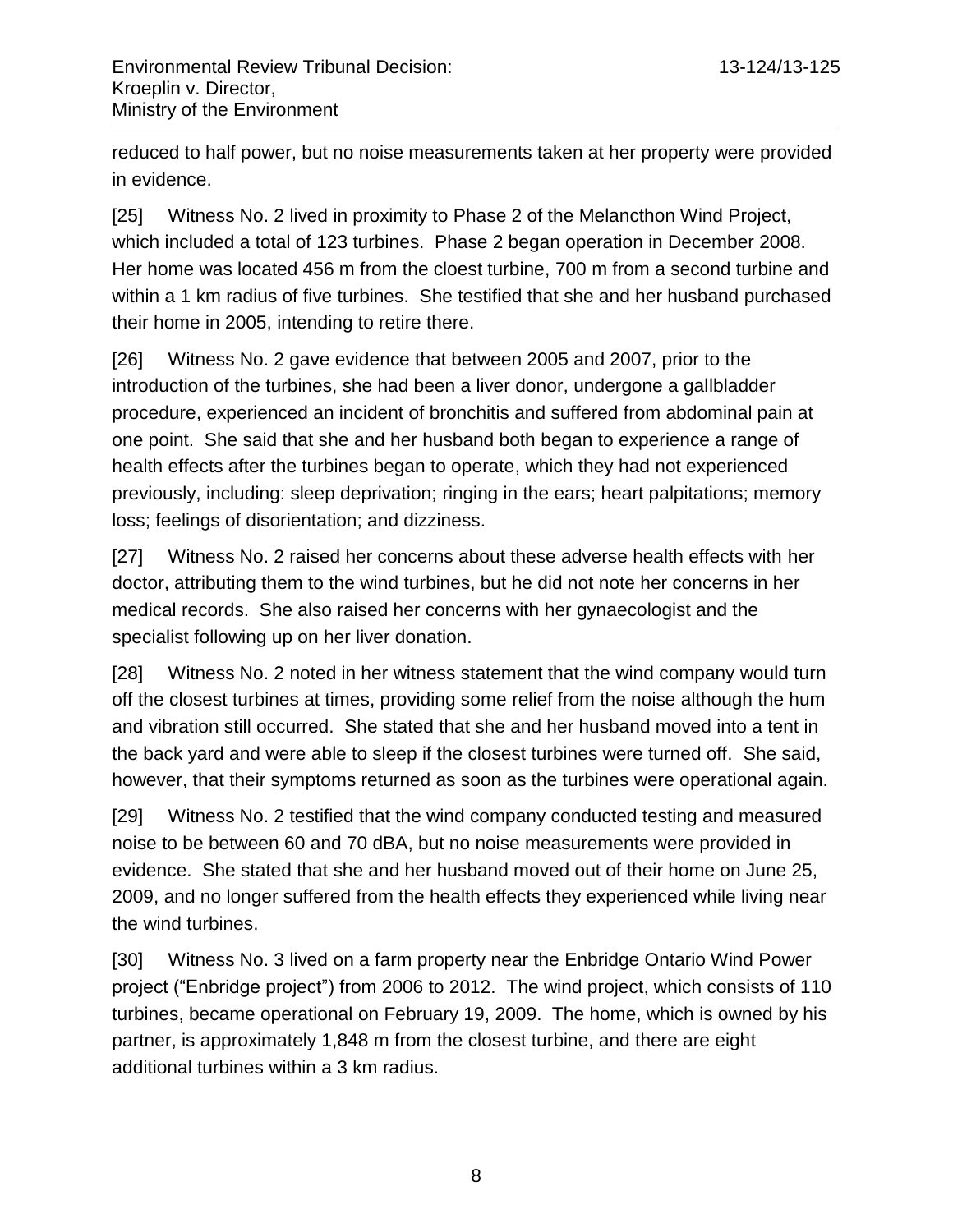[31] Witness No. 3 stated that, after the turbines began to operate, he began to experience sleep disturbance but did not associate that with the turbines until he returned from an overseas trip in 2012 and noted the difference in his sleep patterns. He now believes that, as a result of living near the turbines, he has suffered severe sleep disturbance, vertigo, visual blurring and bloodshot eyes. He said that his partner also experienced bloodshot eyes but has not been greatly affected. He testified that he very rarely heard audible noise from the wind turbines but attributed his symptoms to infrasound.

[32] Witness No. 3 stated that, prior to the turbines operating near his home, he had experienced bouts of vertigo while working on a home renovation when his head was in an uncomfortable position. He sought medical attention for vertigo at that time. He distinguished the two bouts of vertigo, saying that they followed different patterns and the earlier bouts were more extended and severe. He stated that he did not seek medical attention for the vertigo he associated with the wind turbines, although he did mention the sleep disturbance to his doctor, who did not note it in his medical records.

[33] Witness No. 3 testified that he went back to sleeping at his own home in Kincardine, away from the turbines, as of April 1, 2012. Since that time, he no longer experiences any adverse health effects and is able to have a restful sleep. He said that wind turbine noise measurements have not been taken at his partner's house.

[34] Witness No. 4 lives on her dairy farm, which is located near the Enbridge project. Her home is located approximately 560 m from a wind turbine, with another ten turbines within a 2 km radius.

[35] Witness No. 4 testified that she began to experience adverse health effects soon after the turbines began to operate. She stated that she has experienced: disturbed sleep due to constant vibration in the house; painful muscle cramping lasting up to 25 minutes at a time; constant ringing in her ears; and bouts of vertigo. She also said that her son suffers from severe headaches, her husband experiences ringing in his hears, and a grandson who used to live in the house had severe earaches.

[36] Witness No. 4 gave evidence that she did not experience the symptoms that she associates with the wind turbines prior to them becoming operational in 2009. However, she stated that she was diagnosed with diabetes in 2005 and takes a number of medications associated with it. She testified that she has not sought medical attention for the symptoms that she associates with the wind turbines.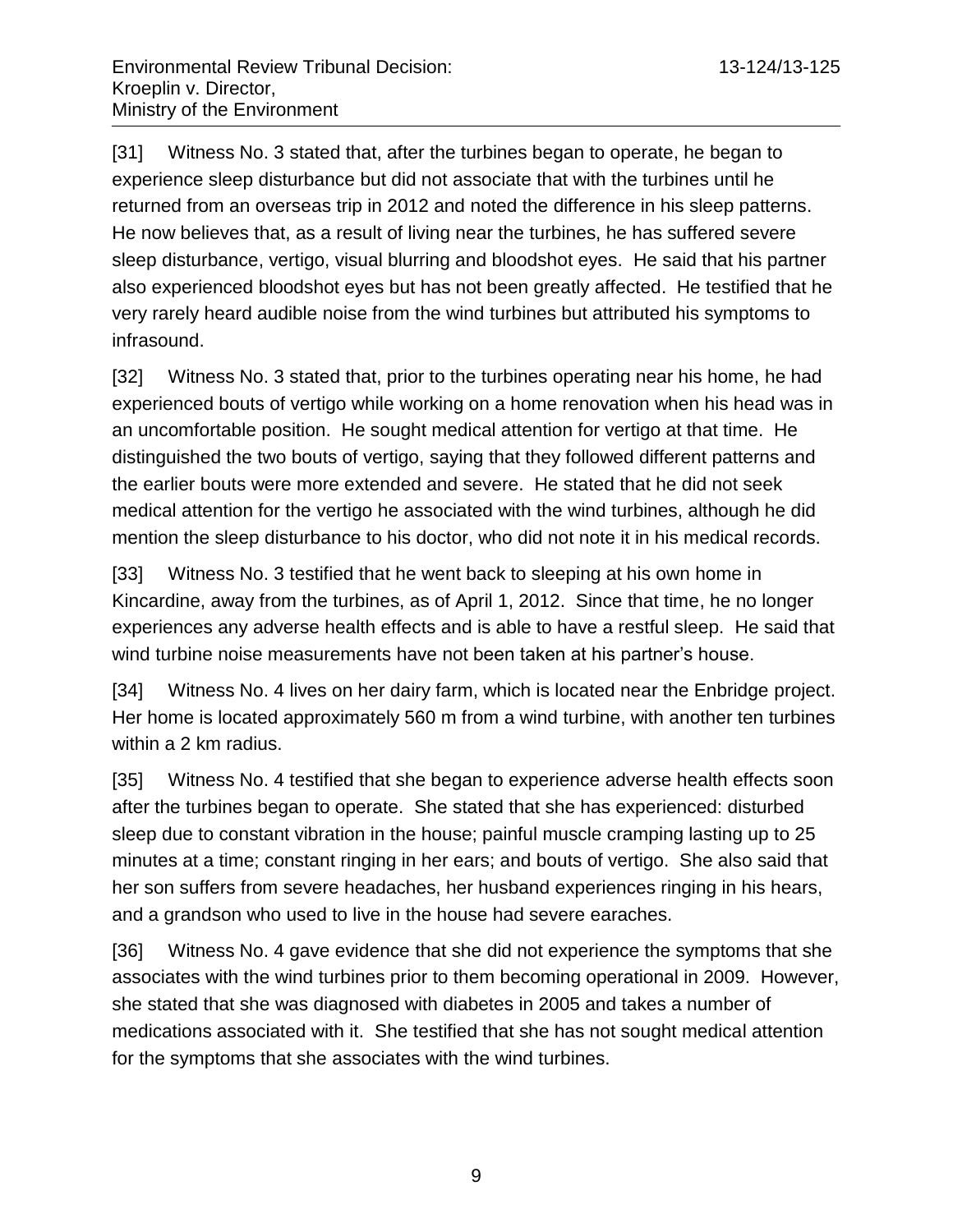[37] Witness No. 4 stated that she only experiences relief from these adverse heatlh effects when she is away from the farm, and tries to spend longer periods of time away visiting family members, but said that she and her family are unable to move out of their home. She testified that she has not had sound testing done at her home.

# Heather Pollard

[38] Ms. Pollard was summonsed to give evidence on behalf of the Appellants. Ms. Pollard is the District Supervisor for the Owen Sound District Office of the MOE. She was asked to testify primarily with respect to the complaints made to the MOE about the Enbridge project by nearby residents and the MOE's response to those complaints. The Enbridge project, which received approval from the MOE in 2007 and began operation in 2009, is located near Kincardine. She was questioned about other wind energy projects within the district and stated that there are six other projects, and that the MOE has received complaints about all but one.

[39] Ms. Pollard testified that since 2009, an estimated 350 complaints about the Enbridge project have been received by the MOE, but that the majority of those had come from three residents. She stated that the nature of the complaints related to noise from the turbines and the health of residents. She testified that the residents complained that they were unable to sleep because of the noise, and the lack of sleep caused them to be unwell. The types of symptoms she identified from the complaints were headaches, vertigo, pressure in the ears and chest, and ringing in the ears.

[40] Ms. Pollard described how her office responds to such complaints. She stated that they follow the MOE's "Compliance Protocol for Wind Turbine Noise: Guideline for Acoustic Assessment and Measurement," ("Compliance Protocol"), which limits investigation of complaints to residents living within 1,500 m of a turbine. According to Ms. Pollard, when they receive a complaint, there are several steps that are followed including a site visit by an environmental officer who will take a hand-held noise measurement to determine whether the turbine is in compliance with the MOE limit of 40 dBA and whether there is a need to remodel the sound power levels from the turbine or do more detailed noise studies.

[41] With respect to the Enbridge project, Ms. Pollard provided evidence that MOE officers found that three turbines were built more than 20 m closer to residences than had been approved and that for two of those locations initial noise measurements indicated that the turbines may not have been in compliance with the 40 dBA limit, which led the MOE to request the operator to remodel noise emissions for the project in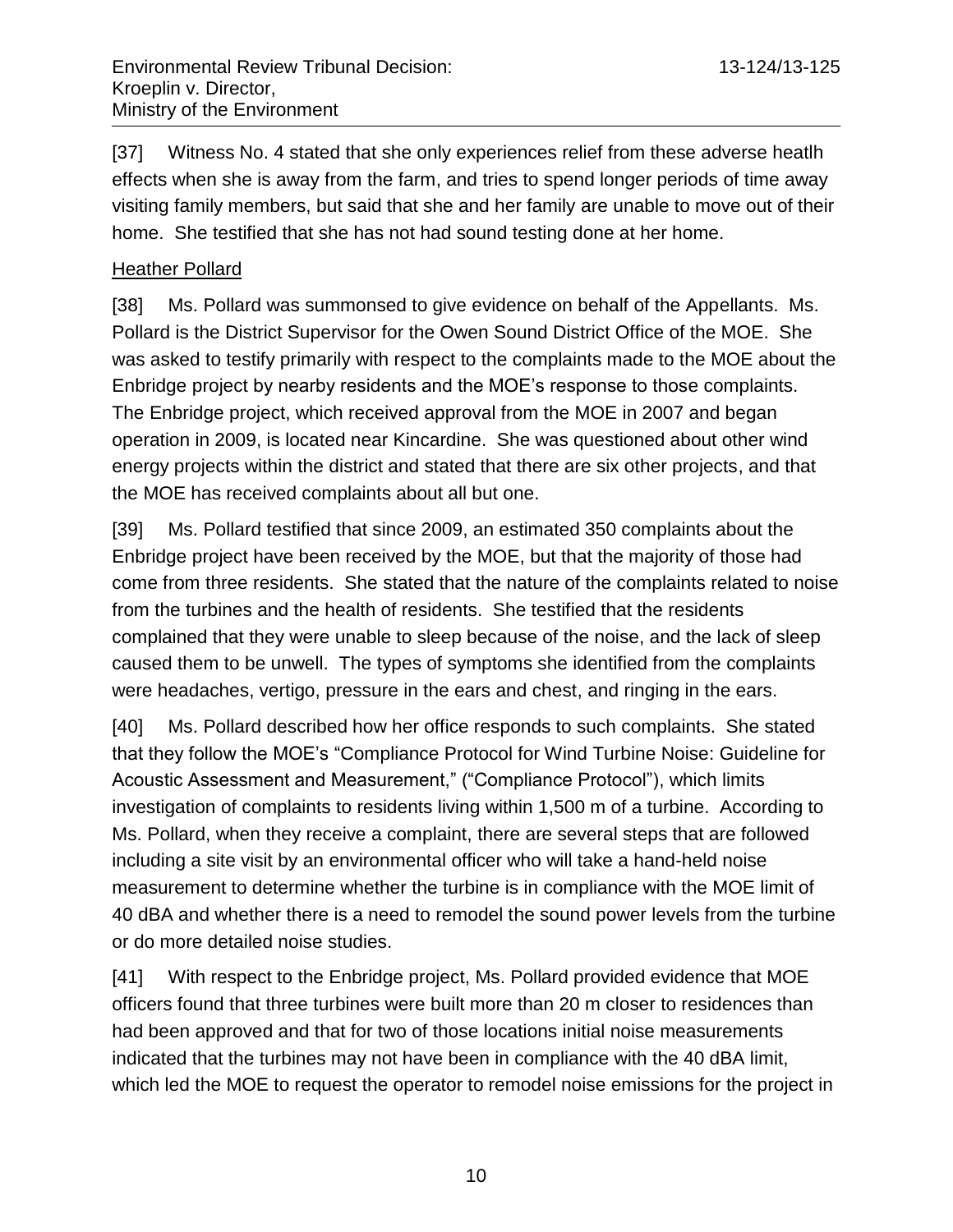accordance with the protocol in the MOE's "Noise Guidelines for Wind Farms: Interpretation for Applying MOE NPC Publications to Wind Power Generation Facilities," October 2008 (the "Noise Guidelines") and to conduct a noise study at two residences. Copies of internal MOE emails put into evidence indicated that the remodeling found 37 receptors closer than 550 m and 24 farther than 550 m from turbines to be out of compliance with the Noise Guidelines "to some degree". The report of the remodeling shows that modeled sound levels increased slightly, up to 1.2 dBA, at 267 receptors, while they decreased at others, in some cases more than 20 dBA lower, as compared with the modeling done in 2007 using the pre-2008 protocol.

[42] According to the evidence, voluntary abatement measures were taken by the operator at one turbine for a short period. Ms. Pollard also testified that the MOE required the operator to carry out an acoustic assessment based on the 2011 Compliance Protocol and that, after a series of delays, a report of those measurements was submitted to the MOE. She said that, in the meantime, the turbines have continued to operate and the MOE has ordered no abatement measures nor has the operator taken voluntary abatement measures.

[43] Ms. Pollard testified that even when the 40 dBA limit was found to be met, the MOE received complaints from certain receptors. In those circumstances, she said, her office has followed a "non-standard procedure" whereby when complaints are received from identified receptors, there is immediate notification of an environmental officer and a determination of whether the officer should attend at the location.

[44] Ms. Pollard stated that when her office receives health related complaints, they advise the complainants that they should contact their doctor or the local health unit. It was her evidence that the MOE is not required to share that information with the health unit, and does not do so on a routine basis, but does keep in contact with the health unit about new developments.

# Dr. Philip Bigelow

[45] The Appellants called Dr. Bigelow to provide evidence before the Tribunal by way of a summons. They did not seek to have him qualified as an expert witness, so he could not give opinion evidence on the relationship between wind turbines and potential health effects. Dr. Bigelow, who has a Ph.D. in epidemiology, is a member of the University of Waterloo Ontario Research Chair in Renewable Energy Technologies and Health (the "Research Chair"). The Research Chair receives \$300,000 annually from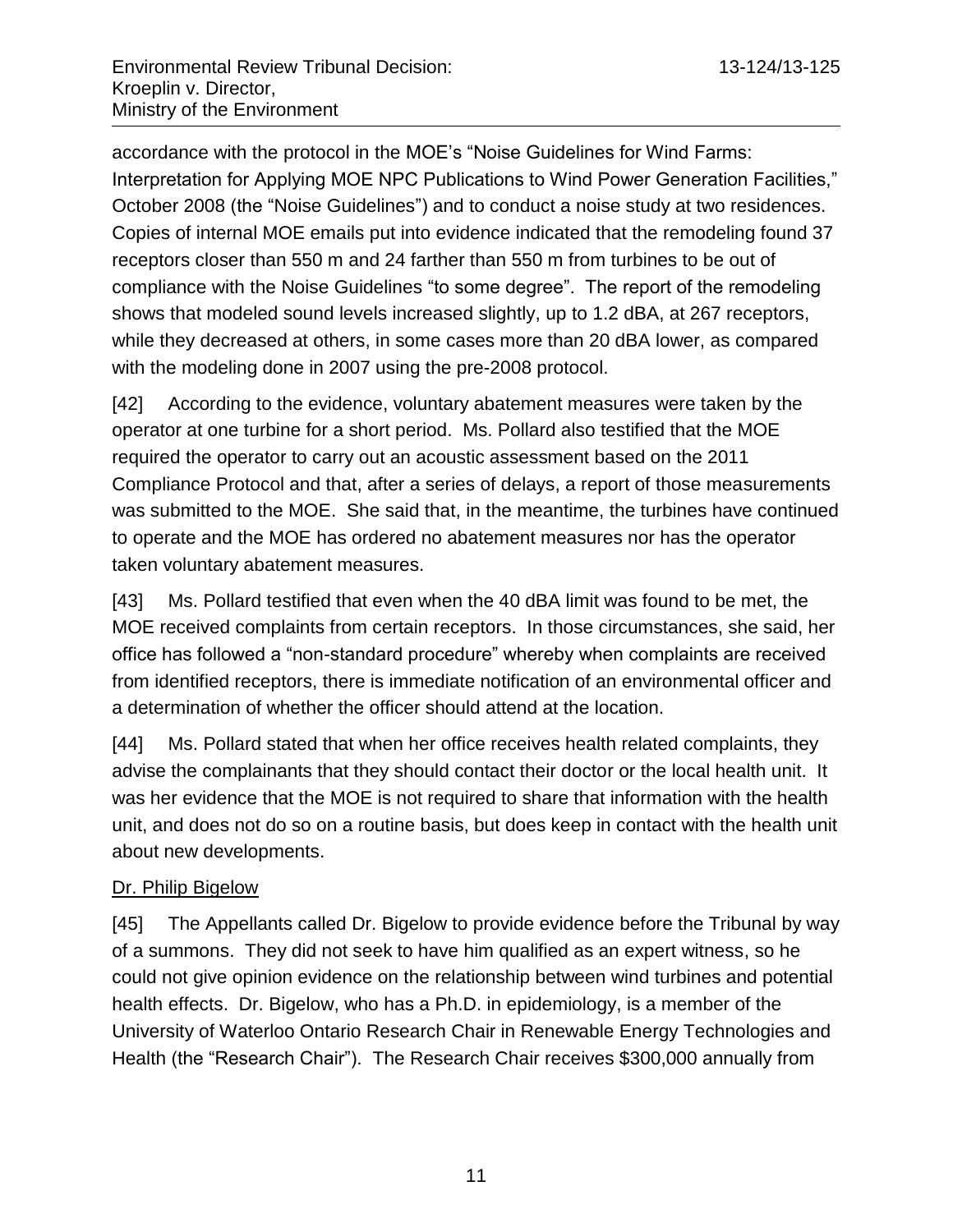the Government of Ontario to undertake multi-discliplinary research initiatives relating to both wind and solar energy.

[46] Dr. Bigelow described some of the research studies that have been undertaken by the Research Chair. He stated that the approaches taken depend on the study questions asked, and that the hypothesis in their large epidemiological study is that health, quality of life, annoyance, stress and sleep quality are related to distance from the closest wind turbine. He further stated that, in sleep-specific studies, they hypothesize that sleep quality is associated with exposure to wind turbine noise.

[47] In particular, Dr. Bigelow addressed a conference poster that reported on findings from a student's Master's thesis (the "poster study"). He stated that her thesis, which is part of the larger epidemiological study, used distance as a surrogate measure to investigate the impact of wind turbine noise on quality of life, in terms of both physical and mental health, and sleep disturbance in residents living close to wind turbines. Dr. Bigelow noted that the poster study shows a statistically significant relationship between distance from a turbine and both sleep quality and vertigo, when controlling for age, gender and county. To conduct the poster study, the student sent a questionnaire to 4,876 households and received 412 responses, of which 390 could be used.

[48] Dr. Bigelow noted limitations in the findings of the poster study and stated that caution is needed in the interpretation and application of the findings. He acknowledged that he had sent an email concerning the poster study, dated October 27, 2013, to T. Oleniuk and R. Secord, which stated that the "overall response rate of under 10% is very problematic and we recognize the opportunity for bias that would invalidate the findings reported on the poster."

# Rick James

[49] Mr. James gave evidence for the Appellants regarding the issue of noise. The Appellants sought to have Mr. James qualified as "an acoustical engineer with expertise in environmental noise and noise modeling and with specific expertise in the field of wind turbine noise modeling and sound monitoring including low frequency noise and infrasound and the human response to noise." At the hearing, the respondents indicated that they did not object to Mr. James testifying but submitted that they intended to cross-examine him on his qualifications and address the issue in their closing submissions.

[50] The Tribunal considered the submissions of the parties on this issue and qualified Mr. James to given opinion evidence on matters related to acoustics and noise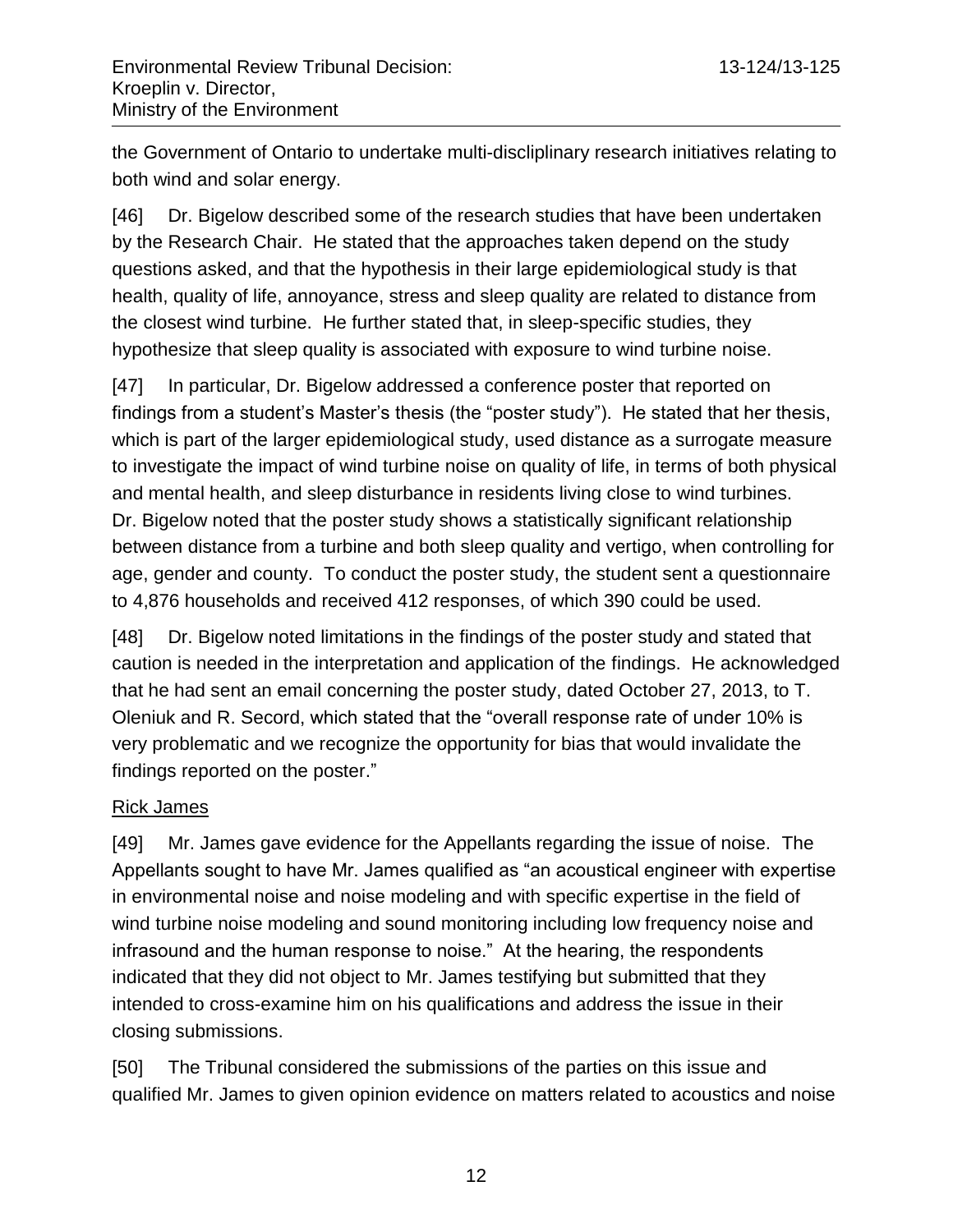control engineering and wind turbines. The Tribunal excluded from its consideration evidence provided by Mr. James concerning the health effects of wind turbines, and epidemiology. The Tribunal's reasons are set out below in Appendix A to this decision.

[51] Mr. James owns and acts as principal consultant for E-Coustic Solutions in Michigan. He has a B.Sc. in Mechanical Engineering and has practiced as an acoustical engineer for 40 years. He is a member of the Institute of Noise Control Engineers ("INCE"), but is not certified by the INCE as an acoustical engineer, nor is he a registered professional engineer in any jurisdiction.

[52] Mr. James testified that he reviewed the Armow Wind Farm Noise Impact Assessment ("NIA") report done on behalf of the Approval Holder by GL Garrad Hassan and identified a number of deficiencies in the information presented in the report. He focused on six categories of error in the report.

[53] According to Mr. James, the first error is that the sound power levels for the turbines as reported by the manufacturer were not adjusted as required by the applicable standard to include confidence limits to account for measurement error. Mr. James stated that sound power levels must be calculated in accordance with the standard "Wind Turbine Generator Systems – Part 11: Acoustic Noise Measurement Techniques," CAN/CSA C61400-11-07, October 2007 ("CAN/CSA C61400-11-07"), which he states is the equivalent of the international standard developed by the International Electrotechnical Commission, "Wind turbines – Part 11: Acoustic noise measurement techniques," IEC 61400-11, Edition 2.1, 2006-11 ("IEC 61400-11"). He submitted in his witness statement that IEC 61400-11 references "Wind turbines – Part 14: Declaration of apparent sound power level and tonality values," IEC 61400-14, First edition, 2005-03 ("IEC 61400-14") and that IEC 61400-14 requires an adjustment to the reported mean sound power levels to include a confidence level of 1.645 to result in a declared sound power level that Mr. James states would result in a total confidence level of greater than +/- 2 dB. However, when questioned, Mr. James conceded that IEC 61400-11 does not reference IEC 61400-14, nor do the MOE's Noise Guidelines. He also conceded that, as a result of questioning in two previous Tribunal cases, he knew this to be the case prior to drafting his witness statement in this case.

[54] The second error, in Mr. James' view, is that the NIA was done on the basis of a generic transformer unit rather than a specific model that may or may not represent the actual noise emissions for the transformer eventually installed. It was his opinion that even with application of a tonal penalty of 5 dB and installation of sound barriers, there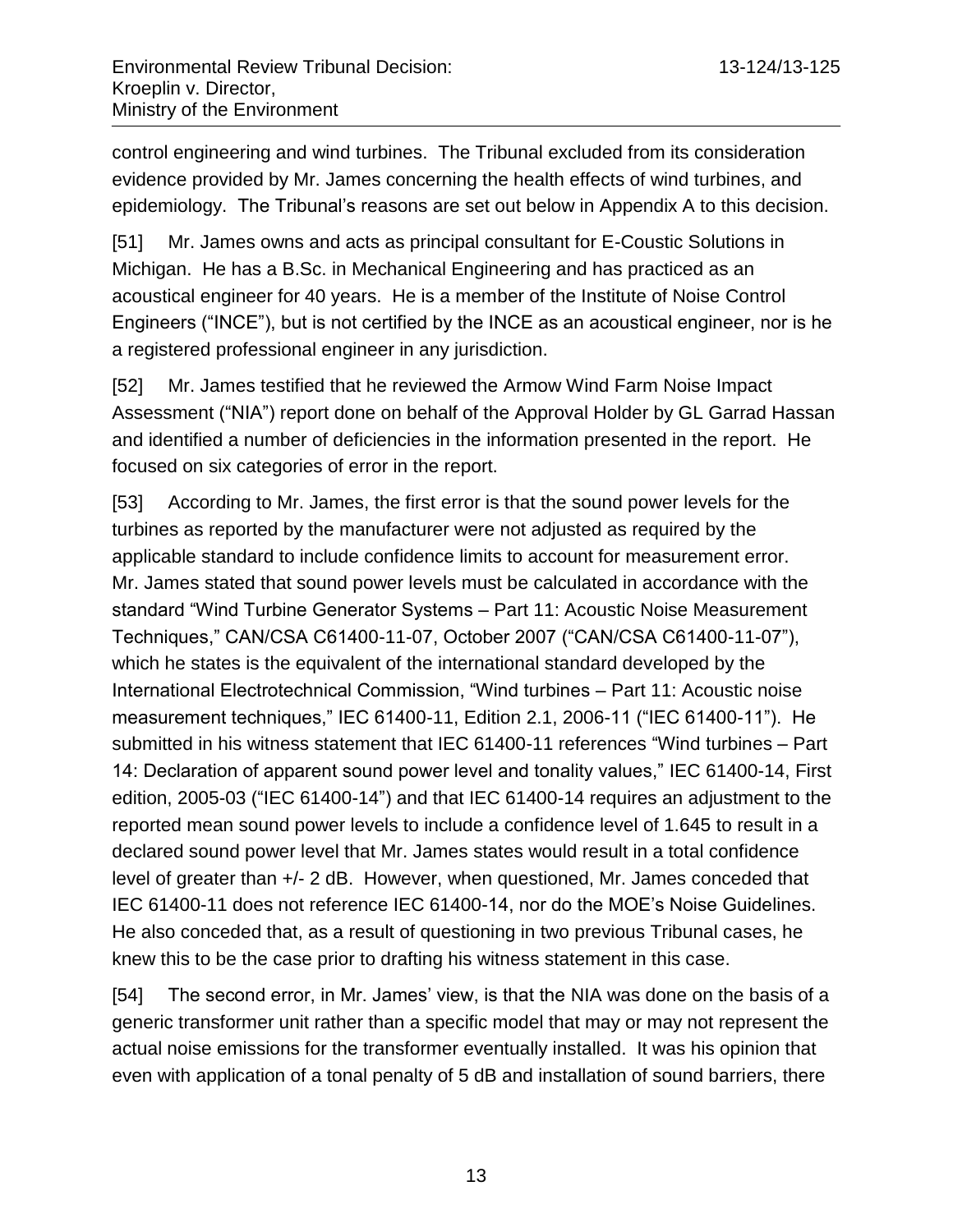would be a high potential for noise complaints due to the transformer. He advised that the Project should be redesigned to enclose the substation components in a structure.

[55] The third error, according to Mr. James, is that the model used for predicting total sound levels at each point of reception did not include any adjustments for confidence limits, and thus did not conform to the international standard "Acoustics – Attenuation of sound during propagation outdoors; Part 2: General method of calculation," ISO 9613-2 ("ISO 9613-2"), or conform to good engineering practice. He disagreed with other witnesses that confidence limits need not be expressed because the MOE Noise Guidelines take a conservative approach. He stated that the Noise Guidelines require the model to represent the "predictable worst case" conditions, but in his view that was not done. He suggested that the predictions are based on data measured during the day and under ideal meteorological conditions. Mr. James stated that confidence limits of +/- 3 dB should have been added. This, he asserted, is required under ISO 9613-2 for predictions of total sound power levels at receptors between 100 and 1000 m from the noise source.

[56] The fourth error identified by Mr. James is the use of a ground attenuation factor that does not represent the predictable worst case scenario. He considers that a ground attenuation factor of 0.0, which would represent reflective ground such as hardpacked fields, should have been used and that the factor used, 0.7, underestimates the expected sound levels and is therefore not the worst case.

[57] The fifth error, in Mr. James' view, is that the manufacturer's acoustic emission data were not adjusted for average summer nighttime conditions, when wind shear is highest, or for increased noise due to real world operations, including bugs and dust accumulating on the turbine blades, and therefore do not represent the predictable worst case. Mr. James testified that field studies and his own measurements indicate that noise levels will likely be 5 dBA higher than predicted by the NIA. He also stated that the model should be adjusted to account for amplitude modulation.

[58] The sixth error, in Mr. James' submission, is that the NIA report was not prepared by qualified acoustical consultants as required by the Noise Guidelines. In addition, he contends that the preparers of the report did not incorporate findings from other acoustical experts and did not consider contrary research results or findings from other projects that could influence the models.

[59] Mr. James also offered several opinions. First, he submitted that the flaws in the models indicate that the Project will likely exceed the MOE's noise standard, result in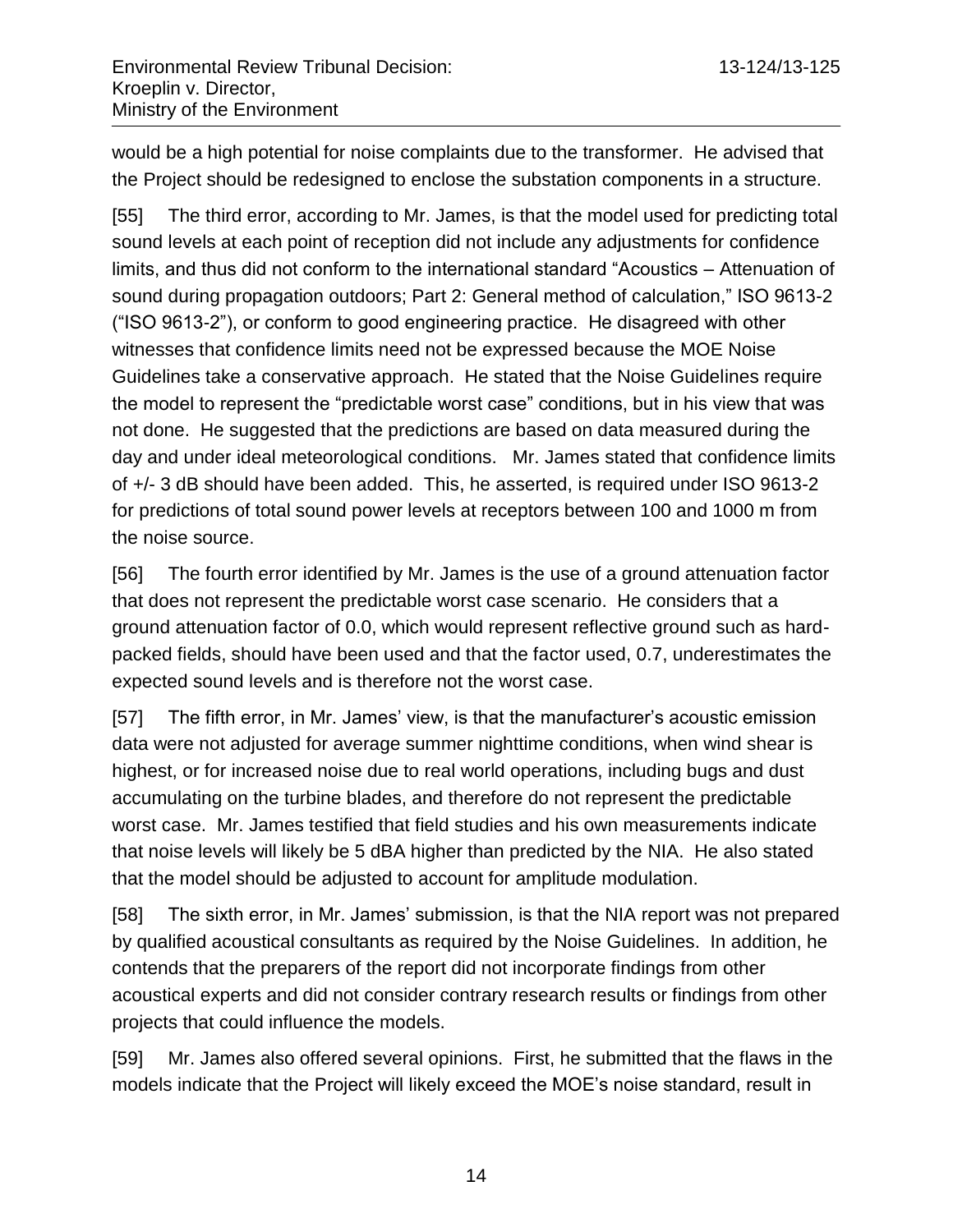complaints and create adverse effects. It is his position that the Project should be either rejected or redesigned to provide an adequate margin of safety.

[60] Second, it was Mr. James' opinion that research on wind turbine projects in operation elsewhere indicates that the MOE's noise limit of 40 dBA will be exceeded. He accepted that 40 dBA is a reasonable standard for audible noise from this Project, even though he had argued for a standard of 35 dBA in a similar hearing in Ohio. He submitted that if the 40 dBA threshold were exceeded by only 5 dBA, at least 276 noise receptors in the community would be adversely affected. In his opinion, the Project as designed poses certain risk to people living near the Project and it should not be approved as designed.

[61] Third, Mr. James submitted that wind turbines create health risks due to very low frequency noise and infrasound and that these have not been adequately studied for the Project. In addition, he states that the failure of the MOE to have standards for low frequency noise and infrasound does not excuse a failure to consider the epidemiological research that associates health effects and acoustic energy in that range. Mr. James identified some studies, including the poster study from the University of Waterloo discussed by Dr. Bigelow, which he referred to as a "good" epidemiological study. He did concede that he is not an epidemiologist and was not aware of the limits of the Waterloo study identified by Dr. Bigelow. He also agreed that he did not include reference to epidemiological studies that came to differing conclusions in his witness statement.

[62] Mr. James testified that he considers the characteristics of low frequency noise and infrasound associated with wind turbines to be unique compared to other types of infrasound in the natural environment. He described them as pulses of very short duration within a very narrow frequency range, caused by the rotation of the turbine blades, which he referred to as "blade pass" effect. He stated that these pulses are similar to "gunshots". He conceded that the pulses do not in fact sound like gunshots, but that they are similar in duration. He stated that the peaks are in the audible range but that the average levels, below 1 hertz ("Hz"), are sensed by humans, rather than heard, and that most of the complaints about wind turbines relate to these physical sensations. It was his view that the MOE and the Approval Holder's consultants only studied the audible range of sound and did not have the equipment he has to be able to measure infrasound at extremely low frequencies. He criticized a number of studies relied on by the consultants on this basis as well.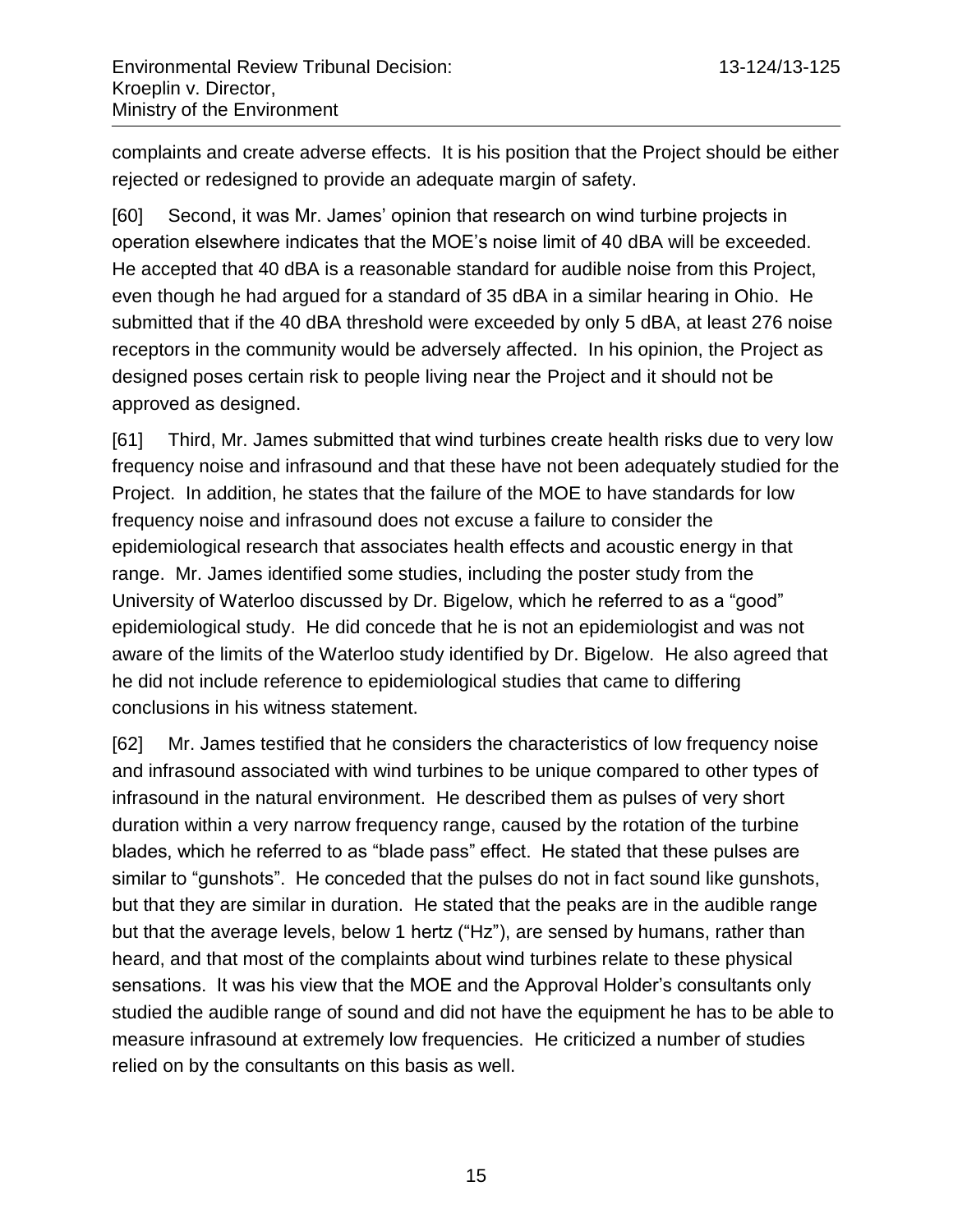[63] Mr. James relied on a set of field studies known as the "Shirley Wind Study" that were carried out in the vicinity of a wind farm in Wisconsin. The results of these studies have also been presented at conferences on wind turbine noise. One study, done by Dr. Bruce Walker, measured broadband sound down to 0.1 Hz indoors and 0.4 Hz outdoors, which is similar to the range that Mr. James has measured.

[64] Mr. James also criticized the MOE's use of the A-weighted scale for measuring sound pressure levels. He stated that the A-weighted scale is appropriate for outdoor exposure to audible noise, but that the C-weighted scale is more appropriate for indoor exposure because it includes low frequency noise and infrasound and because the structure of a building shields other sound and frequencies.

[65] It was his opinion that the MOE setbacks will not protect people in the community from adverse health effects due to the Project; therefore, the Project should not be approved as designed. He did not have a position on what a reasonable setback would be, but he stated that research has shown adverse health effects should be expected if occupied homes are within 1.2 km of a wind project. He also testified that all the projects he had seen in Ontario were too close to people's homes.

# *Evidence of the Director*

# Gemma Connolly

[66] The witness statement of Ms. Connolly was put into evidence, on behalf of the Director, by agreement of counsel and she did not testify in the hearing. Ms. Connolly is a supervisor in the Service Integration Section of the MOE's Approvals Access and Service Integration Branch. Part of her role is to supervise REA pre-submission activities, project tracking and monitoring, and data analysis.

[67] At the request of counsel for the Director, Ms. Connolly compiled data within the MOE on the history of complaints by the Appellants' witnesses and by presenters regarding six wind farm projects. Her witness statement included, with respect to each of the six projects, a "project receptor summary", indicating the number of turbines and the number of receptors within 1,500 m, a "witness summary", identifying the number of complaints, types of concerns and setback distances for the witnesses and presenters from this hearing, and summaries of incident reports identifying the number and percentage of reports originating from the witnesses and presenters and the nature of the complaints made. With respect to the Enbridge project, these summaries show that 95% of the complaints came from four residences, including 35% of the complaints coming from the residence of one of the presenters. With respect to the Ripley project,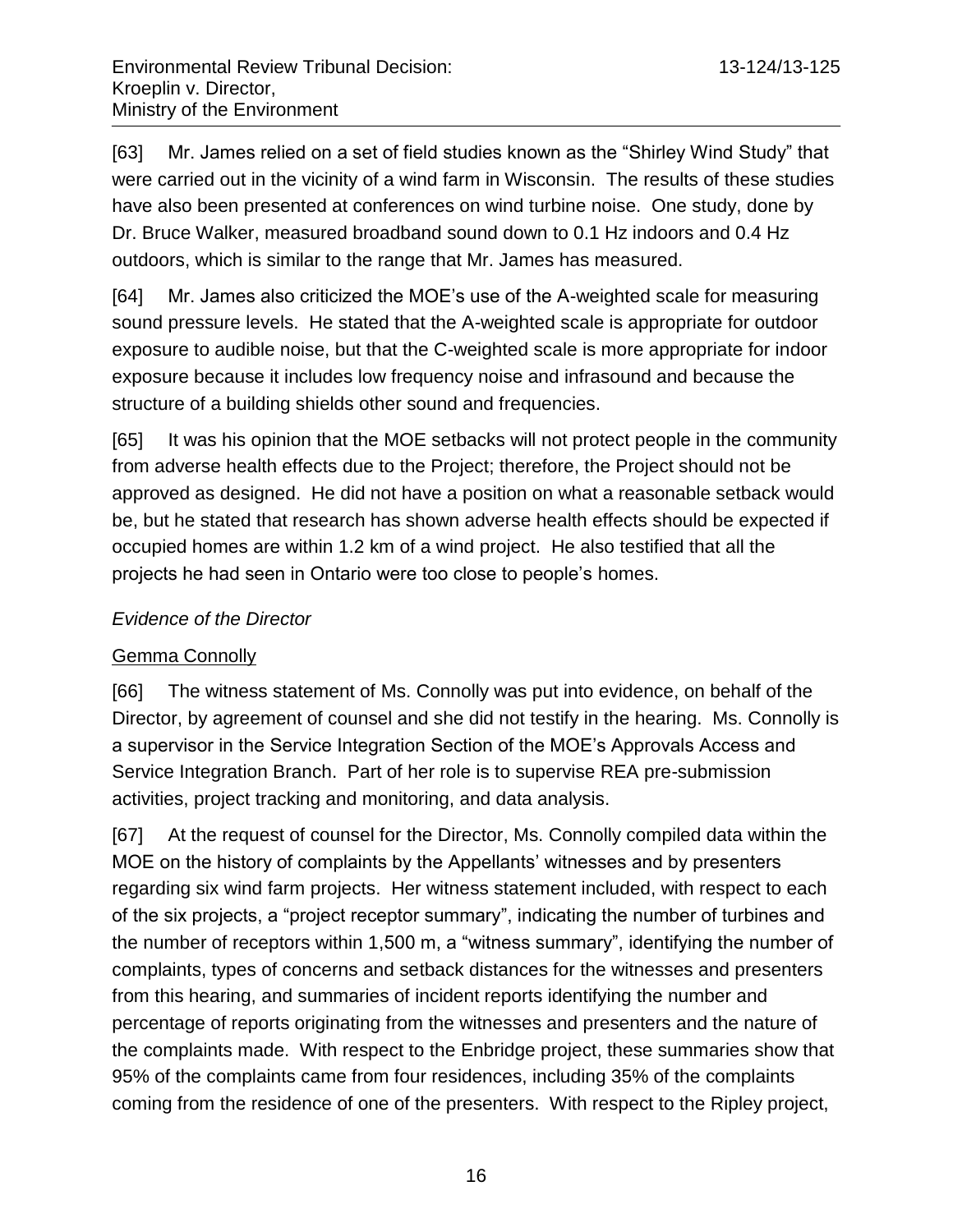76% of the complaints came from one of the Appellants' witnesses. With respect to the Melancthon project, 1.3% of the complaints came from one of the witnesses, while 33.1% of the complaints with the Clear Creek, Frogmore and Cultus projects came from one of the presenters.

# Dejan Zivkovic

[68] Mr. Zivkovic gave evidence for the Director regarding the issue of noise. Mr. Zivkovic holds the position of Senior Noise Engineer with the MOE Environmental Approvals Branch and carried out the technical review of the Approval Holder's application for the REA. Mr. Zivkovic holds Bachelor's and Master's degrees in Electrical Engineering and is a registered Professional Engineer in Ontario. He was qualified by the Tribunal as a noise engineer having specific expertise with the application of the MOE's noise guidelines and the MOE Compliance Protocol.

[69] Mr. Zivkovic testified that, based on his review of the application, he developed noise mitigation measures and the acoustical conditions for the REA and concluded that the Project would satisfy the MOE requirements respecting noise. He recommended that the Director approve the Project.

[70] Mr. Zivkovic testified that he applied the MOE Noise Guidelines. The Noise Guidelines set out the sound level limits for wind farms and discuss the information required in the preparation of the NIA report for the Project. In carrying out the detailed assessment for each "point of reception", the Noise Guidelines require that the assessment represent the maximum rated output of the wind farm and require that the assessment reflect the principle of "predictable worst case" noise impact, as defined in MOE publication, "Sound Level Limits for Stationary Sources in Class 3 Areas (Rural)," Publication NPC 232, October 1995 ("NPC 232").

[71] Mr. Zivkovic testified that in his view the predictable worst case was used in this case. He testified that the parameters in the Noise Guidelines result in a conservative approach because they require assessment of the cumulative impact of all the turbines from all projects within 5 km of a receptor as if all were operating at the same time and all were located upwind of the receptor. In addition, he stated that the sound level is calculated at the centre of a house or building, which excludes the impact of any shielding from terrain or vegetation. He also disagreed with Mr. James' testimony, stating that the NIA done here used the highest expected sound levels in relation to the standard, that is, those expected to be associated with the highest degree of wind shear, in summer during the night. He added that he used the maximum sound profile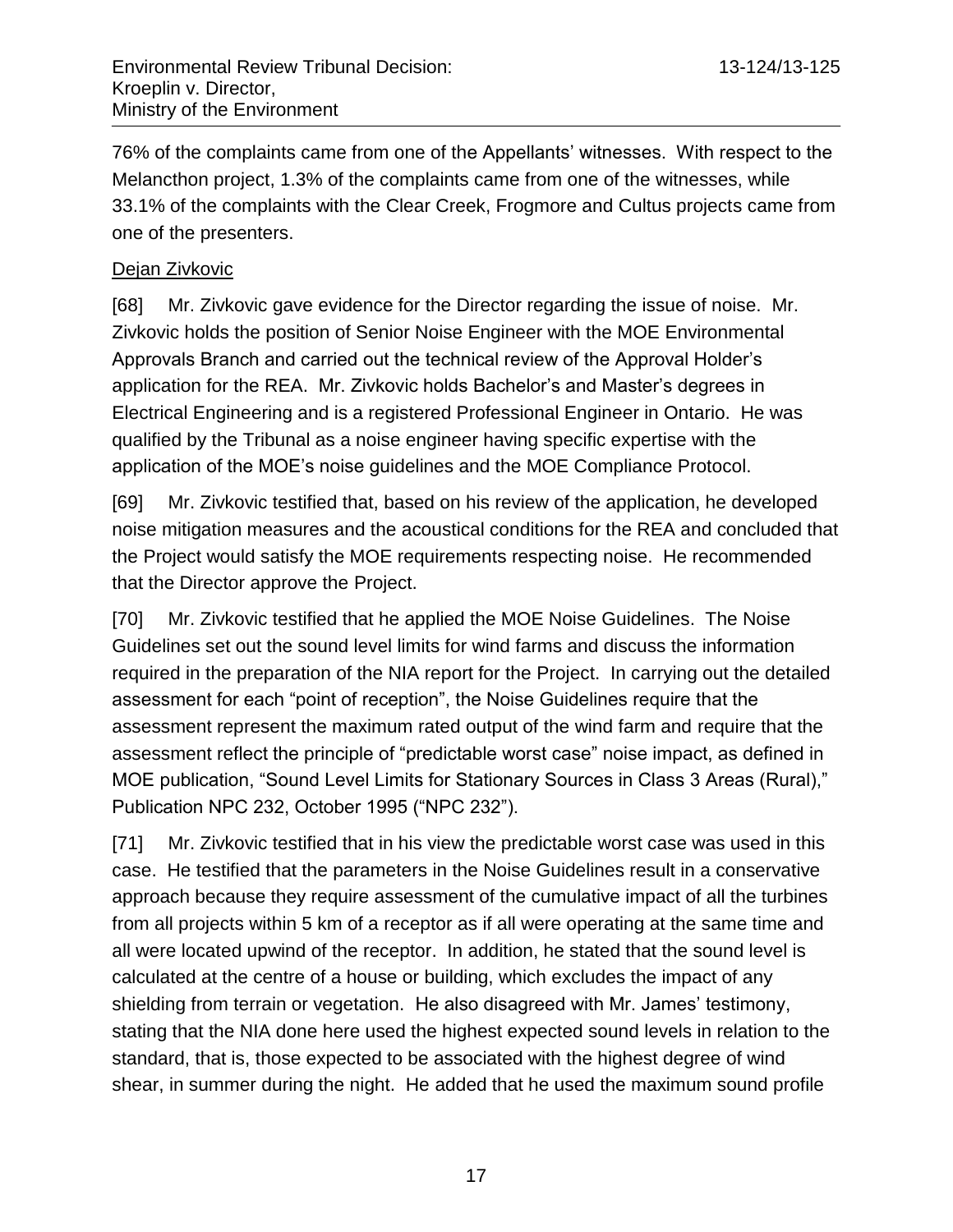for each turbine model as provided by Siemens, the manufacturer. He stated that the NIA used a ground attenuation factor of 0.7, which was, in his opinion, appropriate because the residential receptors are located primarily on farm land, best represented by a value of 1.0, but 0.7 would better reflect the period of highest expected sound levels, rather than in winter conditions. He also testified that he added sound barriers for the transformer station as a conservative approach.

[72] One requirement in the Noise Guidelines is that predictions of total sound level at each point of reception be carried out according to the method described in ISO 9613-2, subject to specific parameters. Mr. Zivkovic was questioned about his application of confidence limits with the predicted maximum sound levels, which in ISO 9613-2 are stated as "estimates of accuracy" of +/- 3 dB. Mr. Zivkovic testified that he did not add 3 dB to the modeled maximum sound levels because the uncertainty in the model is accounted for through the requirements to model for predictable worst case impact and to include a number of conservative assumptions. In addition, the MOE's noise guidelines NPC-232 and Publication NPC-205: "Sound Level Limts for Stationary Sources in Class 1 & 2 Areas (Urban)," October 1995, do not require the inclusion of uncertainty and, based on his prior experience, the model's predictions as tested against measured results have been an accurate predictor of the maximum sound levels, so adding 3 dB was not necessary. He added that the REA includes conditions requiring the Approval Holder to engage an independent acoustic consultant to conduct 19 acoustical audits to verify the predicted results once the turbines are in operation.

[73] Mr. Zivkovic testified that the Noise Guidelines also require acoustic emission information from the turbines to be determined and reported in accordance with the standard CAN/CSA-C61400-11-07. He stated that this standard is the same as IEC 61400-11, as approved in Canada by the CSA and adopted by the MOE. He was aware that a newer standard was developed by the IEC and was approved by the CSA in October of 2013, but noted that it is under review by the MOE and has not yet been adopted by regulation or added to the Noise Guidelines. He disagreed with Mr. James' evidence regarding the calculation of uncertainty with respect to apparent sound power levels for the Siemens' turbines using IEC 61400-11. He noted that, contrary to Mr. James' witness statement, IEC 61400-11 does not reference IEC 61400-14. Mr. Zivkovic agreed that one of the differences between the two IEC standards is that the newer standard contains more detailed calculations for determining uncertainty and the requirement to indicate "declared apparent sound power level", not just the mean apparent sound power level. According to Mr. Zivkovic, the uncertainty and the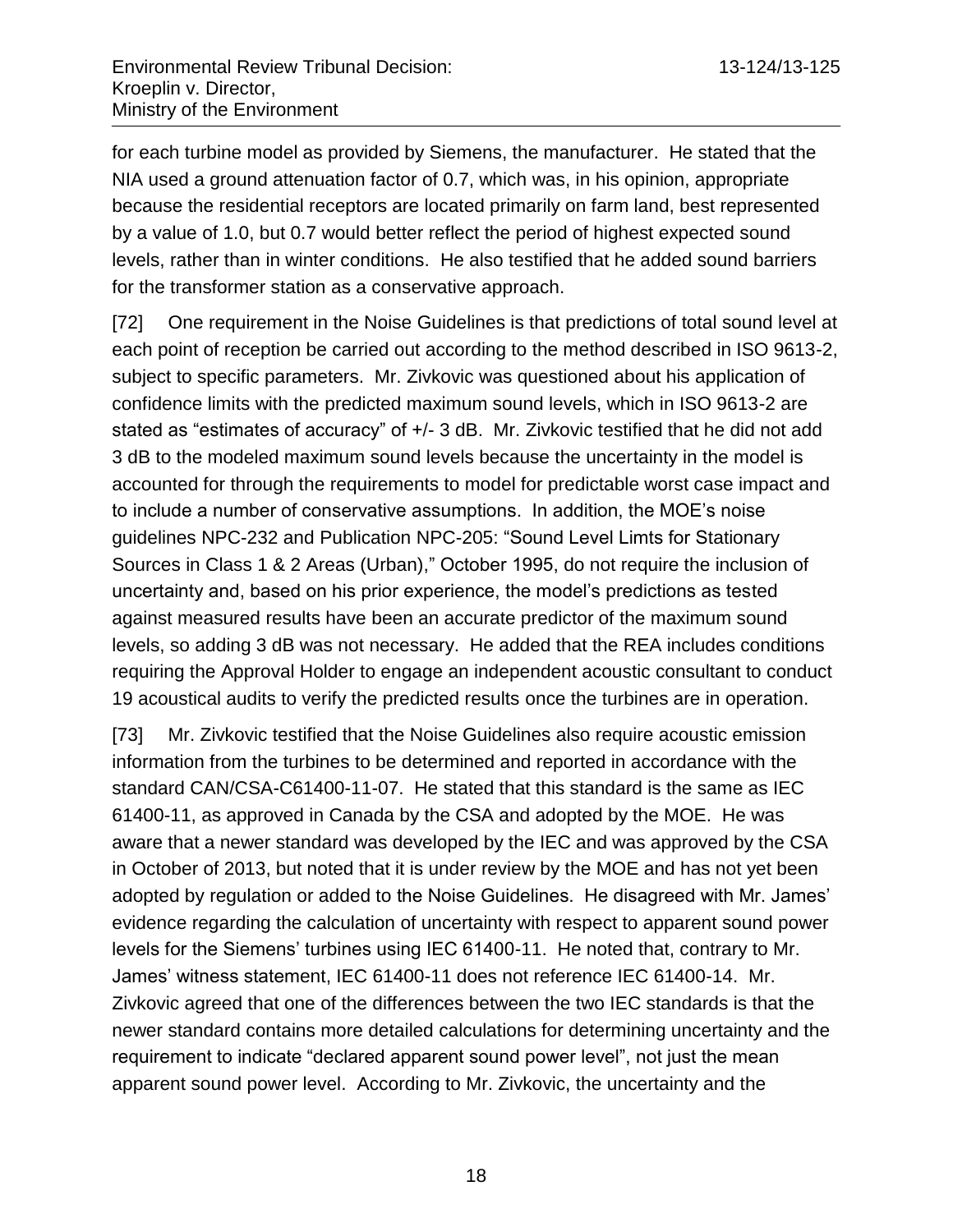apparent sound power level guaranteed by Siemens were appropriate for use in the model. His view was that this guaranteed level must be met by the Approval Holder or it will be out of compliance with the REA and that the REA requirement for acoustical audits will verify whether the measured sound power levels meet the guaranteed levels.

[74] Mr. Zivkovic agreed that the MOE has no standard for low frequency noise or infrasound, but disagreed that this means the MOE neglects the issue. The Noise Guidelines cover a portion of the low frequency spectrum, the octave band with a centre frequency of 63 Hz, and thus a range of 44 to 88 Hz, and MOE sound measuring equipment can measure down to 6.3 Hz. He testified that during the preparation of the Noise Guidelines in 2008, the issue was raised, which led the MOE to commission a literature review of low frequency noise and infrasound associated with industrial wind turbines. In Mr. Zivkovic's view, the report of this review, carried out by HGC Engineering, entitled "Low Frequency Noise and Infrasound Associated with Wind Turbine Generator Systems: A Literature Review," December 10, 2010 (the "HGC Report"), found that the MOE's approach was appropriate but recommended that the MOE continue to monitor research on this topic and track regulatory developments in other jurisdictions, and the MOE has done so.

[75] Mr. Zivkovic disagreed with Mr. Palmer's evidence that the manufacturer's specified calculated sound power level was incorrect and that the sound power level data used in the NIA should be adjusted to take into account increased turbulence associated with the close spacing of the turbines. Mr. Zivkovic also gave evidence that in his opinion there was no need for an adjustment in the calculated sound power levels to take account of amplitude modulation. He stated that "normal amplitude modulation" or "blade swish" is associated with operation of all wind turbines and its temporal quality is not dissimilar to other sounds for which no adjustment is made. According to Mr. Zivkovic, the A-weighted equivalent sound pressure level adequately addresses normal amplitude modulation and that adjustments for special quality of sound found in MOE Publication NPC-104: "Sound Level Adjustments", n.d. ("NPC-104") were not designed to apply to sounds with such temporal quality. He also noted that NPC-104 was developed for use by municipalities for compliance purposes and that the MOE had never used it to make adjustments. He went on to testify that "other" amplitude modulation has been reported with some wind turbines, but he considers the likelihood of it occurring to be low and, even where it has reportedly occurred, it has been intermittent. In his view, there is insufficient knowledge of "other" amplitude modulation to be able to quantify it objectively. Mr. Zivkovic commented on recent work in the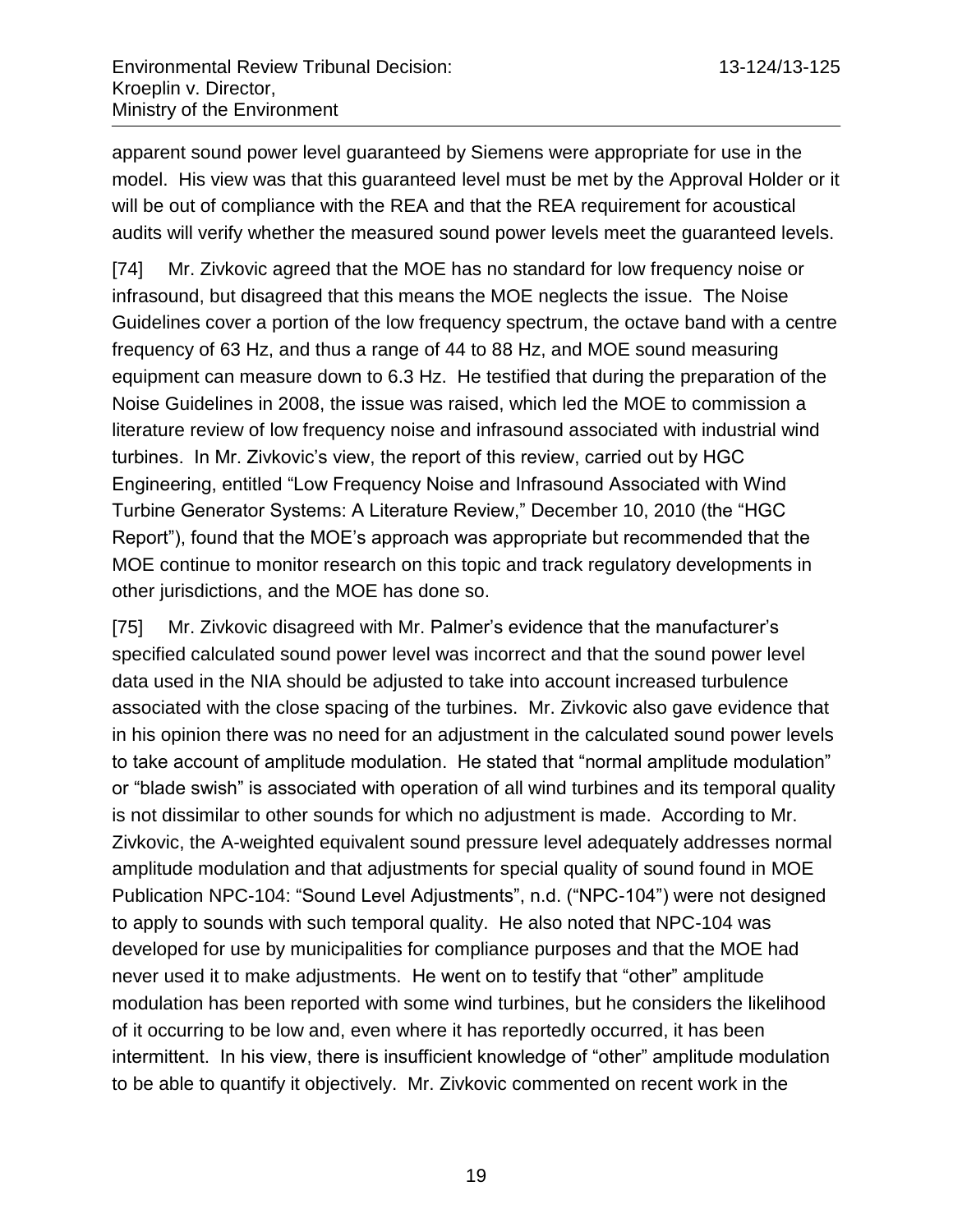United Kingdom, which is the first attempt to develop an objective method to quantify it, and noted that the MOE will continue to review the scientific work in this area.

[76] Mr. Zivkovic agreed that the MOE Noise Guidelines express sound pressure limits only in accordance with the A-weighted scale. He was asked about the statements in IEC 61400-11, Annex A (informative), para. A.3, that the "annoyance caused by noise dominated by low frequencies is often not adequately described by the A-weighted sound pressure level," that noise can be characterized as having a low frequency component "if the difference between the A and C-weighted sound pressure levels exceeds 20 dB," and that in such "circumstances, low-frequency noise may be quantified by extending the one-third octave band measurements described in the main body of the text, down to 20 Hz. For one-third octave bands, the 20, 25, 31.5 and 40 Hz bands should additionally be determined." He replied that the MOE does compare the A and C-weighted sound pressure levels as measured down to 6.3 Hz and will take action if the difference is more than 20 dB, but that this is done at the compliance stage. In his view, the MOE standard, expressed as A-weighted sound pressure levels, is adequate to account for the impacts of wind turbine noise.

[77] Mr. Zivkovic testified with respect to the MOE Compliance Protocol. He described the purpose of the Compliance Protocol as the tool used by district office staff in responding to noise complaints regarding wind turbines. He stated that the "acoustic assessment" procedure requires detailed quantitative measurements once an acoustic audit by MOE staff indicates that one or more turbines may be out of compliance with the REA. He testified that the REA requires that the Approval Holder comply with MOE sound pressure limits at all times and that if there is non-compliance, this is not dealt with in the REA, but is responded to in accordance with the Compliance Protocol.

## Dr. Kieran Moore

[78] The evidence of Dr. Moore, on behalf of the Director, was entered on consent of all parties by way of witness statement and a transcript of his evidence in *Drennan v. Director (Ministry of the Environment)*, [2014] O.E.R.T.D. No. 10 ("*Drennan*"), in which he was qualified as a physician with expertise in family and emergency medicine, public health and preventative medicine. Dr. Moore is a medical doctor who is certified with the Canadian College of Family Physicians, and has met the requirements of Special Competence in Emergency Medicine. He also has a Master of Public Health degree. Dr. Moore is currently Program Director in the Queen's University residency program for Public Health and Preventive Medicine, and works as an Associate Medical Officer of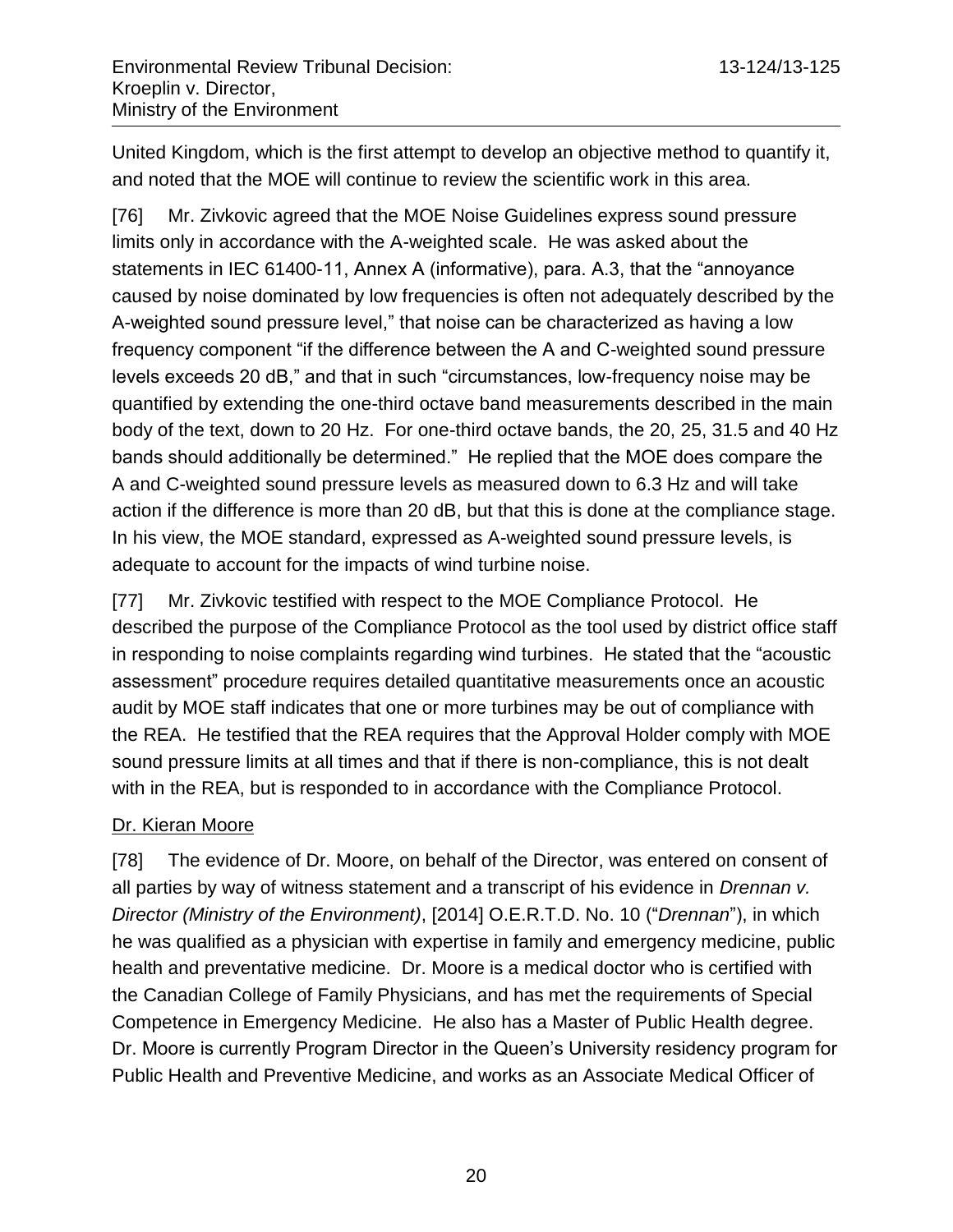Health in Ontario, a core function of which is to review epidemiological data and perform environmental risk assessments on human health.

[79] In relation to previous REA appeal hearings, Dr. Moore had reviewed the medical records of two of the post-turbine witnesses in this matter, among others. Based on this review, he gave evidence that

> it is a challenge to come to any scientific conclusions regarding allegations that wind turbines are causing adverse health effects given the subjective nature of the symptoms, the limited documentation of overall exposures and limited medical histories available. The reported complaints are very common clinical conditions, especially those that refer to depression, sleep disorder, vertigo or dizziness,…this would be a normal list of patients presenting in a family doctor's office anywhere in Ontario, given the high prevalence of these symptoms in our population.

[80] Dr. Moore also applied the nine Bradford Hill causation criteria and determined that no causal link has been established between the reported health effects and wind turbines.

[81] Dr. Moore gave evidence that annoyance is not a medical condition or diagnosis, but is a psychological state that is under the control of an individual, noting that it is up to an individual to have coping mechanisms to deal with annoyance. He stated that many new technologies can cause annoyance or fear, including wi-fi, immunization and fluoridated water, in spite of a lack of scientific documentation of population harm.

[82] Dr. Moore provided his opinion, in his witness statement, that

appropriate evidence-based regulations to guide industry and protect the population from any significant exposure or harm from wind turbine noise have been put in place. The purpose of the Ministry of Environment setbacks at 550 meters and 40 dbA hourly average exposure at the receptor is to minimize possible health effects from this exposure. To date, the scientific literature does not provide any convincing evidence of health effects, other than annoyance and indirect health effects, at current regulated setbacks and sound levels in Ontario. While a strong relationship has been found between annoyance and being able to hear the wind turbines, a strong relationship has also been found between annoyances and being able to see the wind turbines. This finding suggests it may not be the noise of the wind turbines causing the alleged health problems.

## *Evidence of the Approval Holder*

## Debbie Raymond

[83] The Approval Holder filed a witness statement from Ms. Raymond, Engineering Sales Manager of Siemens Energy Inc., which provides technical evidence with respect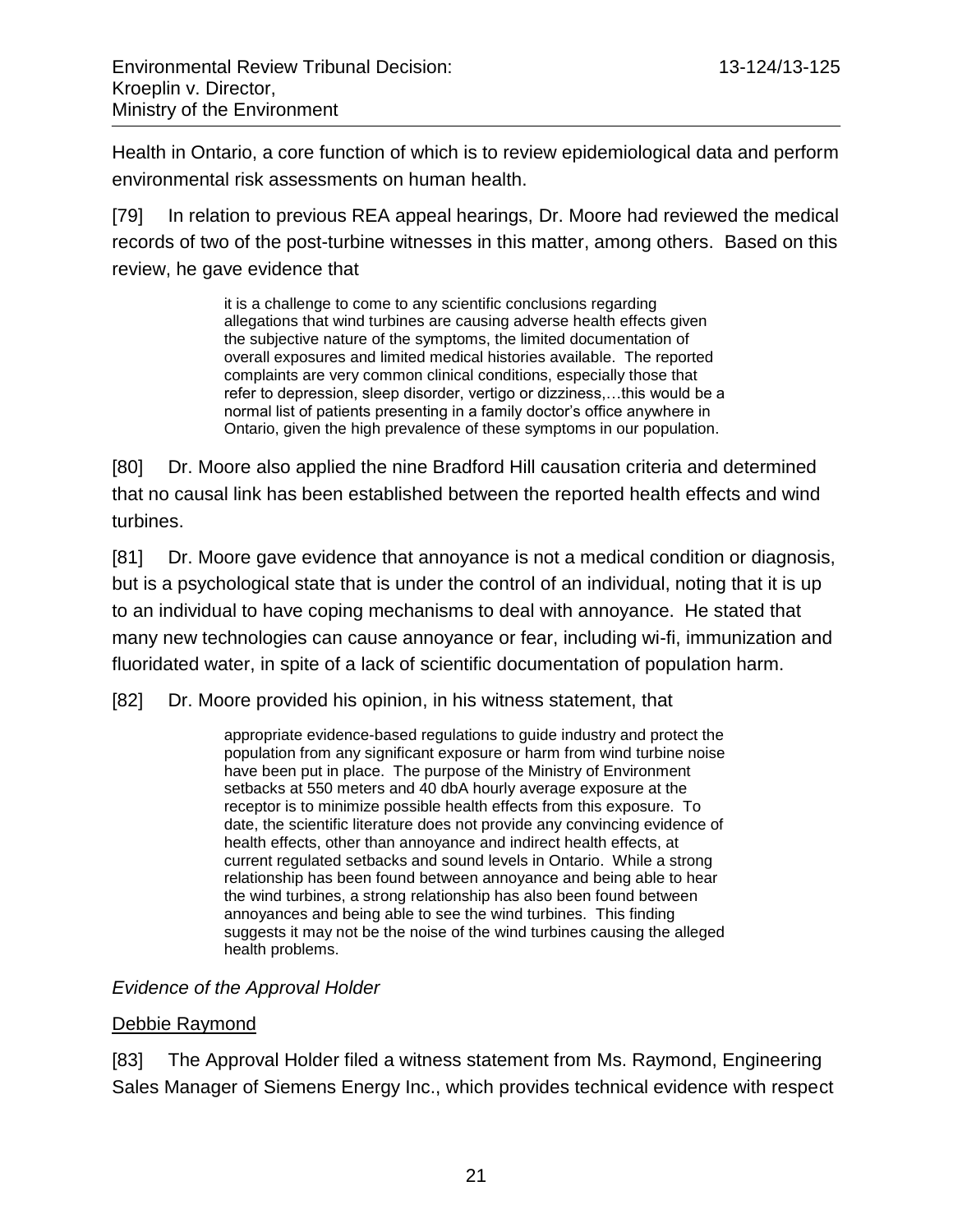to the Siemens SWT-2.3-101 wind turbine. By agreement of the parties, Ms. Raymond did not testify in the hearing and was not cross-examined.

[84] Attached to Ms. Raymond's witness statement is a Siemens document entitled "SWT Small Geared Turbine Fire Prevention" that describes the fire prevention features of the turbines to be used in the Project. It states that the turbine components are made of fire resistant materials to limit fires and their spread due to different causes. In addition, it states that the turbines are equipped with a fire detection and warning system that includes smoke detectors, a monitoring system and alarms, and with a control system that switches off the turbine, the fans and all motors in response to an alarm. It states that fire extinguishers are placed in the nacelle and the tower.

[85] Ms. Raymond attached two other documents to her witness statement, one describing the design and materials of the turbine blades, and one describing the Turbine Condition Monitoring System, which includes continuous monitoring of internal and external conditions, including vibrations caused due to icing of the blades. According to one document, the blades of this model of turbine are manufactured of fiberglass-reinforced epoxy in a process whereby they are "cast in one piece in a closed process, which eliminates the traditional weaknesses found at glue joints in other manufacturers' blades." It was Ms. Raymond's evidence that ice build up on the turbine blade, or on the anemometer or the wind direction vane on the nacelle would cause the turbine to automatically shut down. It would then have to be manually released, allowing the operator to verify that icing did not pose a hazard.

## Robert O'Neal

[86] Mr. O'Neal gave evidence on behalf of the Approval Holder. Mr. O'Neal is a principal of Epsilon Associates, Inc. in Massachusetts. He has a Bachelor of Arts in Engineering Science and a Master's degree in Atmospheric Science and is a Certified Consulting Meteorologist. He has more than 25 years of experience in conducting noise impact assessments, meteorological studies and air quality modeling. Since 2004 his noise impact assessment work has focused on wind energy facilities and includes pre- and post-construction monitoring, low frequency studies and predictive modeling. He was the lead investigator on a study of low frequency sound and infrasound associated with wind turbines. The Tribunal qualified him as an acoustician and meteorologist with special expertise in low frequency sound, infrasound and wind turbine noise.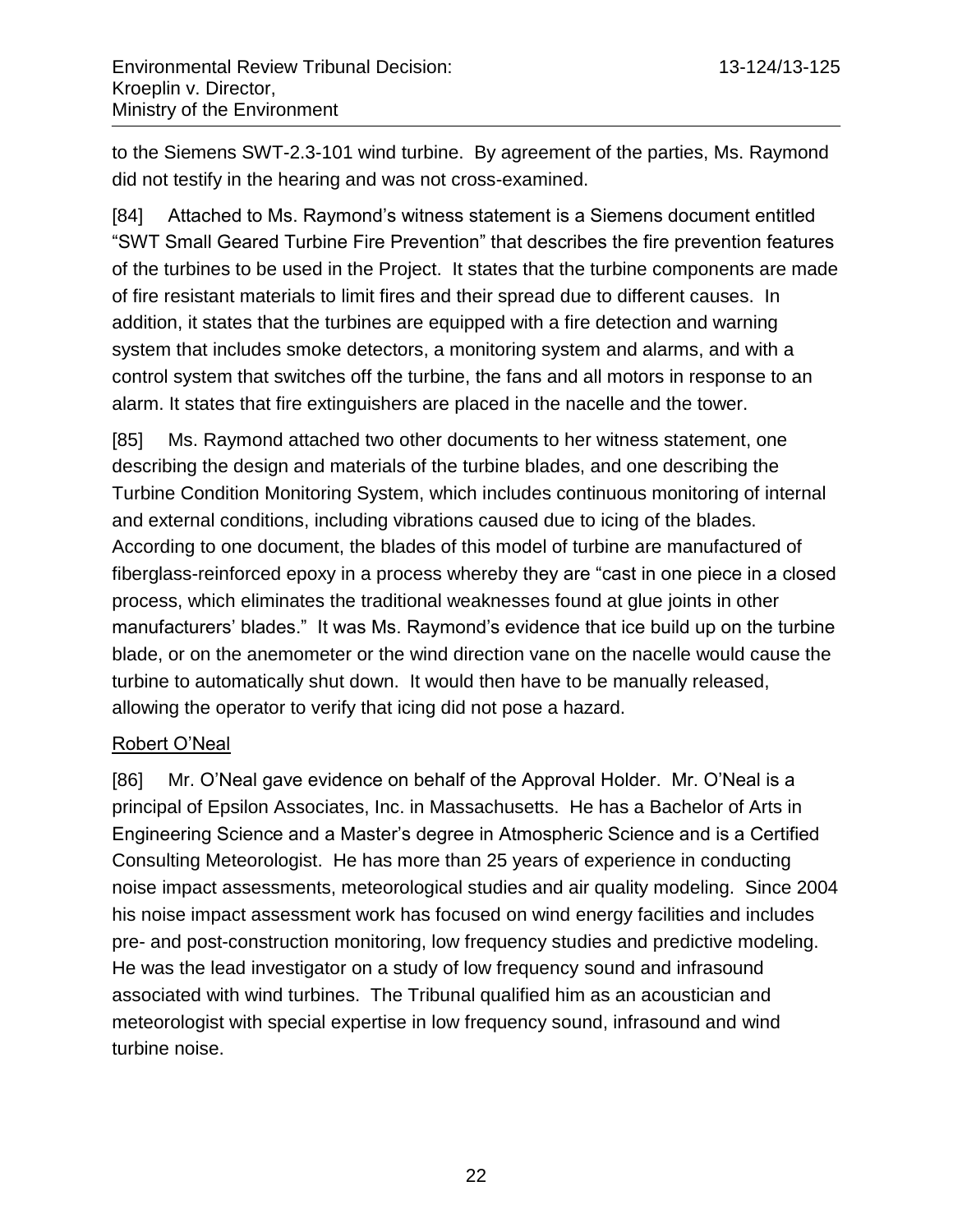[87] Mr. O'Neal provided general comments on the evolution of wind turbine technology, emphasizing the changes in design and the different sources and characteristics of sound associated with wind turbines. He explained in some detail the nature of low frequency sound and infrasound and noted that these are not unique to wind turbines, but occur with many mechanical and natural sources. He stated, in relation to Mr. James' testimony, that there is a blade pass frequency that produces some variability in sound from a wind turbine. He noted that there can be spikes in sound pressure due to this variability but that they are not like gunshots and do not occur as frequently as claimed by Mr. James. Mr. O'Neal cited the Walker study referenced by Mr. James but noted that Dr. Walker concluded that there is little evidence of blade pass effect. Mr. O'Neal stated that this is consistent with his own studies of infrasound from wind turbines.

[88] Mr. O'Neal also responded to Mr. James' statement that his equipment would not be able to distinguish the pulses in the infrasound range, stating that his instruments measure to about 1 Hz and sample at a rate of 50 – 100 milliseconds. He asserted that his instruments are similar to those used by Mr. Hessler, one of the consultants involved in the Shirley Wind Study, and that Mr. Hessler compared his results with those of Dr. Walker, who used equipment similar to Mr. James', and found good coherence down to about 2 Hz, with a slight separation below that.

[89] Mr. O'Neal commented on a study he and his colleagues conducted, subsequently published in a peer reviewed journal, that included a literature search for guidelines and standards used to evaluate low frequency sound and infrasound, a field study to measure wind turbine noise at different distances, and a comparison between measured levels and standards. The measurements were done outdoors and indoors. He stated that they found that levels of low frequency sound and infrasound were below any standards identified and they concluded therefore that low frequency sound and infrasound would not impact residents at distances 305 and 457 m away from wind turbines. Mr. O'Neal noted that the study considered the perception of vibration due to low frequency sound and infrasound, but looked at vibration of building walls and windows, not vibration effects in humans.

[90] Mr. O'Neal testified that he attended the Wind Turbine Noise Conference in Denver in August 2013 and heard the presentations on low frequency sound and infrasound by Dr. Walker, Mr. Hessler and Mr. Yokoyama et al. He noted similar results from Dr. Walker and Mr. Hessler to those he had come to in his own work. He highlighted a few points, including that in the very low frequency range, there was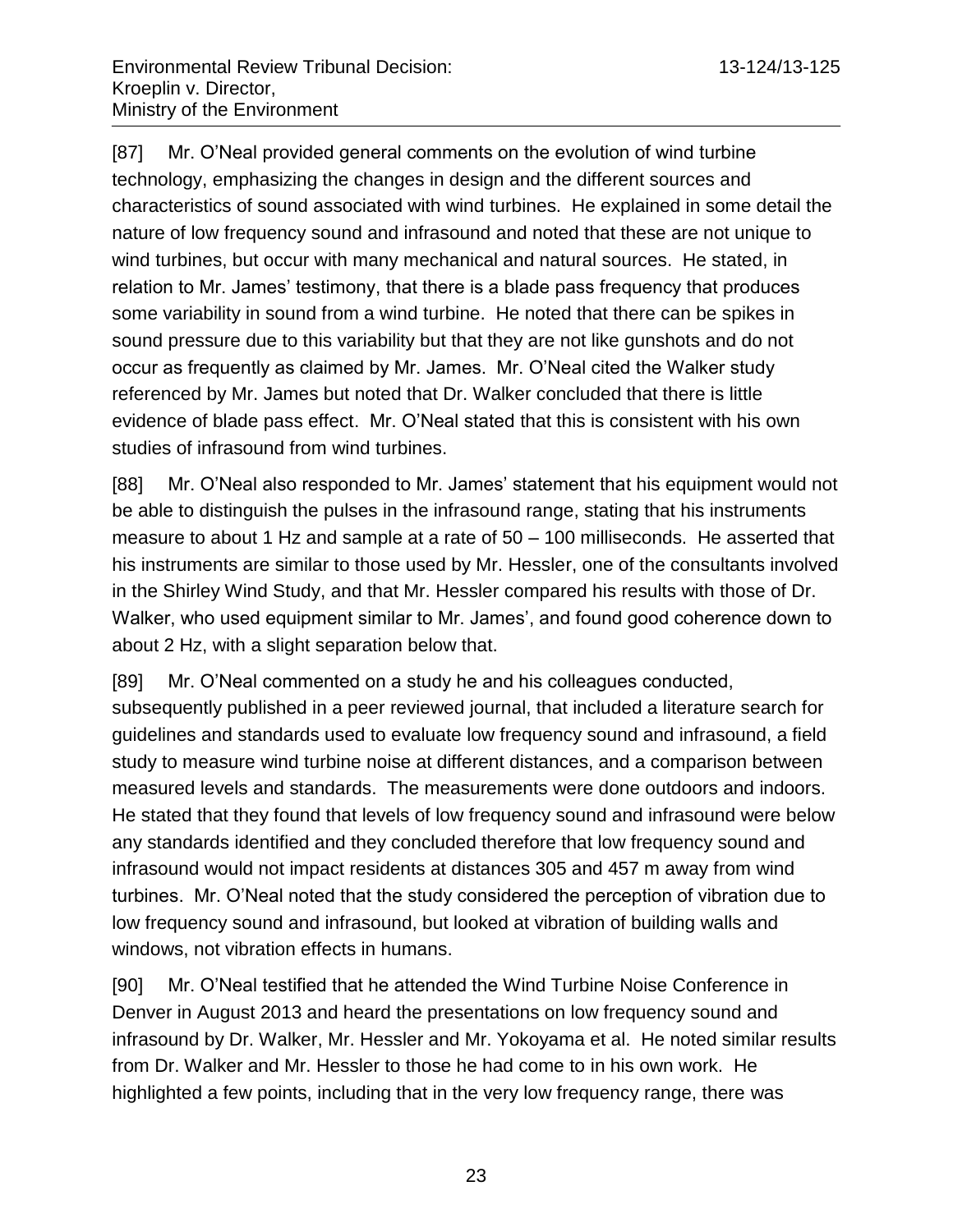virtually no difference between when the turbine was operating and when it was not operating and that the levels measured at wind farms were not audible or perceptible to people. He conceded that in the Yokoyama paper, where test subjects were exposed to wind turbine noise, they were asked to respond only if they could hear or feel something "with their ears".

[91] Mr. O'Neal stated that he does include confidence limits when modeling turbine sound power levels to represent a safety factor in order to provide the worst case scenario. He noted that he does not do so when the sound power levels provided by the manufacturer are guaranteed.

## Shant Dokouzian

[92] Mr. Dokouzian gave evidence on behalf of the Approval Holder. Mr. Dokouzian holds a Bachelor's degree in civil engineering with a major in structures and is a licensed Professional Engineer in Québec and Ontario. He has completed a Master's level course in Wind Energy and Turbines. Since 2006 he has worked as a wind farm analyst, and through his employment has been involved in noise assessments for nearly 50 wind farms. His current position is Team Leader for Project Development Services at GL Garrad Hassan Canada Inc. In that position he supervised the preparation of the NIA submitted on behalf of the Approval Holder. The Tribunal qualified him as an engineer with expertise in noise and post-construction monitoring of wind farms.

[93] Mr. Dokouzian testified regarding the work that he and members of his firm carried out in the preparation of the NIA for the Project. He discussed their general approach to doing the assessment and gave more detailed evidence regarding the calculations of sound power levels, as set out in Appendix E of the NIA report. He stated that there are several elements of conservatism worked into their predictions. For example, the Siemens specifications for noise are higher than the measured values; at the wind speed used in the model the turbines will not often operate at maximum power; and the numbers used in the model for the octave band spectra were those that gave the highest noise levels at the receptors, even though that was not required. He stated that all numbers were adjusted to take into account summer nighttime wind shear, using the coefficient of 0.42. According to Mr. Dokouzian, they modeled the cumulative effects of existing wind farms, using the current Noise Guidelines, not the guidelines under which these projects were approved, and using the "as built" turbine locations. He also explained that they chose to use 0.7 as the ground attenuation factor in the model because of the nature of the terrain and land use in the area. He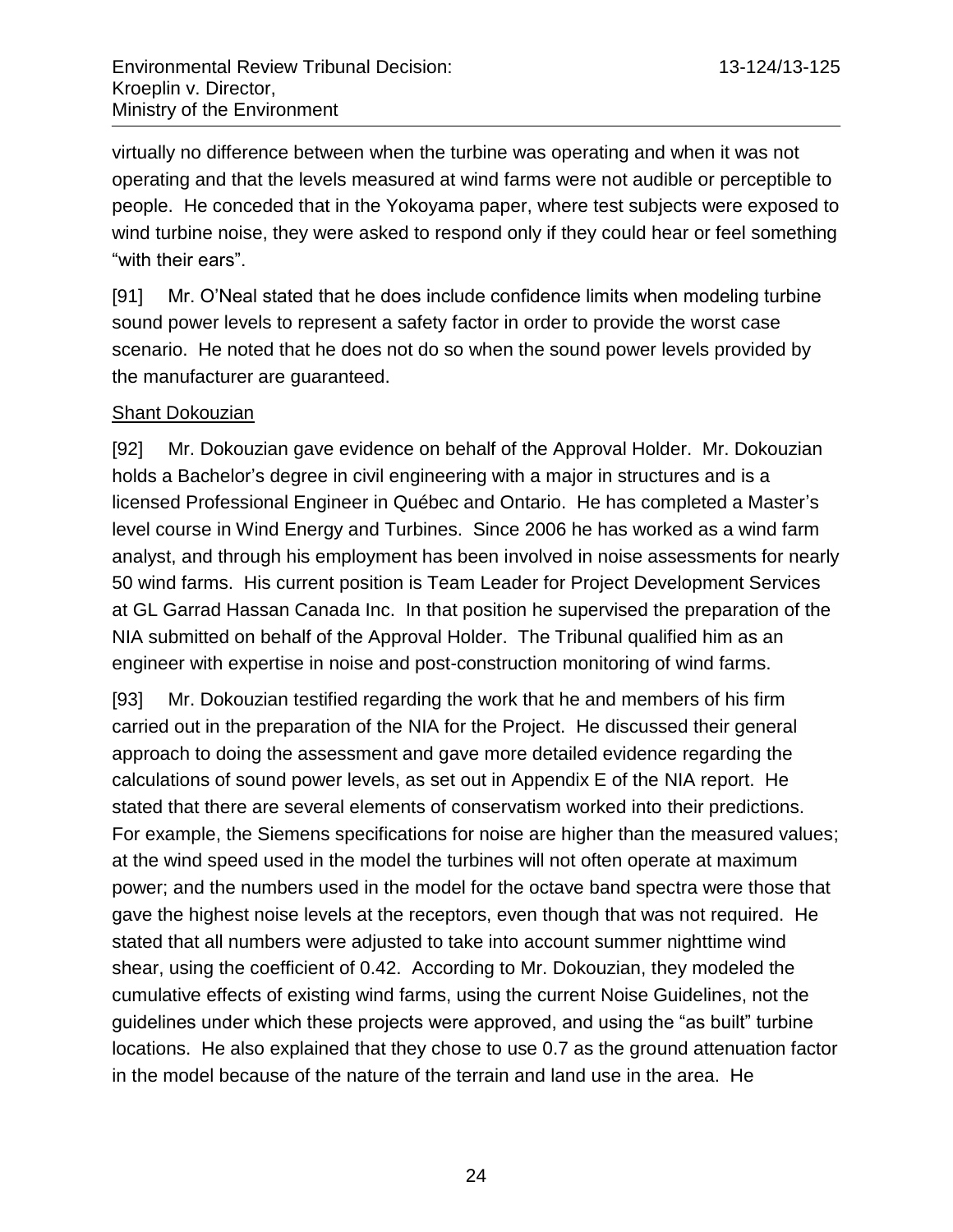commented that 0.7 is appropriate even in winter conditions where the ground is snowcovered.

[94] Mr. Dokouzian discussed his view of the conditions in the REA. He stated that there is a requirement to measure the sound power levels at every receptor after the turbines are constructed, which is not required elsewhere in North America. He was not aware of any such acoustical audits that had been completed in Ontario since the REA process began, but he noted that the MOE does not require consideration of audits of other projects in order to complete a noise impact assessment.

[95] Mr. Dokouzian reviewed Mr. Palmer's witness statement and the papers that Mr. Palmer relied on. Mr. Dokouzian testified that the documents referenced by Mr. Palmer do not indicate that there will be increased noise due to inflow turbulence or that the degree of increase will be in the order of 3 dB. Mr. Dokouzian stated that neither the standards nor the MOE Noise Guidelines refer to this concern and none requires any adjustment. He testified that turbulence is factored in to all noise assessments but that there is no adjustment required anywhere because of the wakes associated with upwind turbines because there is no belief that they cause increased overall noise levels. Mr. Dokouzian also noted that some of the documents relied on by Mr. Palmer suggest a shift in noise to the leading edge of the turbine, but not an increase in overall noise except perhaps at very low wind speeds, when the turbines do not operate at maximum power. He pointed out in particular the study "Influence of upwind turbines on wind turbine sound power output," by Jonathan Cooper and Tom Evans, Australian Acoustical Society, Proceedings of Acoustics 2012 – Freemantle ("Cooper and Evans"). It was his position that Mr. Palmer selectively referred to a few statements in that study and used them out of context, while ignoring the overall conclusion of the study, that is, that the wakes of adjacent turbines did not increase the level of noise from a wind farm. Mr. Dokouzian took issue with Mr. Palmer's view that the Cooper and Evans study was carried out too close to turbines to assess the effect of low frequency noise. He stated that noise from wind turbines is broadband and that it makes sense to measure close to them in order to measure the full range of frequencies. He also disagreed with Mr. Palmer that the study's failure to address wind shear would make any difference in Cooper and Evans' findings. He admitted that lower frequencies will become more dominant the farther from the turbine that noise is measured; however, he noted that overall noise will decrease and low frequency noise will not increase with distance.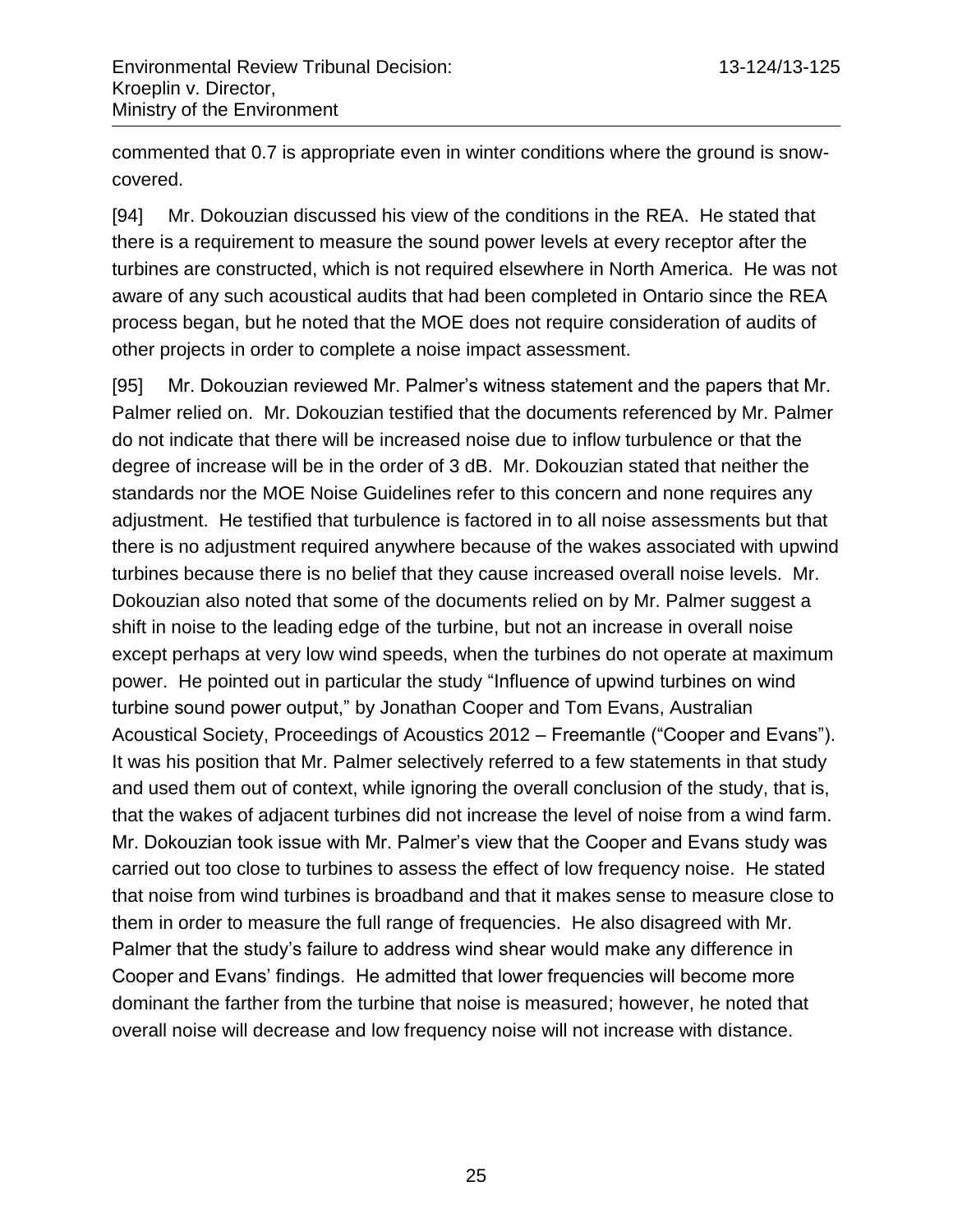[96] Mr. Dokouzian repeated the approach he used to calculate maximum sound power levels and took issue with Mr. Palmer's approach. He criticized him for "cherrypicking" the highest sound power level at each octave band, adding them and adjusting them to reach a figure that is higher than the maximum possible sound power level. He stated that such an approach is not indicated in any standard or guideline and is not justified with wind turbines. He explained that the specifications Mr. Palmer found for the Siemens models that were used in a wind farm in Nova Scotia were specifications from the 2009 models of those turbines, whereas for the Project, he used the specifications from the 2013 models, which indicate evolution in the certainty of their measurements, and somewhat lower sound levels as a result.

[97] Mr. Dokouzian explained that the sound power levels for turbines are measured in accordance with IEC 61400-11, by acoustical consultants for the manufacturer, and that they include an uncertainty factor of +/- 3 dB, however, he does not use those measurements when modeling. He relies instead on the specifications provided by the manufacturer, which are higher than measured results, and also include a small uncertainty factor of +/- 0.5. He stated that he did not use additional adjustments for uncertainty in the model because it is not required by the Noise Guidelines, is not standard practice, and because his goal is to provide the "most accurate result with conservative parameters." In his view, there are enough conservative parameters used to more than offset any error within the margin of uncertainty.

[98] Mr. Dokouzian also commented on Mr. James' evidence regarding low frequency noise and infrasound. He stated that all of the meaningful measured noise content is accounted for in the specifications provided by Siemens, including low frequency noise.

## Benjamin Coulson

[99] Mr. Coulson appeared on behalf of the Approval Holder. Mr. Coulson holds Bachelor's and Master's degrees in Applied Science, Mechanical Engineering, with a specialization in atmospheric fluid flows. In addition, he has doctoral level training in atmospheric science. He is a registered Professional Engineer in Ontario and has worked for more than 15 years in the field of mechanical engineering specializing in air quality, atmospheric dynamics and acoustics. He has experience in completing noise assessments for wind energy projects in Ontario and other provinces and in conducting post-construction monitoring. He has previously been qualified as an expert in hearings before the Tribunal. The Tribunal qualified him as an expert in acoustics and noise engineering with experience with wind turbines.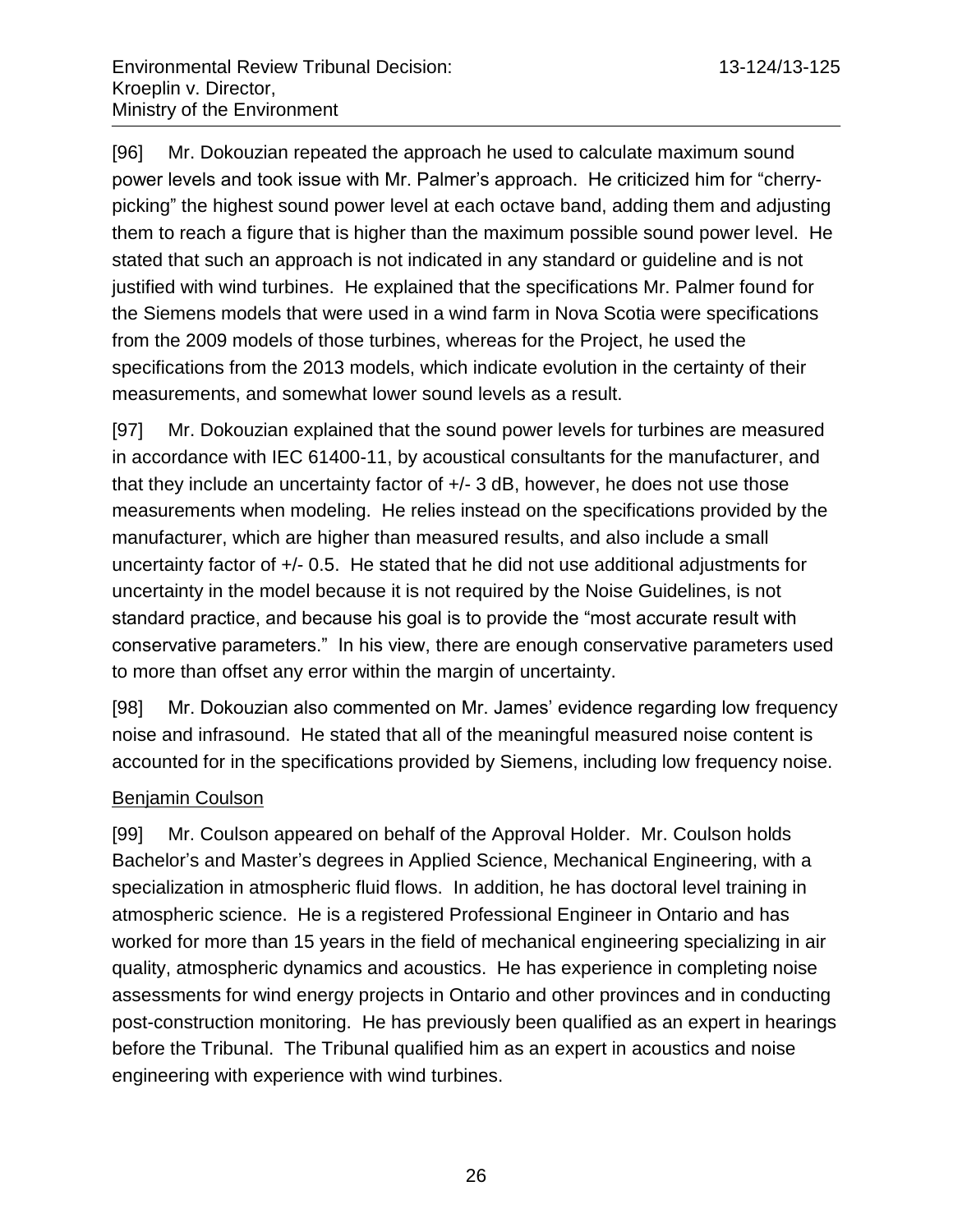[100] Mr. Coulson reviewed the NIA, the REA and the witness statements of Mr. James and Mr. Palmer. It was his opinion that the NIA was appropriately conducted, following the MOE's requirements. He disagreed with Mr. James regarding the calculations for sound power levels from the Siemens turbines. First, Mr. Coulson stated that IEC 61400-14 would not be applicable here, that the MOE Noise Guidelines do not require its use, and that it is not common practice among acoustical consultants in Ontario to use that standard. He also criticized the way Mr. James used the confidence limits in IEC 61400-14, commenting that Mr. James quoted the confidence level as 1.645, whereas it is in fact 1.645 times the total standard deviation. In addition, he stated that the measurement uncertainty from IEC 621400-11 should not simply be added to the IEC 61400-14 confidence level, as Mr. James did, but that it is included in the derivation of the confidence level.

[101] Mr. Coulson discussed the application of the confidence limits of +/- 3 dB stated in the NIA. He explained that confidence limits signal that there can be local changes in the atmosphere in a real world setting so that perfect accuracy is not possible. He agreed that adding those limits to modeled results could be a way of adding a safety factor, but he stated that there are numerous conservative factors already built in here, so to do so is not necessary.

[102] Mr. Coulson explained his view that the IEC 61400-11 test collects data over a short period of time, of at least one minute, and that the variability in sound levels over that period is reflected in the standard deviation of the measured results and the measurement uncertainty quoted by Siemens. He stated that the assessment period required by the MOE Noise Guidelines is 60 minutes, which decreases the variability in results and thus the standard deviation becomes smaller and the uncertainty quoted by Siemens becomes less significant. Mr. Coulson also stated that the REA conditions, requiring audits to verify the sound power levels emitted from the turbines and at the receptors, are robust and will ensure that the Project will be compliant with the MOE standards. He noted that his current post-construction monitoring at wind farms has shown very good agreement between the predicted sound power levels and those measured. He did not provide the results of that monitoring because they were done for his firm's clients, but he noted that the MOE has been provided with those results.

[103] Mr. Coulson disagreed with Mr. James on the uncertainty in ISO 9614-2. The standard refers to measures at a mean height between source and receptor of 30 m and, according to Mr. Coulson, this height is appropriate for the turbines in the Project and it accounts for all of the atmospheric factors of influence.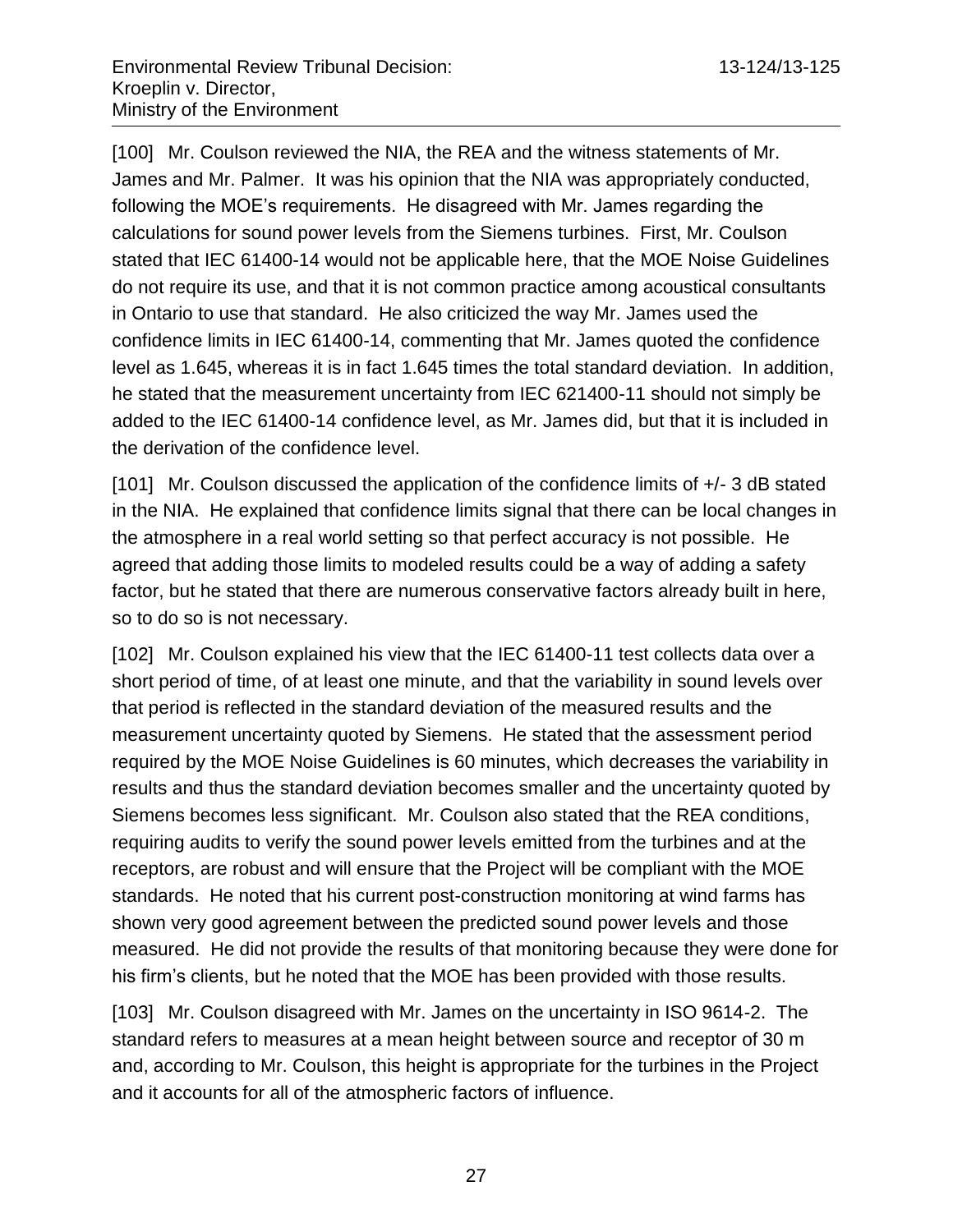[104] Mr. Coulson also disagreed with Mr. James' evidence regarding the need for the transformers to be enclosed in a building, stating his view that the MOE noise limits can be achieved with the design, setbacks and sound barriers. He also testified that the NIA followed the requirements of the MOE Noise Guidelines, and ISO 9613-2, respecting the method for modeling noise propagation. He disagreed with Mr. James that hardpacked ground, and a ground attenuation factor of 0.0, should be considered for the Project as representing the predictable worst case condition. According to Mr. Coulson, the use of 0.7 is appropriate, given the nature of the ground cover in the area of the Project, and is consistent with the Noise Guidelines and ISO 9613-2. He discussed a technical presentation on the approach to ground absorption used in ISO 9613-2, and noted that all types of ground have some attenuation, and that ISO 9613-2 generally under-predicts the ground attenuation. He stated further that, contrary to Mr. James' evidence, the equations used to calculate ground attenuation in ISO 9613-2 vary with height and thus do in fact account for tall noise sources.

[105] Mr. Coulson also disagreed with Mr. James' evidence regarding wind shear. He stated that the Noise Guidelines require use of a wind shear coefficient reflecting summer nighttime conditions, where there are higher winds at the level of the turbine nacelle and lower winds at ground level where there is less wind to mask noise. Thus, in his view, this adjustment assesses a high sound power level against a lower sound level criterion, resulting in a predictable worst case condition, contrary to Mr. James' assertion. He added that other conservatisms in the application of ISO 9613-2 further ensure a predictable worst case is used.

[106] Mr. Coulson also disagreed with Mr. James regarding the application of a 5 dB penalty to account for "blade swish", or "normal" amplitude modulation. He stated that this adjustment would not represent actual sound and would not improve the predictions of the model. He noted that the actual sound of blade swish is included in the sound power levels as determined in accordance with IEC 61400-11, and that Mr. James acknowledges this in his witness statement. Mr. Coulson stated that the MOE does apply a penalty for tonality in some situations, but that the thumping sounds referred to by Mr. James are not expected to occur with the Project because they are associated with older designs of "downwind" turbines and with turbines arranged in a regular pattern and rotating synchronously, and neither applies with respect to the Project. Mr. Coulson testified that there is a recent research study he has reviewed that identified a source of "other" amplitude modulation occurring as a stall effect along the turbine blades. He stated that the researchers found the conditions that create that effect to be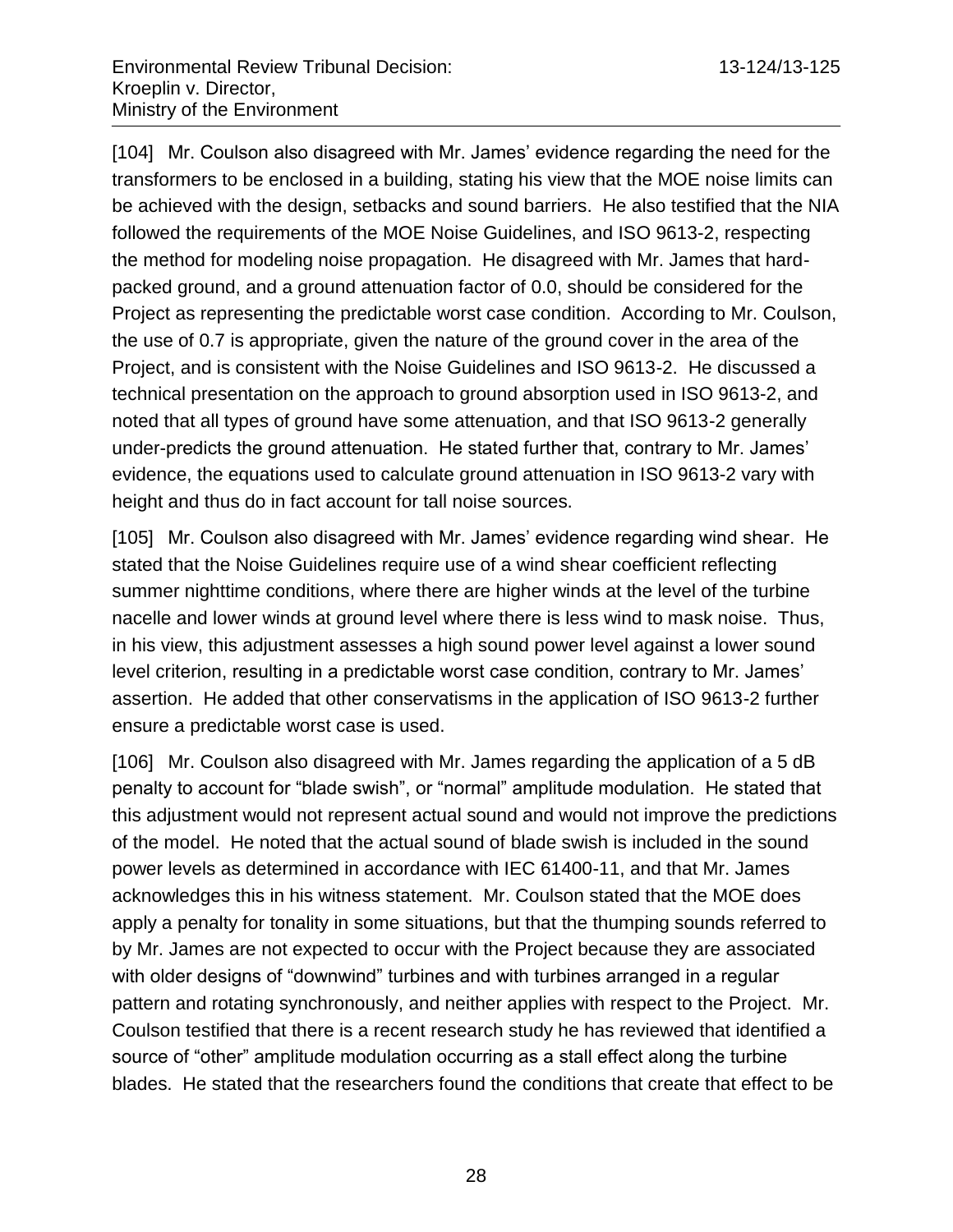highly localized but rare, and they found that the sound from the turbine was no louder as a result of their occurrence. He suggested that modeling need not change to consider this, but that the audits, because they will be done under differing atmospheric conditions, may be able to identify the atmospheric conditions that contribute to it.

[107] Mr. Coulson discussed the issue of low frequency sound and infrasound. He agreed with the conclusion of the HGC study, which he considered to align with the "wide-ranging consensus in the literature that infrasound and low frequency noise are not concerns at wind farms." He stated that this conclusion is also consistent with his experience in measuring sound from wind turbines in the field. His results have shown that infrasound is "below thresholds of human perceptibility at distances typical of receptor setbacks in Ontario" and that low frequency sound is present but not in an amount necessitating special attention. He disagreed with Mr. James' statement that acoustical consultants do not have equipment to measure low frequency noise and infrasound.

[108] Mr. Coulson commented on the evidence of Mr. James regarding the pulses of infrasound in the level below 1 Hz, which Mr. James derived through taking the recordings from the study carried out by Mr. Walker and reprocessing them. According to Mr. Coulson, given the noise floor identified by Mr. Walker in his study, Mr. James' results are most likely reflective of instrumentation noise rather than infrasound in that range. It was his view that those results do not otherwise make physical sense, given the size of the source and the size of the wavelength of 1 Hz. Mr. Coulson stated his belief that the lowest likely range associated with turbines would be closer to 3 to 6 Hz, and that this range is consistent with what other researchers have found. He also criticized Mr. James for not showing an ambient condition, given that the wind itself is a significant source of infrasound in the atmosphere.

[109] Regarding Mr. Palmer's evidence, Mr. Coulson testified that wind turbine sound will not be adversely affected by any turbulence caused by the wakes of adjacent turbines. In his view, this is because wake turbulence from air passing around upwind turbines will not be expected to be more important than the ambient turbulence in the atmosphere, which is stronger and which is already considered in the calculation of noise emissions. Mr. Coulson pointed out that Mr. Palmer quoted from a report by Dr. Stefan Oelermans in which he states that "leading edge inflow turbulent noise can become the dominant noise source on airfoils in the presence of severe upstream turbulence," however Mr. Palmer left out Dr. Oelermans' qualification that the "level of turbulence in the tunnel was much greater than that which is usually experienced in the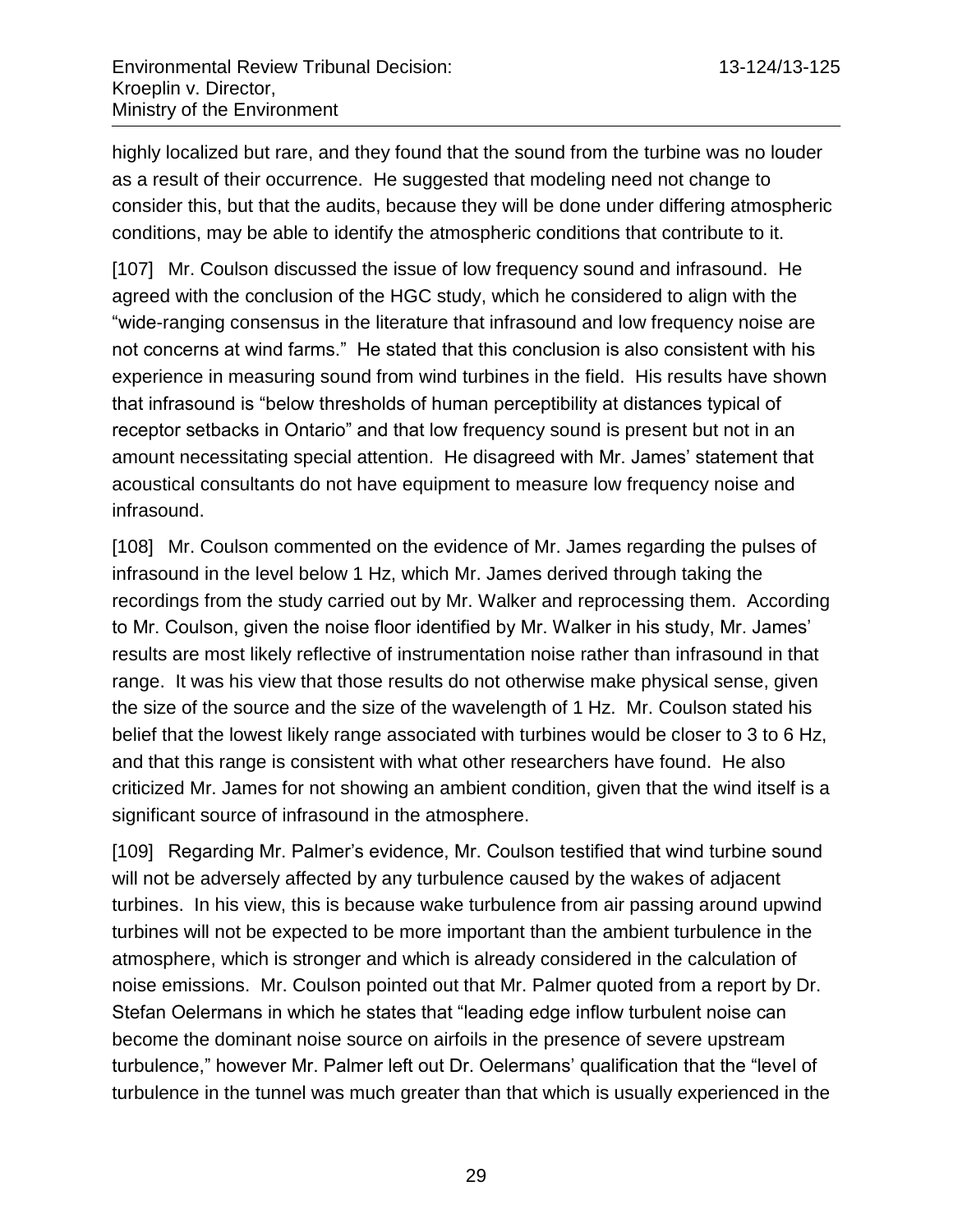atmosphere at typical rotor speeds. Therefore, it should not be concluded from these experiments that in the presence of atmospheric turbulence, leading edge noise would dominate wind turbine aeroacoustic emissions…" He considered there to be no basis for Mr. Palmer's suggestion of adding a 3 dB penalty to the modeled values to account for wake turbulence.

[110] Mr. Coulson disagreed with Mr. Palmer's view that under conditions of high wind shear the sound power levels should be taken as the maximum spectral values in each octave band over all wind speeds. According to Mr. Coulson, there is no justification for doing so. He explained that IEC 61400-11 requires the use of the turbine electrical power curve to determine average wind speed during noise measurements, based on sound emissions at hub height, because the turbine itself acts as an averaging device, rotating at a speed dictated by all the atmospheric influences across the blade swept area.

[111] Mr. Coulson also commented on the differences between the regulatory requirements for existing wind farms, cited by the Appellants, and for the Project. The regulation and guidelines to which the Project is subject differ from the earlier requirements, according to Mr. Coulson, on a number of issues including: minimum setbacks between turbines and receptors, vacant lot receptors, cumulative noise assessment, transformer noise assessment, summer wind shear, modeling parameters such as ground factors, sound character adjustments, and reporting. He stated that REAs under the new guidance generally include specific monitoring and auditing requirements, while investigations at existing wind farms are complaint driven. He concluded that these factors have strengthened the permitting regime and made it more restrictive.

[112] Mr. Coulson commented on the noise measurements undertaken by Mr. Palmer that were reported in the papers he has presented at conferences. Mr. Coulson identified a concern with the instrumentation used by Mr. Palmer as being not of high quality for acoustical measurements and having a large degree of noise associated with the equipment that Mr. Palmer did not account for. He also expressed concern about Mr. Palmer's lack of familiarity with the noise measurement standards and with some of the aspects of the locations he chose for carrying out his measurements.

[113] Mr. Coulson testified that the range of sounds associated with wind turbines is not unique, even in rural environments, where facilities such as grain driers would be used. He admitted that these other facilities would run for shorter periods of time, but noted that they do not have to meet as strict a noise standard as turbines do.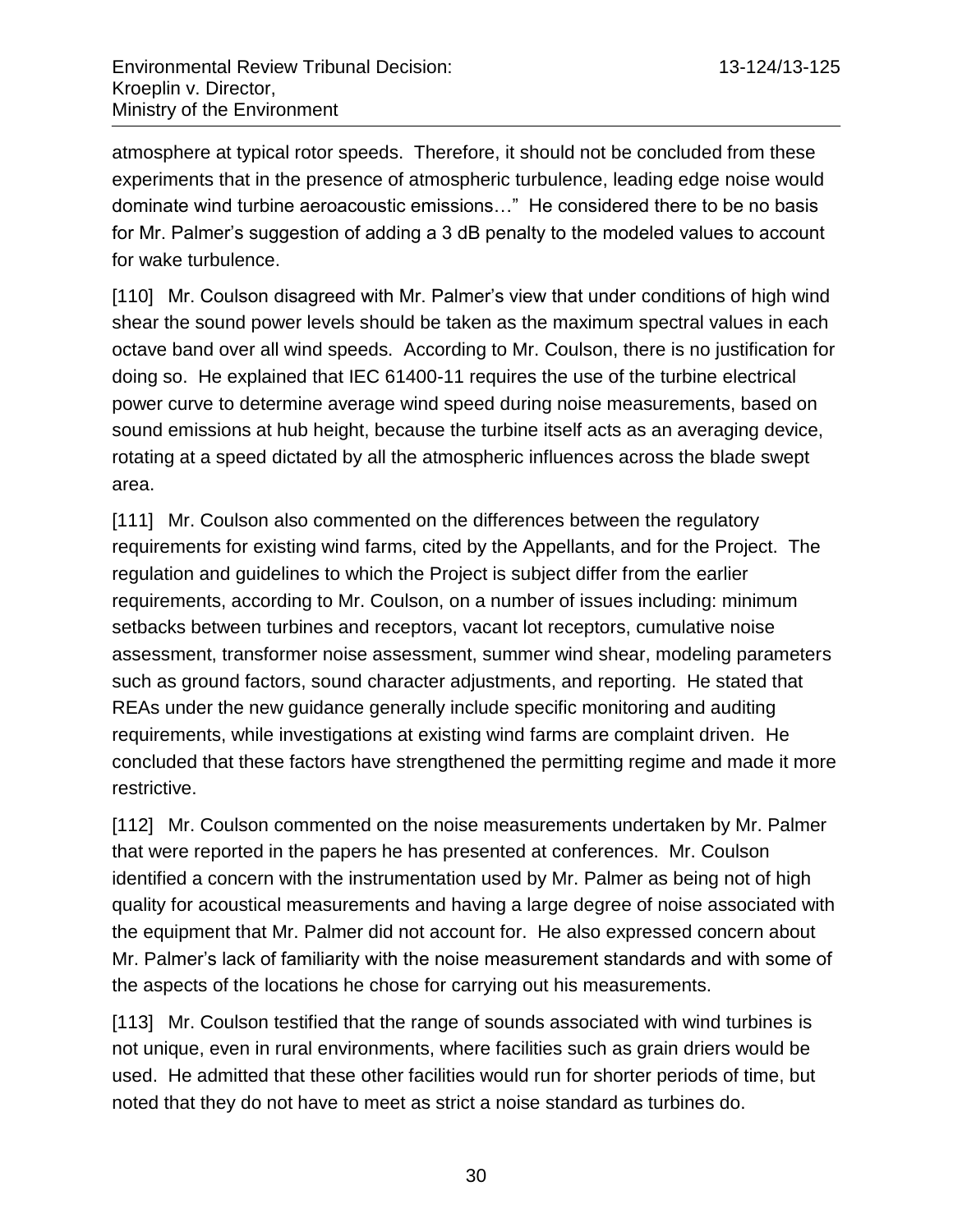# Dr. Kenneth Mundt

[114] The Approval Holder called Dr. Mundt, who was qualified to give opinion evidence on epidemiology. Dr. Mundt holds Master's and Doctoral degrees in epidemiology and serves an adjunct professor at the University of North Carolina and the University of Massachusetts. He is the Director of Epidemiology and Health Sciences Practice Area Leader at ENVIRON International Corporation, and has worked full-time in the field of epidemiology for almost 30 years.

[115] Dr. Mundt gave evidence that self-reported health problems do not constitute valid epidemiological assessments, and that "causal conclusions based solely on selfreported health problems are scientifically speculative and likely misleading." He stated that conclusions regarding causation require valid epidemiological evaluation.

[116] Dr. Mundt testified that his review of the literature indicated that there is not sufficient, clear and convincing evidence of wind turbine emissions causing any harm to human health. He said in his witness statement that,

> [a]t most, the literature reports an association between sound pressure levels and annoyance; however, these findings may reflect negative attitude towards wind turbines, or fears or perceptions of economic loss.… While some individuals may experience annoyance from wind turbine noise, there is no indication of a correlation between annoyance from wind turbine noise and adverse health effects in these studies – nor is there any indication of serious harm.

[117] Dr. Mundt stated that, although the literature associates turbine noise with annoyance inconsistently, the medical literature does not equate annoyance with disease. He noted that he could not find the term "annoyance" in any medical dictionary.

[118] Based on his literature review, Dr. Mundt concluded to a reasonable degree of scientific and epidemiological certainty that the noise emissions from the Project wind turbines will not cause serious harm to human health.

# Dr. Robert McCunney

[119] The Approval Holder called Dr. McCunney, who was qualified to give opinion evidence as a medical doctor specializing in occupational and environmental medicine with particular expertise in the health implications of noise exposure. Dr. McCunney is a medical doctor, and is board certified in occupational and environmental medicine. He is a research scientist in Biological Engineering Medicine at the Massachusetts Institute of Technology, and was formerly the Director of Environmental Medicine there. He was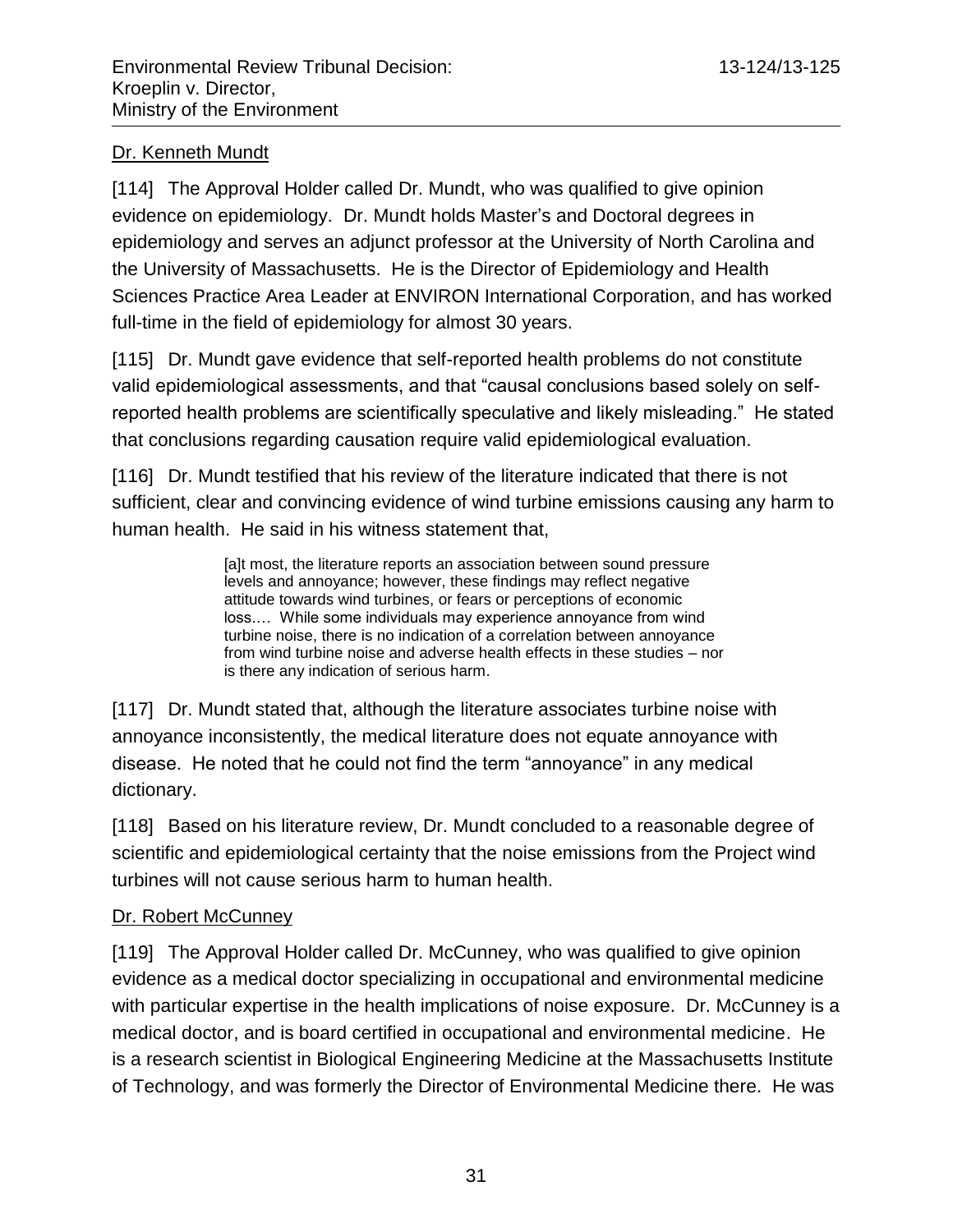a co-author of the 2009 Wind Turbine Sound and Health Effects: Expert Panel Review, prepared for the American Wind Energy Association and the Canadian Wind Energy Association. Dr. McCunney has an active clinical practice in occupational and environmental medicine, and has evaluated and treated people who have been exposed to noise.

[120] Dr. McCunney reviewed and provided comments on the witness statements and medical records provided by post-turbine witnesses, including two of the presenters. He determined that the level of information provided in the medical records was insufficient to allow a medical practitioner to make definitive causal assessments between diagnoses, symptoms and wind turbines. He noted that the medical records made no diagnosis related to wind turbine exposure. He stated that the health effects claimed by the post-turbine witnesses in their witness statements were general in nature, selfreported and could relate to numerous conditions.

[121] Dr. McCunney stated that the information disclosed by the post-turbine witnesses is insufficient to conduct individual causality assessment, which would require a thorough review of symptoms, past medical history, and noise measurements taken inside and in the vicinity of the home.

[122] Dr. McCunney gave evidence, in his witness statement, that there are no scientific studies that demonstrate adverse health effects from sub-audible infrasound at the levels encountered in the vicinity of wind turbines. He reviewed the literature and concluded that wind turbines can generate infrasound and low frequency sound, but that

> Detectable levels of infrasound and low-frequency sound are not at harmful levels based on studies near wind farms in the United States, the United Kingdom, the Netherlands, Denmark and Australia. Moreover, there are no studies demonstrating harmful effects to humans as a result of exposure to infrasound or low-frequency sound at the noise levels measured in the vicinity of wind turbines or in experimental studies involving noise levels several orders of magnitude higher than those noted in the vicinity of wind turbines…

[123] Dr. McCunney gave evidence that annoyance associated with wind turbines is a subjective phenomenon that is primarily related to attitudes to the visual impact of wind turbines and economic benefit associated with wind farms. He stated that annoyance is not a health effect. He provided his opinion that, based on the documents and literature he had reviewed, the Project, if operated in accordance with the REA, will not cause serious harm to human health.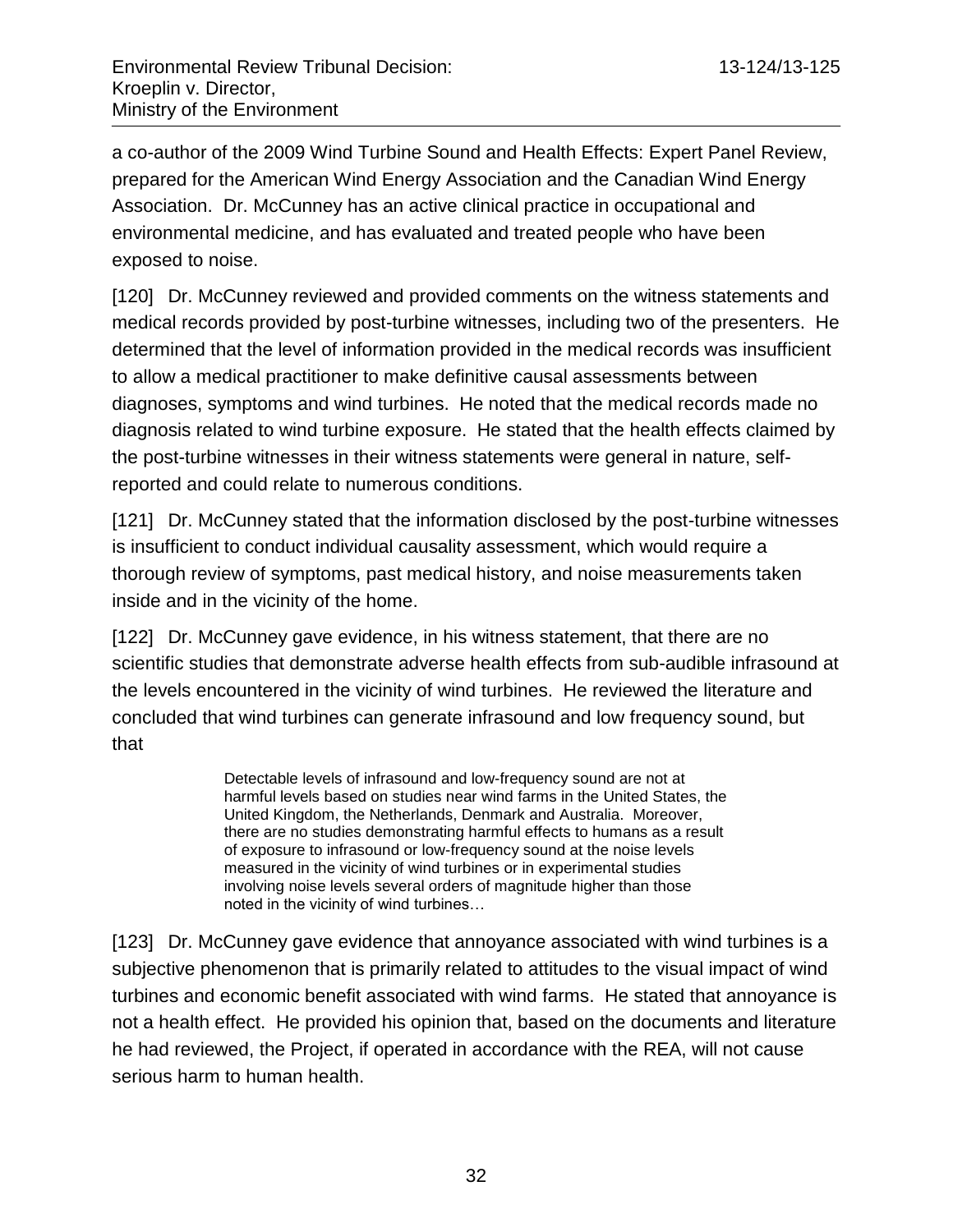## *Participants' Evidence*

## Elizabeth Bellavance

[124] Ms. Bellavance was granted participant status on behalf of WAIT-PW, a community-based organization of which she is a Director, that formed in early 2012 in response to concerns about the development of the Suncor Cedar Point Wind Power Project in Lambton County. She said that the citizens represented by WAIT-PW are concerned that local citizens are not being properly consulted or informed about wind turbine projects, and that these projects have divided Ontario communities.

[125] Ms. Bellavance noted the World Health Organization ("WHO") definition of health as a state of complete physical, mental and social well-being and not merely the absence of disease or infirmity. She stated that WAIT-PW is concerned about mental and social well-being in addition to physical health. She also raised concerns that the test of proving serious harm under s. 142.1(3)(a) of the *EPA* does not meet the criteria of s. 7 of the *Charter*, and that proving serious harm is beyond most, if not all, communities.

[126] Ms. Bellavance testified that she is concerned about the harmful health effects of industrial wind turbines, and suggested that the government is also concerned, given that it is conducting a health study. She said that the government knows wind turbines cause harm to humans living in close proximity to them, but does not know how much harm. She referred to an Australian tribunal decision she has read, saying that the tribunal in that case used the precautionary principle to protect citizens and put the wind power project on hold pending a health study.

[127] Ms. Bellavance expressed concern about documents she has read that urge the removal of infrasound and low frequency noise monitoring requirements, and peerreviewed studies she has read that indicate she should be concerned about her health when living in close proximity to the turbines. She stated that it is a social injustice to require individuals to prove that release of contaminants from a renewable energy project will cause them serious harm.

## Jutta Splettstoesser

[128] Ms. Splettstoesser, who was granted participant status, testified in support of the Project. She resides in the Municipality of Kincardine and operates a farm, with her family, that produces cash crops and solar energy. She has lived near 38 turbines in the Ripley wind project since 2007, and near 115 turbines in another wind farm to the north since 2009. She has stayed near or toured a number of turbines.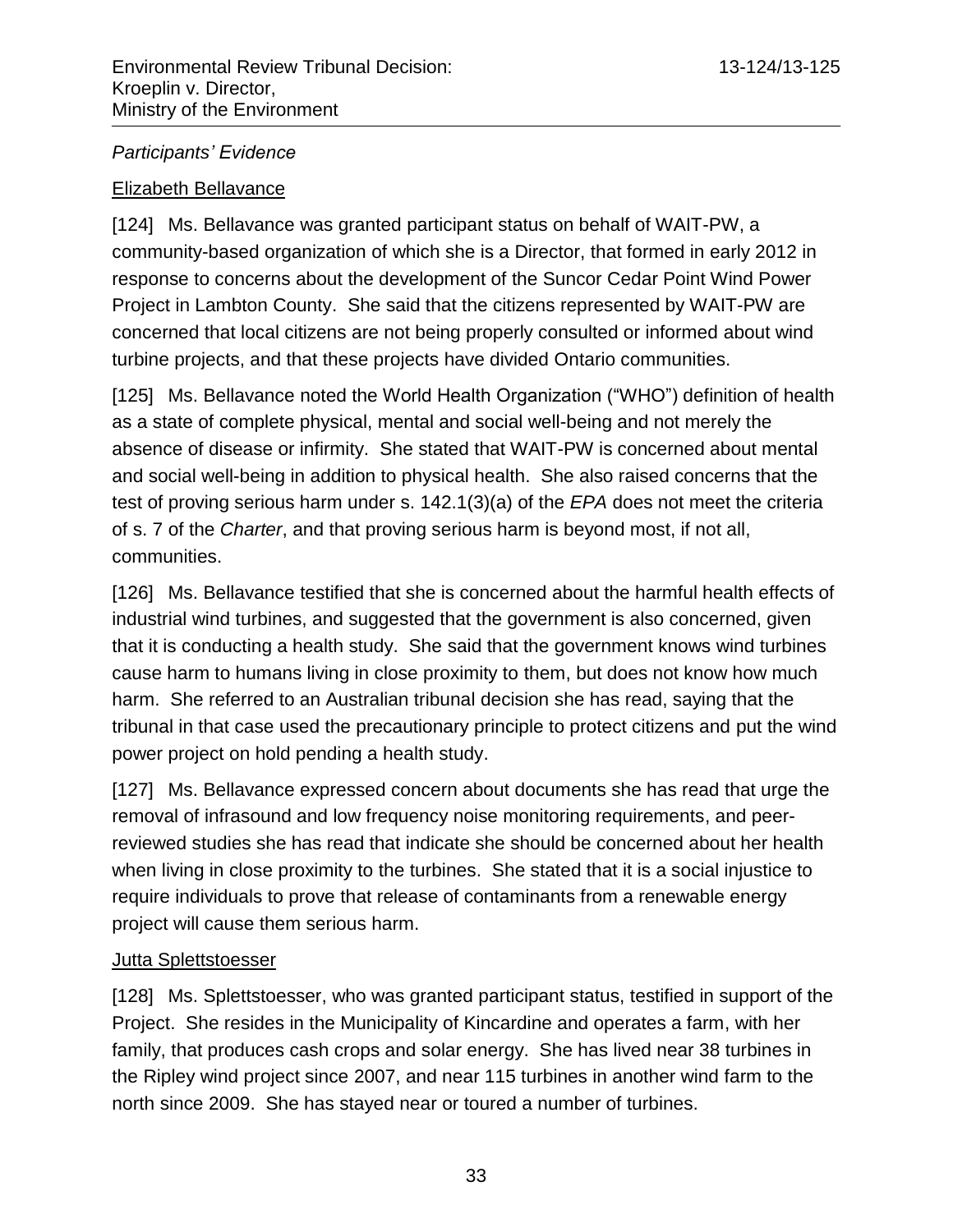[129] Ms. Splettstoesser stated that repeated studies have found no scientific evidence of direct health impacts from wind power projects, and noted that she has met many people from Ripley, Kincardine, Chatham, Essex County and Northern Germany who live as close as 300 m to a wind turbine and confirm that they are happy and healthy.

[130] Ms. Splettstoesser testified that her farm corporation rents some land in the Project area and will work the land around two of the proposed wind turbines. She said that she and her family have been informed about the Project studies, welcome the Project into the community, and have no health concerns about the Project.

## William Palmer

[131] Mr. Palmer gave evidence as a participant. He asked to be qualified to give opinion evidence as a professional engineer with expertise on acoustics and several matters related to public safety. Following submissions from the parties, the Tribunal qualified Mr. Palmer as a professional engineer with expertise in public safety risks due to turbine failure and some experience in the acoustics of wind turbines. The Tribunal directed Mr. Palmer to confine his testimony to public safety and acoustical assessment and to not speak to topics outside his area of qualification, such as health effects or shadow flicker along highways. The Tribunal's reasons are set out in Appendix A to this decision.

[132] Mr. Palmer holds a Bachelor of Applied Science and Engineering degree and is a Registered Professional Engineer in Ontario. He spent most of his career working at the Bruce Nuclear facility in various roles, including risk assessment. Since he retired in 2004, Mr. Palmer has studied the issue of wind turbine noise on his own. He has written several conference papers on the subject, attended international conferences on wind turbine noise and appeared before the Tribunal in several hearings. He is a member of the Canadian Acoustical Association and the Acoustical Society of America.

[133] Mr. Palmer gave evidence respecting noise and public safety. Regarding noise, he testified that the manufacturer's sound power levels for the different types of turbines in the Project were determined for a single turbine, yet they were used as the basis for the assessment of total sound power levels for all turbines in the area. According to Mr. Palmer, these levels are not representative of the turbulent conditions that are created when turbines are spaced less than 10 rotor diameters, or 1,010 m, apart, such as in the Project where many of the turbines are spaced only 3.5 rotor diameters apart. It was his view that the close spacing of upwind turbines in this Project will result in extensive turbulence on downwind turbines, increased stress on the turbines, and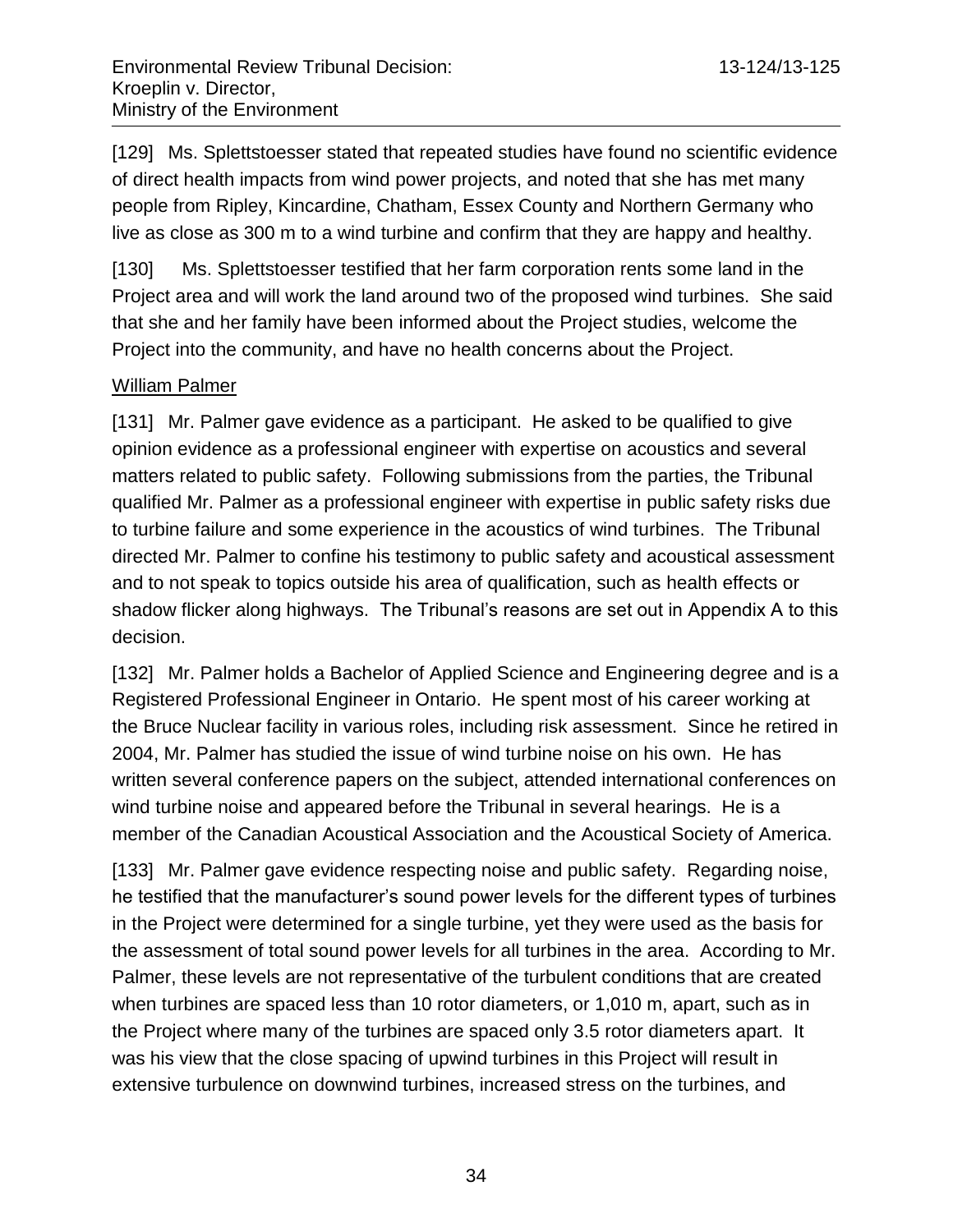increased noise output, likely more than 3 dB. Although he conceded that he was not aware of any study of increased turbulence that suggests a 3 dB penalty, he believes 3 dB is appropriate because the studies indicate that noise levels increase and 3 dB is the degree of change in noise levels that is perceived by people. He stated that the issue of increased inflow turbulence from upwind turbines was not considered in the Approval Holder's NIA report.

[134] Mr. Palmer also testified that the NIA report incorrectly interpreted wind shear. He stated that the use of 7 m/s as the 10 m reference wind speed corresponds to a wind shear value of 0.16, as used in IEC 61400-11; however, the actual measured wind shear for the site is 0.42. This would correspond to a much higher hub wind speed and a large variation in wind speeds at different points across the blades. He argued that this should be factored in by using the upper range of the sound power levels at each frequency rather than a single mid-range value. In his view, the approach in NIA is neither conservative nor representative of site conditions.

[135] In addition, Mr. Palmer stated that the NIA report should have used a ground attenuation factor of 0.2 rather than 0.7, which does not represent the worst case in winter when the ground is frozen. He concluded that the combination of his recommended wind shear and ground attenuation factors would mean that the predicted sound power levels at the receptors would be approximately 2 dB higher than the levels predicted in the NIA. If a further 3 dB increase due to turbulence impacts is added, this would mean that the sound power levels at many receptors will be 5 dB higher than predicted, and thus above the MOE limit of 40 dBA. He also stated that the standard uncertainty of  $+/- 3$  dB from ISO 9613-2 and the uncertainty of measurement of 0.9 to 2.5 dB from IEC 61400-11 were not factored in. Finally, he testified that the maximum sound power levels identified in the NIA report were not consistent with levels used by for the same Siemens turbines in a project in Nova Scotia and should be increased. Thus, in his opinion, the NIA does not reflect the worst case conditions.

[136] Mr. Palmer also criticized the MOE for failing to account for the unique sound characteristics of wind turbines, in particular amplitude modulation. He repeated testimony he had given in a previous hearing that, based on his measurements and observations, amplitude modulation is detectable most of the time that a wind turbine is operating. He noted that his evidence was at variance with that of other noise experts who testified before the Tribunal. After that hearing, he attended the Wind Turbine Noise Conference in Denver, where 12 speakers commented on the subject and, he submitted, confirmed his view. He also disagreed with the distinction made by other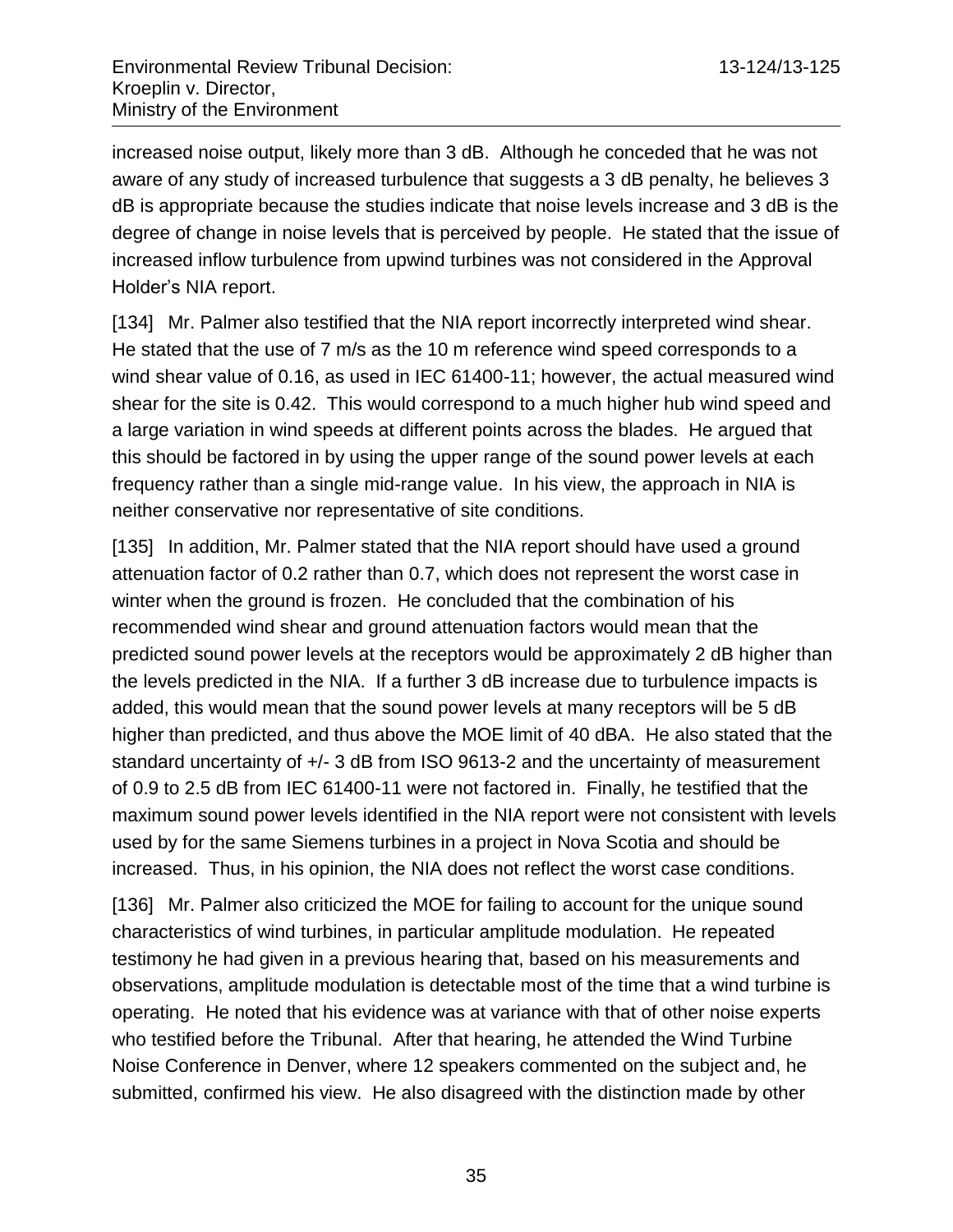consultants between "normal" amplitude modulation and "other" amplitude modulation; however, he agreed that many researchers in the field make that distinction. He criticized the MOE for not imposing a penalty as required in NPC 104. He submitted that a penalty should be used to account for amplitude modulation, as is done in New Zealand, and that if the MOE would do so, the setback between wind turbines and receptors would have to double. When questioned, Mr. Palmer conceded that the 6 dB penalty applied in New Zealand is not applied in calculating predicted noise levels but is applied at the operational stage. He agreed that no jurisdiction currently requires a penalty for amplitude modulation in models predicting noise levels from wind turbines.

[137] Mr. Palmer was questioned about the papers he has prepared and presented at conferences. These papers were largely based on noise measurements he carried out at existing wind farms in Ontario. He asserted that his measurements were conducted in accordance with international standards, but was unable to identify the particular standard to which they conform and was unable to state the confidence limits with his data, although he suggested it might be around +/- 1.5 dB. He stated that his intent with the measurements was not to produce "precision values" but to compare different locations using similar arrays under similar conditions. He was looking at the change in dominant frequencies due to wind turbines.

[138] Regarding public safety, Mr. Palmer testified regarding public safety issues including blade failure, ice throw, fire and tower collapse. He compiled a list of safety problems with wind turbines around the world, some of which were associated with the Siemens turbine model proposed for the Project. He compiled this list from publicly accessible websites, and checked it against the website of the Caithness Windfarm Information Forum ("Caithness"), an anti-wind development organization in Scotland. An earlier version of this list was excluded from evidence in a hearing in Ohio because of its reliance on information from Caithness. In reviewing information about failures, Mr. Palmer did not contact any manufacturer to determine the cause of any of these failures. According to Mr. Palmer, the list shows that the rate of blade failure, fire or tower collapse is about 0.0002 failures per turbine year in operation, but that the rate is higher in Ontario, about 0.0006. Given the locations of the three nearest turbines to the Appellants' property lines, he calculated that the combined probability of failure was 0.002, or 1 in 500 per year. Yet, he noted, the Design and Operations Report submitted by the Approval Holder downplayed the risk of failure and concluded that no additional preventative measures were required.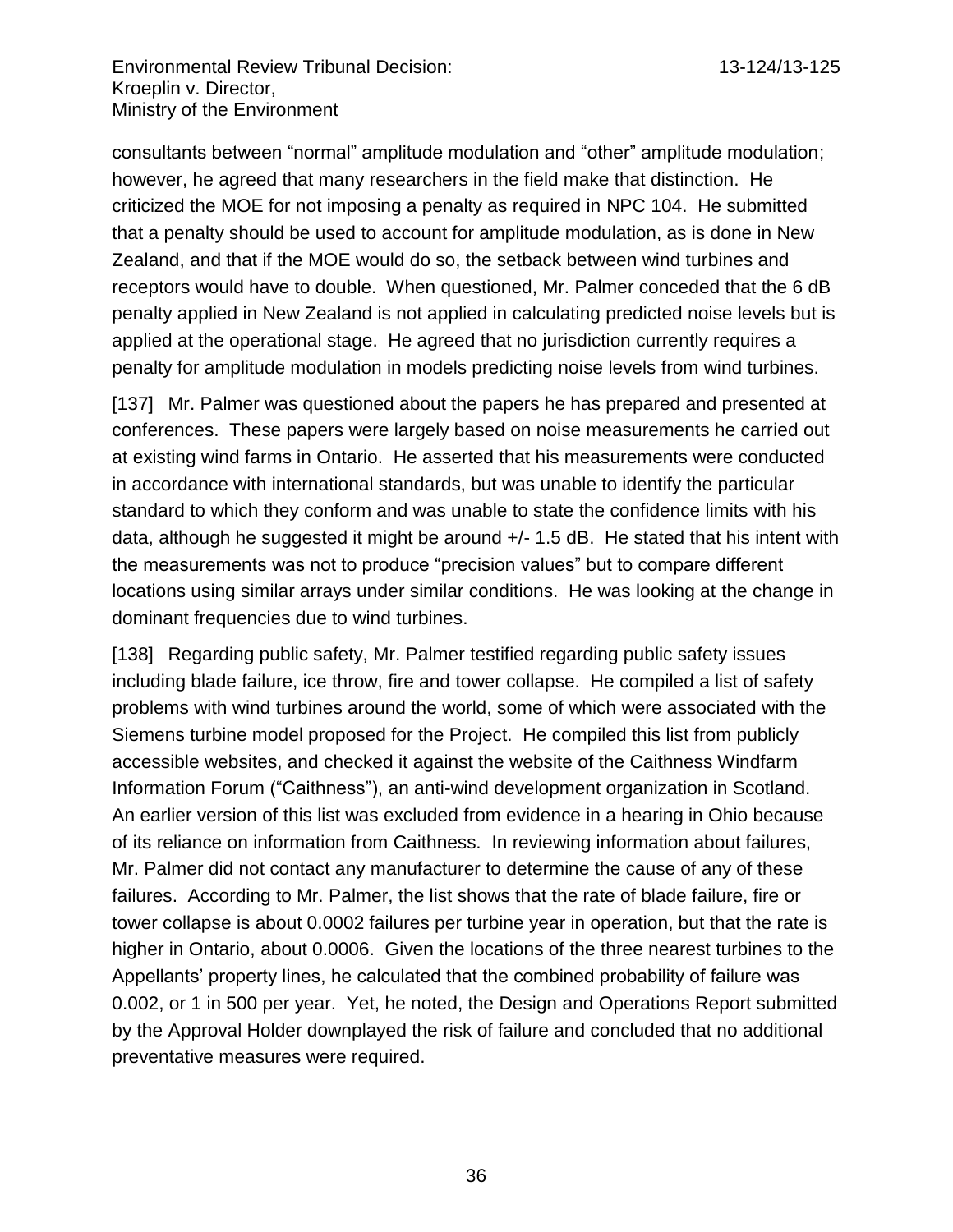[139] When questioned, Mr. Palmer stated that the response of Siemens to two cases of blade failure due to bond failure was appropriate. He also stated that it would be impossible to design and build a structure that could be guaranteed to have no possibility of failure. He testified that there are a number of factors that go into determining an acceptable risk of failure but that he had not identified them here. In Mr. Palmer's view, risks that can be mitigated should be to the extent that is reasonable. He stated that he did not believe that there had been reasonable mitigation of the risks of failure with the Project.

[140] Mr. Palmer identified his concern that the Project was within the minimum setback from 500 kV power lines established by Hydro One so that a turbine failure could lead to a failure in the electrical system corridor. When questioned, he admitted that he had never seen a Hydro One standard or technical guideline and did not know whether his concern was the basis for a setback between turbines and power lines.

[141] Mr. Palmer also testified that he had seen and photographed ice falling from nonoperational turbines in Kincardine beyond the blade length and that could have killed or seriously injured a person on the ground. He disagreed with the issuance of the REA because it contains setbacks that do not protect persons on their land. He characterized the idea that those on the ground would continue their normal activities knowing the risk of ice throw as "incomprehensible" and the removal of their right to use their property as "larceny".

[142] Mr. Palmer stated that as a professional engineer he had tried to warn the MOE of the risks and the need for safety barriers, yet his questions and concerns were ignored. He stated his belief that the outcome will be serious public injury or deaths. He likened the circumstances to the collapse of the mall roof in Elliot Lake and that a future investigation like that looking into the mall collapse would find that those responsible for approving the Project had information such as he has provided that could have prevented public harm but they chose to ignore it.

## *Presenters' Evidence*

#### David Fritz

[143] Mr. Fritz testified as a presenter on behalf of himself and his wife, Pat Fritz. They own two properties within the Project area. Their main residence would be approximately 841 m from the closest wind turbine, with approximately 14 additional turbines within 2 km. Their second property is a seasonal residence that would be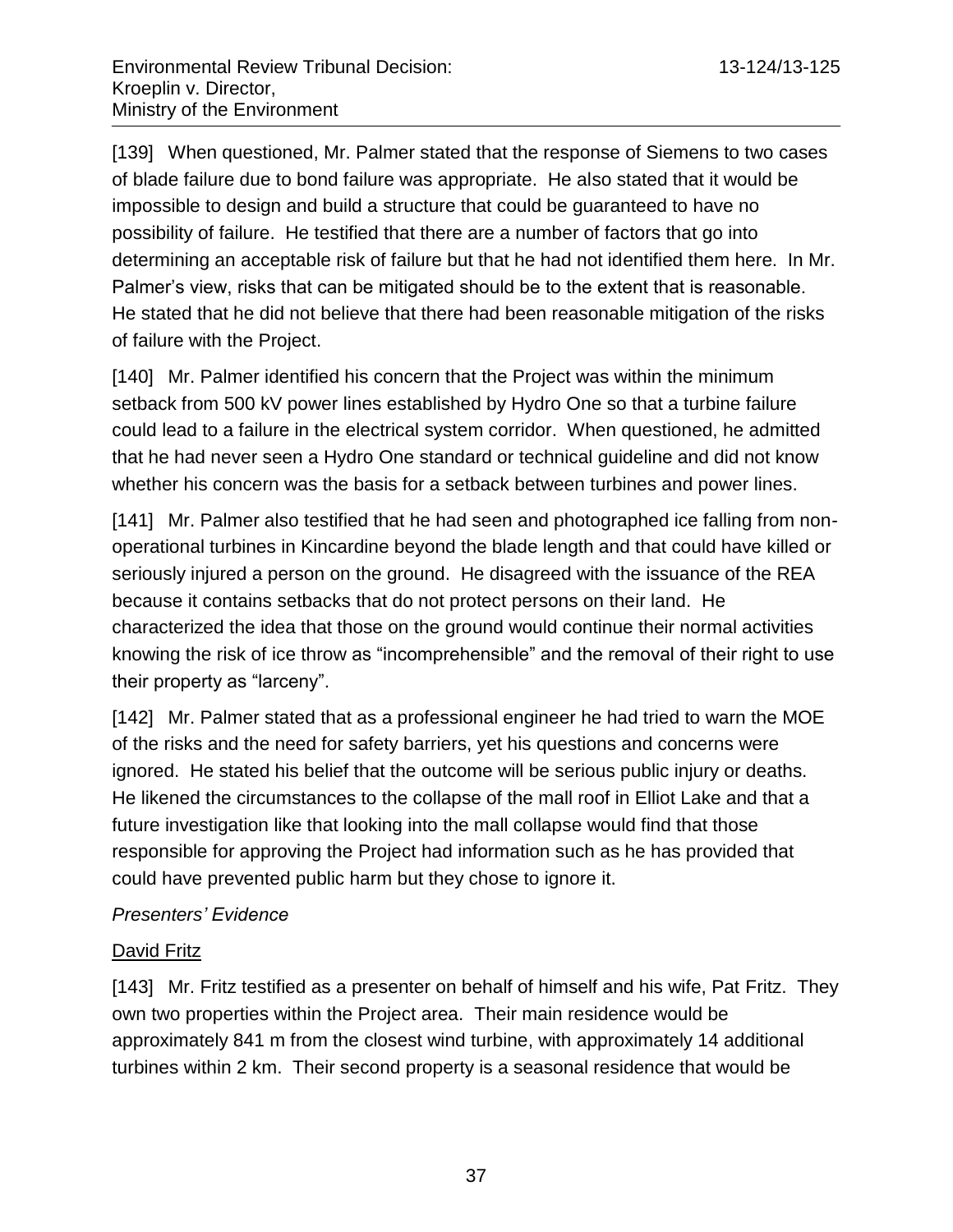approximately 554 m from the closest wind turbine, with approximately 13 additional turbines within 2 km.

[144] Mr. Fritz and Ms. Fritz have concerns regarding the health effects of the Project wind turbines and their safety. He said that he believes the operation of the turbines will infringe on their *Charter* rights. He noted that he is not opposed to wind energy and has two wind turbines on his property, but said he has concerns about the much larger turbines to be used in the Project and stated that wind turbines need to be operated safely and in a manner that does not affect the health of those who live near them. He noted that his own two small wind turbines are sometimes noisy in gusting winds and make it difficult to sleep, but they are able to stop operating them at these times. He expressed concern that if they have any issues with the proposed Project turbines, they will not have any way to work with the Approval Holder to resolve them.

[145] Mr. Fritz testified that they are concerned about the noise that large industrial wind turbines make and associated health effects. He said that regardless of what direction the wind is from, they have a high potential to be downwind of a turbine and experience the highest noise effects. They are concerned about health issues as a result of low frequency and high frequency noise. He stated that, while the Approval Holder is following the setback guidelines, the guidelines may be outdated and in need of revision. He also expressed concerns about the possibility of ice throw and restricted access to a sideroad used to access his property. He said that the MOE should wait for the results of health studies regarding the turbines before putting the health of Ontario residents at risk.

#### Dan Norman

[146] Mr. Norman lives with his wife and children on a family farm in the Project area. He noted that his family moved there to be away from towns and industry. He said that he supports alternative energy if it is built in a responsible, well-planned area away from residential areas. He stated that the Municipality of Kincardine already provides Ontario with energy from the Bruce nuclear plant and existing wind turbines. He is concerned that the turbines will be an eyesore and have negative impacts on tourism, recreation and families.

[147] Mr. Norman stated that he has concerns about health effects and the safety of his family. He said that the proposed Project is already causing his family stress due to the potential for noise, shadow flicker and blinking lights at night. He also expressed fears about ice falling from turbine blades in winter. Mr. Norman stated that he believes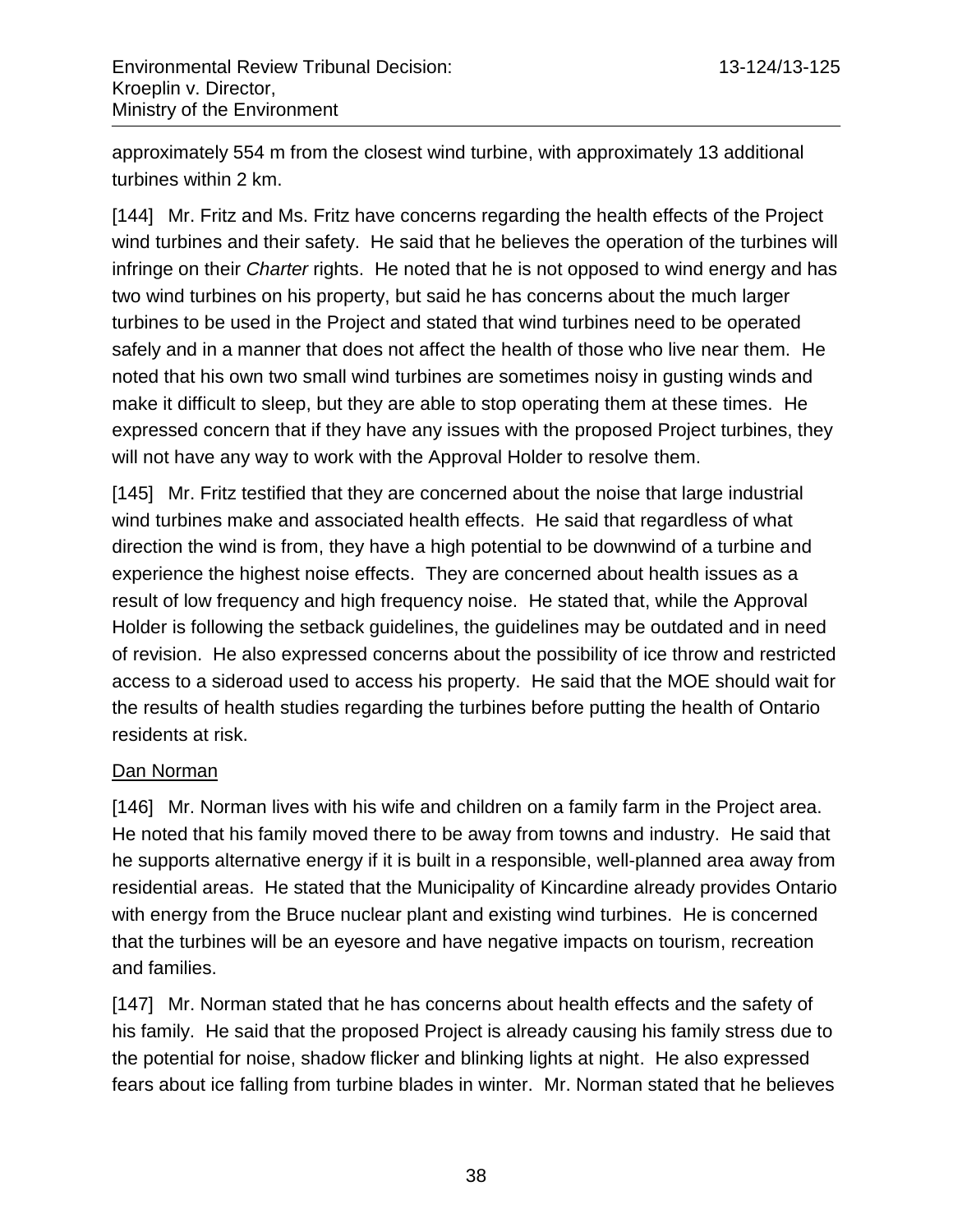operating these turbines so close to residential dwellings will infringe on his *Charter* rights. He said that the MOE should wait for the findings of the health study so they do not put residents of Ontario at risk, and that there are already enough studies showing that individuals will suffer negative health effects.

#### Matthew Sheridan

[148] Mr. Sheridan lives with his wife in the Project area. He said that one wind turbine is proposed to be located less than 1 km from his home, with three others less than 2 km away.

[149] Mr. Sheridan stated that he was initially happy that the Ontario government was pursuing renewable energy, but has become increasingly concerned about safety due to the emergence of evidence that industrial wind turbines cause serious harm to human health. He noted the WHO definition of health and stated that authorities and wind project managers have failed to consider indirect health effects being caused by audible and inaudible noise from industrial wind turbines. He referred to a number of reports he had read that contributed to his growing concerns.

[150] Mr. Sheridan testified that he has a strong emotional reaction to noise and is highly annoyed by audible sound, which is the main reason that he moved to the country from the city. He said that he is concerned that he will suffer from adverse health affects as a result of the proposed Project. He noted his concerns that the unique nature of wind turbine noise will annoy him and disturb his sleep, causing stress. He stated that he believes health studies will find serious health-related issues, requiring greater setbacks to safe distances from homes.

## Norma Schmidt

[151] Ms. Schmidt lived near the Enbridge project. She testified that she began to notice the noise produced by the turbines in the winter of 2008/2009, and experienced a wide range of adverse health effects, which she described. She stated that some symptoms become more severe when in proximity to the wind turbines, and dissipate when she is away from them. She said that sensitivity to low frequency noise persists even when she is away from the wind turbines. Ms. Schmidt stated that she moved out of her home in December 2011, and was not able to return for any significant amount of time when the turbines were operational, without experiencing adverse symptoms. She provided the Tribunal with a small portion of her medical records and a statement from her doctor stating that he advised her to move out of her home to avoid the medical consequences of the turbines.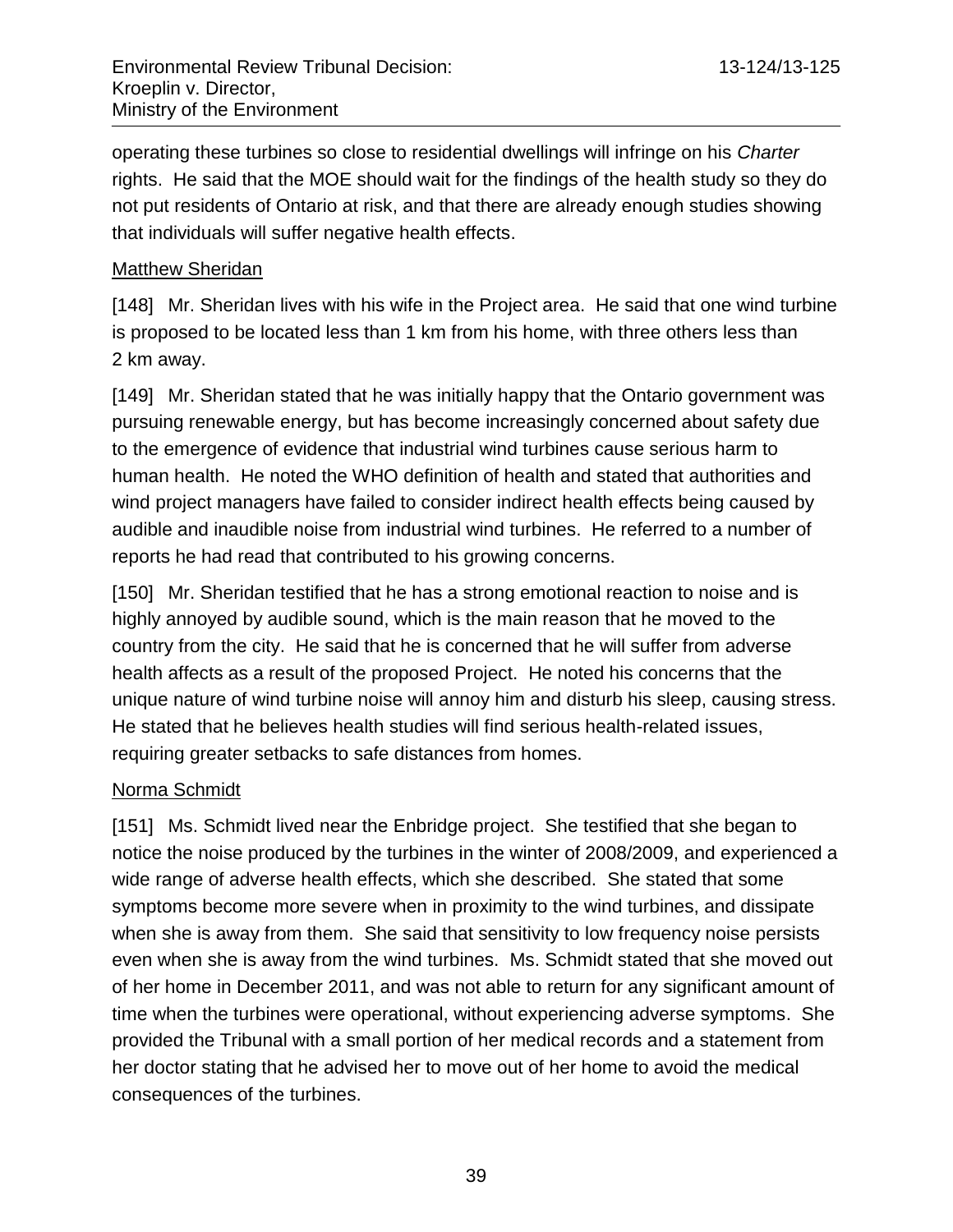[152] Ms. Schmidt testified that she initially did not associate her symptoms with wind turbines, but that once she made this association and learned of the MOE's complaints protocol, she began to file complaint reports with the MOE. She took the Tribunal through many of the 135 incident reports concerning her complaints to MOE's office in Owen Sound. She also referred to the WHO definition of health and provided a summary of a number of the research reports she has reviewed that have caused her concern about adverse health effects from turbines. She gave evidence that she had sound measurements performed at her home, which showed non-compliance with sound limits. She said that she recognizes that not everyone living in close proximity to a wind turbine will experience health symptoms, but stated that she is representative of a part of the population that is sensitive to the effects of wind turbines.

[153] Ms. Schmidt stated that the Project is a threat to the health and well-being of the community and would remove the constitutional right to life, liberty, and security of person in accordance to the principles of fundamental justice. She said that her constitutional rights have been infringed by the effects of the wind turbines.

### Gregory Schmalz

[154] Mr. Schmalz is a resident of Saugeen Shores, and lives 400 m from a single turbine that is smaller than those proposed for the Project. He expressed concerns that health complaints of families that have been affected by the turbines are not being adequately documented or considered. He stated that he is a co-founder of a local residents' advocacy and support group and has educated his neighbourhood on the health effects of wind turbines as well as receiving copies of, documenting and discussing neighbourhood health complaints.

[155] Mr. Schmalz stated that he believes the Ontario government should regulate cyclical sound from turbines, and implement a 3 dBA penalty for cyclical sound as in Germany. He expressed concern that there will be sleep disturbances as a result of the proposed Project turbines. He noted studies that suggest an association between wind turbines and serious harm to human health.

#### Susie Stoeckli

[156] Ms. Stoeckli lives on one of the two farms she owns near Kincardine. She said that she will have ten industrial wind turbines within 2 km of her property if the Project goes ahead. She discussed her appreciation of nature, and its importance to her following her husband's death in a car accident.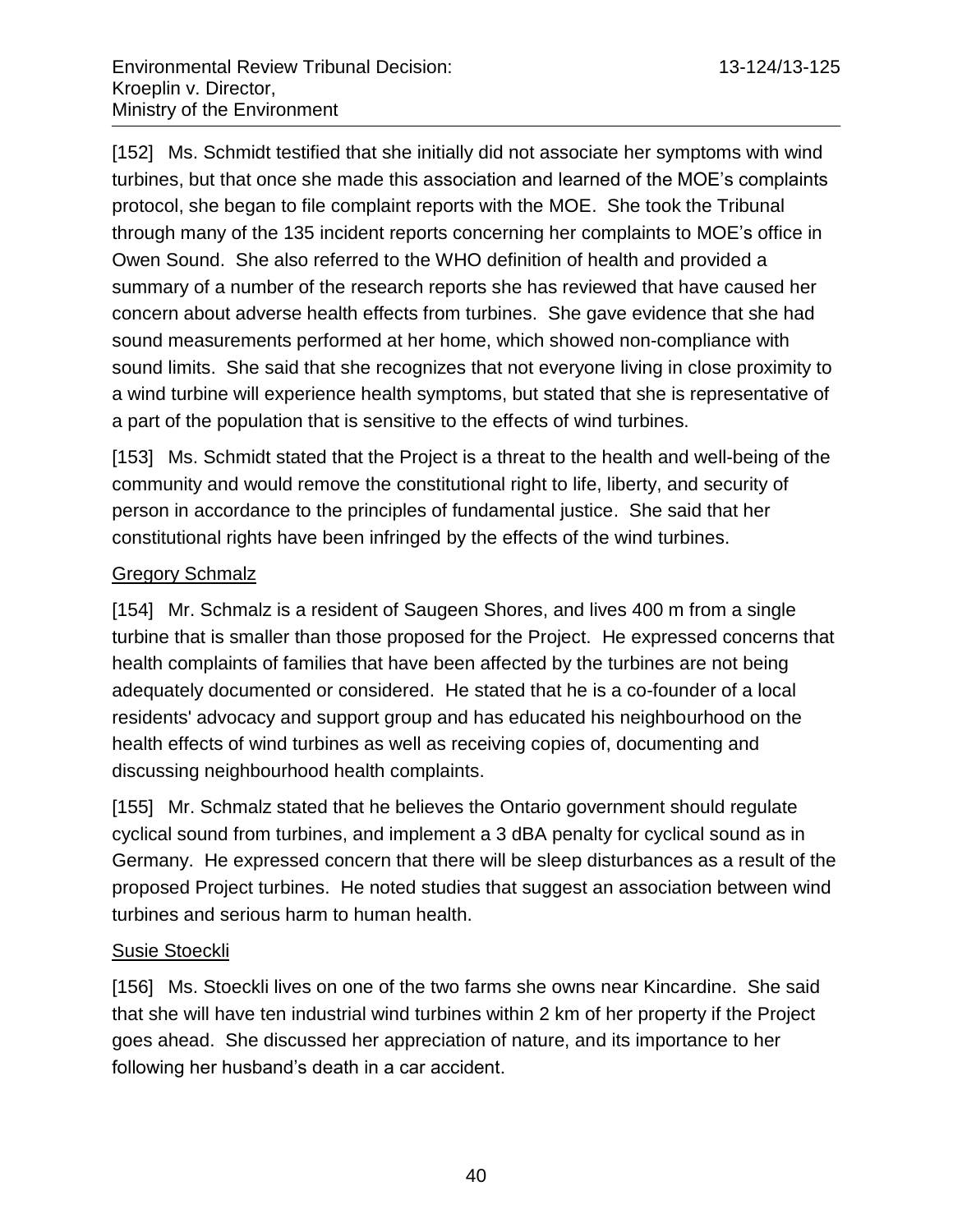[157] Ms. Stoeckli testified that she is a dairy farmer and is concerned about the impacts of the Project on her cows, upon which the success of her business depends. She expressed her concerns that the Project will result in stray voltage, which she referred to as "dirty electricity", running through the ground and power lines to her farm and having direct and indirect effects on the health and production of the dairy cows. She stated that cows are more sensitive to stray voltage than human beings.

[158] Ms. Stoeckli also expressed concerns about her own health, saying that she cannot afford to have sleepless nights due to the noise of wind turbines or to experience annoyance or dizziness.

### Dennis Morris

[159] Mr. Morris testified as a presenter on behalf of himself and his wife, Dilsa Morris. They have lived for 50 years on a farm that is within the Project area. He operated a tree-cutting business that has taken him to neighbouring townships where wind turbine projects are already located. He has noticed alarming effects there, which convinced him that the proposed Project will seriously affect the health of himself and his wife. Mr. Morris believes he will be susceptible to noise effects from the turbines due to a recent incident where he was repairing a fence on a farm near two turbines, one of which was approximately 300 – 400 feet away. He said he is not prone to headaches, but experienced a headache, ringing and pressure. He stated that he otherwise enjoys excellent health, and that his livelihood depends on good health to allow him to work. He also expressed concerns that the health of his livestock will be jeopardized.

[160] Mr. Morris is concerned that his house will be vulnerable to frequency or voltage coming from the power lines, or "dirty electricity", and that he and Ms. Morris will become ill and be forced to move. He noted that since a new conductor line was installed on the east side of his property, he has had no radio reception in his house, which indicates to him that frequency or voltage coming from the power lines is inducing stray voltage and frequency into the wiring of his house.

[161] Mr. Morris said he is also concerned that there will be a violation of his *Charter* rights to be safe and reside in his community free from harm. He stated that he believes further studies of the health risks of large scale wind projects are needed. He noted his concerns about the risk of ice being thrown from the turbine blades, and not being able to access the fields in the winter.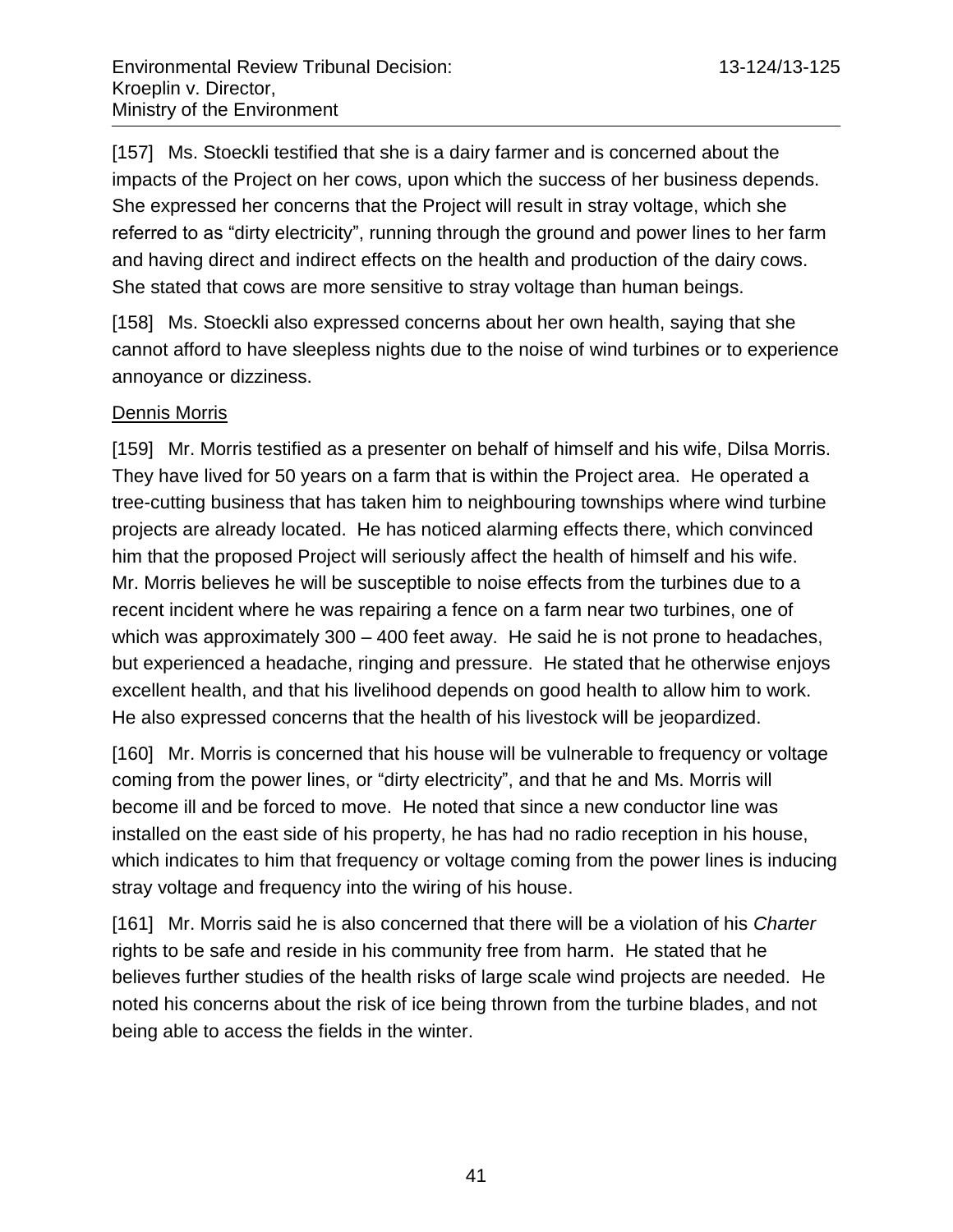### Stephana Johnston

[162] Ms. Johnston lives in proximity to wind turbines in Phase II of the Erie Shores wind project, which began operating in 2008. She stated that there are 18 turbines within 3 km of her residence. She testified that she has experienced a range of adverse health effects, which she attributes to the turbines. She produced some of her medical records, which she took the Tribunal through in some detail. She stated that she does suffer from health conditions that existed prior to the turbines beginning operation.

[163] Ms. Johnston said that there had been sound testing at her residence, but the Tribunal was not provided with the results of that testing. She testified that the noise measurements at her house have gone up to 100 dBA, but also stated that she does not hear the turbines inside of her house. She said, in her written statement, that she listed her house for sale but was unable to sell it. She currently sleeps at night in a trailer.

[164] Ms. Johnston testified to her understanding that cyclical sound from wind turbines causes sleep disturbance, which leads to serious harm to human health.

### **Discussion, Analysis and Findings**

# **Issue No. 1: Whether engaging in the Project as approved will cause serious harm to human health.**

#### *Submissions by the parties*

[165] The Appellants submit that the test in the *EPA* requiring them to prove that the Project "will cause serious harm to human health" violates s. 7 of the *Charter* and should therefore be read down to comply with the *Charter*. They suggest that the Tribunal should apply a *Charter*-compliant test that would be similar to the *EPA* threshold for intervention for other contaminants, that is, whether or not the Project is likely to cause an "adverse effect" as that term is defined in s. 1.

[166] The Appellants submit that the evidence presented by the post-turbine witnesses clearly shows that Ontario residents have suffered adverse health effects from wind turbine noise, in some cases at setback distances greater than 550 m, and at sound power levels that comply with current Ontario standards. They point to testimony of sleep disturbance, chest pressure, heart palpitations, headaches, vertigo, tinnitus, high blood pressure and other symptoms that arose following the commencement of operation of wind projects near witnesses' homes and that went away when the affected individuals moved away from the wind projects. They submit that these witnesses did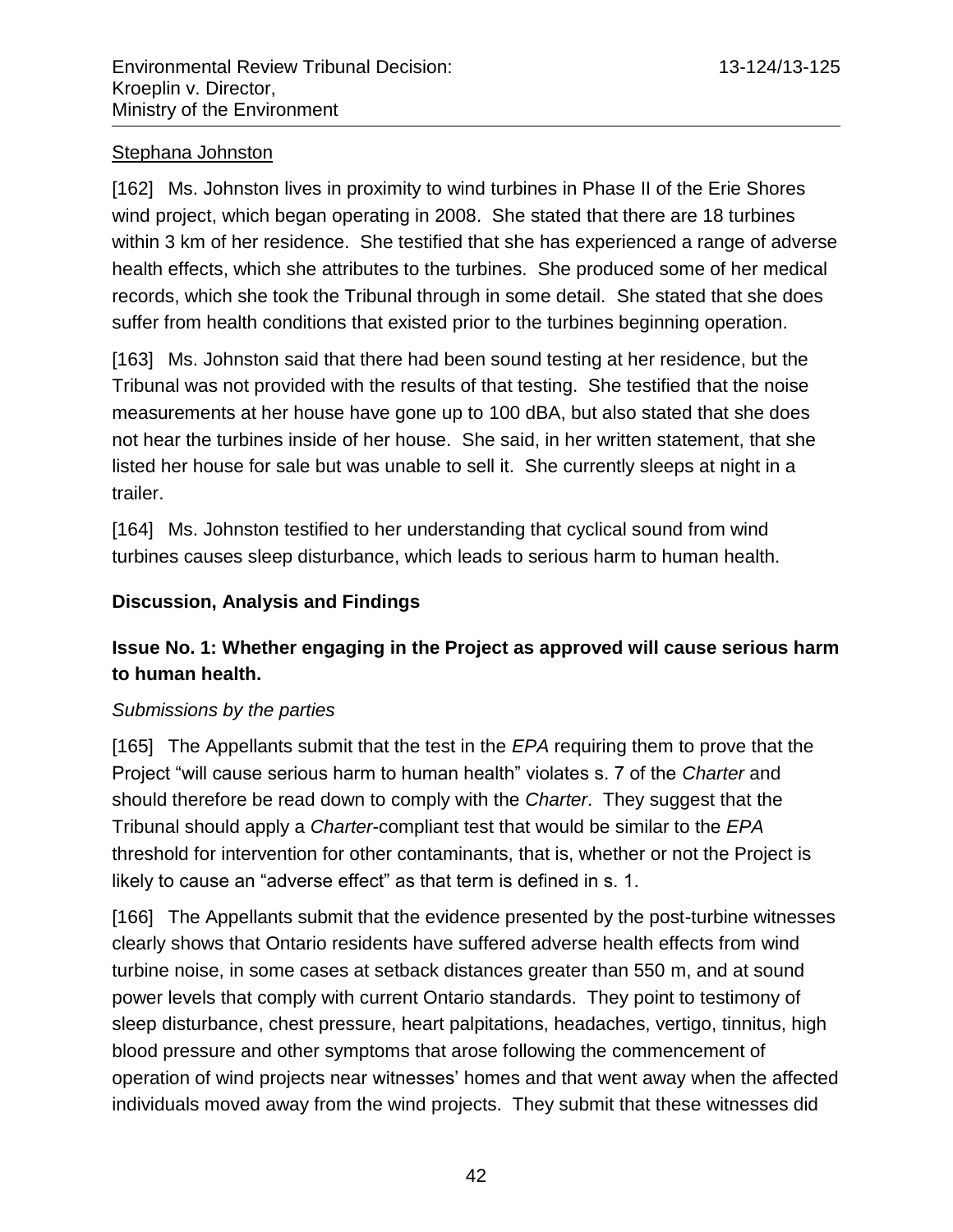not have negative attitudes toward wind energy prior to their experiences. They submit further that there has been no alternate cause offered by the respondents' witnesses that would explain the occurrence of these health effects.

[167] The Appellants submit that all of the studies of the health effects of wind turbines cited by the respondents' medical experts found an association between turbine noise and human distress, even if the mechanism of how that distress is caused or the factors contributing to it are not understood. They submit further that the distress associated with exposure to wind turbines is "mainly in the form of annoyance," which is recognized as an "indirect pathway to psychological stress," leading to the symptoms experienced by the post-turbine witnesses.

[168] The Appellants submit that these effects are likely to occur with the Project because the predicted sound power levels do not predict the worst case scenario, as required by the Noise Guidelines. In particular, they submit that the models contain no confidence limits, with the result that many receptors, predicted to have noise levels between 35 and just less than 40 dBA, will very likely experience noise levels above the MOE standard of 40 dBA. In addition, they submit that the MOE standard only addresses audible sound, despite the presence and significant impact of non-audible low frequency sound and infrasound in the emissions from wind turbines. The Appellants rely on Mr. James' evidence that the short bursts of sound he measured in the extremely low frequency infrasound range create vibrations that cause physical sensations in persons exposed to turbine emissions inside their homes over long periods of time. It is the Appellants' position that these sensations caused the symptoms experienced by the post-turbine witnesses.

[169] The Appellants submit that the evidence heard by the Tribunal is sufficient to meet the onus of proof, even in the absence of medical diagnoses, and supports a finding that the Project will cause serious harm to human health. The Applicants argue that the Tribunal in past decisions wrongly required appellants to prove that turbines cause harm with scientific certainty. They also criticize earlier Tribunal decisions on REA appeals where the Tribunal ruled that the evidence of post-turbine witnesses alone, "without the qualified diagnostic skills of a health professional," was insufficient to prove causation (See e.g., *Dixon*, para. 148). They argue that this requirement is inconsistent with the law on causation as established by the Supreme Court of Canada and the Ontario Court of Appeal. The Appellants rely on the Supreme Court's decisions in *Snell v. Farrell*, [1990] 2 S.C.R. 311 ("*Snell*"), *Athey v. Leonati*, [1996] 3 S.C.R. 458,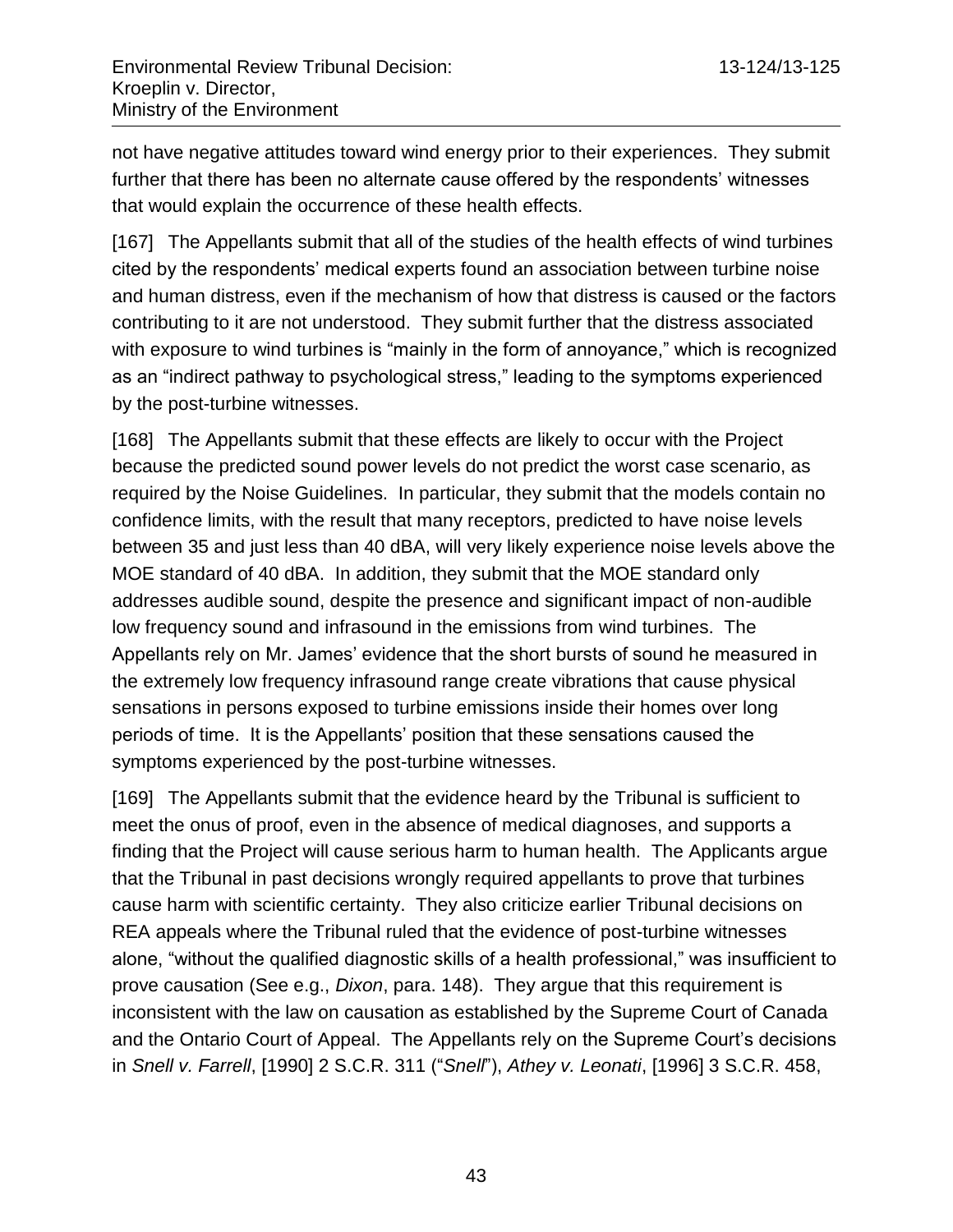and *Clements v. Clements*, [2012] 2 S.C.R. 181 ("*Clements*"), and the Ontario Court of Appeal's decision in *Fisher v. Atack* (2008), 242 O.A.C. 164 ("*Fisher* " ).

[170] It is the Appellants' position that these decisions allow the Tribunal to draw an inference of causation from the evidence adduced in this case, in the absence of scientific proof, through the application of reason and common sense.

[171] Mr. Palmer, a participant, in his final submissions sought to clarify and defend the evidence he gave, which he argues was misrepresented by the respondents' expert witnesses. Mr. Palmer submits that his evidence shows that there will be an unacceptable risk to public safety due to turbine collapse, blade failure, fire and ice throw and the inadequacy of the setbacks from lands and roads used by private landowners and the public. In addition, he submits that his evidence demonstrates that the NIA does not adequately model for inflow turbulence, ground attenuation, wind shear or amplitude modulation.

[172] In her final submissions, Ms. Bellavance, a participant, reiterated her concerns about the health effects associated with living near wind turbines. She argues that the evidence presented about the experiences of residents in both Ontario and Australia is sufficient for the Tribunal to find that the Project will cause harm to health and will violate rights guaranteed under the *Charter*. She asks the Tribunal to base its decision on common sense. She submits that if it does so, the only reasonable conclusion would be to revoke the REA for the Project.

[173] The Director submits that the evidence presented by the Appellants fails to meet the statutory test that the Project as approved will cause serious harm to human health. The Director argues that the Appellants must prove, on a balance of probabilities, that harm *will* occur and that it is insufficient to show that there is only the potential for harm. The Director argues further that the Appellants must demonstrate that the harm that will occur is *caused* by the Project and that it is *serious*. In addition, the Director asserts, the Appellants must prove that the harm will result from the operation of the Project *in accordance with* its approval and that the Tribunal must assume that the Project will comply.

[174] The Director submits that the evidence of the Appellants themselves shows that they are both in good physical and mental health but have concerns about the impacts of the Project based on information that has been gathered from persons they have met living near wind turbines and from the internet. In the Director's view, this evidence is insufficient to demonstrate that the Appellants will suffer serious harm to their health.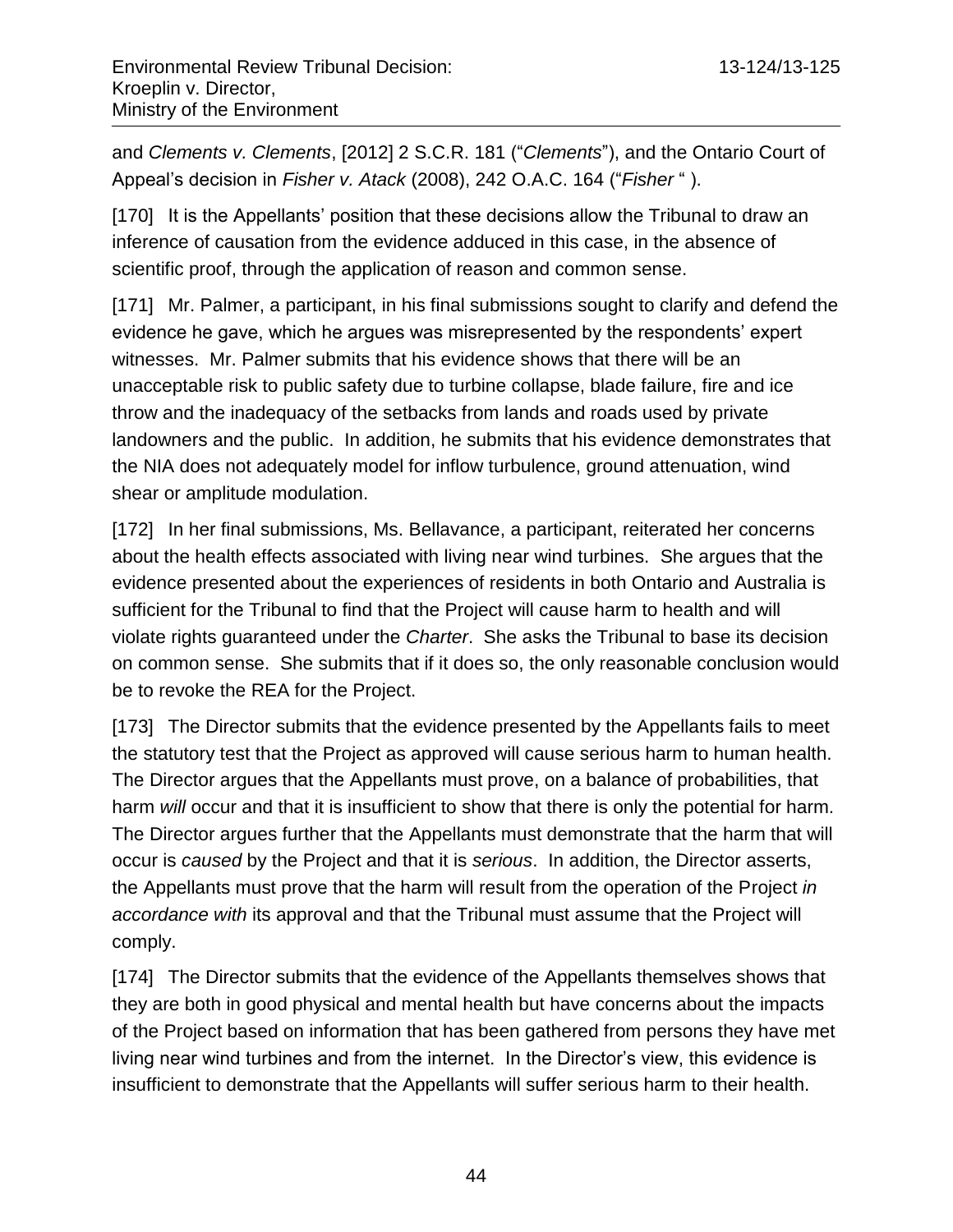[175] The Director submits that the evidence of the post-turbine witnesses attributes a wide variety of health impacts to their living close to wind turbines; however, all of these impacts are self-diagnosed. The Director notes that none of these witnesses provided a diagnosis from a treating medical professional confirming that their symptoms and health conditions were directly or indirectly caused or exacerbated by exposure to wind turbines. In addition, the Director points out that none provided noise measurements in and around their homes and that those who spoke to their knowledge of noise measurements that had been made referred to levels above 40 dBA. The Director takes the position that this evidence should be assessed in the way that panels of the Tribunal assessed similar or identical evidence in other cases, specifically, *Alliance to Protect Prince Edward County v. Ontario (Ministry of the Environment)*, [2013] O.E.R.T.D. No. 40 ("*Ostrander"*), *Bovaird v. Director (Ministry of the Environment),* 2013CarswellOnt 12680 ("*Bovaird")*, *Dixon* and *Drennan*. In those cases the Tribunal held that the individuals honestly described real conditions from which they suffered and which they believed to be caused by exposure to wind turbines, but that this evidence could not prove causation in the absence of confirmatory medical evidence and measurements of sound pressure levels.

[176] The Director submits that the evidence of Mr. James relates to his belief that the Project will operate out of compliance with the noise limits in the REA due to the underprediction of noise levels, but that this evidence should be disregarded by the Tribunal or given little weight. The Director points out that previous decisions of the Tribunal have held that the *EPA* requires that, in assessing the potential impact of a wind energy project, the Tribunal is to assume that the project will operate in compliance with its approval. The Director submits that Mr. James made suggestions for the inclusion of additional penalties and different parameters in the NIA report but that these suggestions were not supported by any provincial, national or technical documents, nor was he able to prove that his predictions had been demonstrated at any project approved under the Ontario regulations.

[177] It is the Director's position that the evidence of the respondents' noise experts is more reliable than Mr. James' and Mr. Palmer's evidence and demonstrates that the Noise Guidelines contain several conservative assumptions that when applied result in a comparison of the maximum total noise against the most restrictive sound level limit in accordance with the predictable worst case principle. The Director asserts that the NIA was conducted in accordance with the Noise Guidelines, that the evidence demonstrates that the Project will operate in compliance with the MOE noise limits, and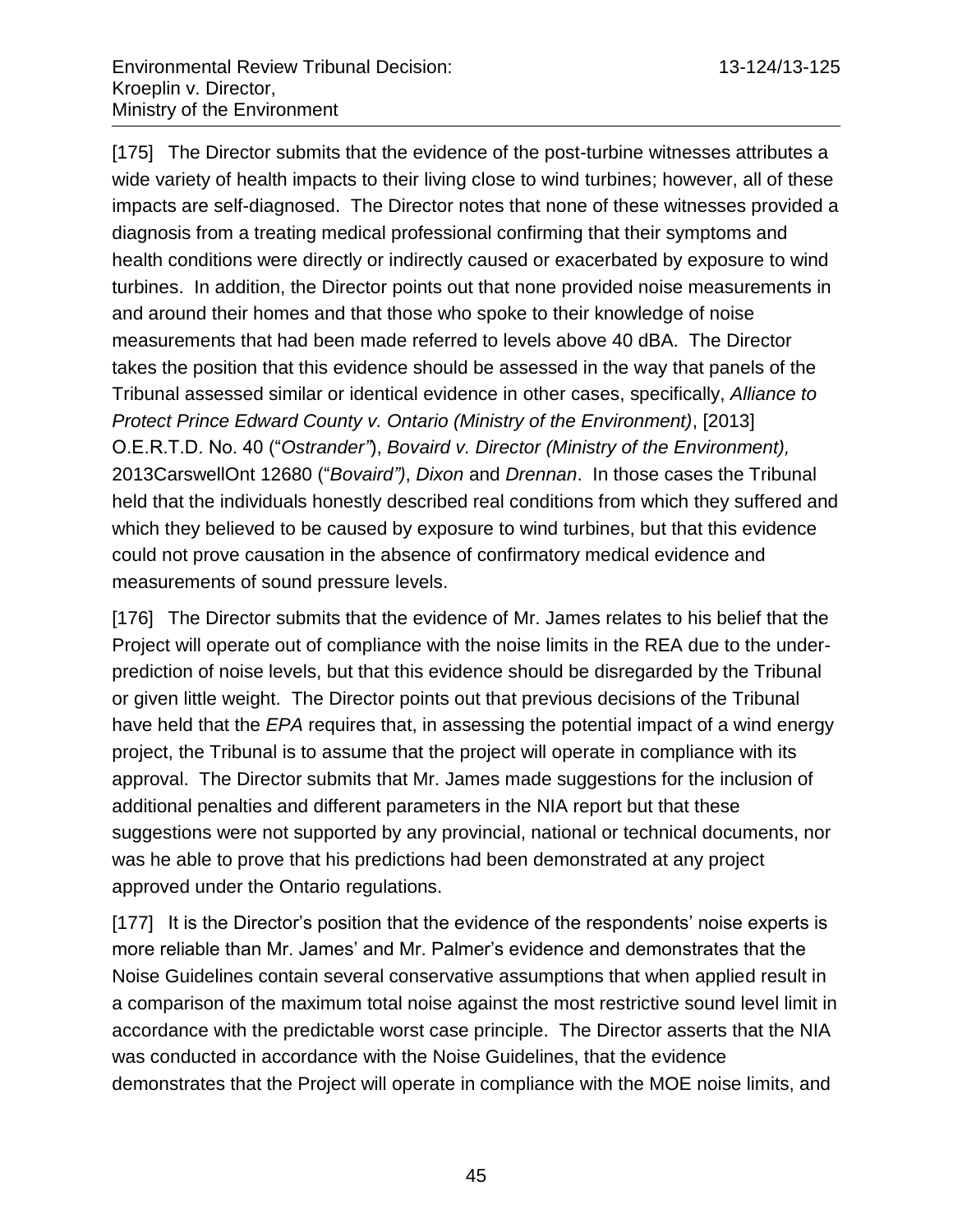that the Approval Holder will be required to conduct audits to verify that compliance. Therefore, the Director argues, the Appellants have not proved that any receptors will be exposed to noise levels above the MOE noise limits.

[178] The Director submits that Mr. James' evidence on low frequency sound and infrasound is not supported by the research and was refuted by the expert witnesses called by the respondents. The Director takes the position that Mr. James' evidence should be assessed in the same manner as Tribunal panels did in the *Dixon* and *Drennan* decisions, that is, that the evidence of respondents' experts was preferred to his and that, even if it were accepted, it would not prove that serious harm to human health will result from the Project.

[179] The Director submits that the evidence of Dr. Bigelow regarding the research conducted by the Ontario Research Chair and the poster study carried out by his student does not prove that the Project will cause serious harm to human health. The Director asserts that Dr. Bigelow admitted that there are significant limitations with the student's study and that many studies will be required to prove whether wind turbines cause serious harm to health.

[180] The Director submits that the evidence of Ms. Pollard regarding complaints made to the MOE by residents living near other wind turbine projects should be given little weight because the fact that complaints have been made and that complainants attribute health conditions to other wind energy projects does not tend to prove that the Project will cause serious harm to human health. The Director submits that Ms. Connolly's evidence gives some of the context for those complaints, with a similar pattern for wind energy projects, where there are hundreds of receptors but complaints come from a small number of people.

[181] The Director submits that the Appellants proffered no medical expert evidence relating to the potential for health impacts from exposure to wind turbine projects, whereas the respondents called three experts who concluded that the Project will not cause serious harm to human health. These experts, in the Director's view, testified that the types of symptoms experienced by the post-turbine witnesses are very common and have a number of potential causes, that the information they provided was insufficient to reach any conclusion on the cause of their symptoms and that their evidence is insufficient to establish that the Appellants are likely to suffer health effects due to the Project. The Director submits that at most the medical literature reports an association between wind turbines and annoyance, but that this association may reflect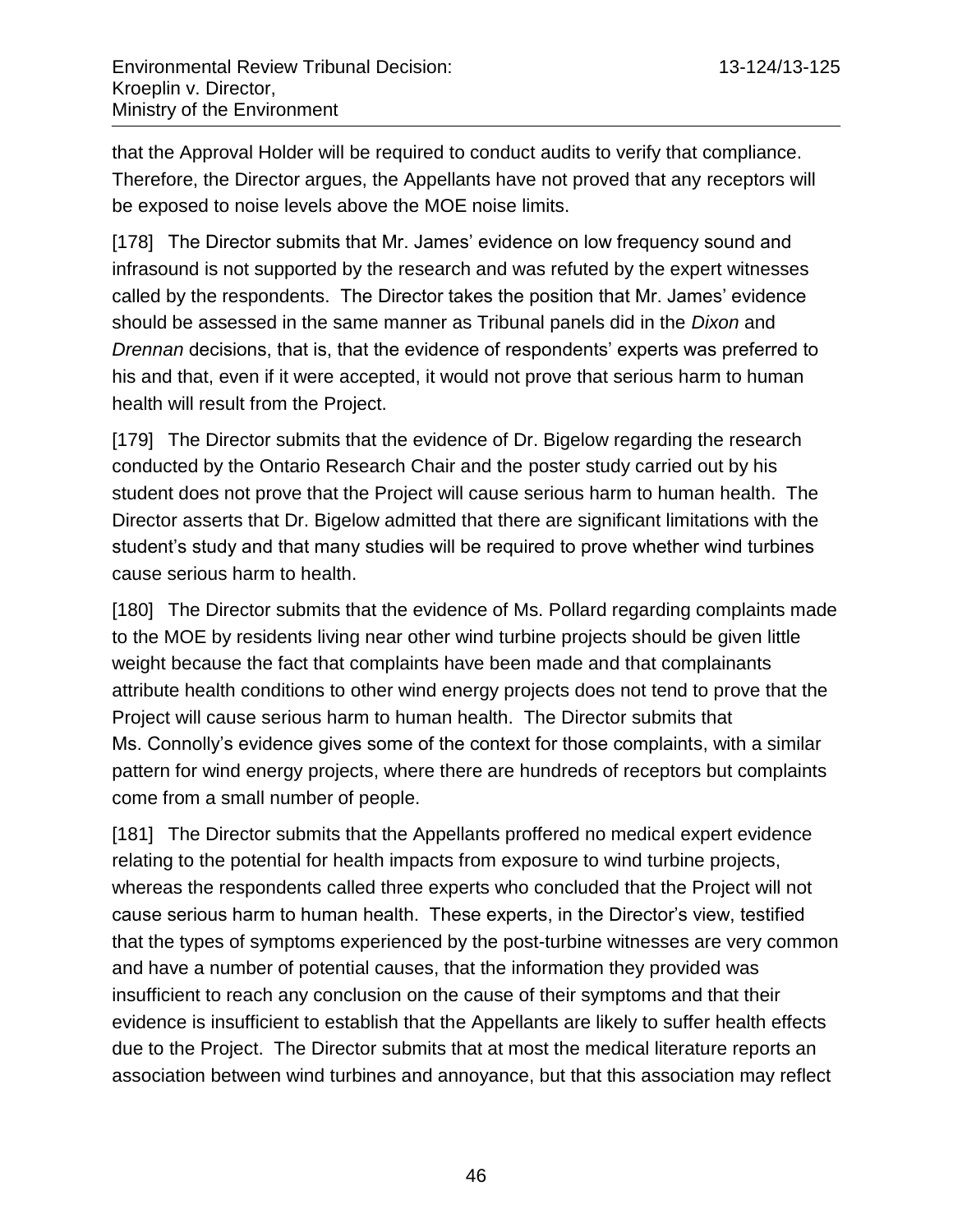factors such as a negative attitude toward wind turbines, fears or perceptions of economic loss.

[182] The Director submits that the Appellants' evidence is similar to that brought by appellants in earlier REA appeals and that at most it shows that witnesses believe they have suffered adverse health effects because of wind turbines or that some individuals may be irritated by their presence. In these circumstances, the Director argues, it is not appropriate for the Tribunal to draw an inference of causation or to reach a conclusion that is different from the Tribunal's previous decisions in REA appeals.

[183] The Approval Holder submits that the test in s. 142.1(3)(a) contains two elements that must be considered, that is, whether the specific project will cause harm to the health of the appellant, and whether that harm is serious. The Approval Holder submits that the Tribunal, as set out in previous cases, requires that the Appellants prove that the Project will cause serious harm to health on a balance of probabilities, that evidence of only the potential for harm does not meet the onus of proof, that evidence of harm caused by exceedances of the REA limits will not be relevant, and that evidence of post-turbine witnesses as to their symptoms must be confirmed through evidence of qualified health professionals.

[184] It is the Approval Holder's position that the Appellants have failed to provide sufficient evidence to establish that the Project will result in serious harm to human health. The Approval Holder argues that there is not even enough evidence to establish that the Project will result in any harm, much less serious harm, to health. The Approval Holder submits that the evidence of post-turbine witnesses, without a connecting medical diagnosis, cannot prove that wind turbines have caused harm to human health and that the evidence adduced in this case is substantially similar to the evidence filed in the *Dixon*, *Drennan*, and *Bovaird* appeals, all of which were dismissed on the grounds that the appellants had failed to meet the onus of proof. The Approval Holder argues that the only new evidence in this case is that of Dr. Bigelow, but that he conceded that the results of the Waterloo studies to date do not establish a causal link between wind turbine noise and adverse health effects.

[185] The Approval Holder submits that the evidence of the post-turbine witnesses does not prove that the Project will cause the requisite harm because the medical records provided are incomplete and do not show a diagnosis, the information provided is insufficient to establish a diagnosis, and there was no evidence of a medical expert that could confirm their self-diagnosis of causation between their symptoms and wind turbines. The Approval Holder submits that the evidence of the respondents' expert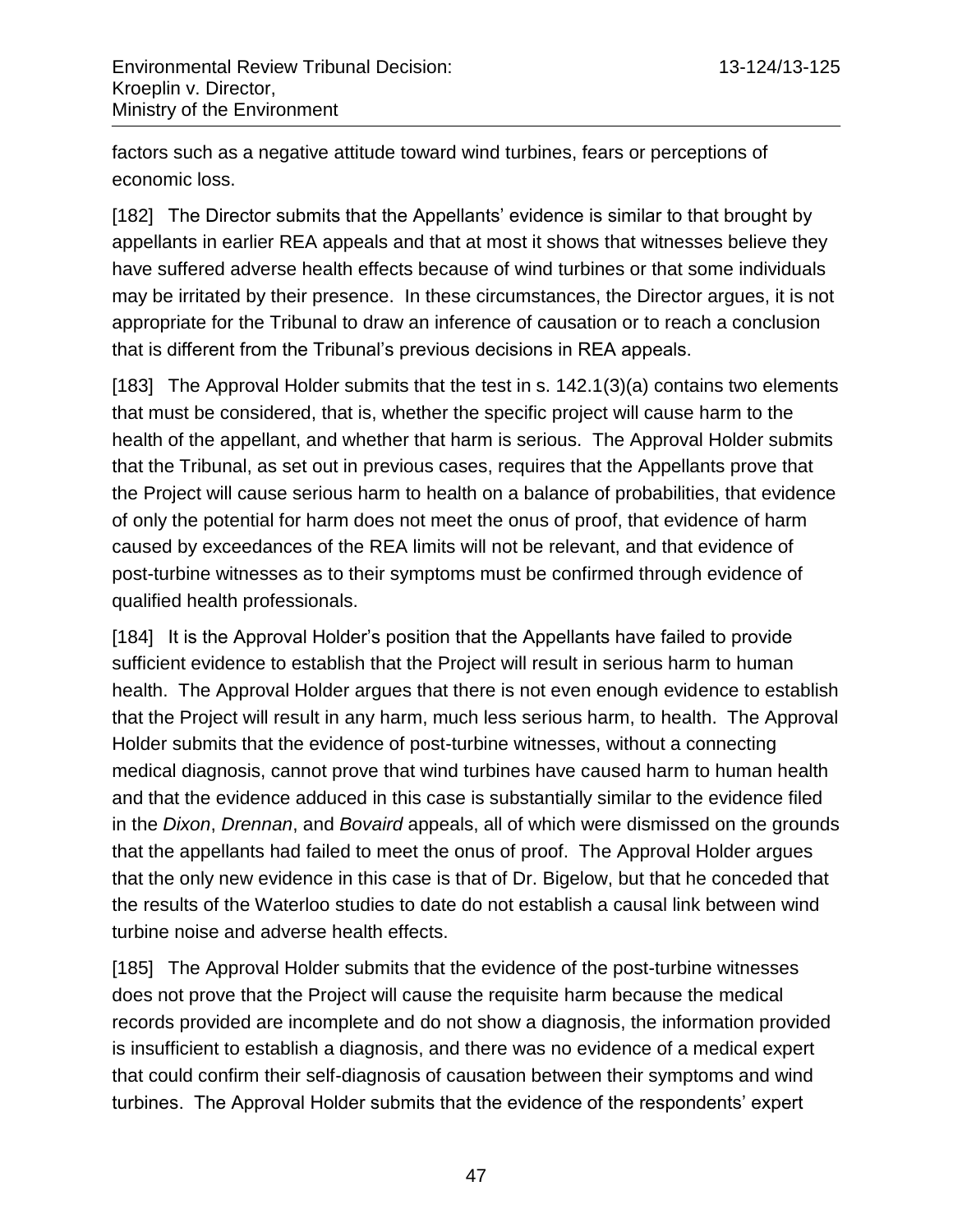witnesses supports a finding that there is insufficient information to establish a causal link between health effects and living near wind turbines. The Approval Holder relies on the following evidence. Dr. Mundt carried out a literature review and concluded that there is not sufficient affirmative evidence of a causal link between health effects and wind turbine emissions. He also stated that any causal conclusion based on the selfreported evidence of the post-turbine witnesses would be "speculative and likely misleading". Dr. McCunney opined that the symptoms identified by the post-turbine witnesses could reasonably be expected to relate to numerous conditions, and therefore could not be attributed to wind turbine exposure without proper diagnosis. In addition, Dr. McCunney highlighted that some of the witnesses have pre-existing medical conditions that are independent of where they live, with relevant symptoms, or they take medications with side effects that should be explored as possible causes for their health effects. Dr. Moore's and Dr. Mundt's evidence raised the issue of "pre-conditioning" and the potential for fear and concern in the media contributing to a person's awareness and influencing his or her perception of an issue and the response to it. Dr. Moore also noted that many of the symptoms experienced by the post-turbine witnesses are common in our society.

[186] The Approval Holder submits that the Tribunal held in the *Bovaird* decision that appellants still had to establish that annoyance will result in adverse health effects but that they had not adduced any medical evidence "to confirm that the symptoms reported by the post-turbine witnesses resulted from annoyance, manifested through a somatoform or other disorder or condition." The Tribunal held that the evidence was inconclusive on whether because of certain factors wind turbine noise can be expected to cause annoyance that will result in serious harm to human health.

[187] The Approval Holder also submits that the evidence of the respondents' medical experts does not support infrasound as the direct or indirect cause of potential health effects from wind turbines. In addition, the Approval Holder submits that Mr. James' evidence regarding infrasound, and his criticism that the NIA did not account for it, was contradicted by the respondents' noise experts, all of whom are more qualified than Mr. James. These experts testified that infrasound from wind turbines is no different from other sources of infrasound and has not been shown to affect human health.

[188] The Approval Holder asserts that the Appellants are trying to get around their burden of calling expert medical evidence by arguing that wind turbines cause "annoyance" that will lead to stress, sleep disturbance and harm to health. The Approval Holder asserts that this finding is not supported by the evidence and points to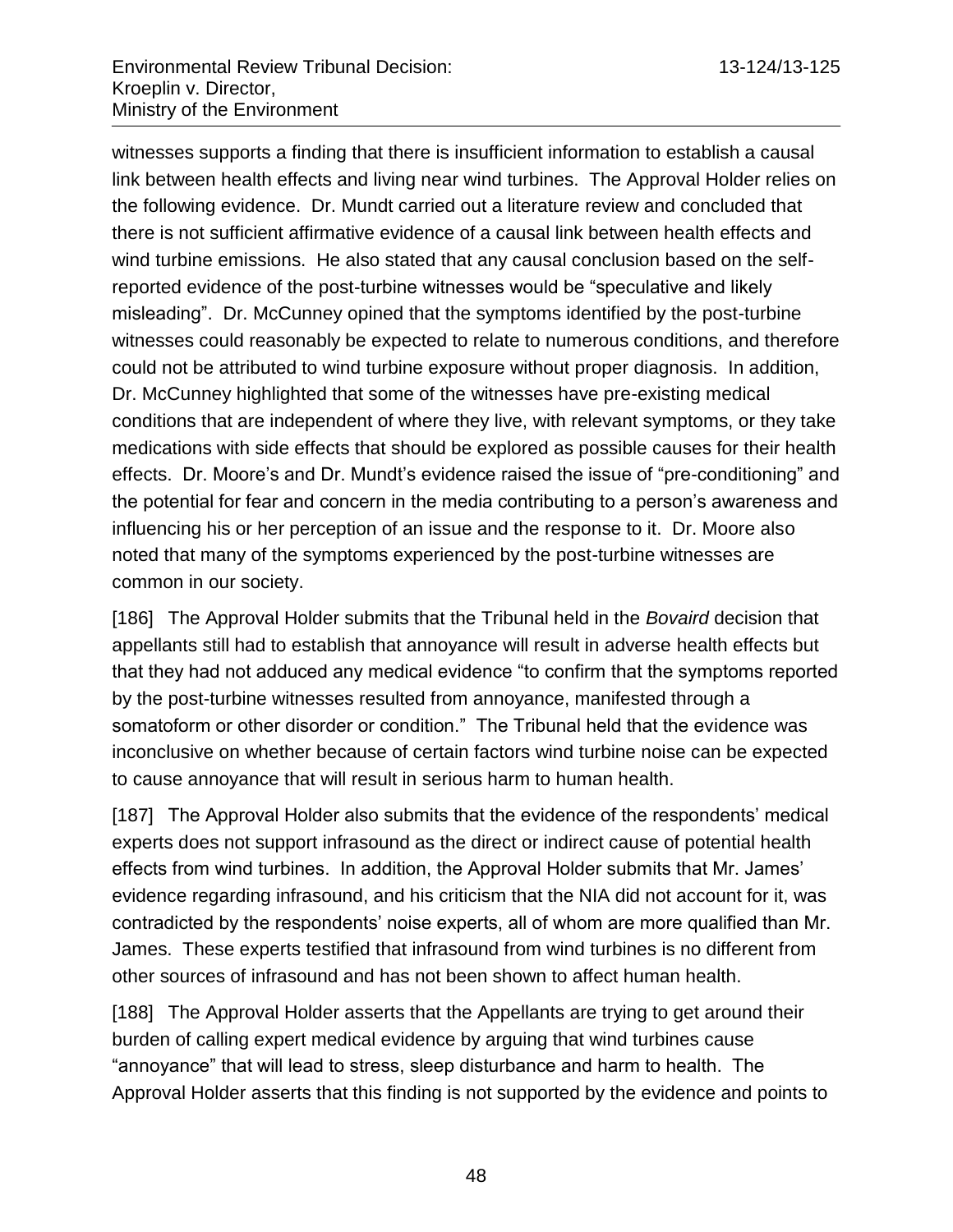the *Bovaird* decision, where the Tribunal rejected that finding on similar evidence, holding that the evidence was inconclusive regarding the "degree of annoyance which would be caused and, in turn, whether such annoyance will result in adverse health effects" and is "inconclusive on the issue of whether wind turbine noise at 40 dBA or less, and other associated factors, such as being predisposed against a wind turbine project, can be expected to cause annoyance that will result in serious harm to human health for a small percentage of the population that will be exposed…" The Approval Holder refers to Dr. Mundt's evidence that in the literature annoyance is the only condition consistently reported with respect to wind turbines but that this association may reflect factors such as attitude or economic impact, rather than noise exposure. Dr. Mundt stated further that annoyance is not considered to be a health condition or disease.

[189] The Approval Holder asserts further that the Appellants are attempting to get around the dearth of medical evidence by arguing that the Tribunal's approach in other cases is inconsistent with court decisions regarding proof of causation. The Approval Holder submits that the Appellants are wrong to claim that the Tribunal has improperly required appellants to prove their cases to a level of scientific certainty; rather, the Tribunal has demanded that appellants prove harm to human health on a balance of probabilities, and that subjective personal assessments of harm are insufficient to meet that onus.

[190] In addition, the Approval Holder submits that the Appellants misapply the law on inferring causation. The Approval Holder takes the position that the *Snell* case makes clear that an adverse inference is a matter of weighing evidence, so that an inference may only arise where a respondent elects to call no evidence to contradict evidence that has been adduced. The Approval Holder submits that the principle has no application where, as in this case, the respondents have adduced expert medical evidence to establish that noise from wind turbines does not cause harm to human health.

[191] The Approval Holder submits that Mr. James' evidence that the predicted sound power levels are in error and do not represent the predictable worst case because of deficiencies in the NIA and the Noise Guidelines was rebutted by the respondents' noise experts and on cross-examination. It points in particular to the evidence regarding the conservative assumptions in the model and the condition requiring postconstruction audits to confirm the predicted levels. The Approval Holder submits that the Tribunal should adopt the conclusion it reached in the *Dixon* and *Drennan* appeals regarding the same evidence Mr. James gave here, that is, that even if it accepted that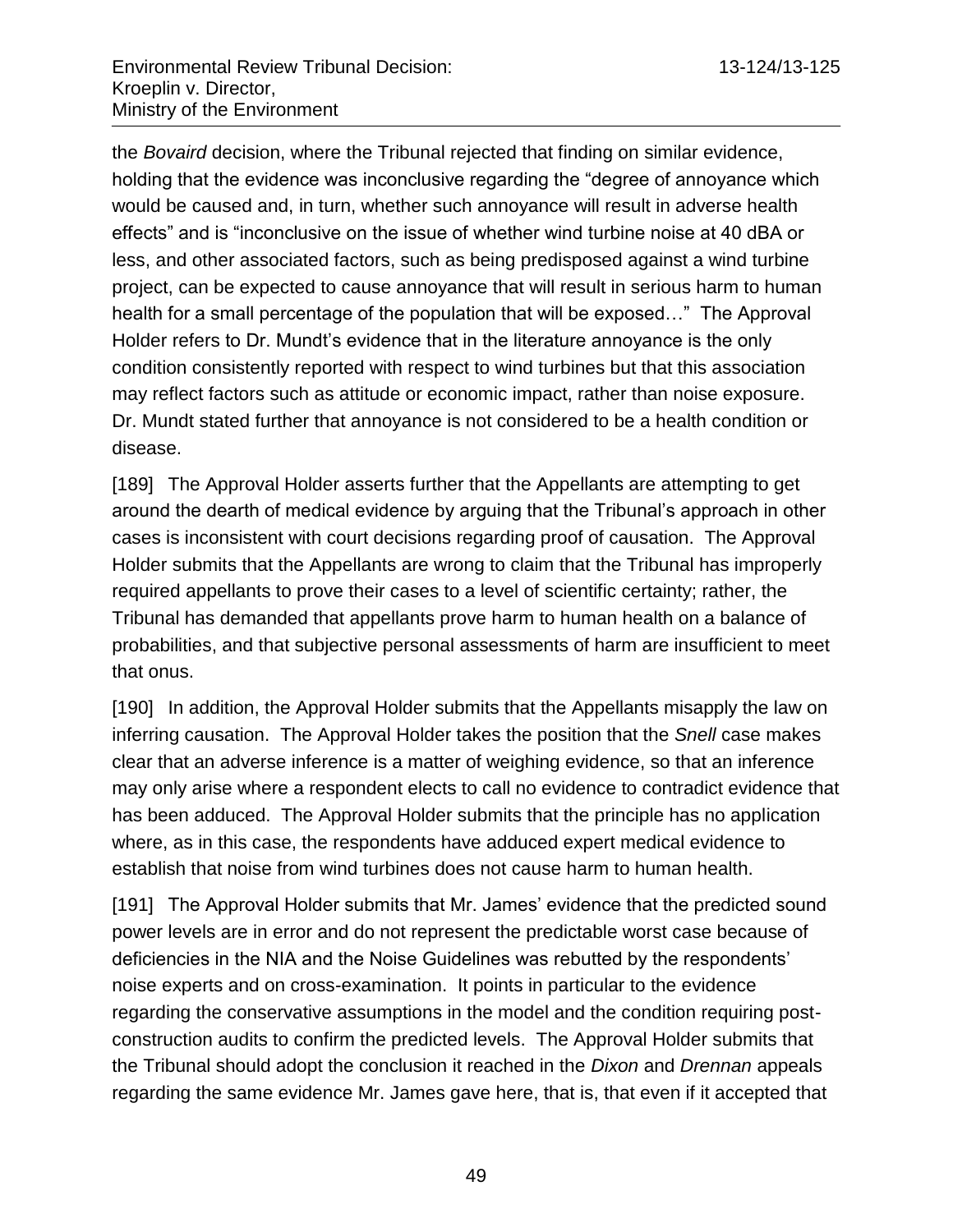there are deficiencies in the MOE model and adopted Mr. James' alternative model, "the implication is that the sound levels for the Project would be higher than predicted and higher than permitted in the REA"; however, there was still a need for evidence that those levels will cause serious harm to health and no such evidence was presented.

[192] The Approval Holder submits that Mr. Palmer's evidence respecting the characteristics of noise emissions amounts to a selective inclusion of scientific sources. The Approval Holder submits further that his criticisms of the MOE's Noise Guidelines as inadequate with respect to inflow turbulence, wind shear and amplitude modulation were completely refuted by the respondents' noise experts. The Approval Holder also submits that Mr. Palmer's own measurements were conducted in complete disregard for accepted noise assessment protocols and should be disregarded.

[193] Regarding the evidence of Mr. Palmer on the risk to public safety due to turbine collapse, blade failure, fire and ice throw, the Approval Holder submits that his evidence is unreliable, unscientific, provides no meaningful analysis of risk and is misleading. The Approval Holder submits that Mr. Palmer's recommendations for increased setbacks were lacking in specificity and unsupported by appropriate analysis. The Approval Holder submits that Ms. Raymond's evidence regarding the safety features of the Siemens turbines was not countered by Mr. Palmer.

# *Findings on whether engaging in the Project as approved will result in serious harm to human health*

# *A. The test in s. 145.2.1 of the EPA*

[194] The question that the Tribunal must determine on this appeal is set out in s. 145.2.1 of the *EPA*, namely, whether engaging in the Project in accordance with the REA will cause serious harm to human health. The statute expressly puts the onus on the Appellants to prove that such harm will occur. The Appellants argue via their *Charter* claim that the test they should have to meet is a less onerous one, that of proving that adverse health effects will likely result from the Project. Given the Tribunal's findings on the *Charter* claim set out below, however, the Tribunal will apply the test as set out in the statute in this appeal.

[195] In previous decisions on REA appeals, the Tribunal has delineated a number of principles that have guided its application of the statutory provisions. These include the following: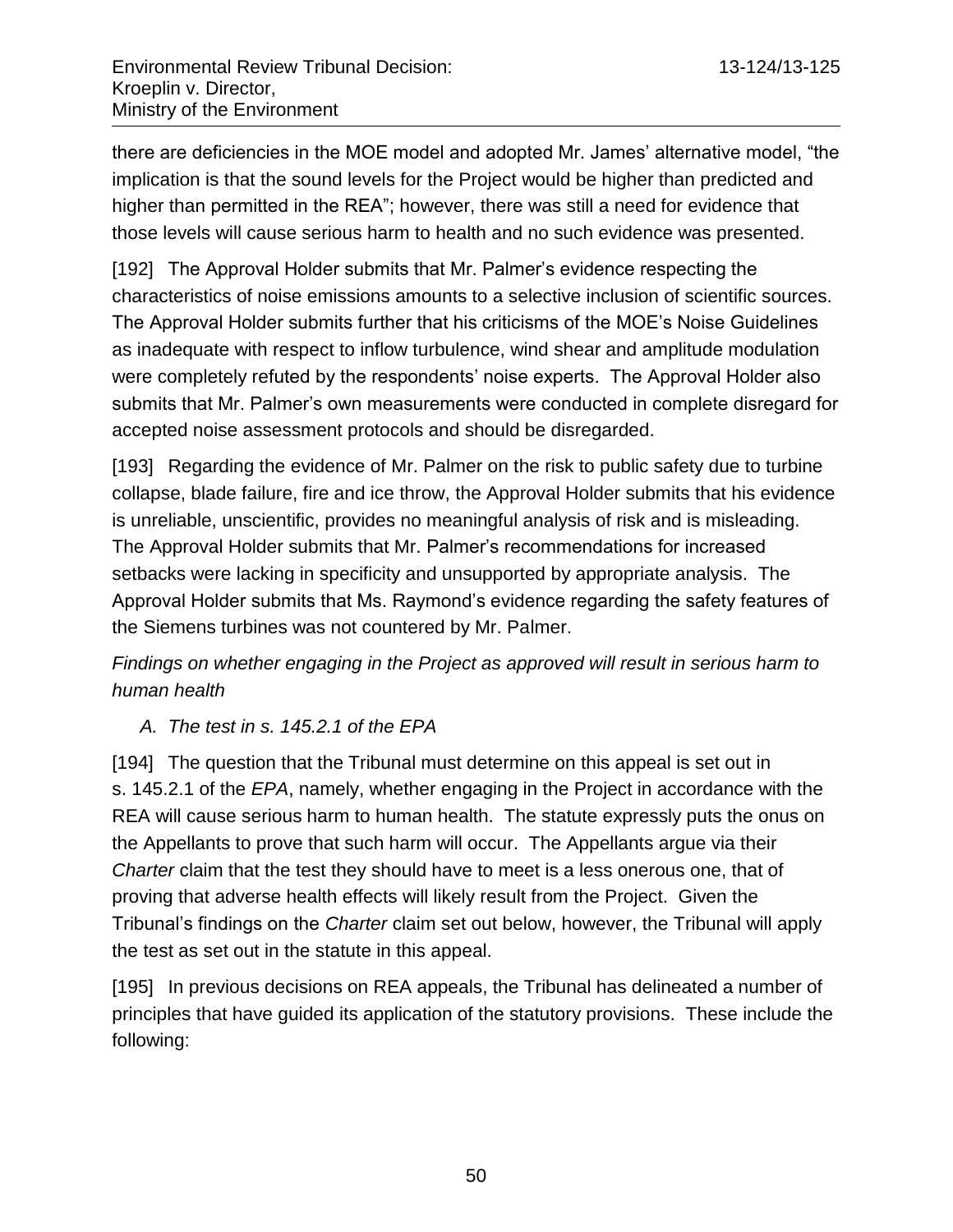- an appellant is required to show harm on a balance of probabilities;
- an appellant must prove that a project will cause the harm, so that evidence that raises only the potential for harm does not meet the onus of proof;
- the statute requires the Tribunal to assume that a project will operate "in accordance with" the REA, so that evidence of harm caused by noncompliance will not be considered relevant;
- the Tribunal accepts that harm to health can be caused either directly or indirectly;
- while an appellant needs to prove that serious harm will result, it is not necessary for an appellant to prove the mechanism by which that harm will result;
- the meaning of "serious" harm will be interpreted on a case-by-case basis; and
- a finding that wind turbine noise causes harm to human health would be a medical conclusion, thus self-reported symptoms and personal assessments that wind turbines are the cause of those symptoms are incomplete and must be confirmed by a health professional.

(see, e.g., *Ostrander* at para. 185, *Erickson v. Ontario (Ministry of the Environment)*, [2011] O.E.R.T.D. No. 29, at para. 819, and *Bovaird* at para. 313).

## *B. The issue of causation*

[196] The Appellants argue that the Tribunal's approach to an applicant's onus of proof in previous cases is inconsistent with the Canadian law on causation. The cases cited by the Appellants address the issue of causation in the context of negligence actions and are therefore informed by tort law principles that justify the awarding of compensation to plaintiffs harmed by negligent defendants. Here the context is a regulatory one and the Tribunal is not considering liability for injuries already sustained, but whether future harm "will result" from operation of the Project in accordance with the REA. Nevertheless, the court cases provide useful guidance on the issue of proving causation.

[197] In REA appeals, s. 145.2.1 of the *EPA* provides that an appellant "has the onus of proving that engaging in the renewable energy project in accordance with the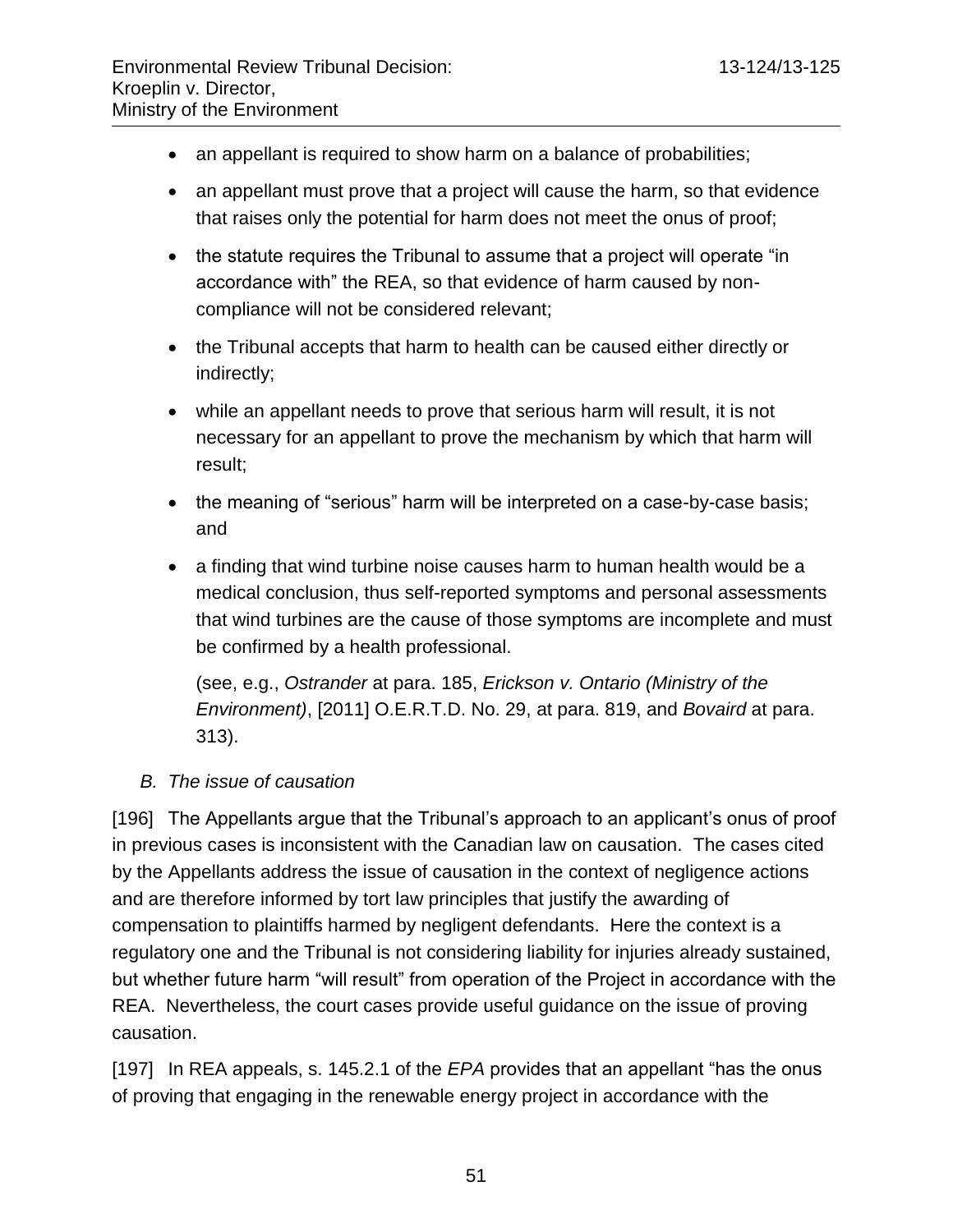renewable energy approval will cause harm…". The Tribunal has consistently held that the burden of proof on REA appellants is the balance of probabilities. Here, that means that the Appellants have the onus to demonstrate that it is more likely than not that serious harm to health will result from the operation of this Project. The Tribunal has not in any case demanded that harm be proved to a level of scientific certainty, as the Appellants claimed.

[198] The usual test for proving causation is the "but for" test. As stated by the Supreme Court in *Clements*, inherent in that phrase is the "requirement that the defendant's negligence was *necessary* to bring about the injury – in other words, that the injury would not have occurred without the defendant's negligent conduct (para. 8)." The Supreme Court in the *Clements* and *Snell* cases noted that the "but for" test is a flexible one that should be applied in a "robust and pragmatic" way. Following that approach, the Court held in *Snell* that it could draw an inference from the plaintiff's evidence, "even though positive or scientific proof of causation has not been adduced," in the absence of evidence to the contrary adduced by the defendant. The context of that case was a medical malpractice claim where the expert witnesses called by the plaintiff were able to identify several known causes of the type of harm she suffered, including the negligent act of the defendant, but were not able to say with certainty which of those in fact caused her the harm. The Court went on to say at para. 33 that "if some evidence to the contrary is adduced by the defendant, the trial judge is entitled to take account of Lord Mansfield's famous precept [that is, 'it is certainly a maxim that all evidence is to be weighed according to the proof which it was in the power of one side to have produced, and in the power of the other side to have contradicted'" citing *Blatch v. Archer* (1774), 98 E.R. 969 at 970].

[199] The Ontario Court of Appeal in the *Fisher* case held, at para. 57 and 58, that the robust and pragmatic approach offers a "method for evaluating evidence. It is not a substitute for evidence that the defendant's negligence caused the plaintiff's injury; nor does it change the amount of proof required to establish causation" and it cannot be used as a substitute for reviewing and making findings on relevant evidence. "Put another way, the robust and pragmatic approach does not permit drawing inferences concerning either the ultimate issue of causation or links in the chain of causation without reviewing the relevant evidence and making findings about the range of available inferences." (para. 59)

[200] The Tribunal's role is to review and weigh the evidence that is put before it and to reach findings based on that evidence. While there is no impediment to the Tribunal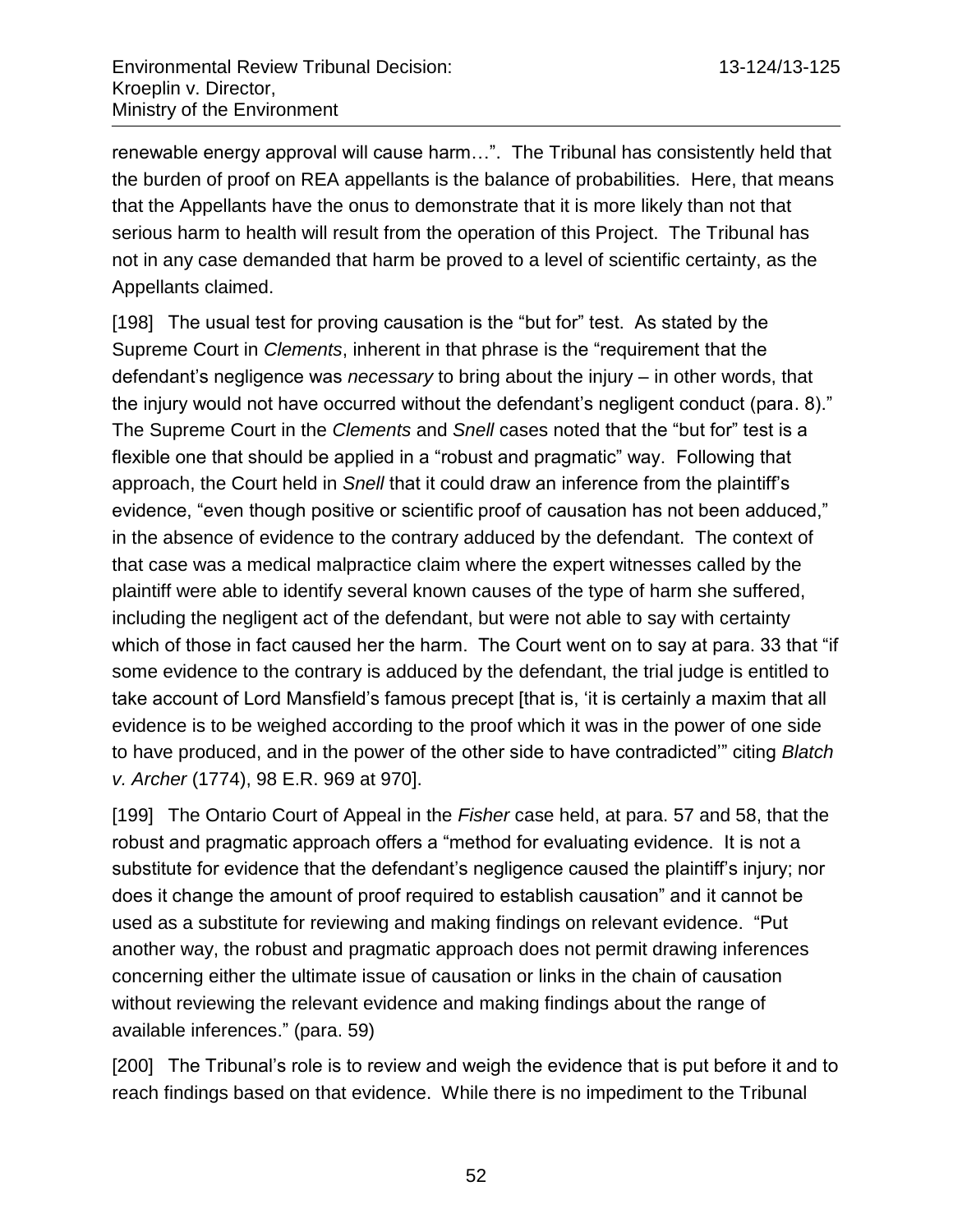drawing an inference of causation in appropriate circumstances, the appropriateness of that step will depend on the nature and quality of the evidence that is before it.

[201] In this case, the Appellants have the onus of proving that serious harm will result from the Project. They have conceded that the "pre-turbine" evidence of the Kroeplins alone is not sufficient. Instead, they rely on the evidence of the post-turbine witnesses to demonstrate that exposure to wind turbines has caused serious harm to health in the past and will do so in the future here. This evidence consists of witnesses testifying regarding the health conditions and symptoms that they experience, which they sincerely believe have been caused or exacerbated by living near wind turbines. As the Tribunal stated in the case of *Kawartha Dairy Ltd. v. Director (Ministry of the Environment* (2008), 41 C.E.L.R. (3d) 184 (*Kawartha Dairy*), at para. 21:

> in this case, the question is whether the subjective symptoms reported … are sufficient to establish that night-time noise emissions pose a likelihood of harm, or actual harm, to his health or the health of the members of his family. While the Tribunal gives due weight to Mr. Hornibrook's subjective report of the symptoms he and his family have experienced, as an evidentiary matter, the Tribunal cannot simply assume that he is correct in his assertion that various members of his family suffer from a sleep disorder, aggravation of Crohn's disease, cognitive impairment, or depression. Confirmation of those conditions requires the diagnostic skills of a qualified health professional. Similarly, the Tribunal also cannot simply assume that Mr. Hornibrook is correct in his assertion that sleep disruption resulting from the night-time noise emissions is an operative cause of these conditions, to the extent that they do exist. Accordingly, in weighing the evidence, the Tribunal finds that it can only consider the problems reported by Mr. Hornibrook as subjectively reported symptoms. While the evidence establishes that these symptoms indicate that night-time noise emissions are causing Mr. Hornibrook and his family significant discomfort, the Tribunal finds these symptoms, considered in totality, are not sufficient to establish a danger to their health…

[202] The Tribunal in the *Bovaird* decision followed this approach. There, it stated, at para. 313:

> The Tribunal does not question that the post-turbine witnesses have experienced the symptoms they have described. However, in order to arrive at a reliable conclusion respecting causation, personal assessments which do not consider the full range of potential causes of the symptoms are incomplete. Furthermore, the exercise of arriving at a diagnosis requires a level of education, training and experience, which none of the post-turbine witnesses possesses.

[203] Here, the medical records of the post-turbine witnesses can help confirm some of the health conditions from which they suffer. However, because there may be a number of potential causes of their medical conditions and symptoms, there is also the need to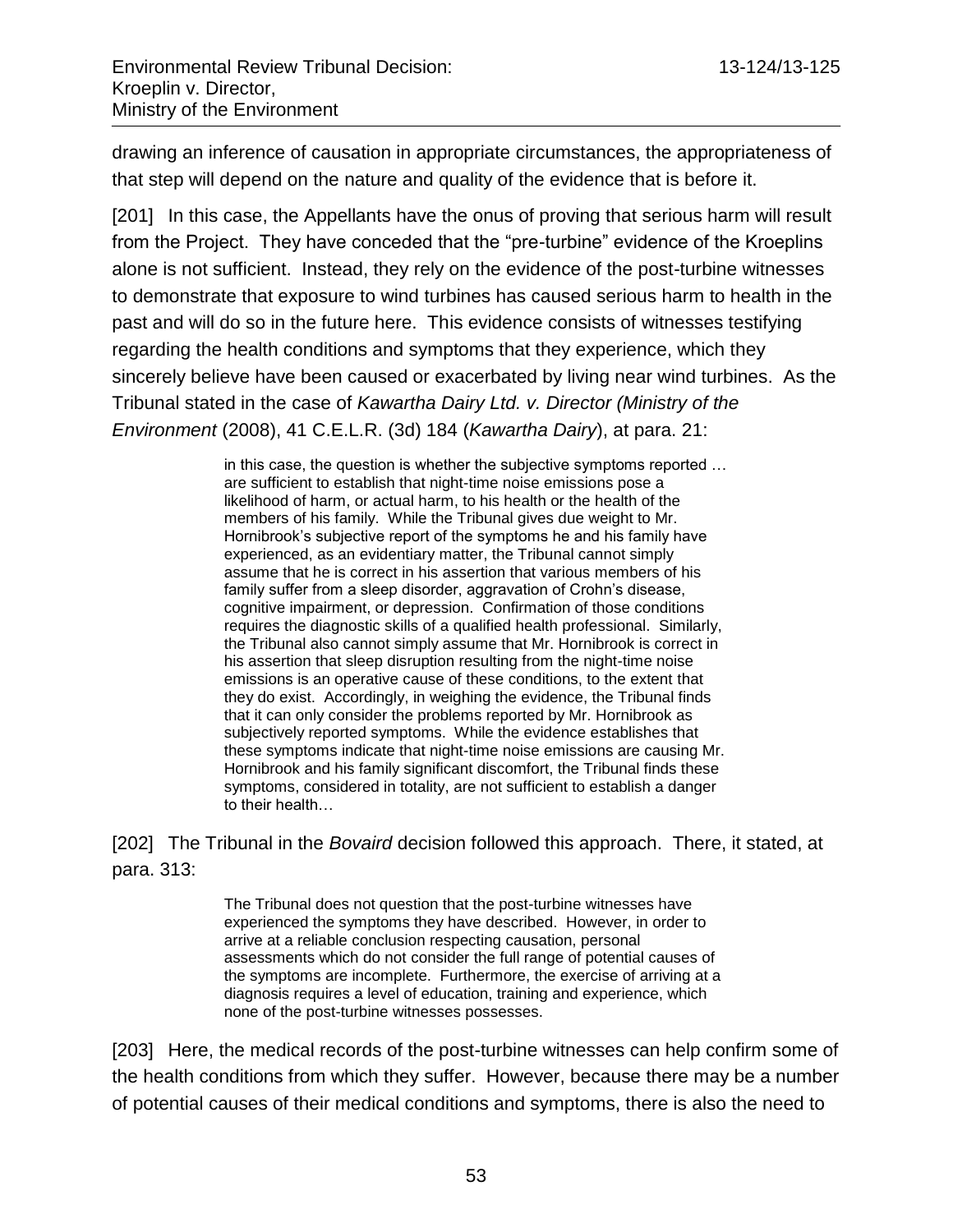prove the causal link between exposure to wind turbines and those conditions. The Tribunal could draw an inference of that link if there was evidence of sufficient reliability before it, but it cannot just assume that link to be there because the post-turbine witnesses sincerely believe it to be so.

[204] A finding of causation must be justified on the evidence. As the Ontario Court of Appeal stated in *Fisher*, a flexible approach to causation is not a substitute for evidence and does not reduce the level of proof required. In some other REA appeal hearings, appellants have combined post-turbine evidence with evidence from medical practitioners to try to prove that wind turbines have caused harm to human health. In all of those cases, the Tribunal has found the evidence to be insufficient to establish on a balance of probabilities that serious harm to health will result from operation of the wind turbine project. With more limited evidence on the record in this proceeding, it would be difficult to justify an inference of causation.

[205] It is also important to recognize that the Appellants' evidence is not the whole of the evidence that the Tribunal must weigh. There is also the evidence of the respondents, who proffered several experts to contradict the Appellants' evidence. As the Court held in *Snell*, an inference of causation may be appropriate in the absence of any evidence to the contrary, but that where there is contradictory evidence adduced, the exercise that must be carried out is to weigh all of the evidence and reach a finding that is justified. While this approach may demand that respondents adduce evidence to counter an adverse inference possibly arising from an appellant's evidence, it does not mean that the onus shifts to the respondents to prove an alternate explanation for the symptoms experienced by the post-turbine witnesses, as the Appellants argued.

C. *Whether the Appellants have proved that serious harm to health will result from the Project* 

[206] The case put forward by the Appellants in this appeal includes evidence in support of the following propositions: that wind turbines have caused serious harm to human health in other projects in Ontario; that while these projects were approved prior to the current regulations, in some cases harm resulted for persons residing more than 550 m from a turbine and at noise levels below 40 dBA; that the harm was caused indirectly, resulting from the stress and annoyance experienced by the witnesses; and that it is likely that serious harm will result from this Project either because deficiencies in the NIA and in the MOE's approach to evaluating noise levels from the Project will cause noise levels to be above the 40 dBA limit or because that limit does not protect residents, including the Appellants, from harm caused by inaudible infrasound.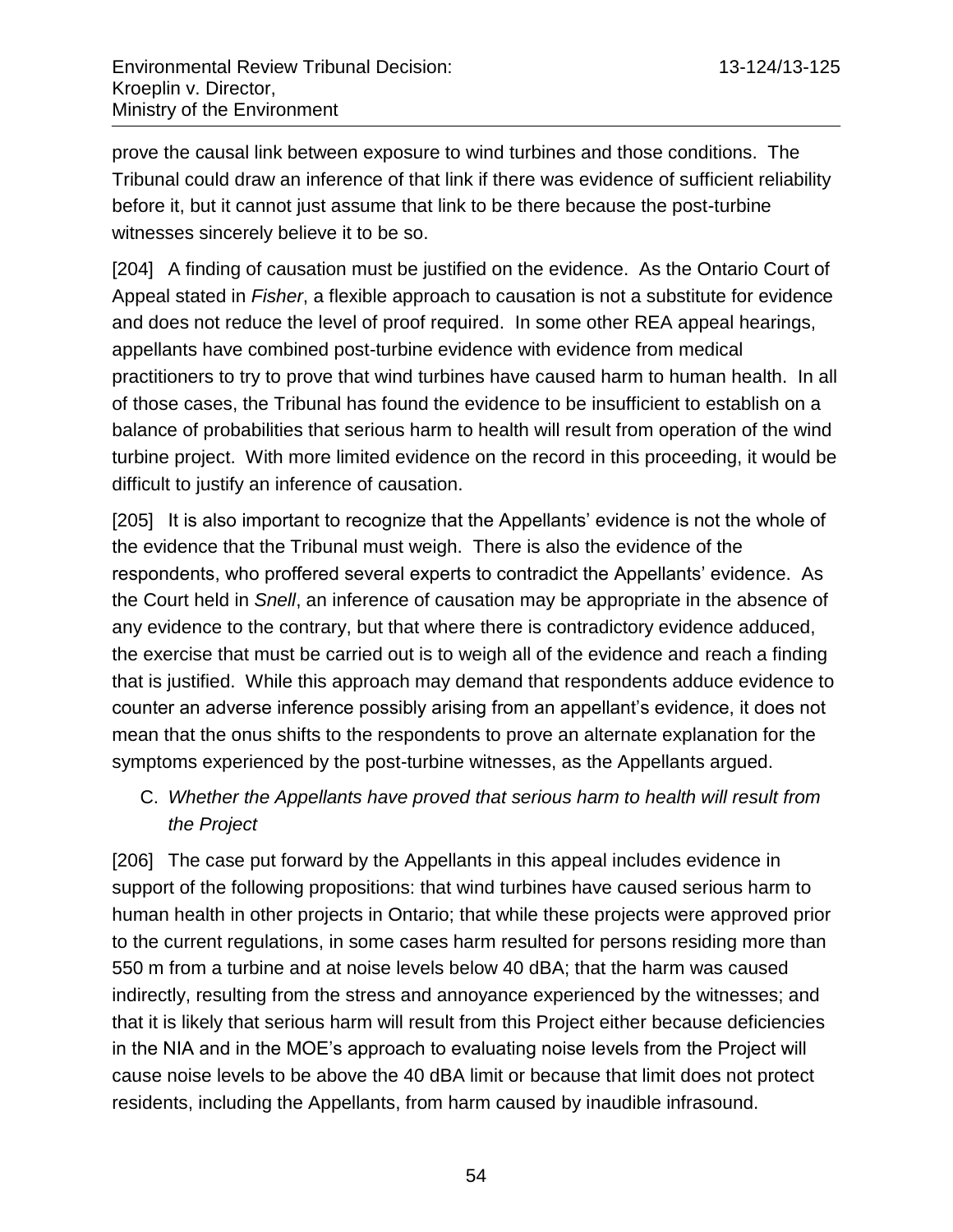[207] The evidence regarding health effects from other Ontario wind energy projects was provided by the post-turbine witnesses. The Appellants did not call any medical experts to address either the generic case linking wind turbines and harm to health or the specific issue of the cause of the symptoms and conditions experienced by these post-turbine witnesses. The medical records put into evidence from these witnesses in some cases confirmed serious medical conditions, but none of their records included a physicians' note stating an opinion that the cause, or the worsening, of their conditions was due to exposure to wind turbines.

[208] The Appellants called Dr. Bigelow as a factual witness in order to show that exposure to wind turbines is associated with a statistically significant increase in sleep disturbance and other health effects. At the request of the Appellants, Dr. Bigelow was not qualified by the Tribunal to give opinion evidence on the relationship between turbines and health, but he spoke only to the studies undertaken by the Ontario Research Chair, including the poster study carried out by his student. He testified that the survey and its findings have serious limitations that mean it cannot be relied on as proof of the proposition put forward by the Appellants. The Appellants also adduced evidence regarding the number of health-related complaints that had been made to the MOE regarding the Enbridge project; however, the MOE witness Ms. Pollard cautioned that she and her staff only evaluated the noise levels at the complainants' residences and did not have the expertise to verify or evaluate the health complaints themselves.

[209] Therefore, the only evidence before the Tribunal that the post-turbine witnesses suffered harm as a result of exposure to wind turbine emissions was the personal assessment of each of those witnesses.

[210] Furthermore, the respondents countered those assessments through evidence from medical experts that contradicts the association made by the post-turbine witnesses between their exposure to wind turbines and their health conditions. The respondents' witnesses noted that many of the symptoms experienced by the postturbine witnesses are common and that some of them suffer from serious health conditions or take medications that could cause them to experience such symptoms. They also discussed research showing that factors such as attitude toward turbines or economic impact may influence the reactions people report with respect to living near wind energy projects.

[211] As noted above, the Tribunal has repeatedly held that lay witnesses may testify as to the symptoms they experience, but that evidence of a health professional is necessary to confirm the medical conditions from which they suffer and the cause of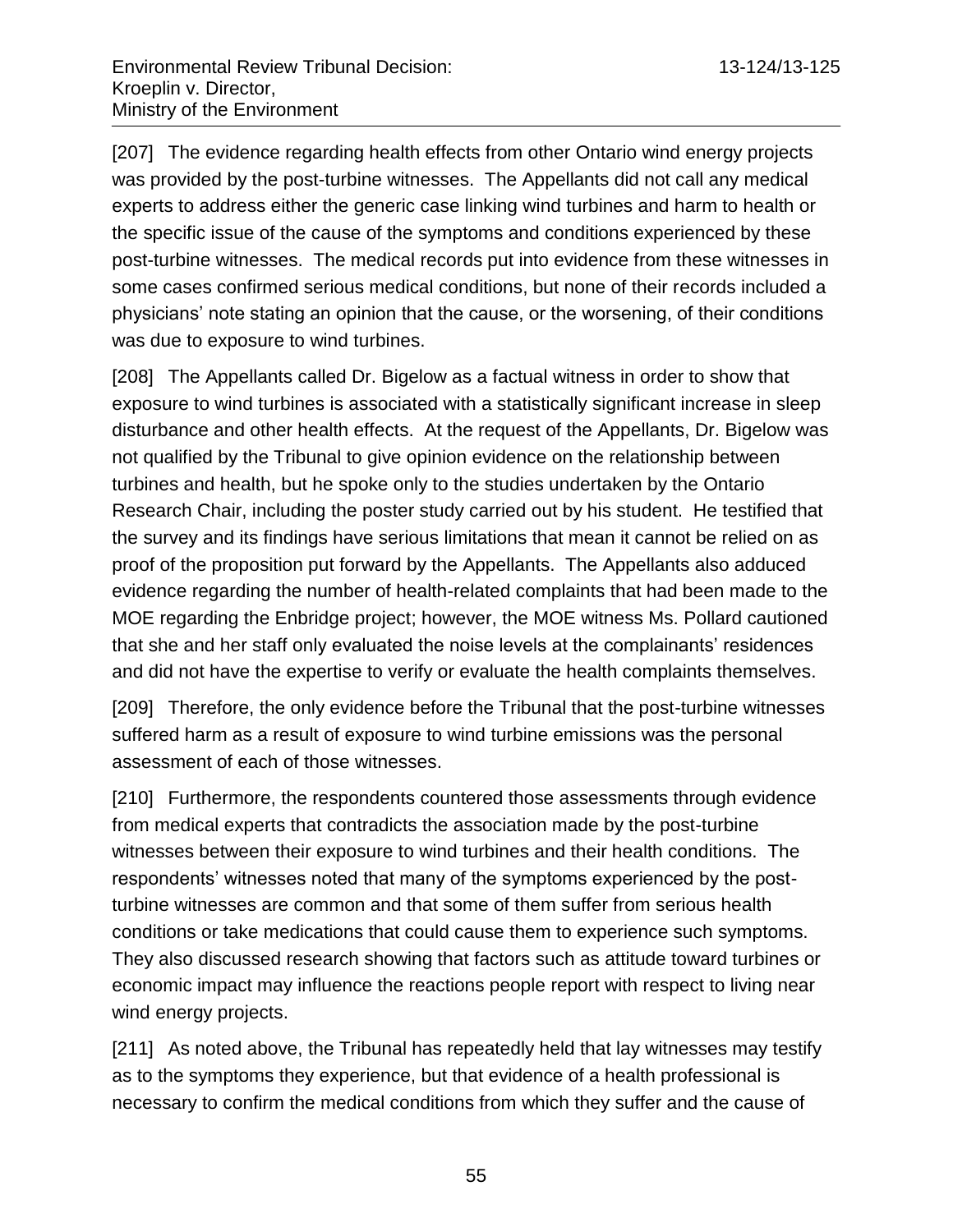those conditions, whether it is due to sound pressure levels directly or to annoyance. No such confirmatory evidence was provided in this case and there is also expert evidence before the Tribunal that casts significant doubt on the association made by the post-turbine witnesses between turbines and their health. The Tribunal finds that the Appellants' evidence does not support the drawing of an inference of causation.

[212] Even if the evidence of the post-turbine witnesses were accepted as proof of a causal relationship between exposure to wind turbines and adverse health effects, this would only go toward proving that health effects *could* be caused by exposure to wind turbines in certain circumstances. The Appellants would still need to prove that *this* Project *will* result in serious harm to health. They attempt to do that through the evidence of Mr. James.

[213] Mr. James' evidence attempts to prove two things. First, he seeks to show that sound power levels will be higher than predicted by the model and as indicated in the NIA and, consequently, levels will be higher than 40 dBA at many receptors. This is also the thrust of Mr. Palmer's evidence regarding noise. Second, Mr. James seeks to show that even if the 40 dBA limit is met for audible sound, residents will experience adverse health effects because effects are caused by inaudible sounds in the low frequency sound and infrasound range and the MOE has no standard for low frequency sound or infrasound.

[214] The evidence on the first point relates to the lack of confidence limits, the ground attenuation factor, the impact of inflow turbulence and the lack of a penalty for amplitude modulation that Mr. James and Mr. Palmer submit underestimate the predicted worst case condition for the Project. This evidence was rebutted by the evidence of the respondents' noise experts, which the Tribunal finds to be more persuasive. The respondents' experts testified to the effect that the MOE Noise Guidelines were developed in accordance with international standards and accepted professional practice but more importantly that the Noise Guidelines include several conservative assumptions that more than account for the concerns raised by the Appellants and Mr. Palmer. In addition, the respondents' witnesses noted that the REA itself requires that post-construction acoustical audits be conducted to confirm the predictions in the model. Mr. O'Neal's comment that he does include confidence limits in his models, except when a manufacturer guarantees a sound power level, does not directly address the approach followed in Ontario and, as a stand-alone comment, does not undermine the Ontario approach. Moreover, Mr. James conceded that the NIA was conducted in accordance with the MOE Noise Guidelines. By doing so, he was in essence taking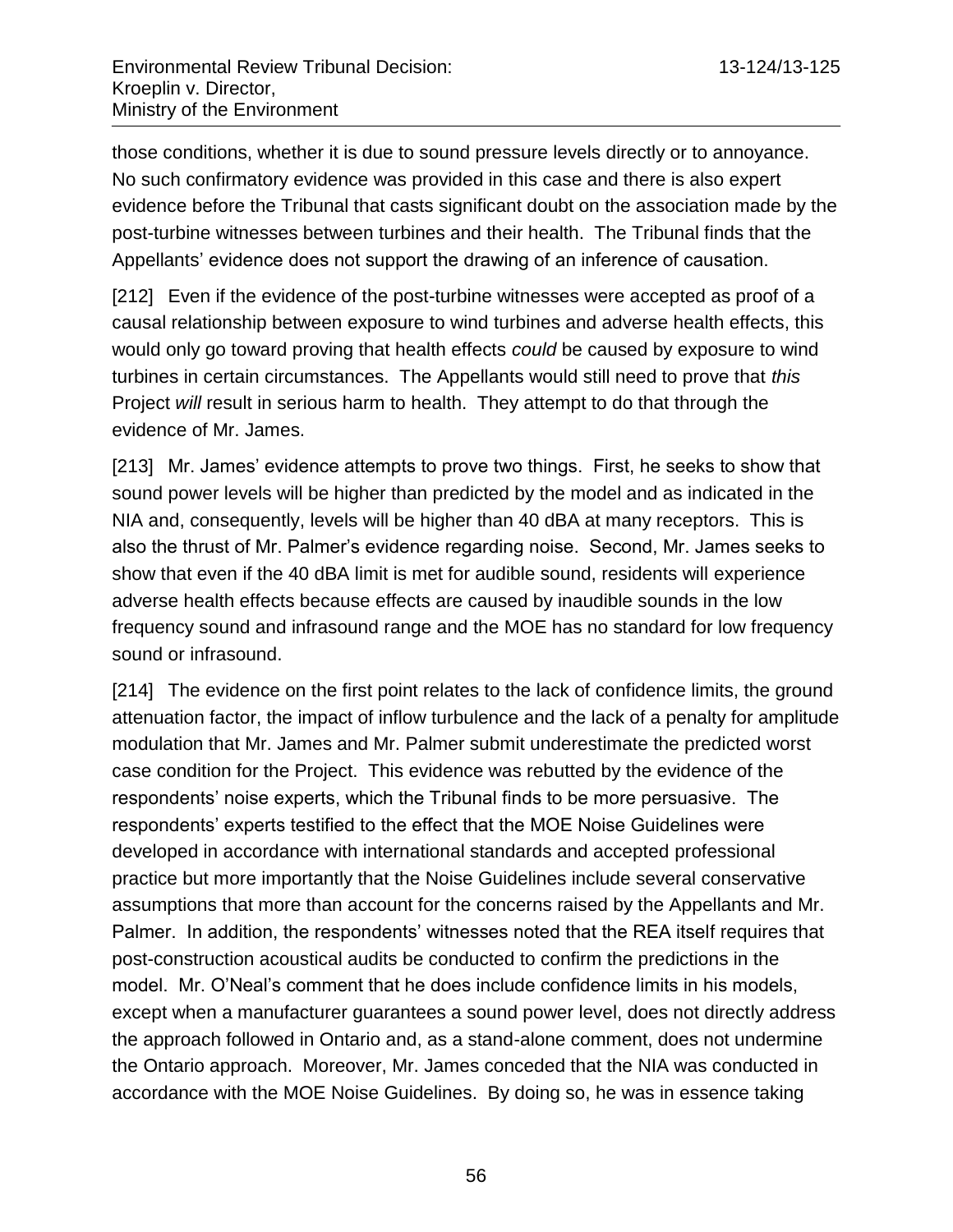issue with the Noise Guidelines themselves, which was also the situation that the Tribunal faced in the *Dixon* and *Drennan* cases. In *Dixon*, the Tribunal stated, in para. 159:

> In effect, the Tribunal is being asked to evaluate and select between the MOE noise assessment model and an alternative model or variant of the model proposed by Mr. James. The challenge for the Tribunal is that, even if the Tribunal accepts the "deficiencies" in the MOE model as suggested by Mr. James, the implication is that the sound levels for the Project would be higher than predicted and higher than permitted in the REA. However, in order to discharge the onus to establish a deprivation under a s. 7 *Charter* claim, it is still necessary for the Appellants to establish the causal connection that the elevated noise levels will cause serious psychological or physical harm to human health. No such evidence was presented. This is the case whether the Appellants are pursuing a s. 7 *Charter* claim or attempting to satisfy the EPA statutory test.

[215] This finding was adopted by the Tribunal in *Drennan*. The same challenge faces the Appellants here.

[216] The evidence on the second point relates to the role that inaudible low frequency sound and infrasound associated with wind turbines may play in causing annoyance and indirect health effects and the claim made by Mr. James that the MOE does not measure those sound ranges or limit exposure to them. The respondents' noise experts directly rebutted Mr. James' evidence on this point, including his claims as to the superiority of his equipment, his methods, and his interpretation of his findings. They cast significant doubt on his characterization of the uniqueness of wind turbine infrasound, which he argues is due to the occurrence of sharp pulses below 1 Hz. The evidence as a whole shows that this is an area of active research internationally but that there is to date little if any scientific support for Mr. James' position. His evidence on this point also suffers from the same difficulty as that on the first point, that is, even if the Tribunal were to accept his evidence, there is no evidence making a causal connection between infrasound that will be emitted by this Project and serious harm to human health, whether direct or indirect. As the Tribunal stated in *Drennan*, at para. 212:

> Mr. James also raises a number of issues related to infrasound and low frequency sound. Most of these comments were general in nature and not related to the Project. More important, he did not connect infrasound and low frequency sound to whether it would cause serious harm to physical health. Moreover, Dr. Mundt and Dr. McCunney gave evidence directly challenging Mr. James' evidence and the evidence of Dr. Mundt and Dr. McCunney is more persuasive at this point in time.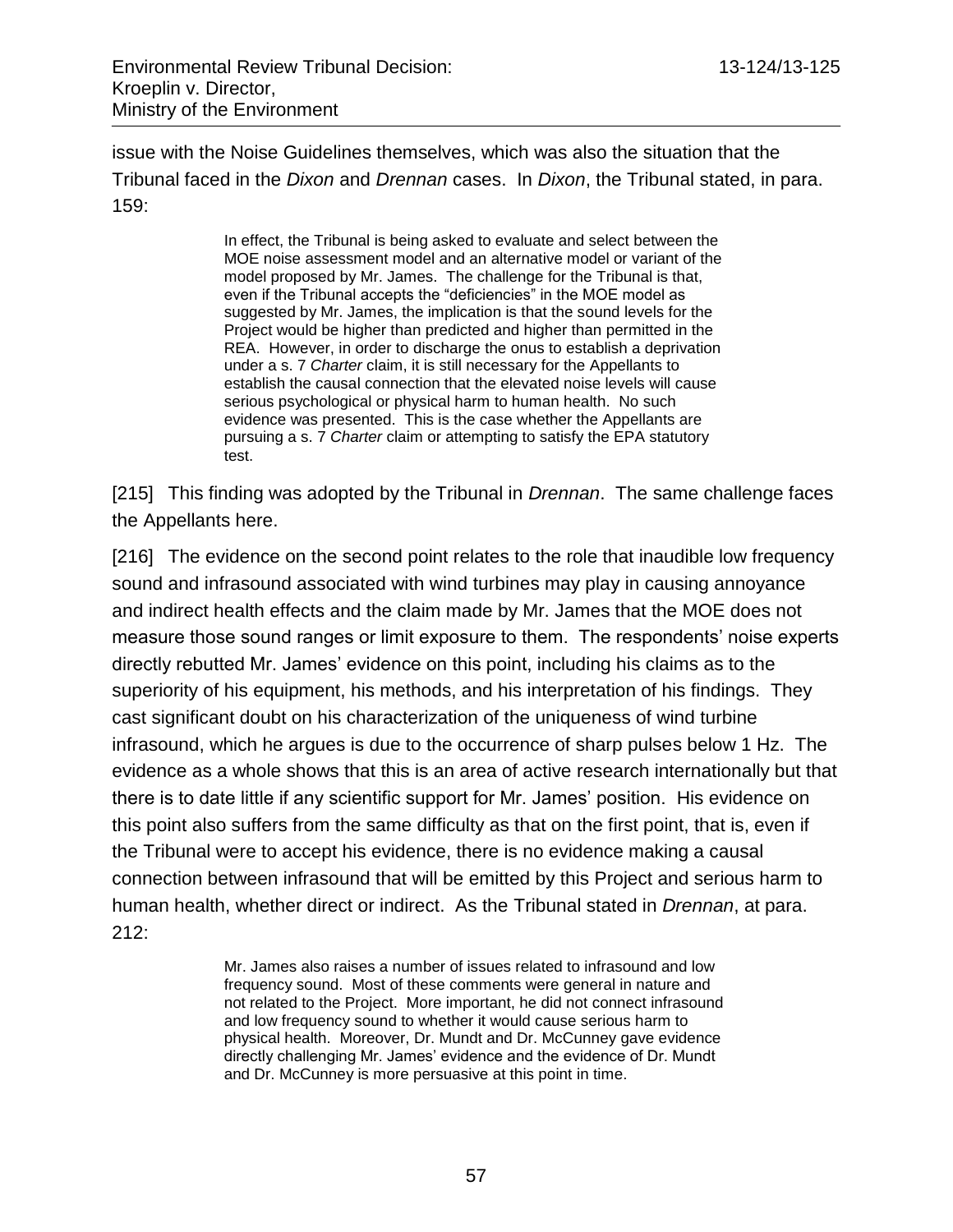[217] In effect, Mr. James is offering an explanation for the mechanism by which health effects might occur without offering any evidence that health effects *will* occur with this Project. In particular, he was not able to identify a setback distance from a turbine where effects either will or will not occur.

[218] Aside from the issue of sound-related emissions, the evidence of harm to health was limited to Mr. Palmer's evidence on safety and the risks associated with turbine collapse, fire, blade failure and ice throw. The Tribunal agrees with the Approval Holder that his prediction of failure rates for the Siemens turbines is unreliable. Moreover, Mr. Palmer did not consider the effect of the safety features outlined by Ms. Raymond and his justification for revised setbacks to protect the public was vague and unsupported by evidence.

### *Findings on Issue No. 1*

[219] In conclusion, after weighing and evaluating the evidence as a whole, the Tribunal finds that the Appellants have failed to establish, on a balance of probabilities, that engaging in the Project in accordance with the REA will cause serious harm to human health.

# **Issue No. 2: Whether the Appellants' rights to security of the person have been violated under s. 7 of the** *Charter***.**

## *Background*

[220] The Appellants submit that the "serious harm to human health" test under s. 142.1(3)(a) of the *EPA* violates the Appellants' rights to security of the person under s. 7 of the *Charter*. They claim, in their notice of appeal, that the approval for the project has a serious adverse impact on the Appellants' physical and psychological integrity. They state that the process for granting the REA, which does not comply with the precautionary principle, does not require the Director to consider the potential health effects on the Appellants, resulting in a serious impact on the Appellants' psychological integrity. The Appellants assert that the REA has been granted without requiring the Approval Holder to conduct any form of study to determine adverse health effects on neighbours living in close proximity to the proposed project. They submit that the test of "serious harm to human health", applicable to appeals of the Director's decision by virtue of s. 142.1(3)(a) of the *EPA*, violates s. 7 of the *Charter* by permitting those violations of the Appellants' right to security of the person that fall short of the "serious harm" threshold.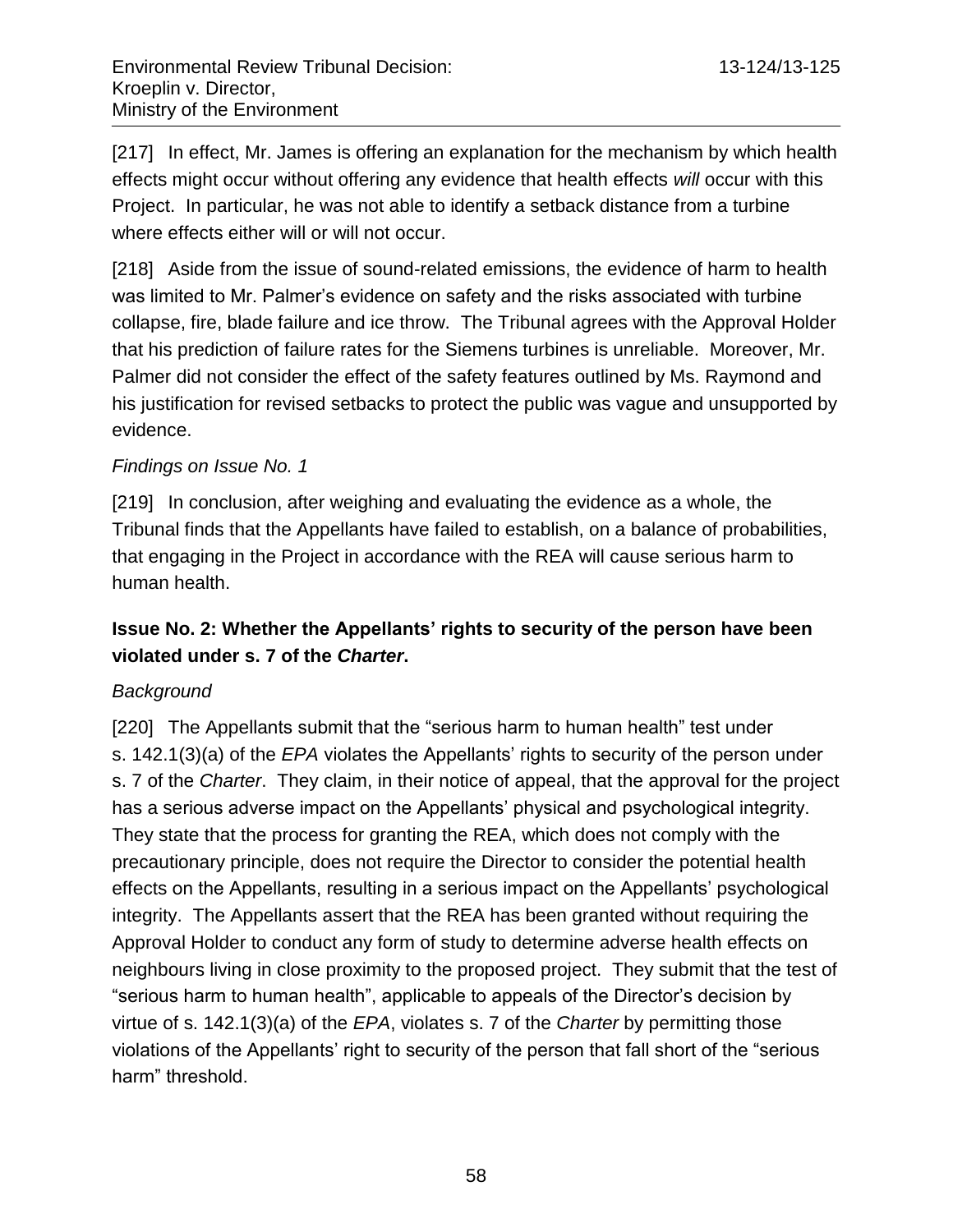[221] The Appellants further submit, at para. 113 of their written closing submissions, that the evidence heard by the Tribunal during the hearing:

> makes clear that there has yet to be established a safe setback distance or an appropriate noise level to protect humans from harm to their health associated with industrial wind turbines. The evidence before this Tribunal is that even at setback distances of 800 m and noise compliance with the 40 dBA, Ontario residents are still exposed to adverse health effects associated with noise emitted from industrial wind turbines. It is therefore submitted that because the legislative scheme for the creation of industrial wind turbine projects exposes the public to a risk to their health, the legislative scheme must comply with s, 7 of the *Charter*.

[222] The Appellants submit that the "serious harm to human health" test under s. 142.1(3)(a) of the *EPA* violates s. 7 of the *Charter*, and should therefore be disregarded by the Tribunal and read down such that the section requires appellants to show that engaging in the REA will likely cause an adverse effect to human health. They seek a revocation of the Director's decision to approve the REA.

[223] In *Chaoulli v. Quebec (Attorney General)*, 2005 SCC 25 ("*Chaoulli*") at para. 109, the Supreme Court of Canada states that, in addressing a s. 7 *Charter* claim, the following must be considered: whether the impugned provisions deprive individuals of their life, liberty or security of person; if so, whether the deprivation is in accordance with the principles of fundamental justice; and, if so, whether the breach is saved under s. 1 of the *Charter*. The Tribunal now turns to an analysis of these issues.

# **Sub-Issue No. 2.1: Whether there has been a deprivation of security of the person in relation to the issues raised by the Appellants.**

*(a) General*

[224] The Appellants submit that, while s. 7 of the *Charter* is routinely engaged in criminal or penal matters, the courts have recognized that the protections afforded by s. 7 extend into the spheres of civil and administrative law. The Director and the Approval Holder did not challenge this position.

[225] As in both *Dixon* and *Drennan*, the following issues arose in relation to the broader question of whether or not there has been a deprivation of security of the person under s. 7 of the *Charter*:

 Whether the deprivation complained of by the Appellants is state imposed and whether the harm results from the impugned provisions or government conduct;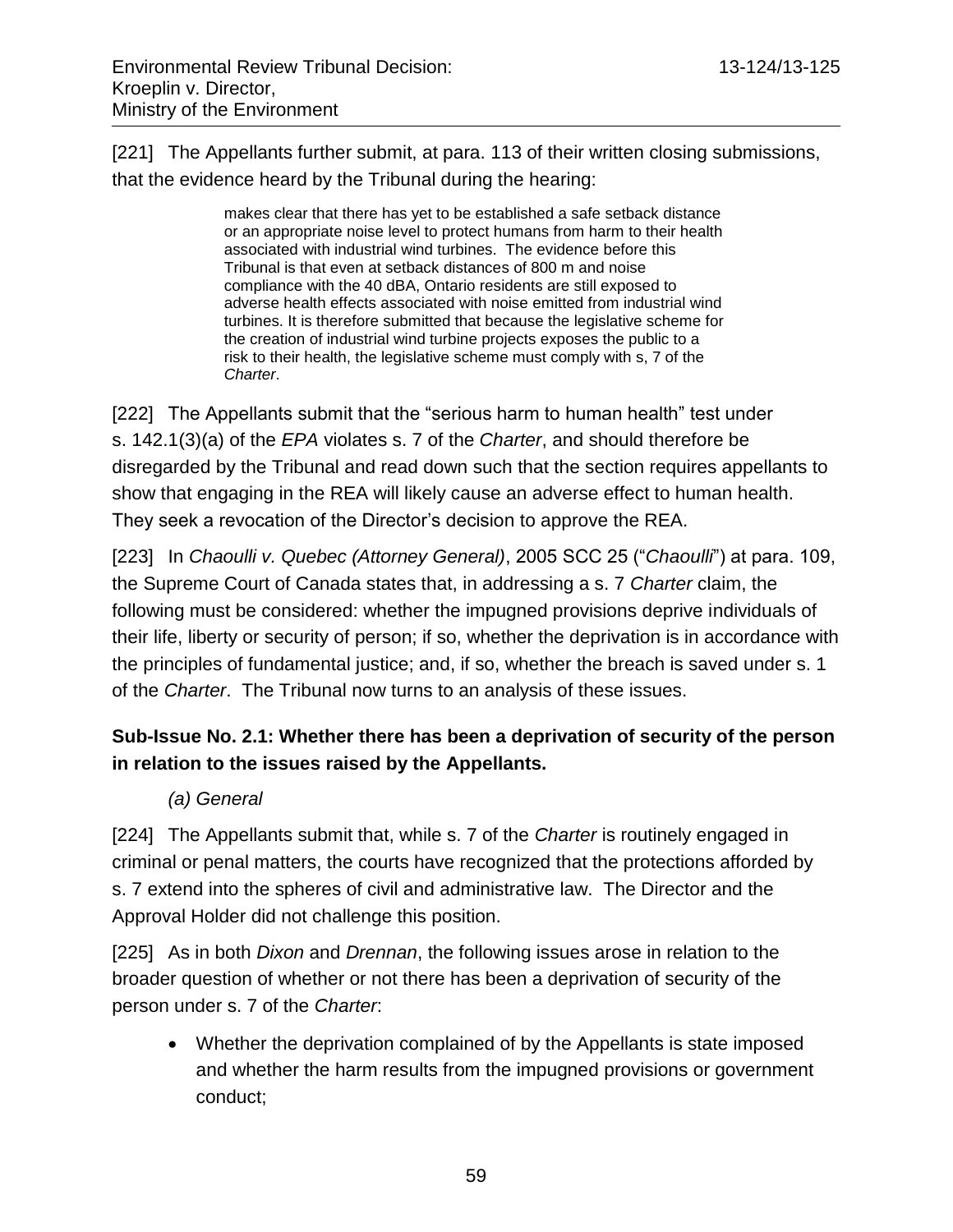- Whether the deprivation must be "serious"; and
- Whether the Appellants have proven serious physical or psychological harm.

*(b) Whether the deprivation complained of by the Appellants is state imposed*

### *Submissions by the parties*

[226] The Appellants cite the findings in *R. v. Morgentaler*, [1988] 1 S.C.R. 30, at paras. 56-57, that interference by the state in one's physical or emotional integrity is sufficient to trigger a review of the statute against the principles of fundamental justice, and that a breach of security of the person occurs where there is state action which interferes with bodily integrity or causes serious state imposed psychological stress.

[227] The Appellants submit that the regulatory regime for the creation of industrial wind turbine projects is a state action that exposes the public to a risk of harm to their health, and that this risk to health associated with noise emissions from industrial wind turbines engages the s. 7 *Charter* protections.

[228] The Appellants rely on the dissent by Madam Justice Arbour in the case of *Gosselin v. Attorney General for Quebec*, [2002] 4 S.C.R. 429 ("*Gosselin*"), which states, at para. 309, that the Supreme Court of Canada:

> …has consistently chosen instead to leave open the possibility of finding certain positive rights to the basic means of subsistence within s. 7. In my view, far from resisting this conclusion, the language and structure of the *Charter* – and of s. 7 in particular – actually compel it (emphasis in the original).

[229] The Appellants rely on the recent decision in *Canada (Attorney General) v. Bedford*, 2013 SCC 72 ("*Bedford*"), in which the Supreme Court of Canada held that criminal prohibitions relating to prostitution violated the right to security of the person under s. 7 because they increased a pre-existing risk of serious harm. The Court notes the Attorney General of Ontario's description of the s. 7 claim in that case as a "veiled assertion of a positive right to vocational safety" (para. 81). The Appellants assert that, while the immediate source of harm (the conduct of the pimps and johns) was not state imposed, the Court made the following observations at para. 89:

> It makes no difference that the conduct of pimps and johns is the immediate source of the harms suffered by prostitutes. The impugned laws deprive people engaged in a risky, but legal, activity of the means to protect themselves against those risks. The violence of a john does not diminish the role of the state in making a prostitute more vulnerable to that violence.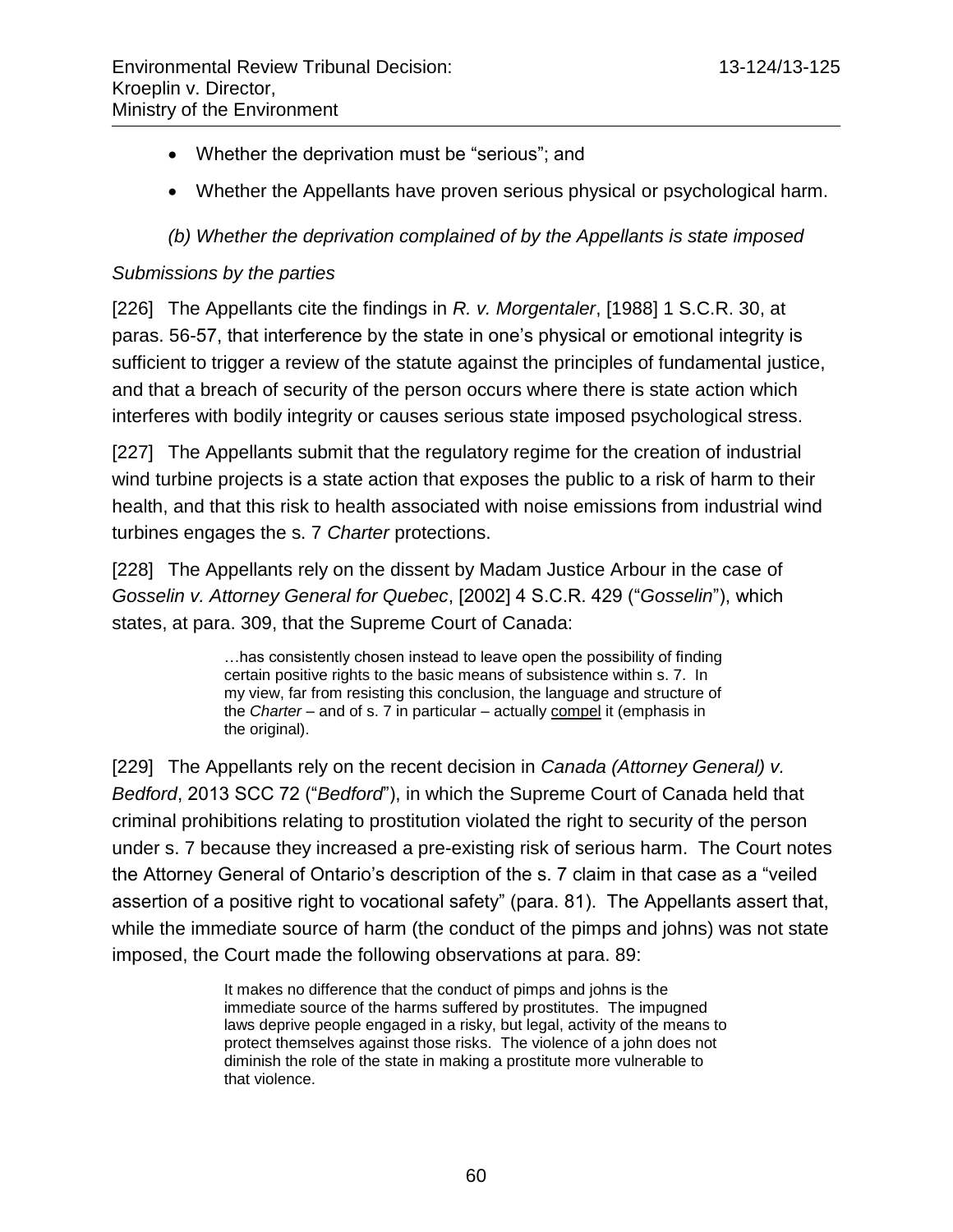[230] The Appellants submit that, while the alleged source of harm at issue in this appeal – the industrial wind turbines – are owned by the Approval Holder, the Ontario government has enacted the legislative provisions that govern their approval, knowing that industrial wind turbines cause adverse health effects.

[231] The Appellants assert that evidence before this Tribunal demonstrates that even where there are complaints of adverse health effects and evidence of non-compliance, the MOE allows projects to continue operating while further testing is undertaken. They submit that, although the Ontario government is aware that individuals are experiencing adverse health effects, the MOE's Compliance Protocol is not concerned with health effects. The Appellants further submit that the Ontario government has created a regime that poses a risk to individuals' health, and has not provided any mechanism for citizens to protect their health in the event that adverse health effects occur, because the procedures in place have no regard for the health of Ontario residents.

[232] The Appellants note the Director's position that the regulatory regime does protect human health by creating a right of appeal to the Tribunal, but assert that it is not protective of human health because of the test that must be met for an appeal to succeed. They contend that the only way for citizens to raise health concerns in relation to wind turbines is before the Tribunal and, therefore, the appeal test must comply with the *Charter*.

[233] The Director submits that a *Charter* s. 7 claim must be founded on a state imposed deprivation of the right. In this case, he submits that the Appellants have failed to demonstrate that the harm they allege from the Project is a state imposed deprivation of their security of the person and therefore the claim must be dismissed.

[234] The Director notes that the majority in *Gosselin* held, at para. 81, that:

Nothing in the jurisprudence thus far suggests that s. 7 places a positive obligation on the state to ensure that each person enjoys life, liberty or security of the person. Rather, s. 7 has been interpreted as restricting the state's ability to deprive people of these [Emphasis in original].

[235] The Director submits that the state action at issue in cases such as *Morgentaler*, *Chaoulli* and *Bedford* was legislation that impaired the ability of the claimants in those cases to take steps to alleviate or address a health problem by imposing upon them prohibitions that removed their decision-making power over their physical or psychological integrity. The Director further submits that, in order to succeed in those cases, the claimants were required to prove that the impugned law prevented them from taking steps to reduce the alleged harm or risk of harm.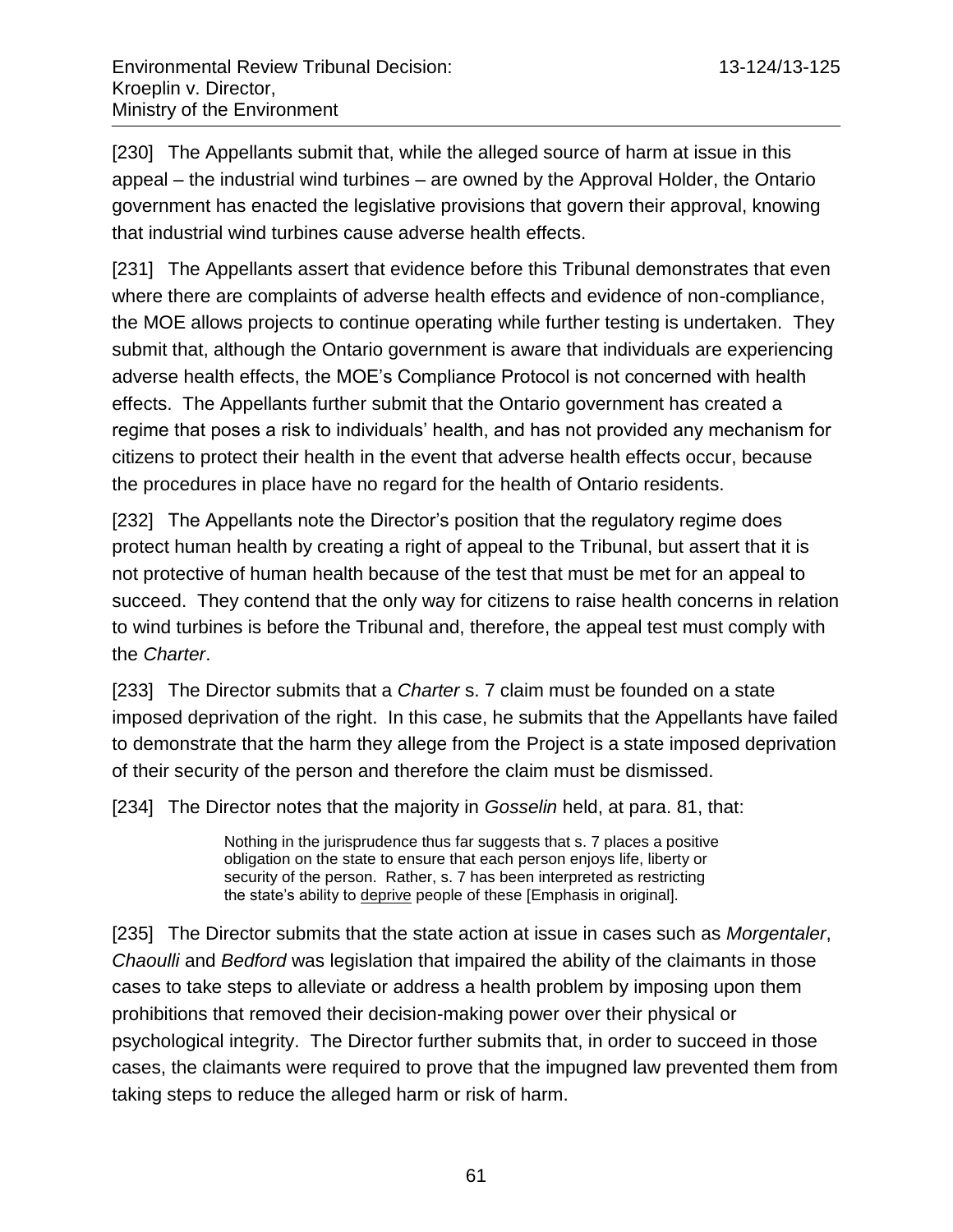[236] The Director asserts that there is no such prohibition at issue in this case, and that the impugned legislation has not deprived the Appellants of the ability to protect their security of the person. He notes that, absent the current regulation of wind turbines, the only avenue the Appellants would have to address alleged health effects would be a common law proceeding. The Director submits that the legislation at issue has not deprived the Appellants of the ability to take those protective steps, so that the required connection between the impugned legislation and the deprivation of the Appellants' security of the person does not exist in this case. Instead, he says, this legislation has enhanced the protection of the Appellants' security of the person by providing a right of appeal to an independent, expert tribunal and giving the Appellants an opportunity to demonstrate in a trial *de novo* that an approved project will cause serious harm to human health.

[237] The Director states that courts have repeatedly found, where there is no legislative prohibition, that protective legislation does not engage the s. 7 security of the person right. He submits that the Appellants are seeking a positive right to a more protective REA regulatory regime. The Director asserts that the courts have repeatedly rejected claims that the legislature owes a positive obligation to ensure that each person enjoys the rights protected in s. 7. He cites a number of cases in support of this proposition, including *Flora v. Ontario (Health Insurance Plan, General Manager)*, 2008 ONCA 538 ("*Flora*") at paras. 101, 103-104.

[238] The Approval Holder submits that deprivation of security of the person will only be found where the claimant establishes that the impugned legislation or state action caused the alleged harm, and that in this case the Appellants must establish that the Director's approval of the REA will cause serious psychological or physical harm in order to engage s. 7 of the *Charter*.

[239] The Approval Holder relies on *Energy Probe v. Canada (Attorney General)* (1994), 17 O.R. (3d) 717 (Ont. Ct. Gen. Div.), at para. 67, and *Operation Dismantle Inc. v. Attorney General of Canada (Minister of Defence)*, [1985] 1 S.C.R. 144, at para. 29 ("*Operation Dismantle"*), for the proposition that the Appellants must demonstrate the causal link between the state action or the impugned legislation and violation of a *Charter* right. The Approval Holder also notes the following principle set out by the Tribunal at para. 84 of *Dixon*:

> [f]or a s. 7 *Charter* claim, the Tribunal finds that the onus is on the Appellants to establish, on the evidence, the claimants have suffered or will suffer serious physical or psychological harm.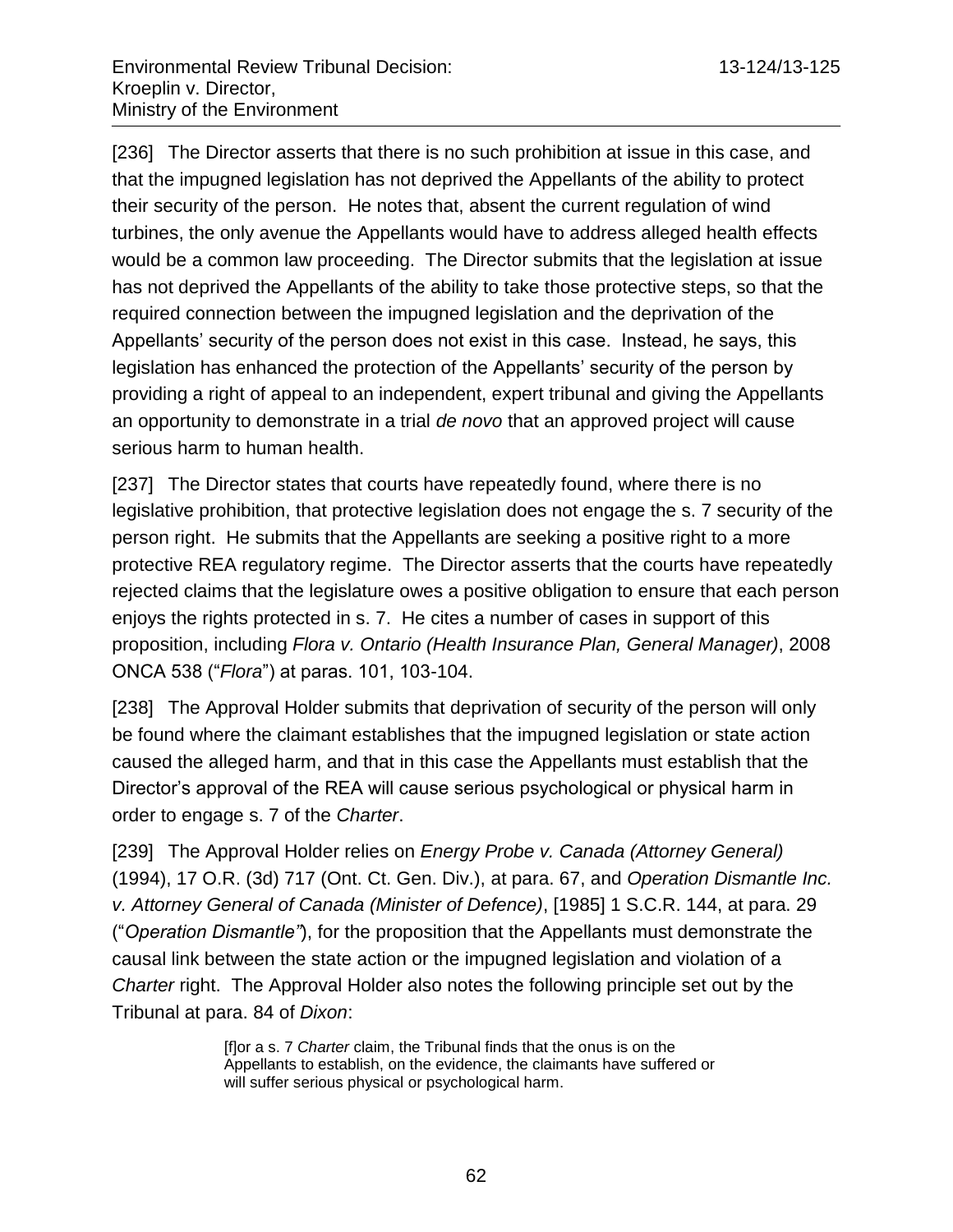[240] The Approval Holder notes that the Supreme Court of Canada recently held, in *Bedford* at paras. 75-78, that the claimant is required to show, through a fact specific analysis, a real link between the impugned government action and the alleged harm, as opposed to a speculative link. The Court refers to this as a "sufficient causal connection" test. The Approval Holder also refers extensively to the Tribunal's findings in *Dixon*, submitting that it must be proven, on the evidence, that the impugned legislation or state action causes the alleged deprivation.

*Findings on whether the deprivation complained of by the Appellants is state imposed*

[241] The Tribunal recognizes that the submissions of the parties in this matter, with respect to this issue, were similar to those in both the *Dixon* and *Drennan* proceedings. The Tribunal finds, as in *Drennan*, that the findings in *Dixon* at paras. 41-50 are applicable in this appeal, and adopts those findings in this case.

[242] The Tribunal also adopts the following summary in *Drennan*, at paras. 43-48, of the key points in the *Dixon* findings:

> [43] The key points in those findings can be briefly summarized. Firstly, the Tribunal agrees with the submission of the Director that the jurisprudence to date has not promoted the notion that s. 7 *Charter* claims are intended to further positive rights, but instead, to protect claimants from state imposed harms. However, the Tribunal is also cognizant that the courts, such as in the dissent in *Gosselin*, have considered the possibility that positive rights may be the subject of a s. 7 *Charter* claim in the future.

[44] Secondly, in reviewing the cases on the matter, it would appear that whether the harm complained of is state imposed depends on how the harm is characterized. In *Bovaird*, a similar issue and similar arguments were raised. The Tribunal noted the following:

[493] The Tribunal finds that the core of the Appellants' claim is that greater protections are required for human health than what are currently provided for under the requirements for renewable energy approvals. This claim applies to **all** renewable energy approvals, not just the current Project, despite the fact that under the legislative scheme it is the approval for the Project that is under appeal to the Tribunal.

[494] Such a characterization might lend itself to a finding that the current appeal is analogous to the OHIP case of *Flora*; that is, the impugned sections of the *EPA* are protective of security of the person, rather than causing a deprivation of a freestanding right.

[495] At the same time, the demand for greater health protections only arises because of the Director's decision to allow a wind project in an area where it did not previously exist. The Appellants argue that the protections built into the approval are insufficient **in the context of** a project that is being allowed to proceed. In this regard the present case is more akin to *G(J)*, where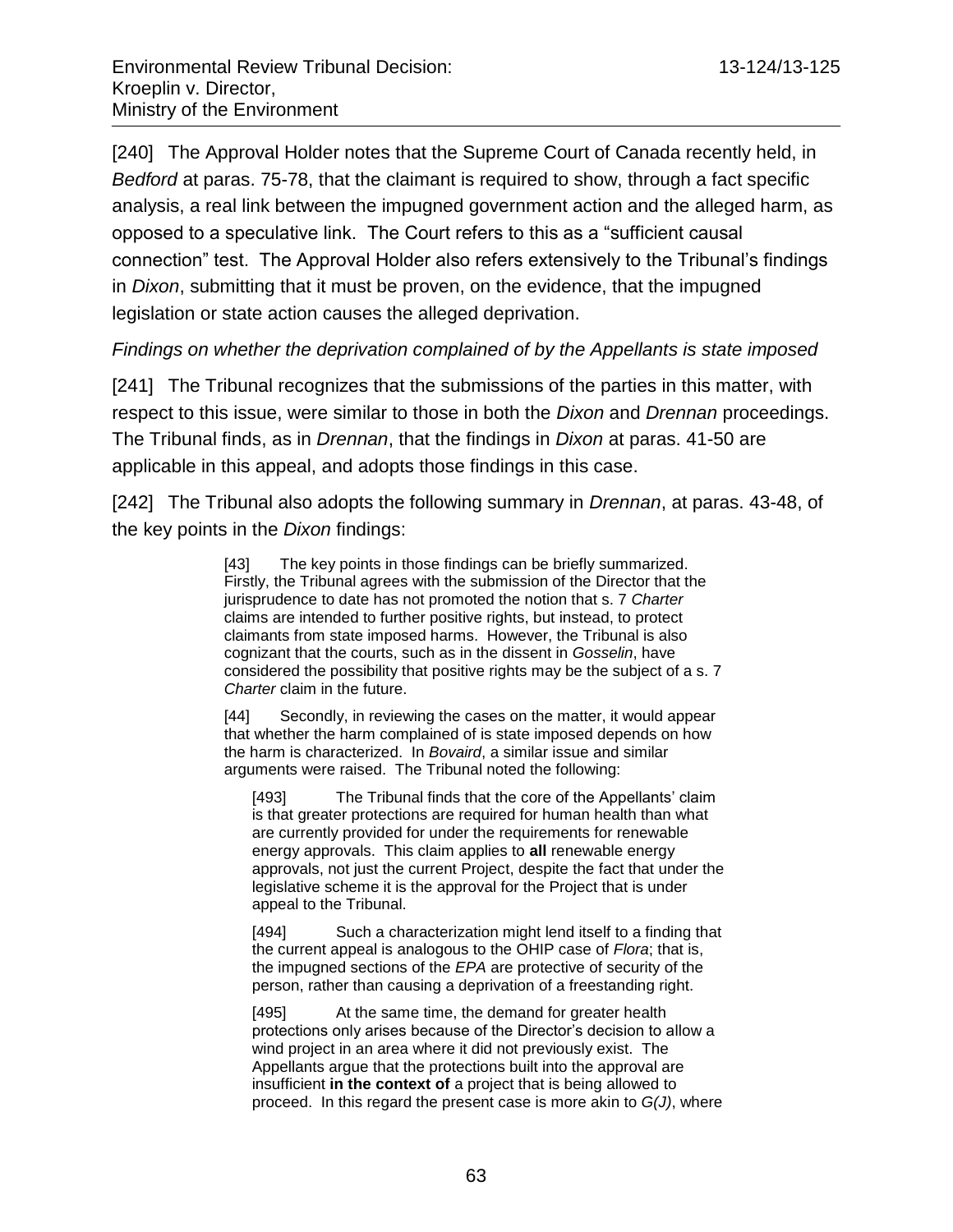the state action in allowing the Project necessitates sufficient protections to prevent harm to human health. Viewed in this manner, it is the Director's decision, or the statutory scheme that has charged the Director with making this decision based on "public interest" factors, that would engage s. 7.

[496] As noted above, the Tribunal finds that it is not necessary to determine which characterization is more appropriate in this case, in light of its findings respecting sub-issues (b) and (c). Either characterization may be argued and considered by the Tribunal in future.

[45] The Tribunal also finds that it is not necessary to determine which characterization is more appropriate in light of the findings below. The Tribunal further finds that either characterization may be put forth and considered by the Tribunal in a future proceeding.

[46] Thirdly, it is important to note that, with respect to a s. 7 *Charter* claim, a claimant must not only prove the harm complained of is state imposed, but that there is a causal connection between the harm and the state action. The Tribunal agrees with the Director's submission that where there is a proven risk of harm, it must be established that the state action or impugned provisions create an increased risk of harm.

[47] Fourthly, the courts have held that the evidentiary burden is only met where a "sufficient causal connection" has been established between the harm complained of and the impugned state action. This test was most recently articulated by the Supreme Court of Canada in the *Bedford* case.

[48] The Tribunal agrees with the following summary from the *Dixon* decision at para. 50:

the Tribunal leaves open the possibility that an appellant might frame the s. 7 *Charter* deprivation in a manner that it could be characterized as "state imposed" in circumstances such as in the present claim. However, the Tribunal notes that the onus is on an appellant to demonstrate that there is a sufficient causal connection between the psychological or physical harm complained of (that is, health and psychological effects from the operation of wind turbines at the regulatory requirements and decibel levels) and the impugned state actions or renewable energy approval appeal provisions.

#### *(c) Whether the deprivation must be "serious"*

#### *Submissions by the parties*

[243] The Appellants submit that it is a violation of s. 7 to require an appellant to show 'serious harm' to human health, saying instead that, "in order for s. 7 to be engaged, an appellant must only show that it will interfere with bodily integrity or cause serious state imposed psychological stress." In effect, the Appellants are submitting that the level of harm to engage s. 7 is different for psychological harm than physical harm in that for physical harm, it does not have to reach the threshold of "serious."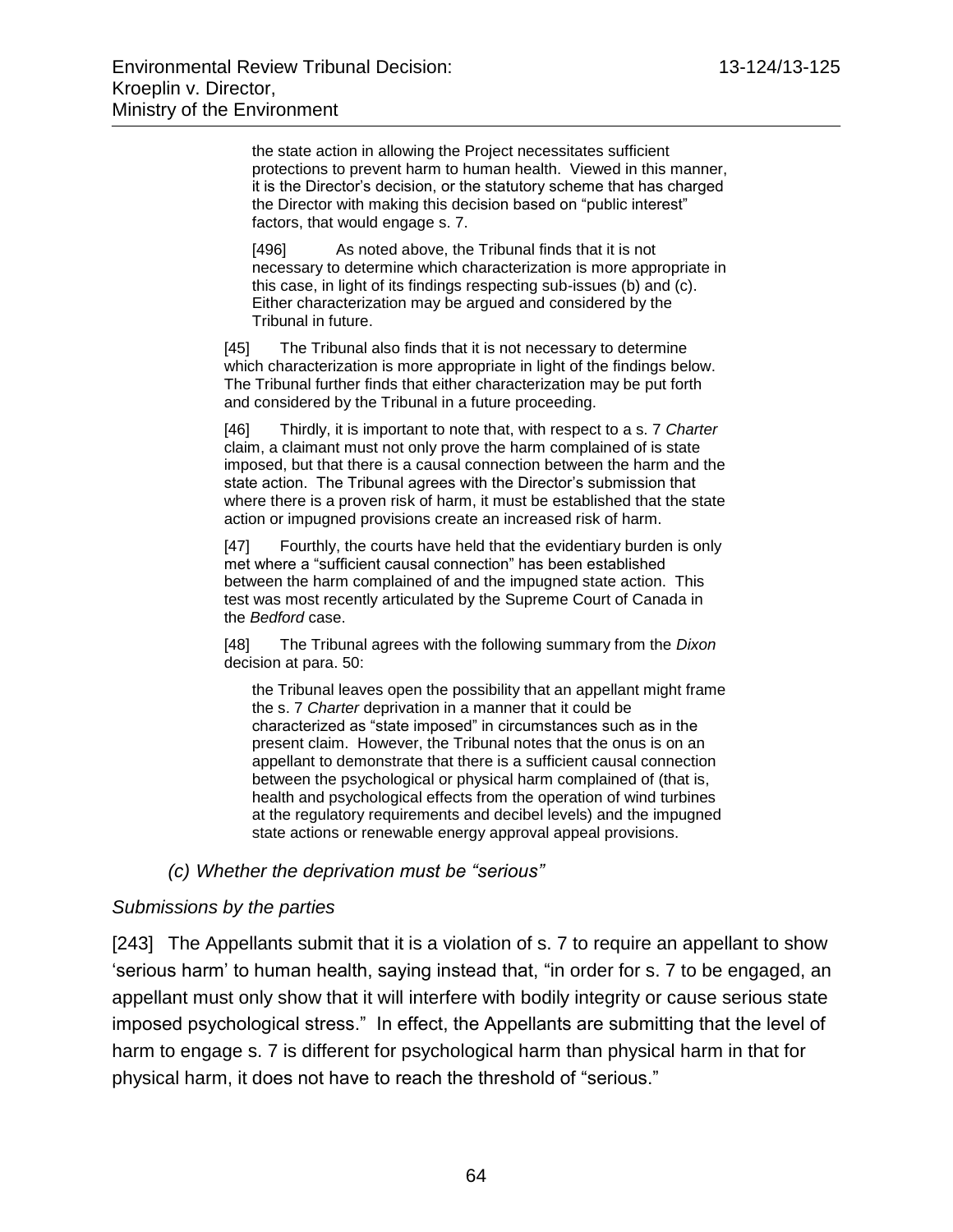[244] The Appellants cite *New Brunswick (Minister of Health and Community Services) v. G.(J.)*, [1999] 3 S.C.R. 46 ("*G.(J.)*"), at paras. 59-60, in which the Supreme Court of Canada held that psychological stress must be distinct from the ordinary stresses and anxieties of everyday life, finding that "[f]or a restriction of security of the person to be made out, then, the impugned state action must have a serious and profound effect on a person's psychological integrity." The Appellants submit that the Project, as approved in the REA, will likely cause a serious and profound effect on the Appellants' psychological integrity, based on the scientific literature indicating an association between industrial wind turbine noise emissions and annoyance.

[245] With respect to the threshold for physical harm, the Appellants submit that the harm must be non-trivial, but is not required to rise to the level of serious harm. The Appellants assert that limited case law exists concerning the level of harm needed to engage s. 7 with respect to physical security, and suggest that this is due in part "to the fact that bodily integrity is a relatively self-evident concept, and that an action either causes physical consequences or it does not".

[246] The Appellants say that the harm to physical integrity need not be serious and submit that, in *Chaoulli* at para. 123, the Supreme Court of Canada found that the denial of health care for a condition that is clinically significant to a person's current and future health engages the protection of s. 7. The Appellants submit that the threshold of "clinically significant" to "current and future health" is not the same as "profound" or even "greater than ordinary" physical maladies. Instead, they submit that the threshold envisioned by the Court in *Chaoulli* is "simply 'serious' enough to warrant clinical attention, rather than being life-altering or life-threatening." The Appellants assert that this proposition is supported by case law in which courts have found that that threshold is not as high for violations of physical integrity as for psychological harm, and that state action that has the likely effect of impairing a person's health engages s. 7.

[247] The Appellants submit that the harm suffered by those living in close proximity to wind turbines is sufficient to warrant clinical attention, and that this is borne out by the witnesses before the Tribunal, and the Tribunal's findings in its decision in *Erickson.*  The Appellants say that a test that requires an appellant to show that the project will cause serious harm fails to capture all the harms that are protected by s. 7 of the *Charter*.

[248] The Director submits that, for s. 7 to be triggered, the harm must be serious, whether it is psychological or physical. In support, he cites *Chaoulli*, at para. 123,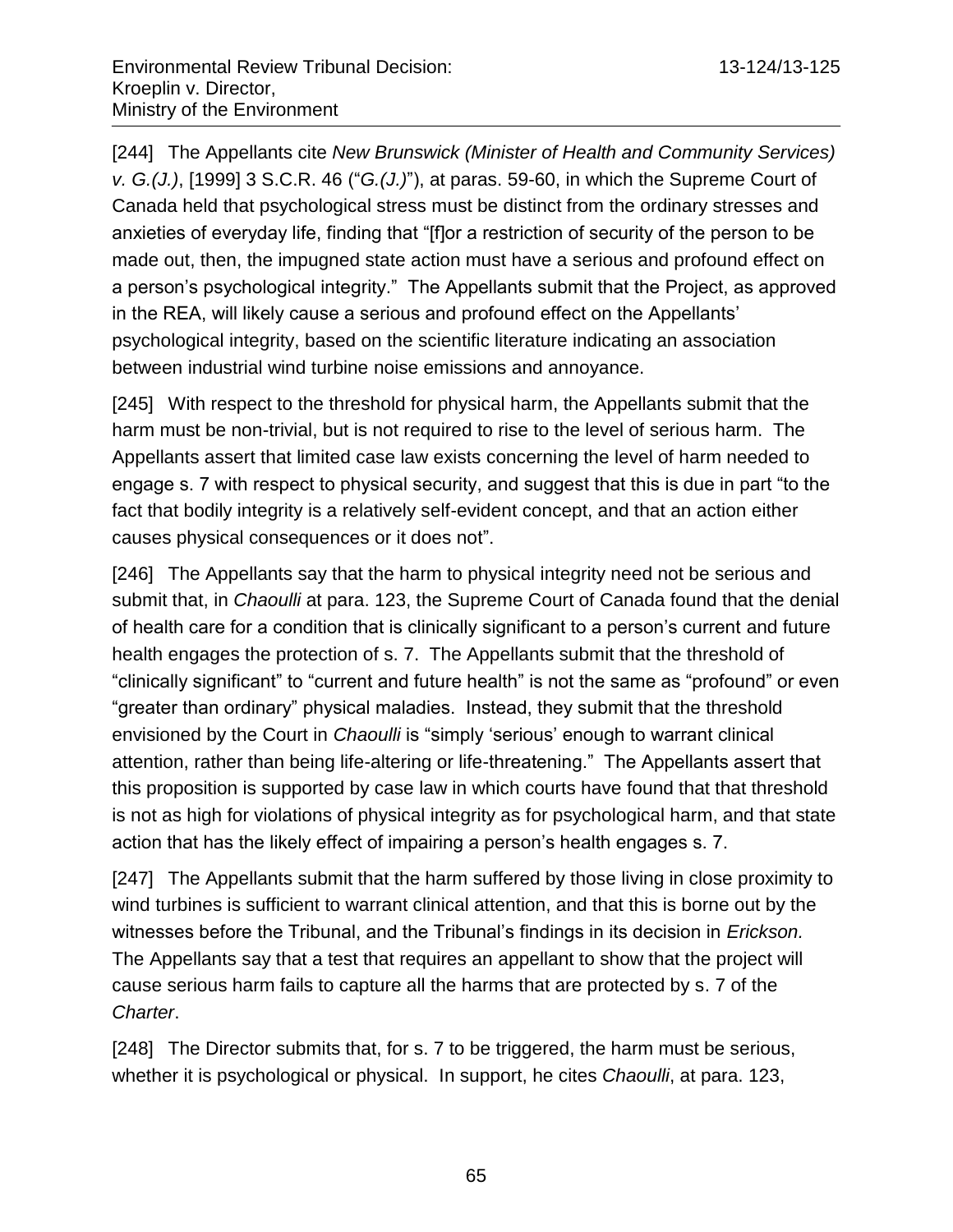where the Court finds that the adverse impact on security of the person "whether psychological or physical, must be serious."

[249] Like the Appellant, the Director relies on *G.(J.)*, at paras. 59-60, in support of the proposition that ordinary stresses and anxiety are not sufficient to engage s. 7 of the *Charter*. He suggests that "being troubled, annoyed, disturbed or upset" are examples of ordinary stresses and anxieties. The Director submits that expanding the s. 7 protections to apply to harm that is less than serious would be inconsistent with the purpose of the *Charter* right, would greatly expand the scope of judicial review, and would trivialize what it means for a right to be constitutionally protected.

[250] The Approval Holder also cites *Chaoulli*, at para. 123, submitting that adverse impact on security of the person under s. 7, whether psychological or physical, must be serious. The Approval Holder states that state interference with bodily integrity arises where the impugned laws or state action actively interfere with bodily integrity and/or cause serious harm to physical health, and indicates the circumstances of several cases, including *Morgentaler*, *Bedford* and *Chaoulli*.

[251] The Approval Holder asserts that serious, state imposed psychological harm arises where the impugned legislation or state action results in a "serious and profound effect" on a person's psychological integrity and provides examples of where children are removed from the parents' custody and where laws prohibit women from ending their own pregnancies. In support, the Approval Holder relies on *Blencoe v. British Columbia (Human Rights Commission)*, 2000 SCC 44, at paras. 84-85, and *Chaoulli*, at paras. 116-117.

[252] The Approval Holder submits that harm that is less serious cannot result in deprivation of security of the person, contrary to the Appellants' submission. The Approval Holder states that the Supreme Court of Canada in *G.(J.)*, at paras. 59-60, expressly rejected such an assertion and held that the right to security of the person is not engaged by ordinary stresses and anxiety.

## *Findings on whether the deprivation must be "serious"*

[253] As with the submissions on the issue of whether the alleged deprivation is state imposed, the submissions on this issue are very similar to those provided in both *Dixon* and *Drennan*. In all three cases, the Appellants have raised the issue of the extent or level of harm that is required to make a finding that there has been a breach of s. 7 security of the person under the *Charter*. As in *Dixon* and *Drennan*, the Tribunal in this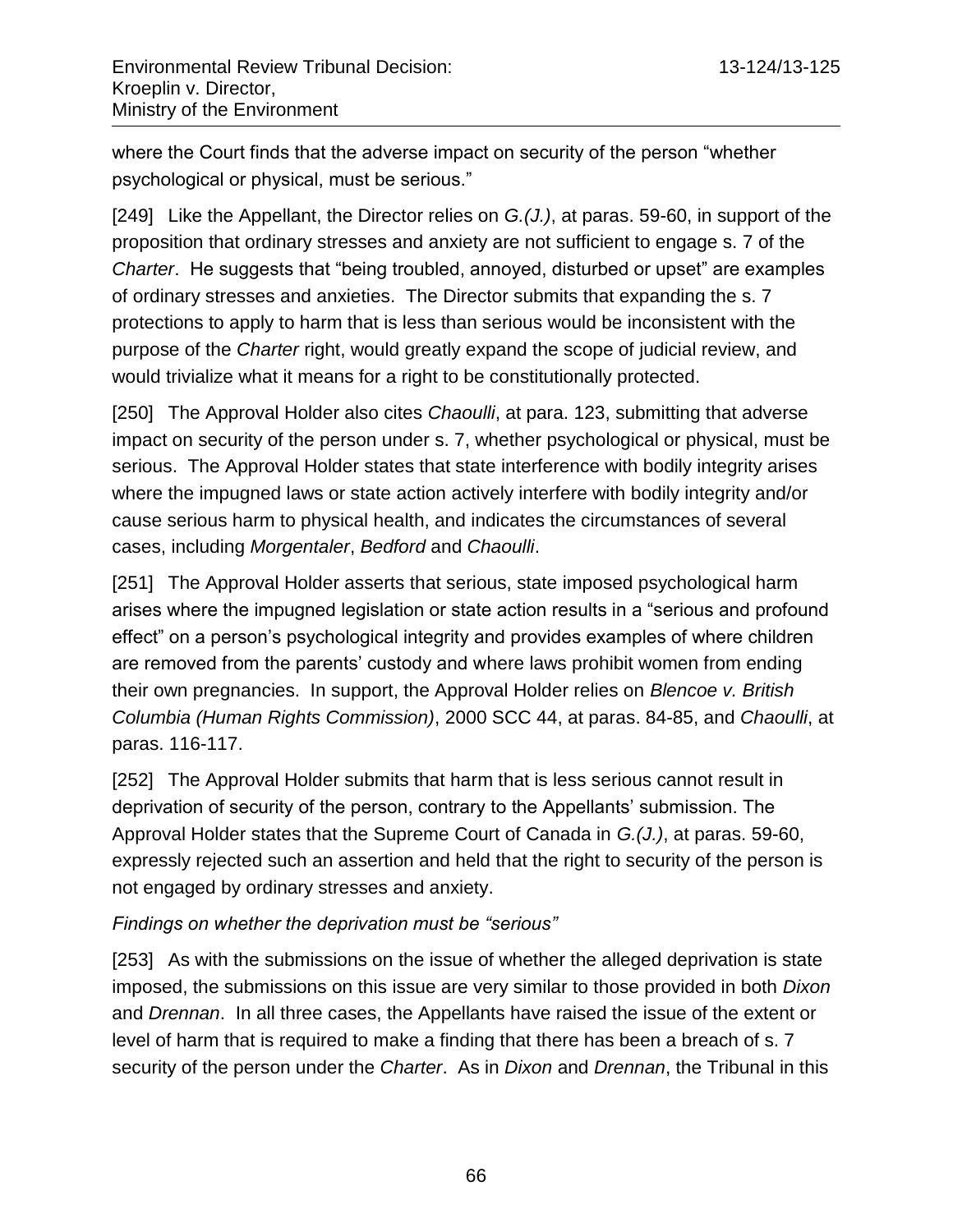case does not need to make a specific finding as to what "serious" means in the context of s. 7.

[254] It appears that while the parties are generally in agreement that the harm must be serious with respect to psychological harm, they disagree concerning what level of harm is required to engage s. 7 with respect to physical harm. While the Appellants submit that the threshold is something less than "serious," and the Director and Approval Holder submit that the level of harm is "serious", the meaning of "serious" is also at issue.

[255] The Appellants submit that the threshold for a s. 7 *Charter* claim is met if the claimant suffers harm that is non-trivial and clinically significant to their current and future health, or "serious" enough to require clinical attention. The Director and the Approval Holder both submit that, to engage s. 7 of the *Charter*, harm must be serious, whether it is psychological or physical in nature.

[256] In the *Dixon* case, at paras. 68-73, the Tribunal canvassed the case law on this topic and made the following observations, which this Panel of the Tribunal also adopts in this case:

> [71] From the *Chaoulli* decision, a number of observations can be discerned. First, the case law is clear that the level of harm, whether psychological or physical, must be "serious."

[72] A second observation is that the comments in *Chaoulli* suggest that the term "serious" connotes a "clinically significant health condition." Although still general in nature, the Court has provided significant and useful guidance in holding that in order to meet the threshold for a s. 7 claim, the deprivation must be serious in the sense that the claimant has a health condition that is clinically significant. This, presumably, is a diagnosis made by medical professionals. What is a clinically significant health condition, of course, was not definitively laid out by the Court, and, it can be assumed, will have to be assessed on a case-by-case basis.

[73] An understanding of what is meant by "serious" in the context of a s. 7 *Charter* claim also can shed light on the threshold needed to meet the "serious harm to human health" ground under s. 142.1 of the *EPA*. It can be assumed that there will be some parallels in analysis and thresholds between a *Charter* claim and the health ground of appeal for a REA appeal. However, future cases will have to determine whether a "clinically significant" health condition that satisfies the threshold for a s. 7 *Charter* claim would also satisfy the test for a s. 142.1 *EPA* appeal (or *vice versa*).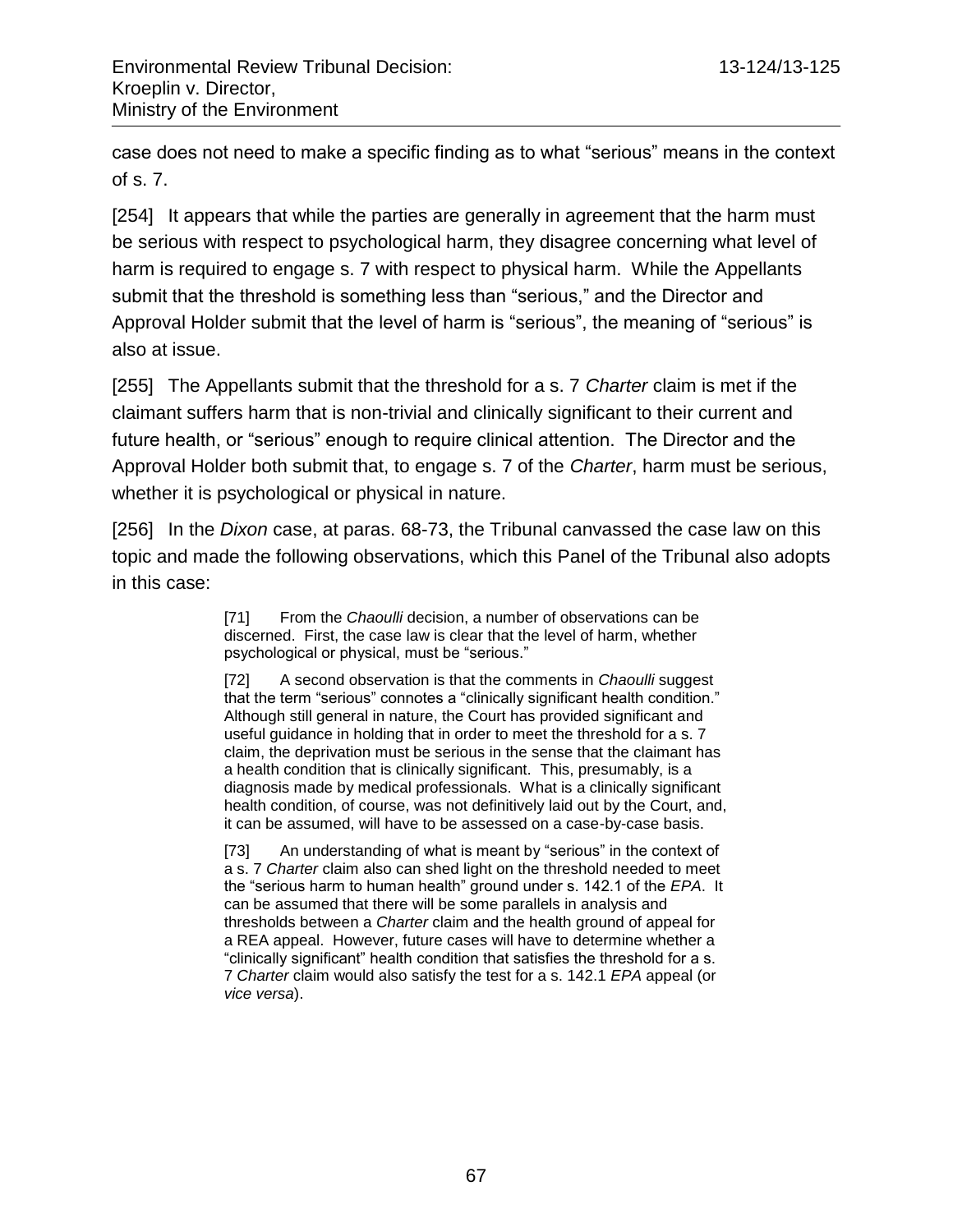*(d) Whether the Appellants have proven serious physical or psychological harm resulting from the impugned provisions or government conduct* 

[257] As noted in *Dixon* and *Drennan*, even if the Tribunal were to agree in this case with the Appellants' submissions with respect to whether the alleged deprivation is state imposed, the following issues must also be addressed: the nature of the evidentiary burden that is required in order for the Appellants to establish their s. 7 *Charter* claim; and whether the Appellants have met their evidentiary onus.

*Submissions on the nature of the evidentiary burden*

[258] The Appellants submit that, based on the findings in *Erickson* and the testimony of the post-turbine witnesses in this proceeding that they have experienced adverse health effects at varying setback distances, the Appellants have satisfied their evidentiary onus to establish their s. 7 *Charter* claim. In particular, they cite para. 872 of *Erickson*, in which the Tribunal found that

> [t]his case has successfully shown that the debate should not be simplified to one about whether wind turbines can cause harm to humans. The evidence presented to the Tribunal demonstrates that they can, if facilities are placed too close to residents. The debate has now evolved to one of degree.

[259] The Appellants further submit that the risk to health associated with noise emissions from industrial wind turbines violates s. 7 of the *Charter*, and that s. 7 applies to future harms. They say the courts have held that an appellant need not be certain that future harm will occur, or that it be measurable with scientific precision, but only that the risk of harm is likely to occur. In support of this proposition, they cite *Doe v. Metropolitan Toronto (Municipality) Commissioners of Police* (1998), 39 O.R. (3d) 487 (Ont. Ct. Gen. Div.), at para. 163, and *Suresh v. Canada (Minister of Citizenship and Immigration)*, 2002 SCC 1, at para. 127.

[260] In this case, the Appellants made additional submissions regarding the Tribunal's approach to an applicant's onus of proof in previous cases in relation to the law on causation, which are addressed under Issue No. 1.

[261] The Director and the Approval Holder submit that a person claiming a violation of a s. 7 right must establish on a balance of probabilities that the impugned legislation or state action deprives them of life, liberty or security of the person. They further submit that a s. 7 claim must be based on an evidentiary foundation.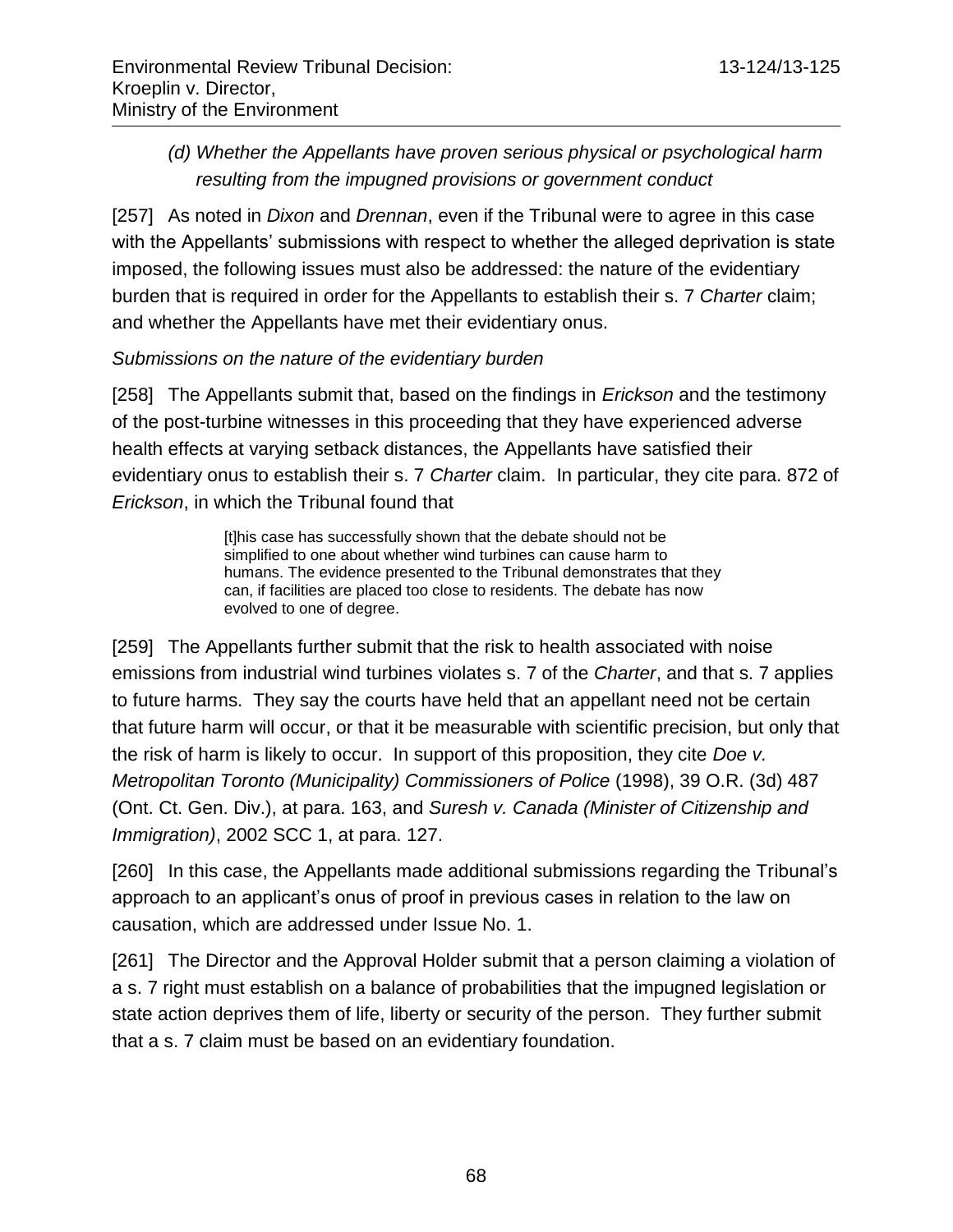[262] The Director submits that the Supreme Court of Canada has consistently required that a claim of serious harm be proven on the evidence, relying on a number of cases, including *Morgentaler*, *Chaoulli* and *Bedford*. The Director asserts that, in this case, the Appellants have failed to establish on the evidence that the Project will cause serious physical or psychological harm, stating that there is no credible or acceptable evidence before the Tribunal that any individual has suffered or will suffer an adverse health effect resulting from wind turbines.

[263] The Approval Holder asserts that a claimant bears the burden of establishing that their *Charter* rights have been infringed. Citing *R. v. Dixon*, [1998] 1 S.C.R. 244, at para. 32, as authority, the Approval Holder states that this requires the claimant to show, through evidence, that it is "more likely than not" that a state action has resulted in the breach of a *Charter* right.

[264] The Approval Holder relies on *G.(J.)*, at para. 60, in submitting that objective evidence, usually in the form of independent expert evidence, is required to meet the burden of proof under s. 7 of the *Charter*.

# *Findings on the nature of the evidentiary burden*

[265] As noted in *Dixon* in paras. 81-84, and adopted in *Drennan* at para. 76, it is apparent that, with respect to the case law on s. 7 *Charter* claims, the courts have all held that the onus is on the claimant to establish, on the evidence provided, serious physical or psychological harm. The Tribunal in *Dixon* stated, at para. 81, that "[s]peculation, allegations and mere concerns do not suffice." In *Dixon*, the Tribunal cited the extensive authority for these propositions and concluded, at para. 84, that "[f]or a s. 7 *Charter* claim, the Tribunal finds that the onus is on the Appellants to establish, on the evidence, the claimants have suffered or will suffer serious physical or psychological harm." This Panel of the Tribunal also adopts that finding in this case.

# *Submissions on whether the Appellants have met the evidentiary burden to prove serious physical or psychological harm*

[266] To determine whether the Appellants have met the evidentiary burden by establishing in evidence that there has been or will be serious physical or psychological harm in order to support a s. 7 *Charter* claim, the Tribunal turns to factual and opinion evidence heard by the Tribunal in this appeal, summarized earlier in this decision, and the parties' submissions on the evidence, set out above under Issue No. 1.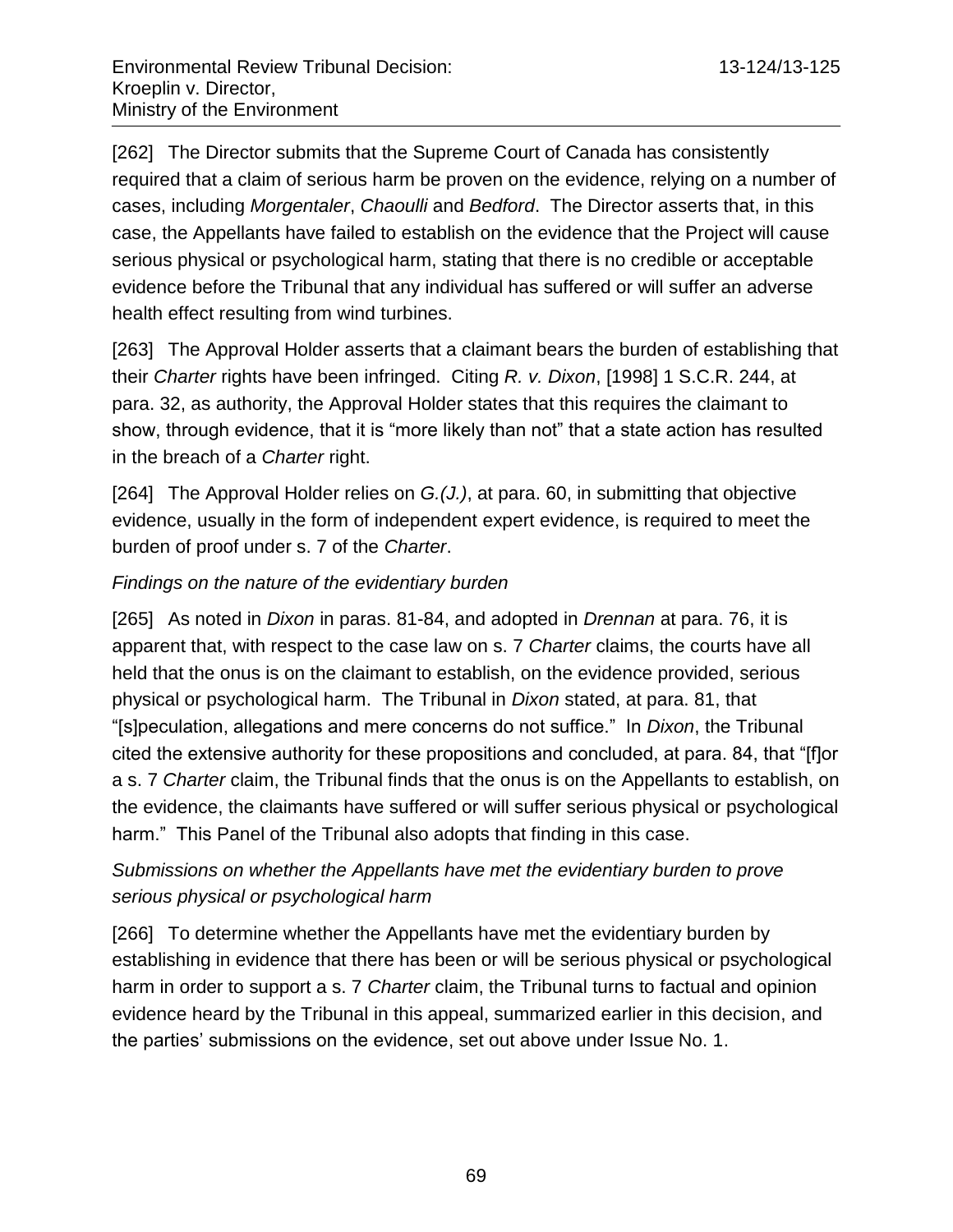*Findings on whether the Appellants have met the evidentiary burden to prove serious physical or psychological harm*

[267] As noted above, the Appellants put forward four post-turbine witnesses who state that they have suffered harm from wind turbine projects. Although the evidence of postturbine witnesses has been put forward in past appeals under s. 142.1(3)(a) of the *EPA*, the Tribunal has not found in any case that evidence of this nature is sufficient to establish the evidentiary base to meet the test in s. 142.1(3)(a), absent the qualified diagnostic skills of a health professional.

[268] In paras. 149 and 150 of the *Dixon* decision, the Tribunal reviewed a number of cases, including *Ostrander* and *Bovaird*, that discussed the role of post-turbine witnesses in establishing causation. At para. 151, the Tribunal concluded that:

> In summary, it is fair to say that the Tribunal has consistently held in a variety of cases that the evidence of post-turbine witnesses alone has not met the evidentiary threshold so as to meet the "serious harm to human health" test under s. 142.1 of the *EPA*. The question is whether such evidence, although not meeting the threshold for the *EPA* test, nevertheless would meet the test for a s. 7 *Charter* claim.

[269] This Panel's findings regarding the evidence of the post-turbine witnesses is set out above under Issue No. 1. In both of the *Dixon* and *Drennan* decisions, the Tribunal found that its general conclusions with respect to the role of post-turbine witnesses under an *EPA* appeal are equally applicable to the s. 7 *Charter* test and this Tribunal Panel makes the same finding. This Panel also finds that the evidence provided by the Kroeplins is insufficient on its own to establish a s. 7 *Charter* claim. Furthermore, as noted above in the Tribunal's analysis and findings under Issue No. 1, the evidence of Ms. Pollard, Dr. Bigelow and Mr. James do not provide an additional evidentiary base that is substantial enough to support a s. 7 *Charter* claim in this proceeding.

[270] In summary, as in the *Dixon* case, the Appellants did not provide professional medical opinions to diagnose the health complaints from the post-turbine witnesses and to establish a causal link between those complaints and wind turbine noise or noise from transformers. As importantly, the Tribunal has the benefit of the testimony of Drs. Mundt, McCunney and Moore that reinforces previous Tribunal findings that the postturbine witnesses need to be properly diagnosed by a medical professional and that there is no reliable evidence to demonstrate that the Project will cause serious physical or any other serious harm.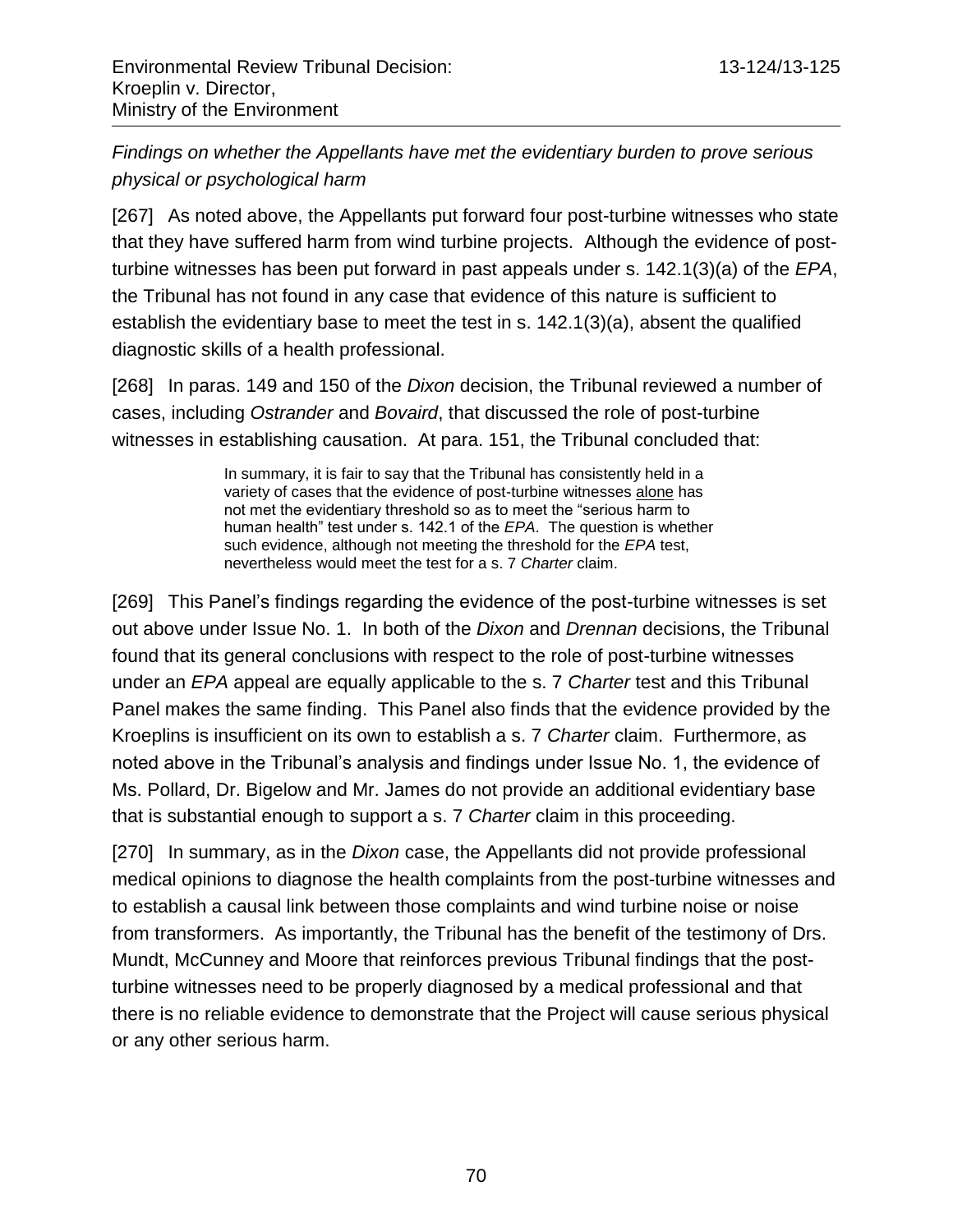[271] The Tribunal therefore finds that the Appellants have not met the evidentiary burden to prove that the impugned provisions or government conduct will cause serious psychological or physical harm.

# *(e) Overall Findings for Sub-Issue No. 2.1*

[272] The Appellants retain the onus to establish that there has been a deprivation of security of the person under a s. 7 *Charter* claim. This onus has not been discharged in this case.

[273] Even if one were to accept that the test to prove a causal connection under s. 7 of the *Charter*, so as to establish serious psychological or physical harm, is less onerous or stringent than the threshold under s. 142.1(3)(a) of the *EPA* to establish serious harm to human health, the burden has not been met by the Appellants here. The constitutional challenge therefore fails on the evidence. As a result it is not necessary in this case for the Tribunal to determine if the threshold under s. 7 of the *Charter* is less stringent than under s.142.1(3)(a) of the *EPA*.

# **Sub-Issue No. 2.2: If so, whether this deprivation is in accordance with the principles of fundamental justice; and if so, whether it is saved under s. 1 of the**  *Charter.*

[274] In light of the above findings, it is not necessary for the Tribunal to address this issue.

# **Sub-Issue No. 2.3: If it is found that there is a violation of s. 7 of the** *Charter***, what is the appropriate test before the Tribunal?**

[275] In light of the above findings, it is not necessary for the Tribunal to address this issue.

#### *Findings on Issue No. 2*

[276] In conclusion, the Tribunal finds that the Appellants have not established, on the facts of this case, that their rights to security of the person under s. 7 of the *Charter* have been violated.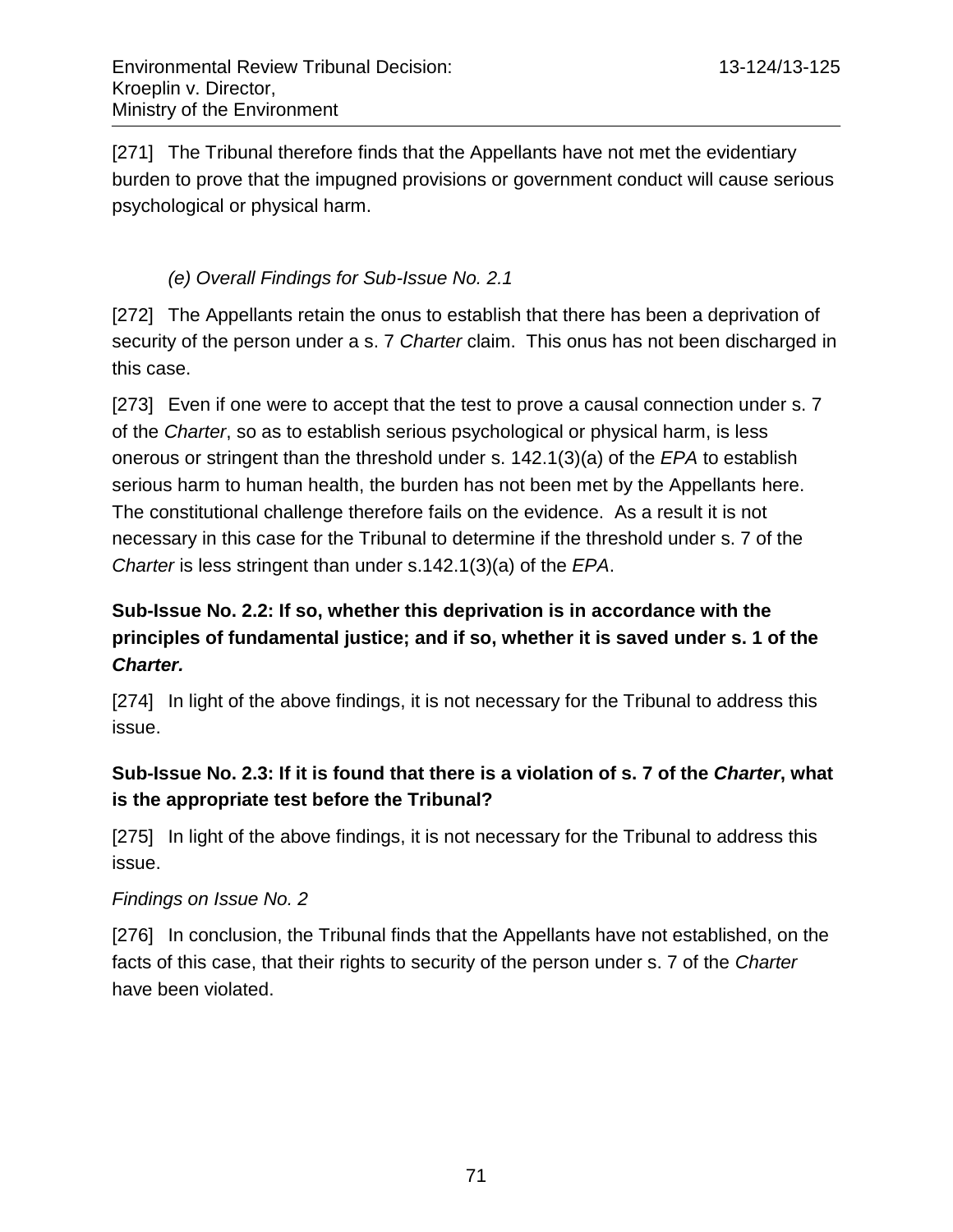### **DECISION**

[277] The appeals are dismissed.

*Appeals Dismissed*

Maureen Carter-Whitney, Panel Chair

Marcia Valiante, Member

Appendix A – Procedural Rulings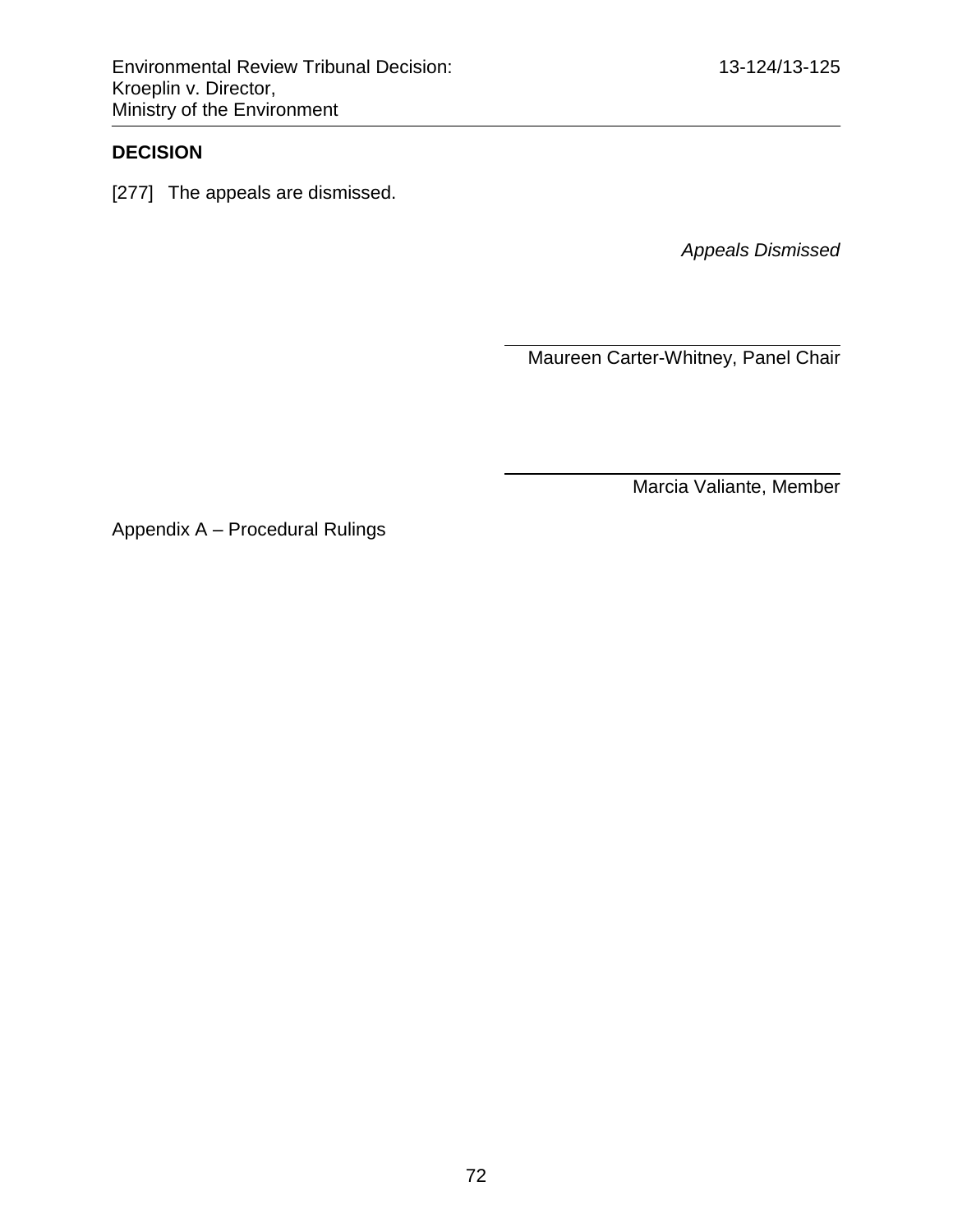## **Appendix A**

## **Procedural Rulings**

The Tribunal made a number of procedural rulings over the course of the hearing. These rulings are set out in this appendix.

### *Motion to Exclude Evidence*

The Director brought a motion to exclude evidence that was heard on the first day of the hearing. The Director sought:

- an order excluding the evidence of post-turbine witnesses and presenters relating to their belief that living near wind turbine projects has caused them to suffer adverse health effects, and excluding the evidence of any other witness in relation to health effects they believe they suffered from being near turbines, in the absence of corroborating medical evidence;
- an order excluding the evidence of Heather Pollard; and
- an order excluding and striking from the witness statements the proposed evidence of Rick James and William Palmer to the extent that they provide evidence not relevant to the issues within the jurisdiction of the Tribunal, including evidence about the Project operating out of compliance with the REA.

The Hearing Panel heard this motion and gave an oral ruling as follows:

The Tribunal dismisses the Director's motion to exclude evidence with reasons to follow and with the following direction. The Tribunal directs the post-turbine witnesses as follows regarding the scope of their evidence. They are to testify to their own personal circumstances and experiences, and not those of other people, and they are to testify as to their symptoms, but not on their conclusions in relation to cause and effect. The Tribunal notes that, pursuant to a consent order, the post turbine witnesses may give evidence about their own symptoms and the symptoms of anybody that lives in their household.

The Tribunal now provides its reasons for this disposition.

#### Submissions on the motion to exclude evidence

The Director submits that the proposed evidence of a number of witnesses and presenters is irrelevant and, in some cases relates to matters outside the Tribunal's jurisdiction. He further submits that the Tribunal should exclude this evidence rather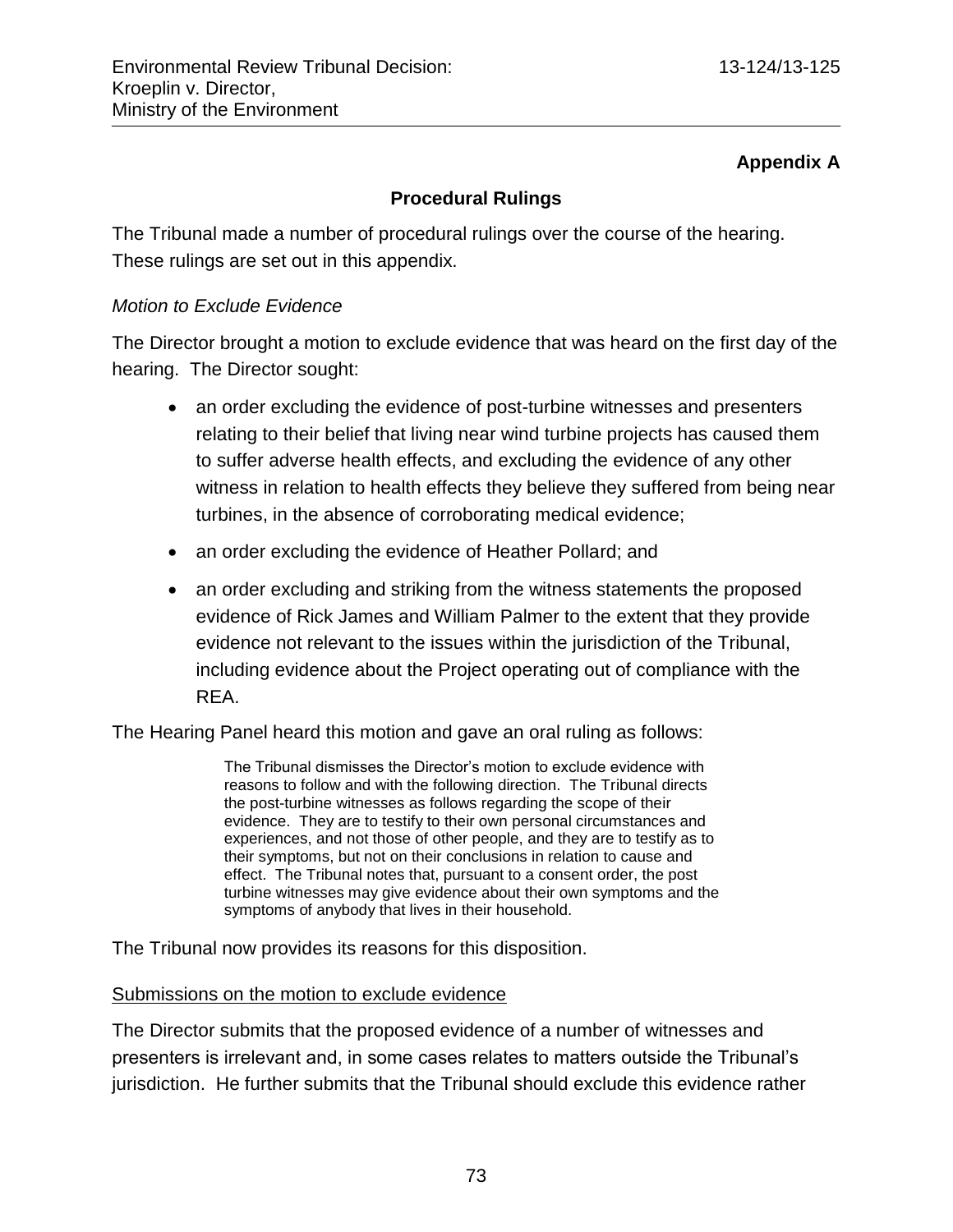than allowing it in and simply according it limited weight. The Director states that, pursuant to Rule 4 of the Tribunal's *Rules of Practice*, the Tribunal has an overarching interest and obligation to ensure a just, cost effective and expeditious hearing of every case on its merits. He says that this interest is operationalized by, among other things, admitting only evidence that is within the proper scope of an appeal and relevant to the subject matter of the hearing. He relies on *Sierra Club Canada v. Ontario (Ministry of Natural Resources)*, 2011 ONSC 4086 (Div. Ct.) ("*Sierra Club*"), at para. 8, to highlight the importance of defining the appropriate record prior to the hearing. He states that this principle applies to a hearing before the Tribunal, and in particular to a REA hearing, as well as to a judicial review.

The Director asserts that the Tribunal has previously excluded evidence that was irrelevant, outside the scope of the appeal before it, or was unduly repetitious or otherwise inadmissible. He states that the narrower scope and expedited REA process require the Tribunal and parties to ensure that only relevant evidence is admitted to avoid unnecessary complication, length and expense due to the proliferation of collateral issues.

The Director cites *R. v. Mohan*, [1994] 2 S.C.R. 9 at para. 18, as authority for the proposition that the question of whether evidence is relevant is a question of law, and that evidence is relevant and *prima facie* admissible if so related to a fact in issue that it tends to establish it. He notes the Tribunal's powers under s. 142.1(3) and submits that the Tribunal is limited to a decision on the issues of serious harm to human health, or serious and irreversible harm to plant life, animal life or the natural environment, only and has no authority to enlarge the scope of an appeal. He further asserts that the issues on this appeal in particular have already been defined by para. 14 of the Tribunal's order of November 29, 2013 in this proceeding.

The Director contends that the Tribunal has no authority or jurisdiction to consider and adjudicate the issue of operation of the renewable energy project out of compliance with the REA issued by the Director, and that the current appeal is limited to considering whether harm will result from the approval as issued.

Regarding the evidence of the post-turbine witnesses, the Director submits that the anticipated evidence of the post-turbine witnesses and presenters, as set out in their witness statements, is irrelevant to the matters at issue in this appeal. He notes that the Tribunal has previously found that such evidence as these witnesses propose to give in this appeal cannot be relied upon to make the link between their health complaints and the wind turbines in and of itself, and that the Tribunal in *Kawartha Dairy* held that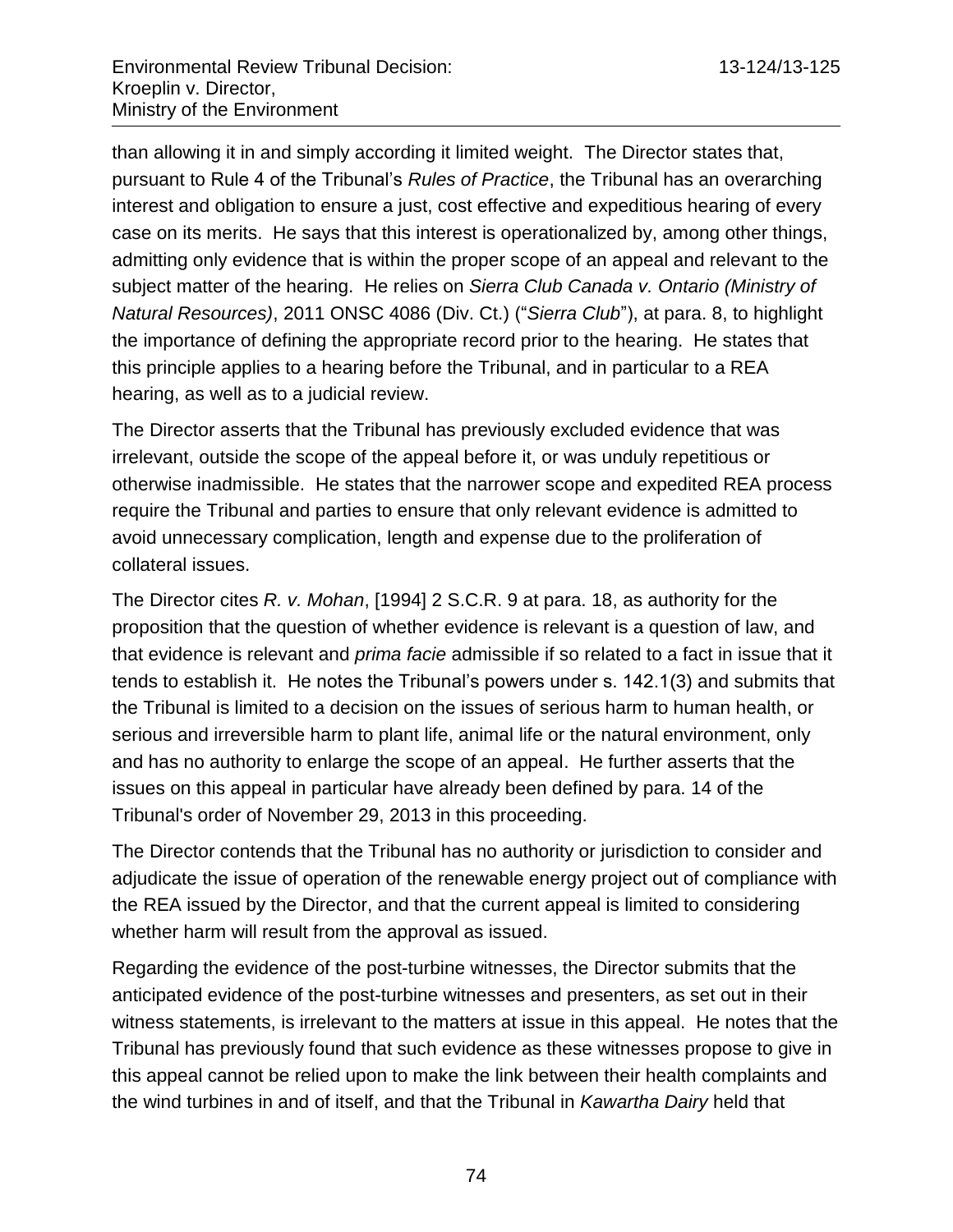confirmation of medical conditions requires the diagnostic skill of a qualified healthcare professional.

The Director asserts that, in *Ostrander*, the Tribunal concluded that it could not rely on the testimony of the post-turbine witnesses to make the link between their health complaints and the wind turbines, or extrapolate their personal experiences to the case before it in that appeal. He states that, while the post-turbine witnesses and presenters in this case are different than those who testified in *Ostrander*, the content and utility of their evidence is not. He also states that, as in *Ostrander*, the proposed evidence of the post-turbine presenters and witnesses does not include noise level measurements at their residences, which would allow the Tribunal to draw any conclusions about what sound pressure levels were allegedly causing the symptoms the presenters and witnesses believe they have experienced.

Regarding the proposed evidence of Ms. Pollard, the Director submits that it is entirely irrelevant to the issues on this appeal because the fact that the Ministry received complaints from individuals living near the Enbridge project does not tend to prove that those individuals suffered health effects, or that they suffered those health effects as a result of living near industrial wind turbines. He further submits that the Tribunal cannot extrapolate and rely on that evidence to support a finding that the project under review in this appeal will cause any health effects.

The Director points out that Ms. Pollard's proposed evidence does not include noise level measurements, which would allow the Tribunal to draw any conclusions about what sound pressure levels were allegedly causing the symptoms the complainants believed they have experienced, and that her proposed evidence cannot even be used to establish the truth of the contents of the complaints. The Director states that Ms. Pollard's proposed evidence cannot possibly establish any fact in issue on this appeal, and relates to matters entirely outside of the Tribunal's jurisdiction. He says that if Ms. Pollard's anticipated evidence is not excluded, it will result in the proliferation of collateral issues and a lengthier, more costly hearing.

Regarding the proposed evidence of Mr. James, the Director says that his witness statement asserts that the Project will operate out of compliance with the MOE Noise Guidelines. He contends that the Tribunal has no authority or jurisdiction to consider and adjudicate the issue of compliance with the approval raised by the Appellants, or with respect to the appropriateness of the decision-making of the Director in this case, and so Mr. James' evidence on these points is irrelevant and outside the scope of the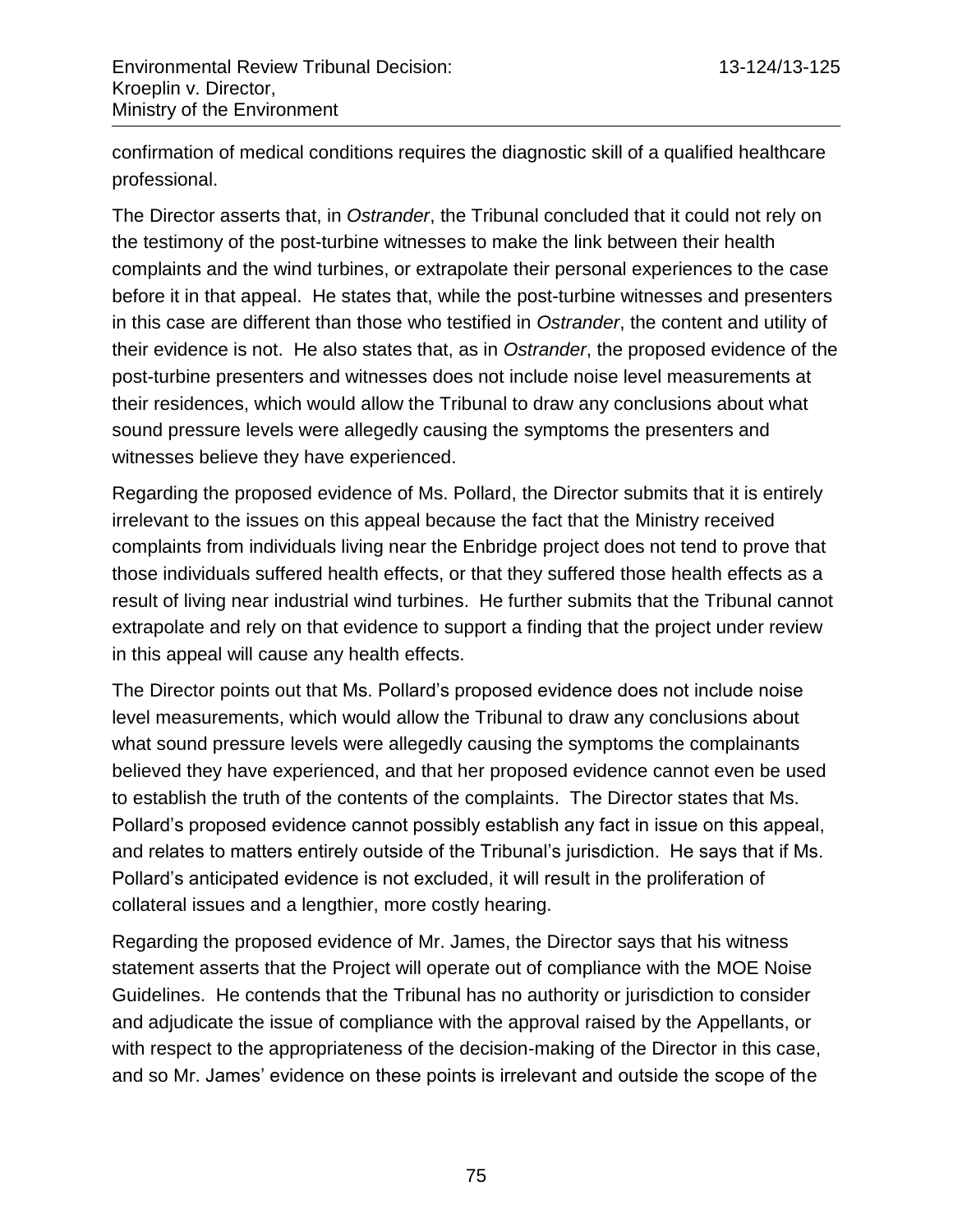Tribunal's jurisdiction. On this basis, the Director says this evidence ought to be excluded.

The Director notes that the Tribunal came to a similar conclusion with respect to Mr. James' evidence in a motion by the Director in the matter of *Wrightman v. Director, Ministry of the Environment* 2013 CarswellOnt 14130 ("*Wrightman* Order"), at para. 3:

> With respect to the Director's Motion regarding the witness statement and proposed testimony of Rick James, the Tribunal orders that Mr. James be restricted to testifying regarding matters within the scope of his expertise, as determined by the panel hearing the appeals, and that any testimony directed only at showing that the Project will not meet the terms and conditions of the Renewable Energy Approval under appeal be excluded.

Regarding the proposed evidence of Mr. Palmer, the Director states that Mr. Palmer's witness statement, in the section entitled "Noise Issues", says that the Project will not operate in compliance with the noise limits set in the REA. The Director again submits that the Tribunal has no authority or jurisdiction to consider and adjudicate the issue of compliance with the approval raised by the Appellants, or with respect to the appropriateness of the decision-making of the Director in this case. He, therefore, states that Mr. Palmer's evidence on these points is irrelevant and outside the scope of this Tribunal's jurisdiction, and ought to be excluded.

The Director notes that the Ontario Divisional Court in *Lockridge v. Ontario (Director, Ministry of the Environment)* (2012), 68 C.E.L.R. (3d) 27 ("*Lockridge*") states, at para. 51, that improper opinion evidence that is clearly inadmissible is not rendered admissible because the underlying application raises *Charter* issues.

The Approval Holder supports the Director's motion and stresses the prejudicial effect that can result from the acceptance of the evidence that the Director seeks to exclude. The Approval Holder states that evidence the Appellants wish to bring forward in relation to the post-turbine witnesses is extremely prejudicial because it includes health records from individuals over many years, and health complaints that must be discerned for those individuals as to what existed before and after the presence of wind turbines. However, the Appellants are not introducing evidence concerning exposure or diagnoses, nor are they calling witnesses with the expertise required to weigh that evidence.

The Approval Holder submits, regarding the proposed evidence of Mr. James and Mr. Palmer, that they do not have the medical expertise required to comment on the effect of the turbines and their statements about alleged health impacts is also prejudicial.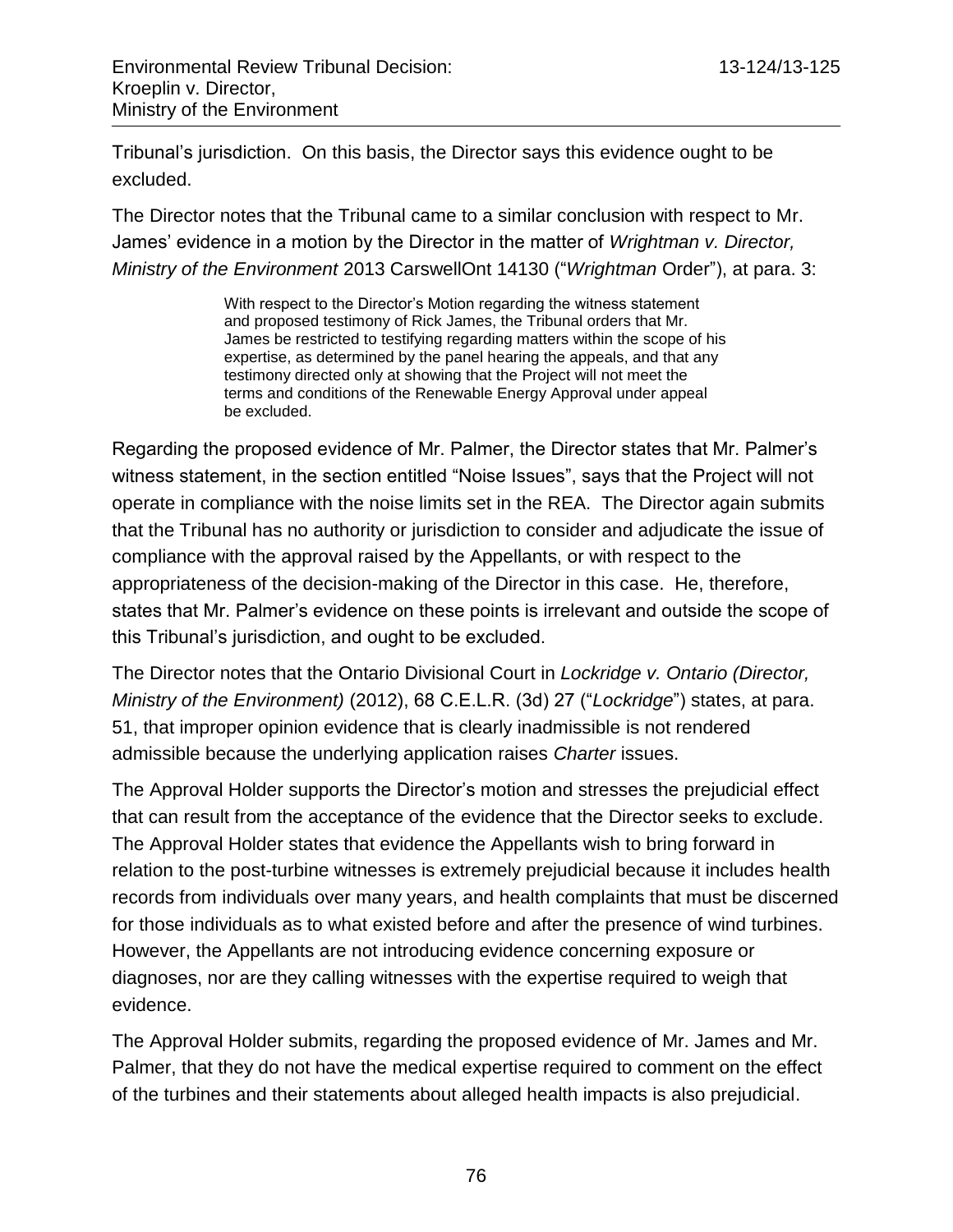The Approval Holder also submits the same in relation to Ms. Pollard, stating that there is a serious risk that her evidence of complaints could be misconstrued when there is no basis on which to establish any of the facts of those complaints or whether the individuals actually made these complaints, as they will not be present.

Regarding the relevancy of the post-turbine witnesses, the Appellants submit, citing Sopinka's *The Law of Evidence in Canada* (1992), that it is a well-established principle of the law of evidence in Canada that direct or circumstantial evidence of the facts in issue are relevant, and that a fact will be relevant not only where it relates directly to the fact in issue, but also where it proves or renders probable the past, present or future existence, or non-existence, of a fact.

The Appellants assert that the *Kawartha Dairy* and *Ostrander* appeals were decided on the evidence presented to the Tribunal in those proceedings through direct examination and cross-examination, and that the evidence in this case has not yet been tested in that manner. They cite the Supreme Court of Canada in the case of *Snell*, in which the Court held that inferences can be drawn from the evidence presented before the trier of fact for a finding of causation, even where causation cannot be proved with scientific certainty. The Appellants submit that, based on the Court's reasoning in *Snell*, the failure to call medical experts is not fatal to a finding of causation that the Project will cause harm on a balance of probabilities. The Appellants further submit that the weight to be given to the evidence that is received by this Tribunal Panel is an argument to be made after a full hearing of the evidence and not prior to the evidence being adduced before this Tribunal.

The Appellants say that the Director relies on *Sierra Club* for the proposition that the Tribunal should exclude evidence on the basis that the evidence sought to be adduced by the Appellants in some way encourages the proliferation of collateral issues. They seek to distinguish this case, however, on the basis that the *Sierra Club* matter was before the Court by way of judicial review, while in this hearing before the Tribunal, the Appellants have the right to adduce evidence that goes to any fact in issue.

The Appellants contend that the evidence of the post-turbine witnesses goes to a fact in issue before this Tribunal, and that they will argue that corroborating medical diagnosis of their symptoms is not required for showing causation based on the Supreme Court decision in *Snell*.

With respect to the proposed evidence of Mr. James, the Appellants say that his evidence is relevant to the question of whether or not the Project as approved will cause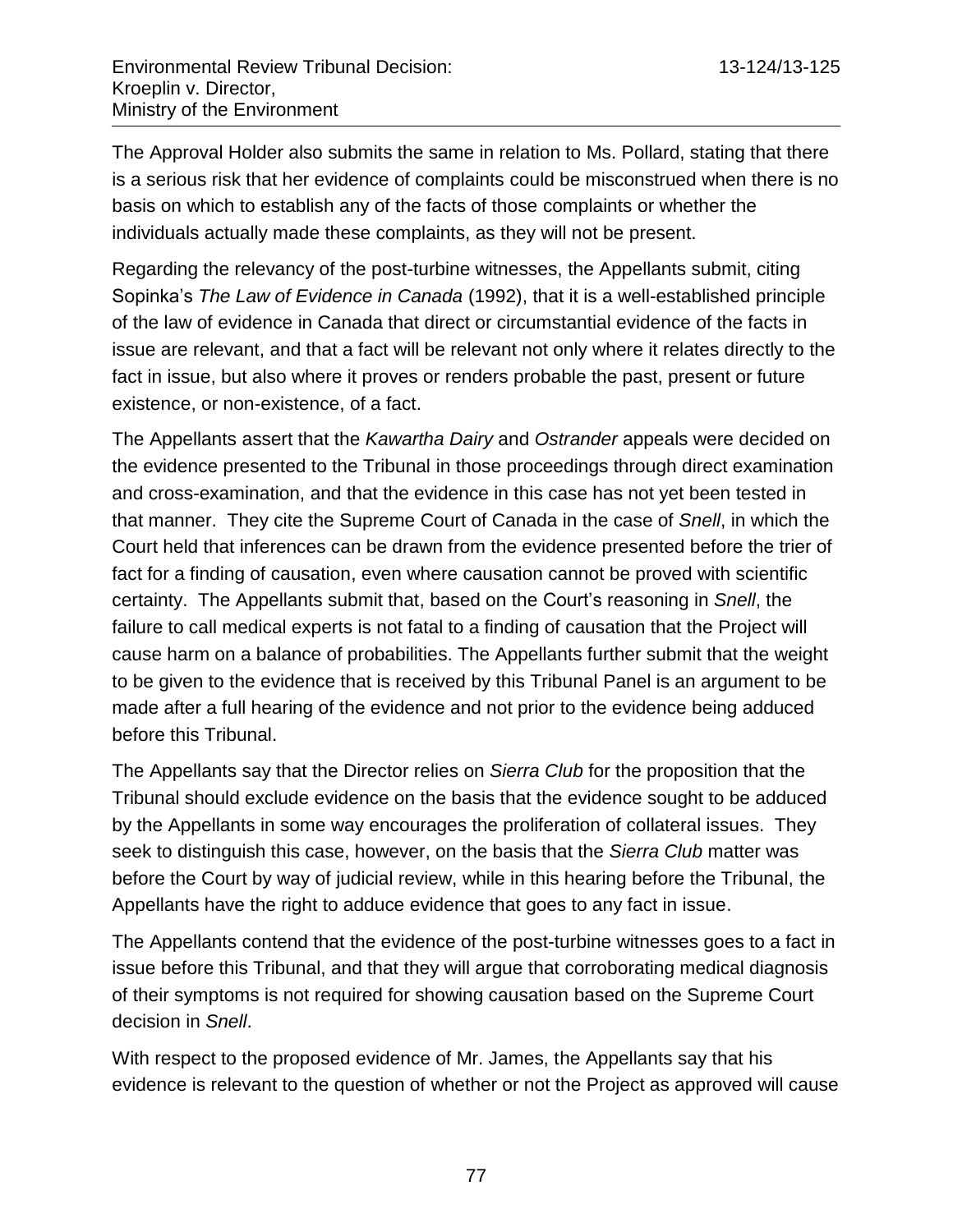harm to the Appellants. They further say that Ms. Pollard's evidence will address the MOE's state of knowledge regarding harms to residents associated with living in close proximity to industrial wind projects. They submit that the evidence of these two witnesses is relevant to the Appellants' *Charter* challenge. They note that in conducting an analysis of whether s. 7 of the *Charter* has been infringed, this Panel will be required to make findings in relation to: whether there exists a real or imminent deprivation of life, liberty, or security of the person, or a combination of those interests; identifying and defining the relevant principles of fundamental justice; and determining whether the deprivation has occurred in accordance with relevant principles.

The Appellants assert that Mr. James' evidence goes to the question of whether there exists a real or imminent deprivation of security of the person, and say they will submit that the level of harm likely to be caused by the Project is critical to the analysis of the protections provided for the security of the person under the *Charter*. They contend that, in evaluating these *Charter* issues, the rules of the Tribunal should be liberally construed to secure a just determination of the proceeding on its merits. They rely on the Supreme Court of Canada decision of *MacKay v. Manitoba*, [1989] 2 S.C.R. 357, at paras. 8-9, in submitting that it is important to have a broad factual matrix in *Charter* cases.

The Appellants also assert that Ms. Pollard's evidence goes to the question of determining whether the deprivation has occurred in accordance with relevant principles. They note that, as a part of their claim that the deprivation is not in accordance with the principles of fundamental justice, they will assert that the government had full knowledge of the harms that have been caused, are caused, and will be caused to residents living in close proximity to wind turbines, and that creating a statutory regime that does not give due regard to these known adverse health effects suffered by residents is not in accordance with the principles of fundamental justice.

The Appellants note, based on the *Lockridge* decision at paras. 77-81, that the state of knowledge of the government about the risks associated with living in close proximity to wind turbines is relevant to whether a deprivation of s. 7 is in accordance with the principles of fundamental justice.

The Appellants submit that the evidence of the witnesses being adduced before the Tribunal, and the evidence of post-turbine presenters, as well as the evidence of Mr. Palmer, as it relates to a risk of health as set out in the notice of appeal, are all relevant to either the issue of harm or the factual determinations that the Tribunal must make in respect of the *Charter* claim in this case. They further submit that the evidence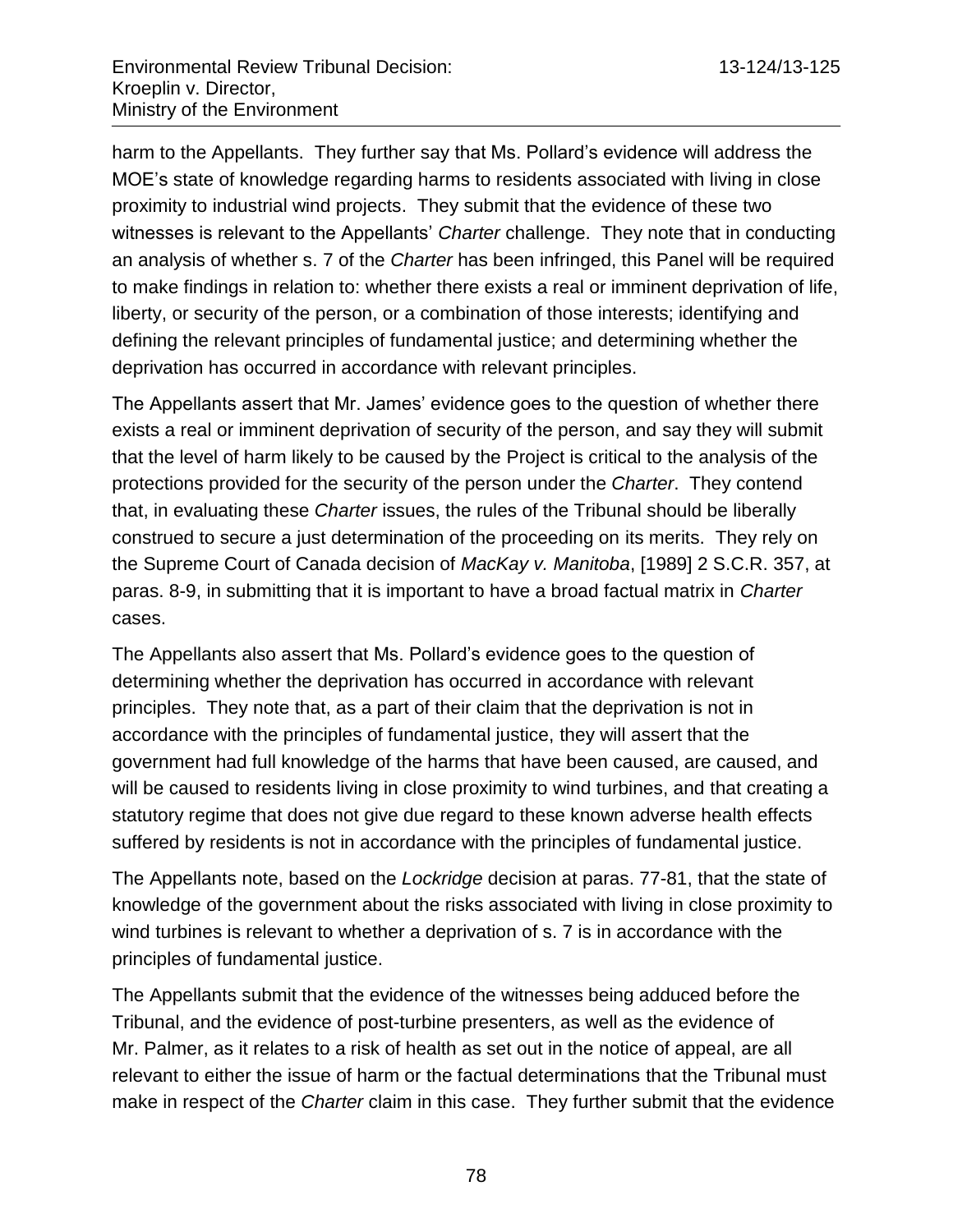is relevant and required to have a full and fair hearing on the issues that the Tribunal must determine. They say that any determination as to the weight to be given to certain evidence should be done after all evidence has been heard and the parties provide their final submissions to the Tribunal.

### Findings on the motion to exclude evidence

The Tribunal finds that the post-turbine witnesses, Ms. Pollard, Mr. James and Mr. Palmer will all be permitted to give evidence before the Tribunal. Given that the Appellants are putting forward a *Charter* claim and a legal argument concerning inferences on causation in this appeal, which could be characterized as novel, they should be given the opportunity to present evidence to support their claim.

Some of the evidence that the Appellants seek to put forward might be beyond the Tribunal's jurisdiction in the context of an appeal based solely on s. 142.1(3)(a) of the *EPA*. However, the Tribunal accepts that this evidence may be relevant to the questions to be determined in relation to the *Charter* challenge. As submitted by the Appellants, this evidence, and legal argument concerning it, must be heard in order for the Tribunal to make a determination on its relevance or what weight should be accorded to it.

The Tribunal accepts the Appellants' assertions that the evidence of Ms. Pollard, Mr. James and Mr. Palmer may be relevant to their *Charter* claim. In an appeal based only on s. 142.1(3)(a) of the *EPA*, it may be outside the Tribunal's jurisdiction to consider evidence on the Project operating out of compliance with the REA, or on the adequacy of the MOE's response to non-compliance. However, the Tribunal finds that these may well be reasonable arguments under s. 7 of the *Charter*. The Director correctly points out that, in the *Wrightman* Order, the Tribunal stated that testimony directed only at showing that the project would not meet the conditions of the renewable energy approval under appeal in that case was excluded. The Tribunal notes, however, that a *Charter* claim, although raised, was not pursued in that case.

Similarly, while the Tribunal in *Ostrander* found that it could not rely on the testimony of the post-turbine witnesses alone to make the link between their health complaints and the wind turbines, there was no *Charter* challenge before the Tribunal in that case. In order to adjudicate the *Charter* claim in this appeal, the Appellants must be allowed to present their evidence. However, the Tribunal observes that, although the post-turbine witnesses or presenters may testity to their own personal circumstances and experiences, none of them has the medical expertise required to attribute or draw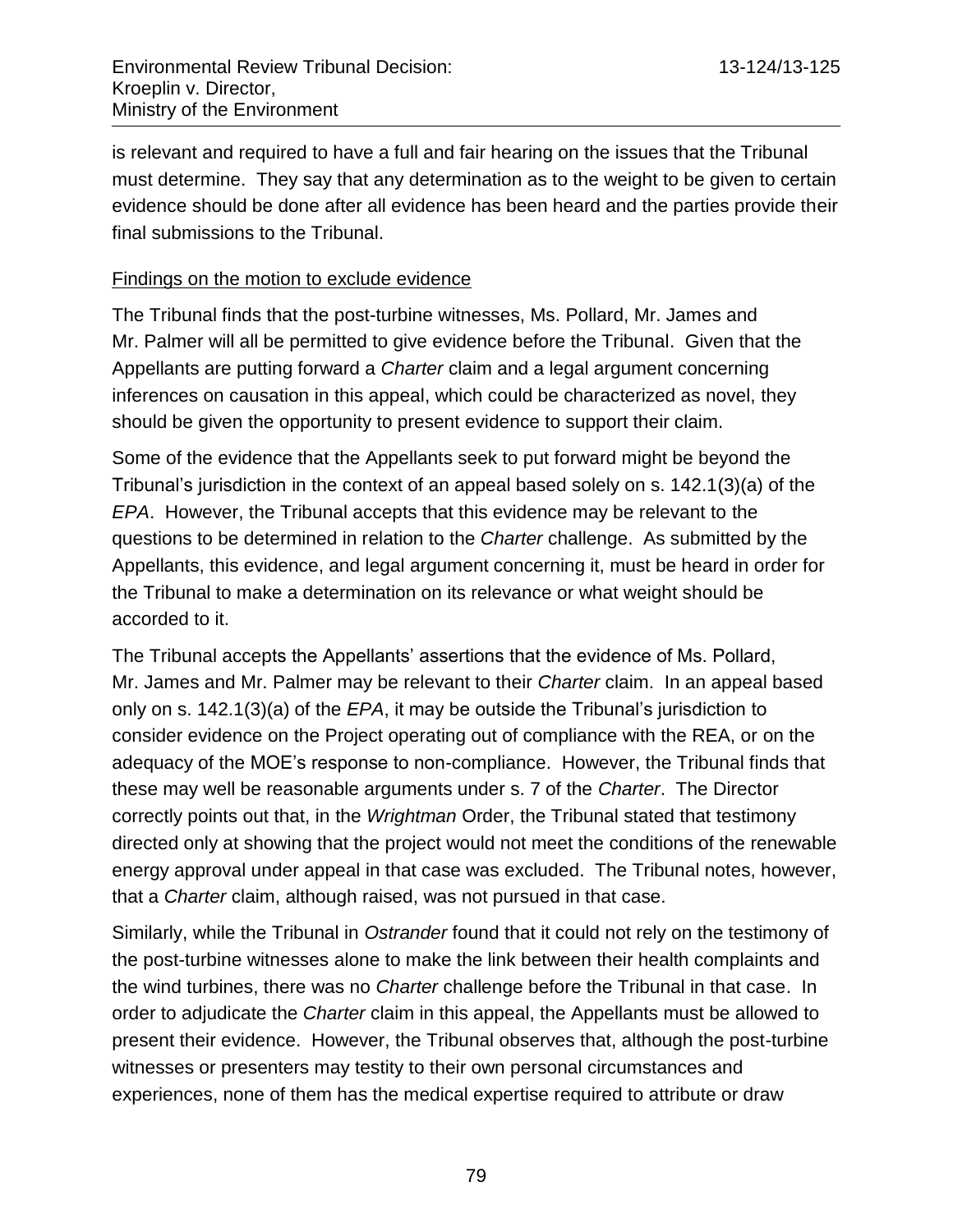conclusions in relation to the causes of their health symptoms. Therefore, the Tribunal directs the post-turbine witnesses and presenters to limit their testimony to their own experiences and symptoms, and not testify concerning the experiences and symptoms of others in their communities. Pursuant to a consent order, the Tribunal notes that the post-turbine witnesses and presenters may give evidence about their own symptoms and the symptoms of others living in their household.

As noted by the Director, Rule 4 of the Tribunal's *Rules of Practice* states:

These Rules shall be liberally construed to secure the just, most expeditious and cost-effective determination of every proceeding on its merits.

The Tribunal observes that, given the efficient conduct of all REA appeals due to the six-month statutory deadline for the disposition of such appeals, there is no concern that allowing the evidence at issue will add unduly to the length of this hearing. Given that the evidence is required to advance the Appellants' argument, the objective of Rule 4 is satisfied in this case.

The Tribunal does not accept that allowing the evidence at issue to be heard poses a risk of prejudice as suggested by the Approval Holder. The Approval Holder raised concerns that hearing health evidence without accompanying expert opinion evidence would be prejudicial, as would hearing testimony concerning complaints without a factual basis for those complaints. However, the Tribunal has found that the evidence in question goes to issues in relation to the *Charter* challenge that are properly before the Tribunal, and the Tribunal is able to discern the relative strength or weakness of the evidence, and assign weight accordingly.

#### *Request for qualification of William Palmer as an expert witness*

Mr. Palmer asked to be qualified as a professional engineer with expertise on acoustics and several matters related to public safety. The Appellants supported the qualification of Mr. Palmer, but the respondents opposed the extent of his requested qualification, as discussed in greater detail below.

The Tribunal provided an oral ruling as follows:

The Tribunal qualifies Mr. Palmer as a professional engineer with expertise in public safety and acoustics. The Tribunal directs Mr. Palmer to confine his testimony to public safety and acoustical assessment and to not speak to health effects or shadow flicker along highways or anything else that is not within his area of qualification.

The Tribunal now provides its reasons for this ruling.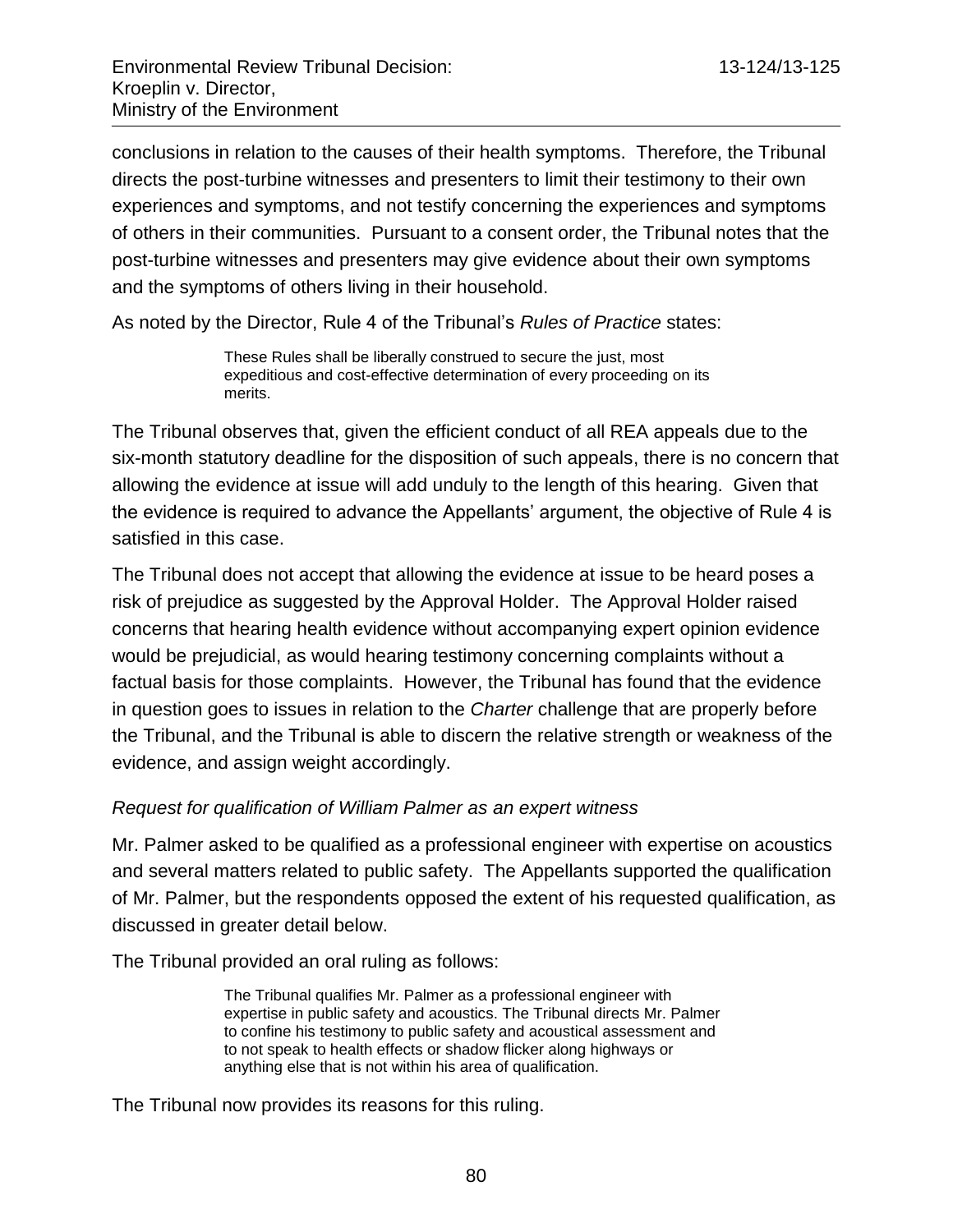Mr. Palmer holds a Bachelor of Applied Science and Engineering degree and is a Registered Professional Engineer in Ontario. He spent most of his career working at the Bruce Nuclear facility in various roles, including having responsibility for risk assessment. Since he retired in 2004, Mr. Palmer has studied the issue of wind turbine noise on his own. He has carried out noise measurements at homes near the Enbridge project. He has written several conference papers on the subject of wind turbine noise, attended international conferences on wind turbine noise and appeared before the Tribunal in several hearings. He is a member of the Canadian Acoustical Association and the Acoustical Society of America.

The Appellants supported the qualification of Mr. Palmer. The Director did not object to the qualification of Mr. Palmer in the area of acoustics, but expressed serious reservations about the weight that should be given to his evidence in this regard due to his lack of formal education or work experience on noise assessment or acoustical emissions from wind turbines. In addition, the Director submitted that Mr. Palmer is not unbiased but is an advocate against wind turbines. With respect to public safety, the Director accepted that Mr. Palmer has some expertise in the area of risk assessment generally, but objected to his giving evidence on the issue of shadow flicker as it affects drivers, noting that he has no expertise on that issue and that the evidence he proposed to give was essentially lay evidence.

The Approval Holder did not support the qualification of Mr. Palmer in the area of acoustics, stating that he is self-taught, without the level of technical review, or professional scrutiny and mentorship that occurs in an engineering practice and thus his credentials do not come close to the level of expertise expected of the Tribunal. The Approval Holder stated that Mr. Palmer's evidence on acoustics should be disregarded as he is an anti-wind advocate and not impartial in the work he carries out or in the evidence he has presented before the Tribunal. With respect to public safety issues, the Approval Holder agreed with the Director's position about the issue of shadow flicker but did not otherwise object to Mr. Palmer being qualified.

The Tribunal's Practice Direction for Technical and Opinion Evidence allows a witness with "specialized education, training, or experience" to provide opinion evidence. Mr. Palmer has education and training in some aspects of engineering but he has none as an acoustical engineer. Instead, he has developed some experience in this field over the last decade. The Tribunal has qualified Mr. Palmer in the past as having "some experience" in the acoustics of wind turbines, and makes the same finding in this case. The reliability of his opinions and his alleged bias will be considered by the Tribunal as it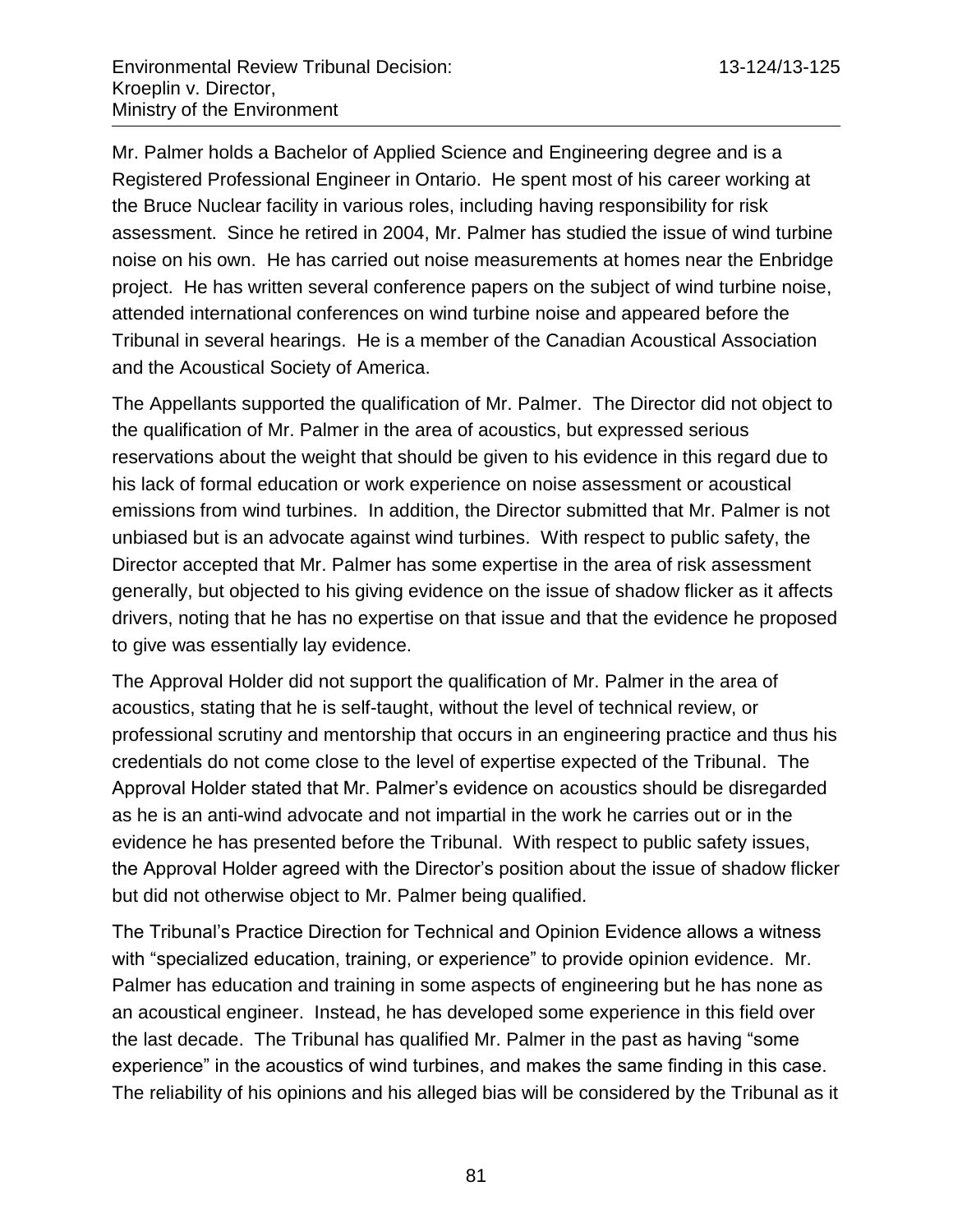weighs his evidence. With respect to public safety, Mr. Palmer's engineering training and his work experience justify the Tribunal in qualifying him to give opinion evidence regarding the issue of risks to public safety due to turbine failures. The Tribunal agrees with the Director regarding the evidence of shadow flicker and driver distraction and does not qualify Mr. Palmer to give evidence on that issue. As a result, parts of pages 9 to 11 and Tab E of his witness statement are struck. The Tribunal also notes in Mr. Palmer's witness statement that he addresses the issue of the health effects of wind turbines, while acknowledging his lack of medical expertise. As a result of his lack of expertise, parts of pages 17 to 20 of Mr. Palmer's witness statement are also struck.

## *Request for qualification of Rick James as an expert witness*

The Appellants sought to have Mr. James qualified as "an acoustical engineer with expertise in environmental noise and noise modeling and with specific expertise in the field of wind turbine noise modeling and sound monitoring including low frequency noise and infrasound and the human response to noise."

At the hearing, the respondents indicated that they did not object to Mr. James testifying but submitted that they intended to cross-examine him on his qualifications and address the issue in their closing submissions. In their closing submissions, the Approval Holder and the Director both challenged his qualifications and asked that the Tribunal not qualify him as an expert and that the Tribunal exclude or disregard his evidence.

Mr. James owns and acts as principal consultant for E-Coustic Solutions in Michigan. He has a B.Sc. in Mechanical Engineering and has practiced as an acoustical engineer for 40 years. He is a member of the Institute of Noise Control Engineers ("INCE"), but is not certified by the INCE as an acoustical engineer, nor is he a registered professional engineer in any jurisdiction.

With respect to wind turbine noise and the siting of wind farms, Mr. James has worked for clients in over 60 communities, carried out several studies and made numerous presentations of his work. He has testified as a witness in a number of regulatory hearings. He was qualified as an expert in three previous REA hearings before the Tribunal.

When questioned by counsel for the Approval Holder, Mr. James admitted that he had no medical, epidemiological or statistical expertise and that none of his papers has been published in the *Noise Control Engineering Journal*, the peer reviewed journal of the INCE. He also conceded that he has not prepared a noise assessment report for the MOE or for a proponent of a wind farm. He stated that he is founder and continues to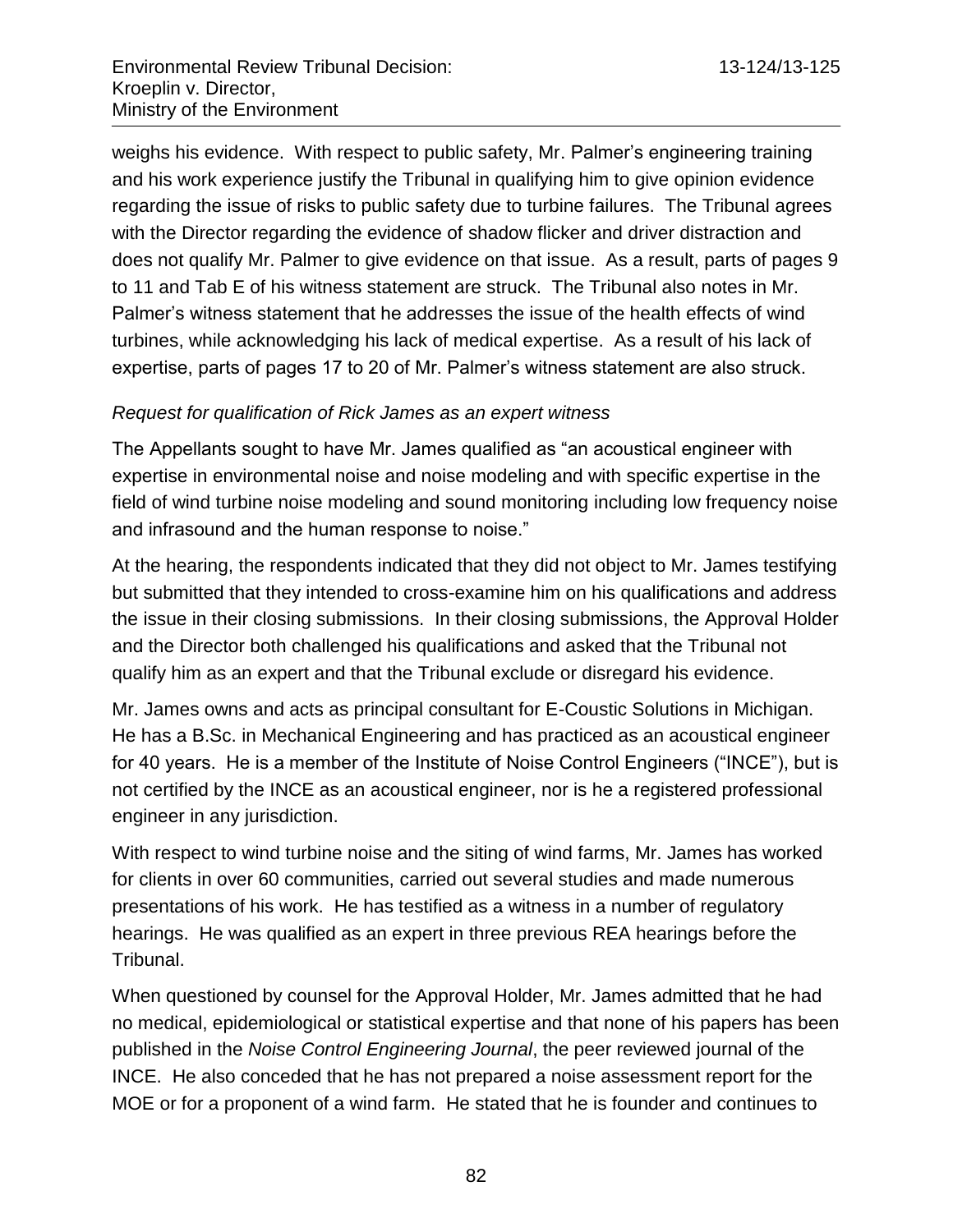be a board member of the Society of Wind Vigilance, a group opposed to wind power developments located too close to homes. He stated that he had not yet seen a project in Ontario that was sited safely.

Mr. Bunting, counsel for the Approval Holder, put to Mr. James that he had been accused by a reporter in the United States of being a "hired gun" and of "cherry-picking" research findings to support his position in opposition to wind power developments. Mr. James was aware of this accusation but discounted it as coming from an advocate of wind power. Mr. Bunting also reviewed the Tribunal's Practice Direction on Expert Opinion Evidence with Mr. James and questioned Mr. James' compliance with the requirements to provide full and fair disclosure, including disclosure of differences in professional or scientific opinions. Mr. James conceded that he did not expressly reference differences of opinion regarding the health effects of wind turbines due to low frequency sound and infrasound, but was aware of those differences when writing his witness statement, believed that the Tribunal was aware of those differences, and did not make any attempt to hide information.

Mr. Bunting also questioned Mr. James about statements he had made in this and previous hearings when describing the noise associated with wind turbines as being similar to "being on a battleship in World War II with a kamikaze pilot coming toward you", or like a tornado or tsunami, or like a gunshot. Mr. James disagreed that he used such characterizations to be alarmist about wind turbines.

The Approval Holder raised a number of issues with Mr. James. The Director made similar submissions. The Approval Holder submitted that Mr. James is not highly qualified because: he is not licensed as a professional engineer, nor is he certified as an acoustician, in any jurisdiction; he has never submitted a noise impact assessment report to the MOE; and he has not had any of his papers or studies published in the peer-reviewed journal of the INCE, of which he is a member.

In addition, the Approval Holder criticized Mr. James' conduct, arguing that he breached his obligations as an expert witness because he has a clear bias and lacks the independence required by law and by the Tribunal's Practice Direction for Technical and Opinion Evidence. The Approval Holder argued that Mr. James saw wind turbines as a business opportunity. The Approval Holder cited a number of instances in his evidence where, instead of clearly disclosing differences of scientific opinion, Mr. James selectively included information and studies that advanced his position and failed to include relevant material that could contradict his conclusions. The Approval Holder also noted examples of his use of alarmist and unscientific language. The Approval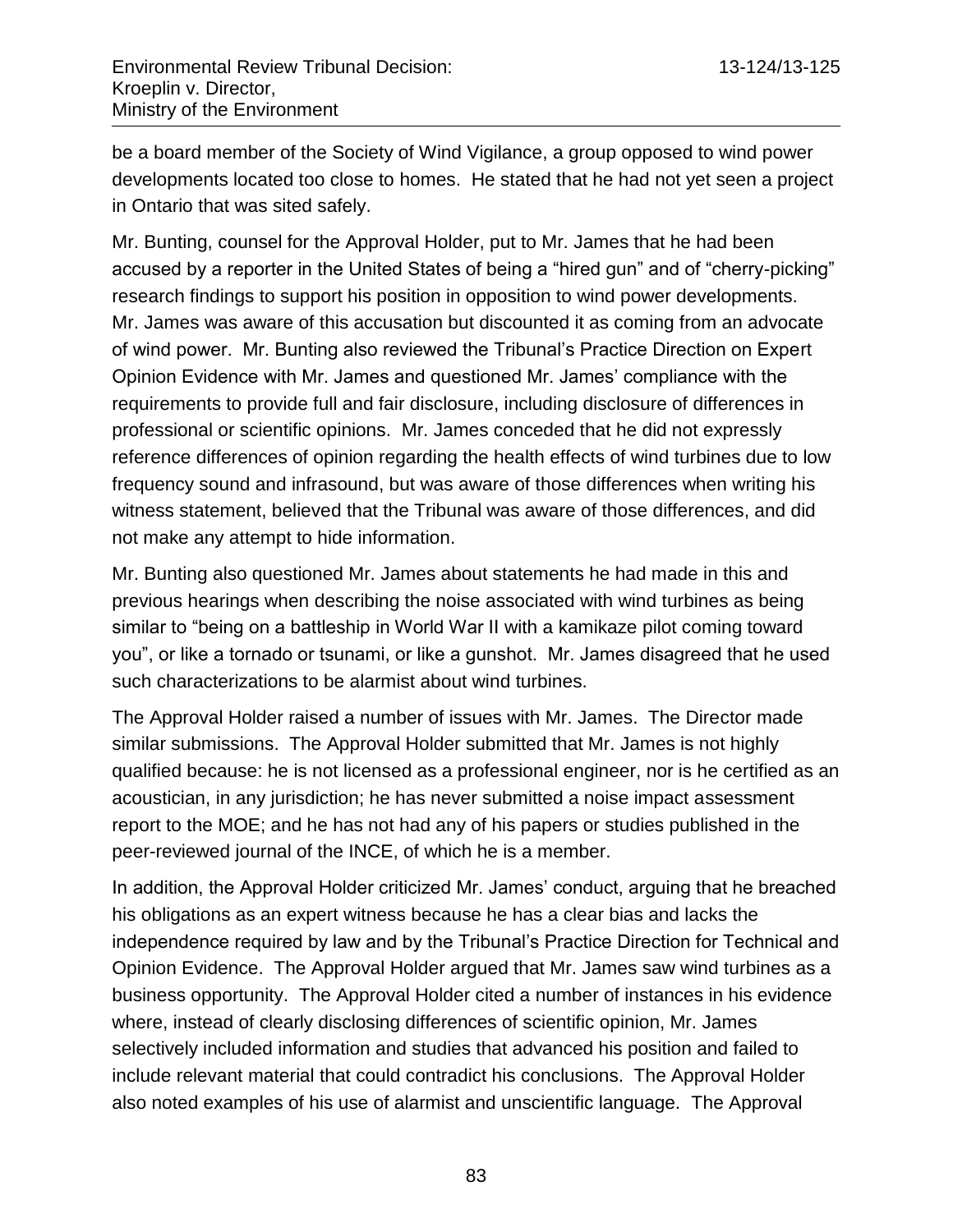Holder submitted further that Mr. James provided opinions on matters beyond acoustics, including statistical analysis and epidemiology.

In response, the Appellants submitted that Mr. James does have the qualifications to be qualified as an expert, with 40 years of experience as a practicing acoustical engineer and a focus on wind turbine noise since 2006. They asserted that he has not displayed bias nor has he become an advocate but was vigorously advancing strongly held opinions, as is allowed by the Tribunal's Practice Direction. They argued that if the Tribunal considers that he exhibited bias, it would go to weight and not admissibility. They submitted further, with respect to his witness statement, that it is not fair for the respondents to criticize Mr. James for doing what their own experts did, that is, failing to cite research that does not support his views. Finally, the Appellants submitted that Mr. James did not give evidence in areas outside of his area of expertise. They argued that although he included two epidemiological studies in his report and recommended that the Tribunal review them, he did not give evidence about the methods or findings of those studies.

### Findings on qualification of Rick James as an expert witness

Mr. James has a Bachelor's degree in Mechanical Engineering and has worked since the 1970s in the field of noise control engineering and acoustics, primarily in occupational settings. Since 2006, Mr. James has acted almost exclusively as a consultant to local communities regarding noise from wind turbines. The Tribunal notes that he has been qualified as an expert in previous Tribunal REA appeal hearings.

The Tribunal's Practice Direction for Technical and Opinion Evidence states that in order to give opinion evidence, a witness must have "specialized education, training, or experience that qualified him or her to reliably interpret scientific or technical information or to express opinions about matters for which untrained or inexperienced persons cannot provide reliable opinions." Mr. James has specialized education and work experience in acoustics and noise control engineering, so even though he is not professionally licensed as an engineer or acoustician, he does meet the Practice Direction's minimum requirements to be able to provide opinion evidence. The Tribunal finds that Mr. James is qualified to provide evidence on matters related to acoustics and noise control engineering and wind turbines. Evidence he provided on other matters, including health effects of wind turbines and epidemiology, will be excluded from consideration.